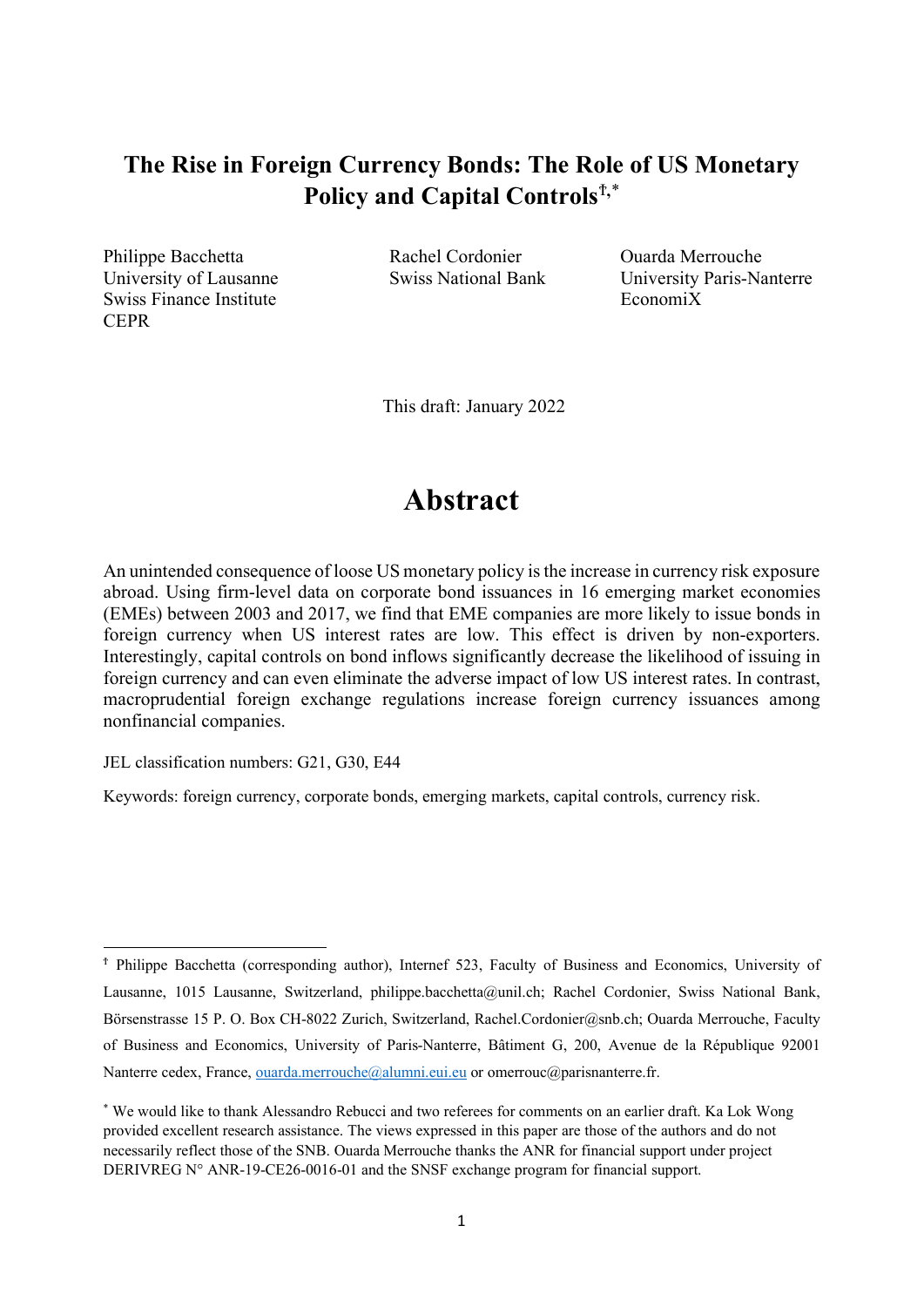### **1. Introduction**

A striking feature of emerging market economies (EMEs) in the last decade has been the substantial growth of debt by nonfinancial corporations in both local and foreign currency. Most of the increase has come from bond issuance rather than from banks because of tighter regulations forcing banks in advanced economies to retreat from EME and de-risk in the aftermath of the Global Financial Crisis.<sup>[1](#page-1-0)</sup> A concern is that risks migrate to less regulated and less transparent entities that behave more pro-cyclically making markets more volatile. Another concern is that firms increase their foreign currency exposure, which contributes to financial instability.[2](#page-1-1) This concern has been fueled by the dominance of corporate bonds issued in dollars. First, there is a search for yield due to low short-term interest rates in the US (e.g., see McCauley et al., 2015). Second, there has been a growing demand for dollar assets (e.g., Maggiori et al., 2018), which has led to cheaper borrowing in dollars.<sup>[3](#page-1-2)</sup> Lower borrowing costs increase the incentive to issue bonds in dollars despite the exchange rate risk and heighten solvency risk (as firms become vulnerable to tightening of dollar conditions). [4](#page-1-3) Are there policies that can limit this increase in systemic risk? Standard macroprudential policies may not be appropriate, as they typically focus on financial intermediaries. In contrast, there might be a role for capital controls.

This paper sheds light on these issues by using firm-level data on corporate bond issuances for EME companies and analyzing the determinants of foreign currency borrowing. The results show that companies are more likely to issue in foreign currency with more expansionary US

<span id="page-1-0"></span> $1 \text{ E.g., see Gozzi et al. (2015), Ayala et al. (2017), and CGFS (2021) for descriptions. The issuance of new debt.$ (our focus) is dominated by bonds, while the stock remains dominated by loans as of 2017.

<span id="page-1-1"></span><sup>&</sup>lt;sup>2</sup> Krugman (1999), Aghion et al. (2004), and the subsequent theoretical literature show how corporate debt denominated in foreign currency can lead to financial crises.

<span id="page-1-2"></span><sup>&</sup>lt;sup>3</sup> Liao (2019) documents deviations from covered interest rate parity on corporate bonds since 2008. In this context, Jiang et al. (2019) develop a theoretical model where the dollar provides a convenience yield, which implies increased dollar borrowing outside of the US. Another reason issuing in dollars might be cheaper is that bonds may be included in international indices. See Calomiris et al. (2019).

<span id="page-1-3"></span><sup>4</sup> For systematic analyses of these developments, see Shin (2014), Chui et al. (2014), Feyen et al. (2015), Acharya et al. (2015), International Monetary Fund (2015), Chow (2015), Chui et al. (2016), Chang et al. (2017) or Cerutti and Hong (2018).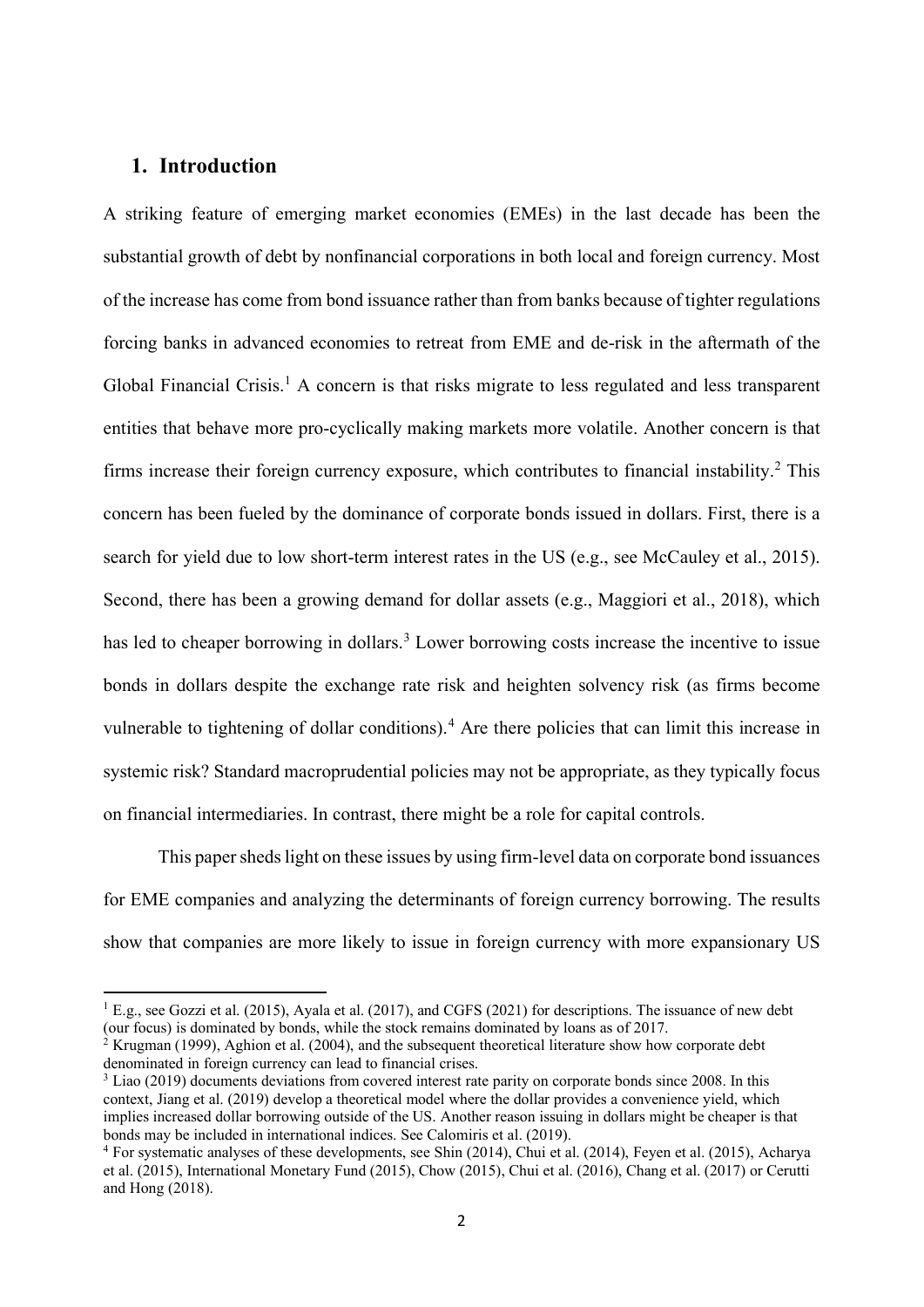monetary policy. This effect is stronger for domestic-oriented firms whose revenues are negatively correlated with a currency depreciation and concerns a wide range of firms along the leverage distribution. Higher leverage increases financial fragility and is magnified by foreign currency debt especially for non-exporters. Therefore, there may be systemic risk implications from increased foreign currency corporate bonds. We examine the role of policies in this context. We find that capital controls on bond inflows significantly decrease the likelihood to issue in foreign currency and can even eliminate the adverse effect of low US interest rates. In contrast, macroprudential FX regulations increase the probability of issuance in foreign currency, in line with Ahnert et al. (2021). These results indicate that capital controls may complement other prudential tools when leverage increases through market borrowing.[5](#page-2-0)

The empirical analysis is conducted on  $16 \text{ EMEs}^6$  $16 \text{ EMEs}^6$  $16 \text{ EMEs}^6$  over the period 2003-2017. The data on publicly issued corporate bonds come from the SDC Platinum database (Thomson Reuters). We focus on the private nonfinancial sector and exclude all government-related companies. The sample includes only companies that have a positive demand for debt, resulting in a baseline dataset of 1647 companies and 4697 bond issuances. Our matched covers on average 40 percent of the bond activity across the sample period.<sup>[7](#page-2-2)</sup> Our sample is naturally biased towards firms issuing bonds.

To assess variations in companies' foreign currency exposure, we look at the proportion of corporate bond issuances denominated in foreign currency among companies that have issued bonds. By looking at the share of foreign currency-denominated bonds, conditional on an issuance taking place, we focus on the decision to issue in a particular currency and not on the decision to issue or on the size of issuance.

<span id="page-2-0"></span><sup>&</sup>lt;sup>5</sup> See Ostry et al. (2011) for a policy discussion of the role of capital controls as prudential measures in the presence of corporate bonds.

<span id="page-2-1"></span> $\overline{6}$  Argentina, Brazil, Chile, China, Colombia, India, Indonesia, Malaysia, Mexico, Peru, Philippines, Poland, Russian Federation, South Africa, Thailand, and Turkey.

<span id="page-2-2"></span> $7$  This is the average across the nine countries that contribute 90 percent of our observations and ignoring years before 2005 when Orbis data are sparse.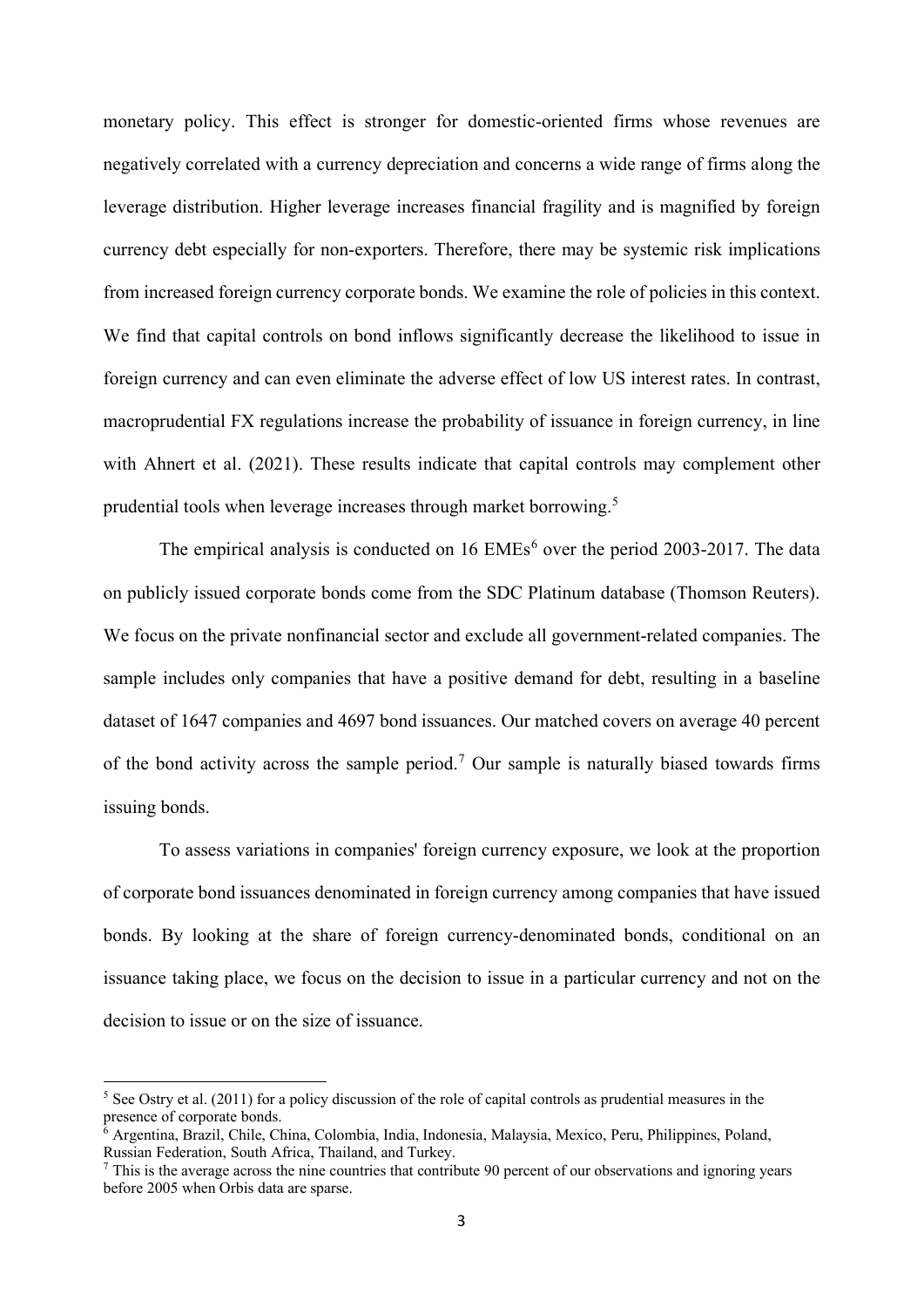To obtain firm characteristics and, in particular, balance-sheet data, we use two databases: Worldscope (Datastream – Thomson Reuters), which contains data only on (large) publicly listed companies, and Orbis (Bureau van Dijk), which offers data for the last decade. Data on capital controls are taken from Fernandez et al. (2016) and allow us to distinguish across various types of capital flows and to focus on controls on bond inflows. For macroprudential policies, we use the databases of Ahnert et al. (2021) and Cerutti et al. (2017).

For the empirical methodology, we apply fractional logistic methods as suggested by Papke and Wooldridge (2008) and reviewed by Ramalho et al. (2011). The reason is that our dependent variable is a fractional variable. An interesting feature of our empirical specification is the neat identification that allows for clear causal inference. Indeed, global variables such as US interest rates or the VIX are exogenously given for individual companies in EMEs. Moreover, a company's decision to issue in domestic or foreign currency can hardly be thought to influence domestic macro variables. To further ensure that this is the case, we lag by one period (one year or quarter) all our macro variables.<sup>[8](#page-3-0)</sup> Lagging our capital control variables by one year also solves the issue of the exact timing of their introduction within a year.

Controlling for relevant variables used in the literature, we start by analyzing the determinants of foreign currency borrowing using firm-level, country-level and global variables. We find that loose US monetary policy, measured by a shadow Fed funds rate, significantly increases the likelihood of a firm issuing in a foreign currency.<sup>[9](#page-3-1)</sup> In our baseline regression, we find that a decrease in the shadow rate of one standard deviation increases the share of bonds issued in foreign currency by 13 percentage points. The threat to financial stability associated with such increase in foreign currency debt is significant because it is concentrated at domestic-

<span id="page-3-0"></span><sup>&</sup>lt;sup>8</sup> One could argue that if companies decide simultaneously to issue in foreign currency, this could influence some macro variables, for instance the activation of capital controls. By lagging by one year, we overcome this potential issue.

<span id="page-3-1"></span><sup>&</sup>lt;sup>9</sup> Brauning and Ivashina (2020) find similar results when looking at lending by global banks to EMEs. On the other hand, Avdjiev and Hale (2018) find more ambiguous results.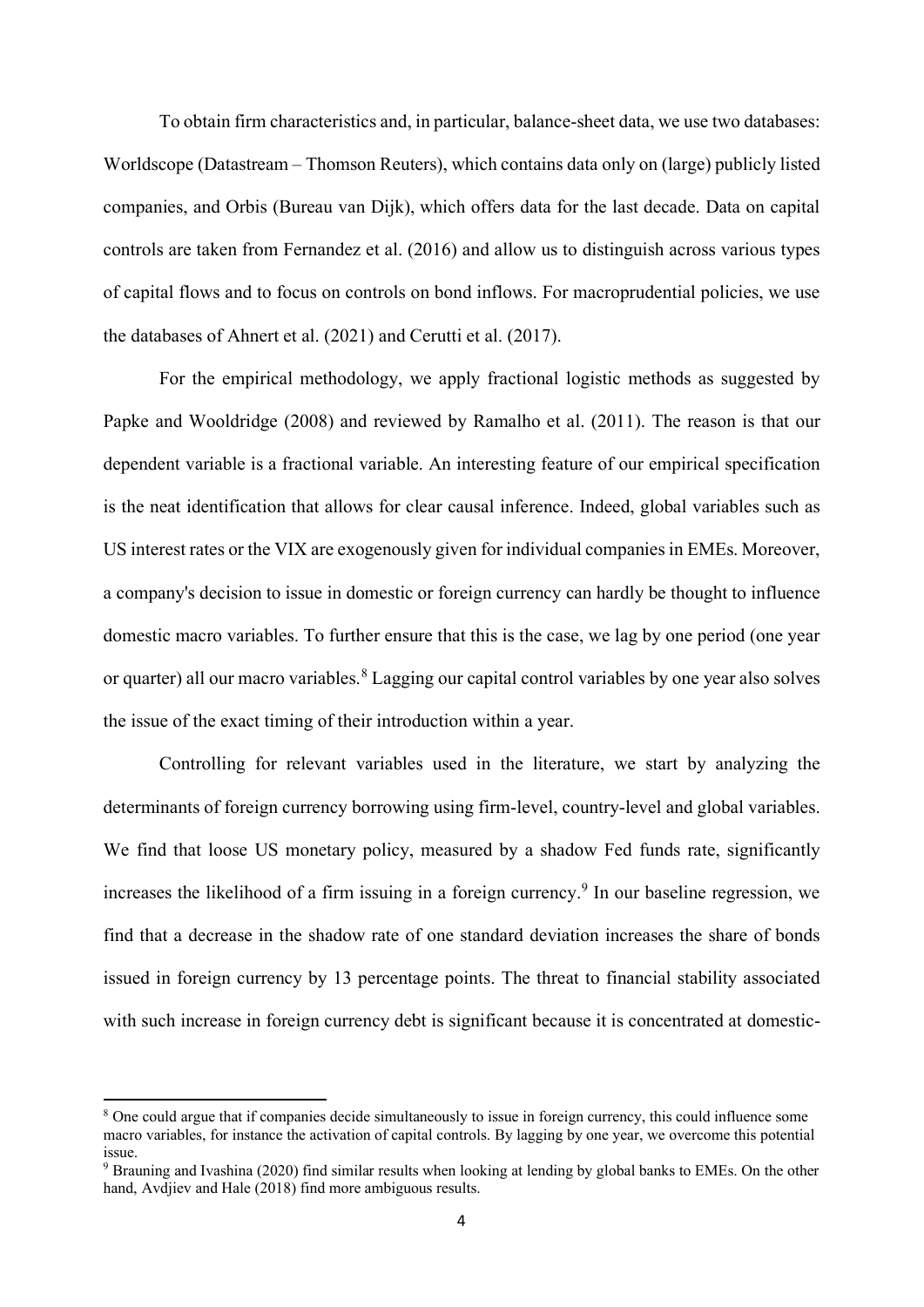oriented firms whose debt burden increases when the local currency depreciates. However, systemic risk is somewhat mitigated by the fact that these firms are ranked at the bottom end of the leverage distribution.

Turning to the role of policies, we find that capital controls significantly reduce the likelihood of foreign currency issuance and curb the impact of US monetary policy: having controls on bonds acquired by foreign investors reduces the share of issuances in foreign currency by 15 to 20 percentage points. Interestingly, the marginal effects of capital controls are particularly strong at low values of the shadow Fed funds rate. Furthermore, capital controls can fully eliminate the effect of the shadow Fed funds rate on the probability of foreign currency issuances. Looking at the role of macroprudential policies, we find that more FX regulations on financial intermediaries lead to a higher likelihood of issuing bonds in foreign currency, in line with previous findings by Ahnert et al. (2021).

Having documented that capital controls can curb firms' reliance on foreign currency debt, we address the question of whether they have been used effectively by policymakers to reduce firms' vulnerability to exchange rate fluctuations. In the spirit of Adler and Dumas (1984) and similarly to Ahnert et al. (2021), we analyze how stock returns react to exchange rate fluctuations and extend their framework to explore the role capital controls. We find that capital controls can significantly mitigate the vulnerability of firms to exchange rate fluctuations.

Finally, to balance costs and benefits, we provide an analysis of the real effects of capital controls. We find a strong negative effect of capital controls on employment growth, especially for firms with a high external finance dependency, larger firms, and domestic-oriented firms. For the latter category of firms, we also find significant negative effects on sales growth, cash growth, and capital expenditure in line with Alfaro et al. (2017).

The contribution of this paper is to focus on the choice of currency composition of corporate debt and the role of capital controls. While there is a large literature on the determinants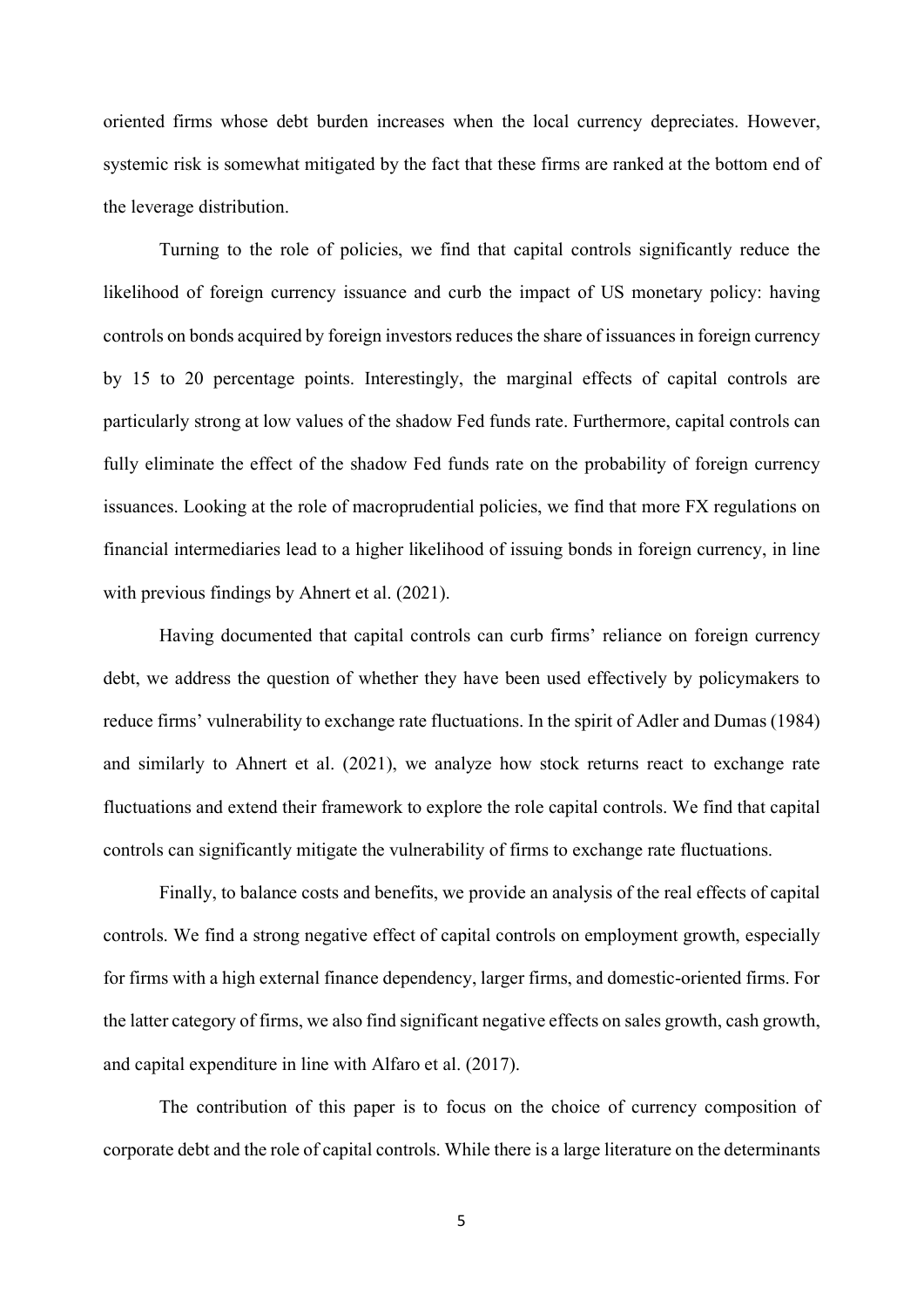of foreign currency borrowing, only a small number of studies analyze corporate bonds in EMEs.<sup>[10](#page-5-0)</sup> Bruno and Shin (2017) examine the determinants of the issuance of US dollardenominated bonds by nonfinancial corporations outside the United States at the firm level. Their findings show that companies issue more debt in US dollars when they have large cash holdings, especially in periods of advantageous carry-trade opportunities. In a similar vein, Caballero et al. (2015) emphasize that nonfinancial firms act as financial intermediaries, issuing abroad when carry-trade opportunities are favorable, especially when capital controls are high. Unlike the current study, neither paper considers any global factors that could influence firms' decisions. Moreover, both focus on the likelihood of issuing US dollar-denominated bonds versus not issuing or issuing in local currency, while we analyze the determinants of currency denomination conditional on the firm issuing debt.<sup>[11](#page-5-1)</sup>

The literature on capital controls and macroprudential policies is vast, but only a few studies distinguish across types of capital flows, especially between bank lending and corporate bonds.[12](#page-5-2) The recent literature, however, considers more disaggregated capital controls, and some studies focus on bond flows. For example, using country-level data, Ostry et al. (2012) find that controls on bond inflows reduce market borrowing in favor of bank lending. However, we are not aware of studies that examine the impact of capital controls on the currency composition of corporate bond issuances. Macroprudential policies have been found to have an impact on bank lending or on total credit, but these policies do not directly affect bond inflows. In contrast, Ahnert

<span id="page-5-0"></span><sup>&</sup>lt;sup>10</sup> In a recent study, Gambacorta et al. (2020) examine the determinants of dollar borrowing by corporations in advanced countries.

<span id="page-5-1"></span> $11$  Allayannis et al. (2003) examine the currency denomination of debt for 327 of the largest companies in East Asia between 1996 and 1998. They empirically examine companies' decisions to issue debt in local, foreign or synthetic currency, i.e., hedged foreign currency, and find that the factors determining the currency denomination vary. They emphasize that natural and synthetic domestic debt are substitutes, while domestic and foreign currency debt are closer to complements.

<span id="page-5-2"></span><sup>&</sup>lt;sup>12</sup> See Erten et al. (2021) and Rebucci and Ma (2019) for recent surveys of the literature. In a recent paper, Das et al. (2021) show that preemptive capital controls reduce exchange rate risk premia, which decreases the incentive to borrow in foreign currency.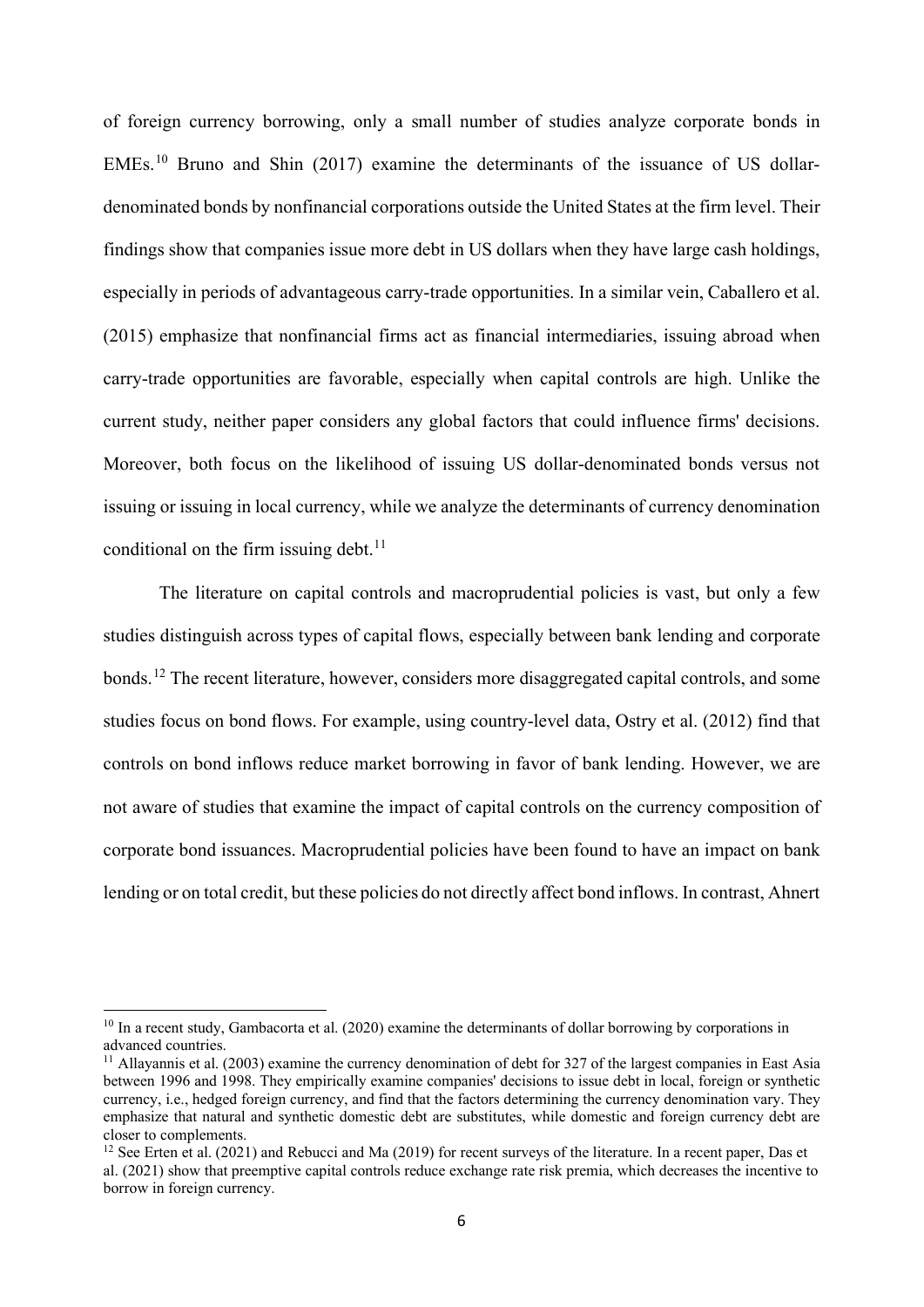et al. (2021) find that macroprudential FX regulations applied to the banking sector stimulate nonfinancial firms to use more foreign currency bonds.

The remainder of the paper is organized as follows. Section 2 develops the empirical approach and describes the data. Section 3 presents the main results on the determinants of foreign currency borrowing and the role of capital controls. Section 4 assesses the broader policy questions of the cost of capital controls and their impact on the resilience of firms in the face of exchange rate movements. Section 5 concludes.

### **2. Methodology and Data**

This section starts by describing the econometric method. Then, it defines the key explanatory variables and the set of control variables and explains the motivations for their use. Our dependent variable is the share of issued bonds denominated in foreign currency, conditional on an issuance taking place in a given quarter. Hence, our focus is on firms with a positive demand for debt: we do not explain the decision to issue debt but the choice of the issuance currency.

#### **2.1 Methodology**

The dependent variable is a fractional variable: the share of bonds issued in foreign currency in a given quarter. Hence, we use a fractional logistic model. Formally, we estimate the following equation:

$$
E\big(\big\{FX_{fijt}|F_{fit},I_{jt},L_{it},G_t\big\}\big) = \Lambda\big[\alpha_{ji} + \beta_F F_{fit} + \beta_I I_{jt} + \beta_L L_{it} + \beta_G G_t\big]
$$
\n<sup>(1)</sup>

where  $FX_{fijt}$  is the dependent variable, representing the share of issuance in foreign currency for a given firm *f* in country *i* and a given industry *j* in quarter *t*.  $\Lambda(z) = \frac{exp(z)}{1 + exp(z)}$  is the logistic function, and  $F_{fit}$ ,  $I_{it}$ ,  $L_{it}$ , and  $G_t$  are vectors of firm characteristics, industry controls, local macro controls, and global variables, e.g., the shadow Fed funds rate or the VIX. The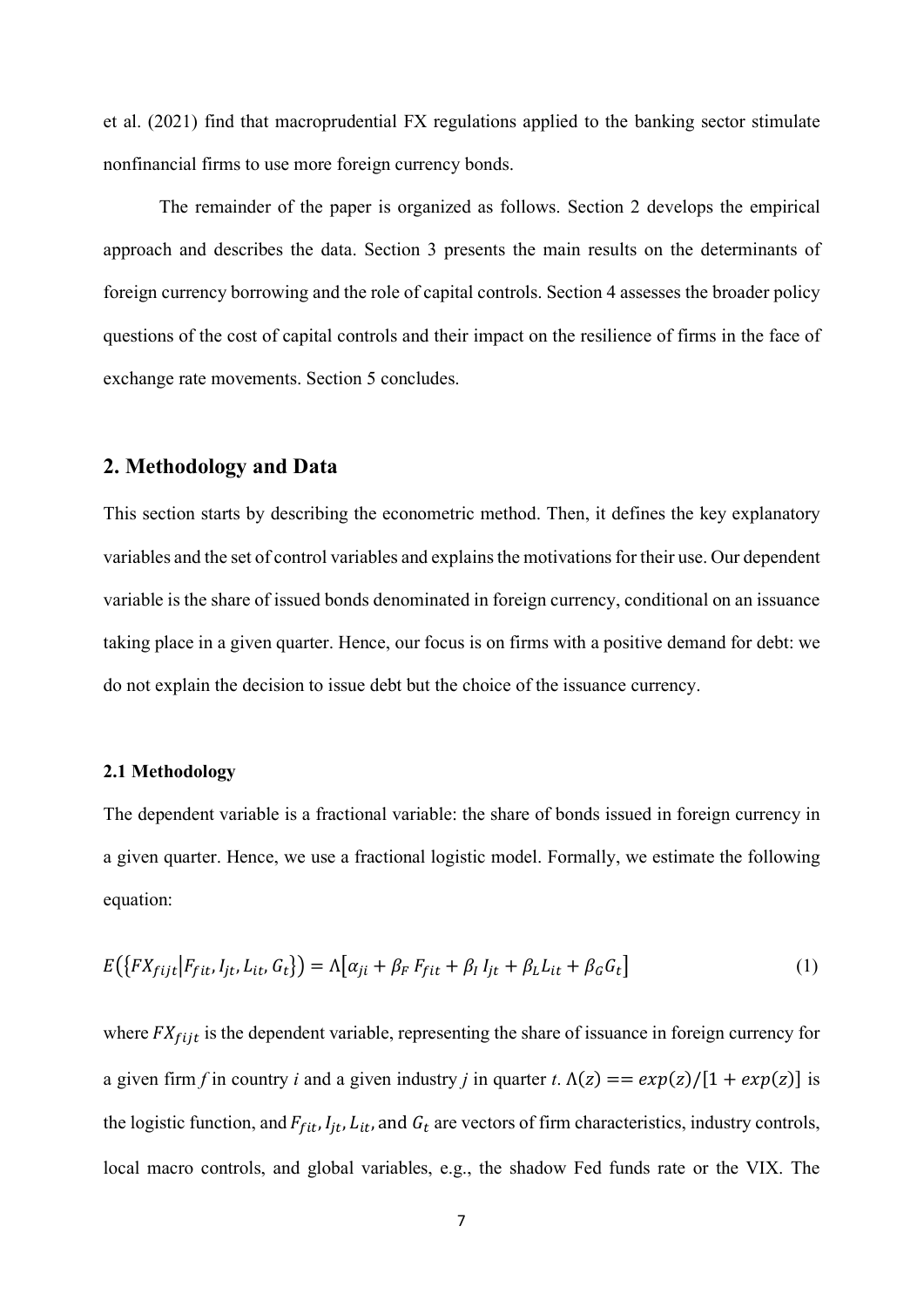estimation is based on a quasi-maximum likelihood method based on the Bernoulli log-likelihood function. Since our dependent variable is a ratio, we weight our regression using the principal amounts so as to give more weight to firms that issue more debt.

We also control for country and industry time-invariant characteristics through country and industry fixed effects. The choice to use industry rather than firm fixed effects is due to the small number of issuances per firm over the sample period: many firms enter the sample only once while 42% of our baseline sample of firms issue bonds up to 3 times over the whole period (17% of firms appear only once, 13% only twice and 12% only three times). As we compare firms belonging to the same industry and control for a wide range of firm characteristics, our estimates are unlikely to be materially affected by a change in the population of firms tapping the market over time. We report robust standard errors clustered at the country level. All explanatory variables are lagged by one period, and marginal effects are reported. Using a graphical analysis, we also investigate marginal effects at various values of some key variables. This sheds light on potential nonlinear effects and is useful to assess interaction effects and systemic risk implications of our results.

Importantly, we extend equation (1) to explore the effect of capital controls and macroprudential policies. We are interested in both the direct effect of policies and their effects as potential mitigators of the influence of global factors. Interaction effects are not straightforward to derive in nonlinear models. Ai and Norton (2003) show that using the partial effect of the estimated interaction term is not a meaningful way to estimate the magnitude of an interaction effect in nonlinear models. Building on their work, Greene (2010) proposes graphical representations of interaction effects. We follow his approach.

#### **2.2 Data Sources and Variable Definitions**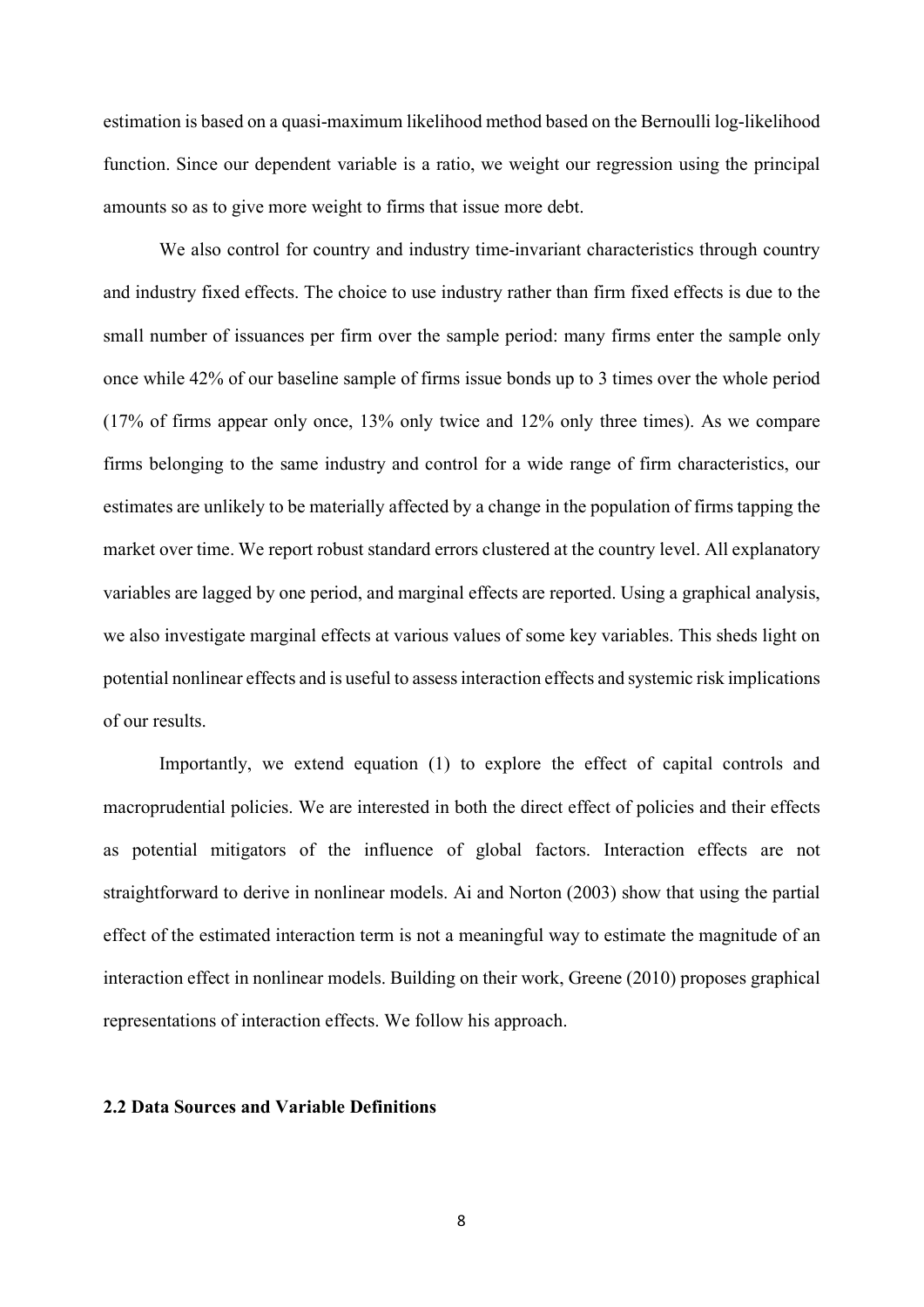Table 1 gives the description of our sample by country. Descriptive statistics are reported in Table 2 for the variables used in the baseline model and in Appendix A Table A.1 for the variables used in the robustness analysis. In this section, we describe our sources and define and explain the motivation for the use of each variable. A complete description of all variables and sources are given in Appendix C.

#### *Bond issuances*

We collect bond issuance data from the SDC Platinum database (Thomson Reuters). The data collection is based on the ultimate parent firm's nationality instead of the issuer's nationality, meaning that bonds issued by foreign subsidiaries are included in our sample. For instance, the branch of a Malaysian company issuing bonds abroad is considered in our analysis. However, this design ensures that a foreign firm's subsidiary located in Malaysia issuing bonds is not part of our sample of EME firms.

We observe the currency denomination of the bond, whether the bond is issued locally, the nationality of the issuer, the sector of activity of the issuer, the issuer's name, the amount issued; and the issuance date. Foreign currency bonds include mostly dollar bonds but also bonds denominated in yen, euros, and Swiss francs. Our final baseline sample contains 4697 bond issuances by 1647 firms between 2003 Q1 and 2017 Q4 and covers 16 EME countries. Table 1 reports the number of bonds issued and issuers by country.

The share of foreign currency debt issued is constructed as follows: when a company issues more than once in a given quarter and in two different currencies, we use the principal amounts as weights. If a company issues only once and fully in foreign (domestic) currency, its share of issuance in foreign currency is equal to 100% (0%). Table 2 reports descriptive statistics of the foreign currency share. On average, approximately 19.5 % of the bonds issued are in foreign currency. This is much larger if we focus on bonds issued in the international market.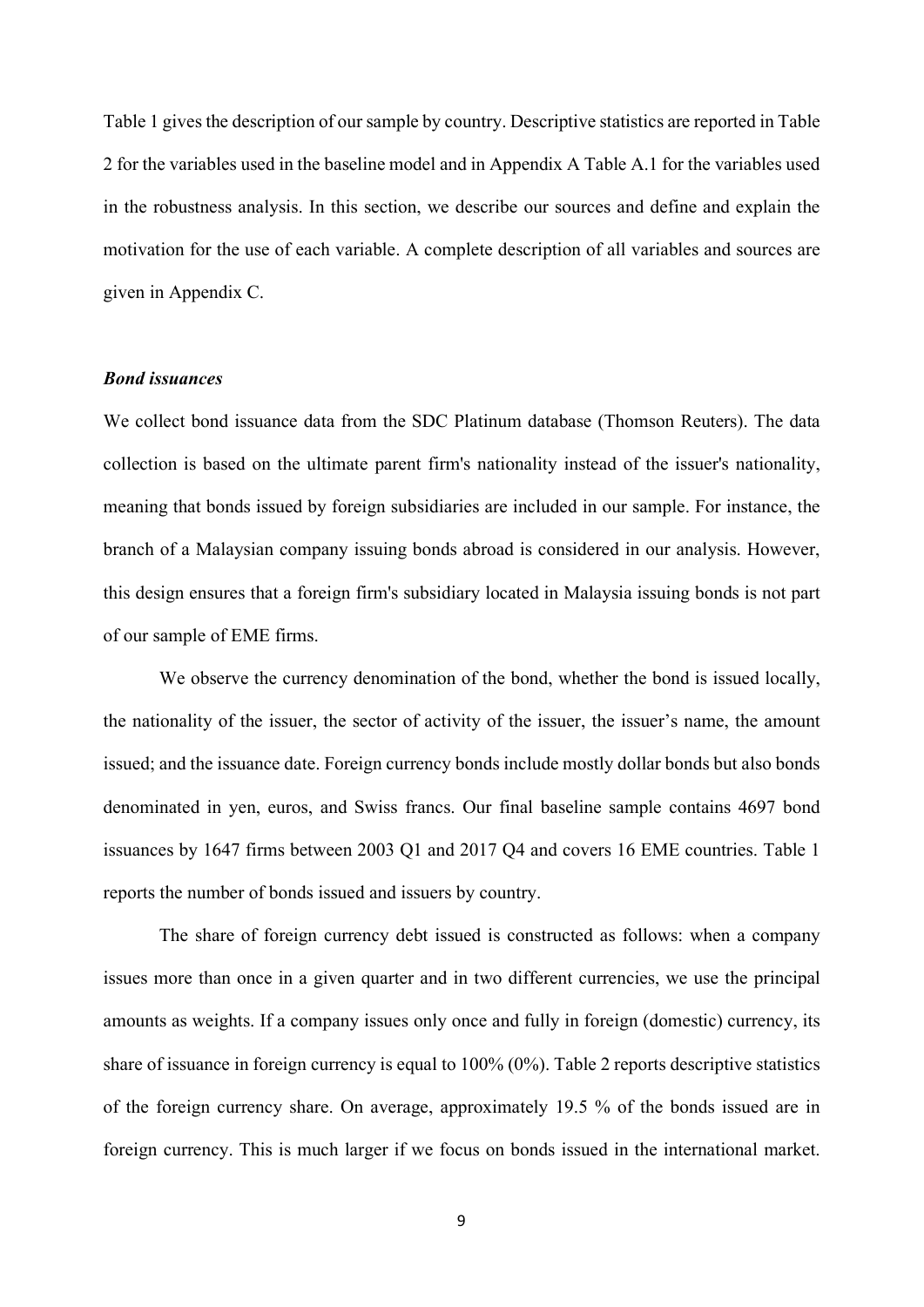Figure 1 depicts the percentage of bonds issued in foreign currency by country, distinguishing between the first and second halves of the sample period. As seen for several countries, there is a shift over time from local to foreign currency debt.

#### *Global variables and country characteristics*

To measure global liquidity, we use the VIX from the FRED platform of the St. Louis Fed and the shadow Fed funds rate (FFR) measured by Wu and Xia (2016) and available on their website.<sup>[13](#page-9-0)</sup> Both variables are at daily frequency and averaged quarterly. The average shadow FFR is below zero, at -0.38%. This is not surprising, as our sample contains more quarters with relatively loose monetary policy conditions. In fact, the sample averages of the shadow FFR before and after 2010 are 2.5 and -1.57, respectively. The average VIX is 18.5. In the analysis, alternative measures of global financial conditions are used as well, and various additional or alternative macro variables are included as robustness checks.

We collect various country-level time-varying characteristics. Multiple data sources are used to collect these variables. Countries' three-month money market rates are obtained from Datastream to measure the domestic monetary policy stance and therefore the cost of domestic currency debt (local interest rate). Real GDP growth is computed as the growth rate of real GDP relative to the same period in the previous year: higher growth may be associated with less demand for foreign currency debt as firm quality improves and the domestic banking system becomes more dynamic. In our sample, GDP growth values are quite heterogeneous across but also within countries. Overall, GDP growth is on average 5.7% but ranges between -11% and 25%.

Further we include indicators of exchange rate and price stability: the rolling standard deviation of the nominal exchange rate and inflation, a dummy for pegged exchange rate regimes

<span id="page-9-0"></span><sup>13</sup> https://sites.google.com/site/jingcynthiawu/home/wu-xia-shadow-rates.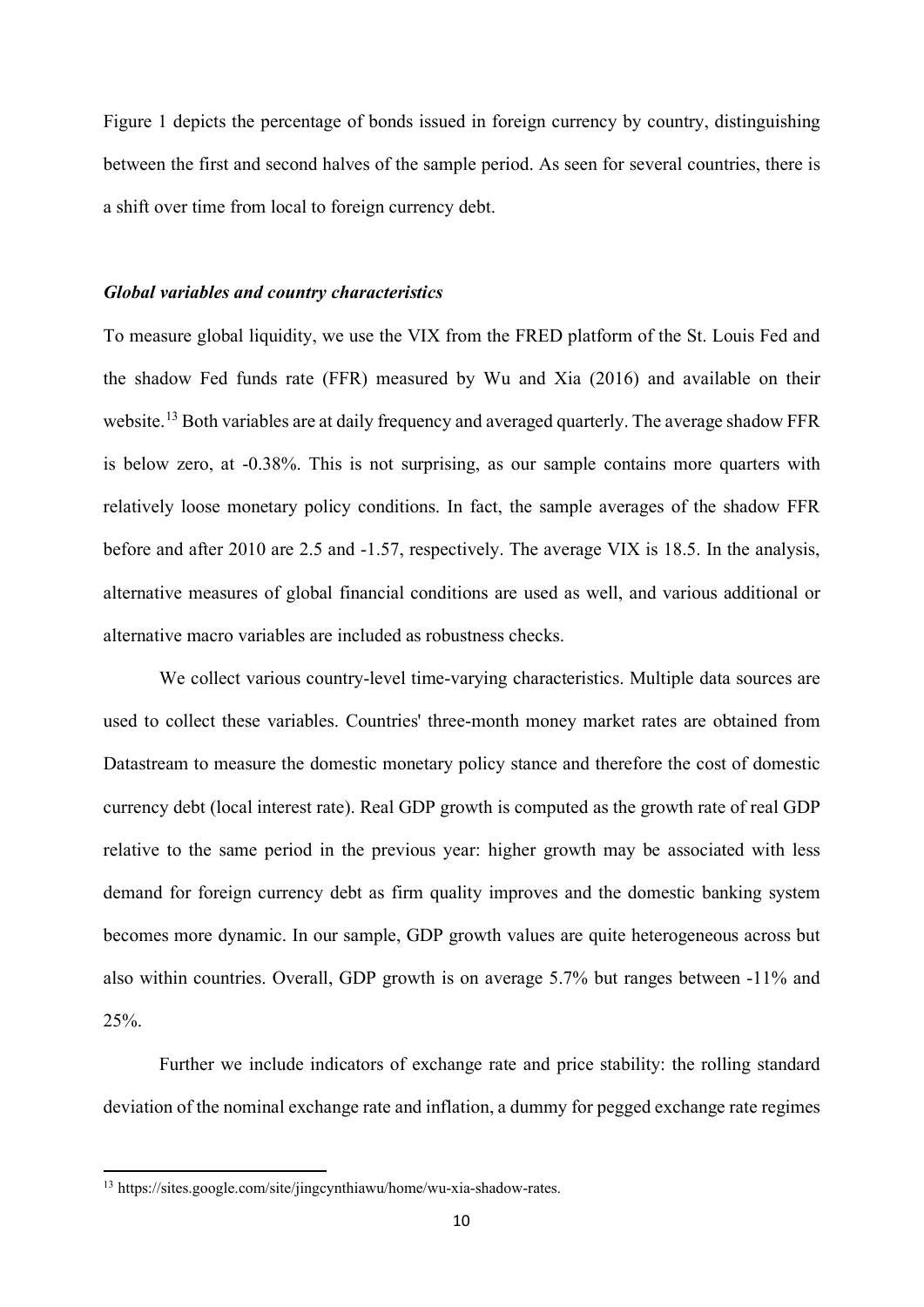(following Shambaugh, 2015), and FX reserves over GDP. Higher exchange rate stability may induce moral hazard and higher demand of foreign currency. A greater volatility of exchange rates and prices hurts investments, trade, and firm profitability. It also exposes firms borrowing in foreign currency to unexpected rises in their debt burden. We also control for the level of inflation. A higher inflation level is predicted to have a negative effect on foreign currency borrowing through a higher probability of future depreciation of the local currency.

To measure the extent to which firms in a country hedge currency risk, we follow Mizen et al. (2012), using the BIS Triennal Survey to obtain a country's total amounts of foreign exchange derivatives, which include currency swaps, FX swaps, options, outright forwards and other derivatives. Missing quarters are interpolated using the BIS Semi-annual Survey and the amounts of foreign exchange derivatives in other currencies (all except the five biggest) as weights. The semiannual data are then linearly interpolated to obtain a measure of the depth of the derivatives market at quarterly frequency. Firms should be more willing to borrow in foreign currency if they can hedge the currency risk at a low cost.

We obtain real GDP per capita adjusted for purchasing power parity, scaled by 1000 for readability, the stock market capitalization to GDP and the regulatory quality index (ranging between -2.5 and 2.5) at annual frequency from the World Bank database. Less developed countries with less stringent financial regulations are expected to borrow more in foreign currency, as they have less developed financial markets.

#### *Policy variables*

Information on capital controls (CCs) on bond inflows is obtained from Fernandez et al. (2016). The index of controls on bond inflows can take three values: 0, 0.5 or 1. These three values are based on two subcategory dummy variables: one for the existence of controls on bonds purchased locally by nonresidents and one for controls on bonds sold or issued abroad by residents. Hence,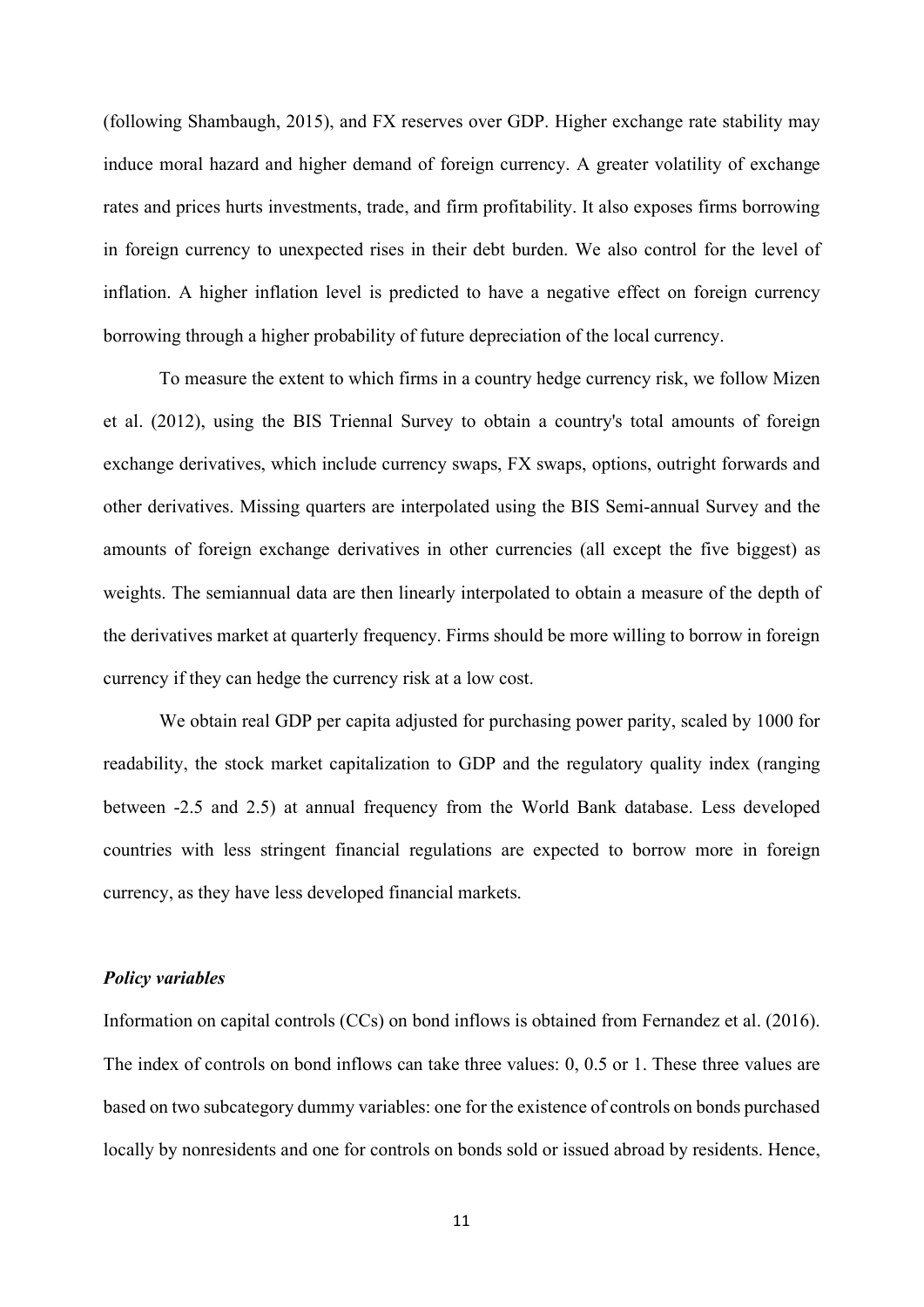the index takes a value of 0 when no controls whatsoever are in place, 0.5 when one of them is in place and 1 when both types of controls are in place locally and abroad. Figure 2.1 plots the number of countries over the period 2003-2017 with bond controls on inflows and Figure 2.2 the number of years each country has had active capital controls. These figures combined show a sufficient variation over time and across countries to identify the effect of capital controls. Five countries out of 16 have capital controls only one third of the time and can be compared to the remaining 11 countries that have active capital controls throughout the sample period in a crosssectional regression framework.

We also obtain from Ahnert et al. (2021) indices of macroprudential FX regulations, i.e., prudential regulations targeting the financial sector. Changes in FX regulations are coded as  $a + 1$ in case of additional or tightened restrictions, -1 when they are loosened or removed and 0 when no change occurs in a given quarter. For robustness, we also consider indices from Cerutti et al.  $(2017).<sup>14</sup>$  $(2017).<sup>14</sup>$  $(2017).<sup>14</sup>$ 

#### *Firm characteristics*

To obtain firm characteristics and, in particular, balance-sheet data, we use three databases: Worldscope (Datastream – Thomson Reuters) and Capital IQ, which contain data only on (large) publicly listed companies, and Orbis (Bureau van Dijk), which contains data covering the last decade. Hence, our baseline sample is at the intersection of SDC Platinum, Worldscope, Capital IQ and Orbis. Unfortunately, there is no unique identifier to match firms across the latter data providers. We therefore match companies manually based on their names and industrial sectors. Balance-sheet information becomes public every year in reference to the previous year. We take this timing into account and use yearly values at every quarter to match the frequency of other variables. Based on a thorough review of the literature as well as on data availability, we select a

<span id="page-11-0"></span><sup>&</sup>lt;sup>14</sup> A notable difference between the variables in Ahnert et al. (2021) and Cerutti et al. (2017) is that the former consider changes in FX regulations, while the latter assess whether FX regulations are in place.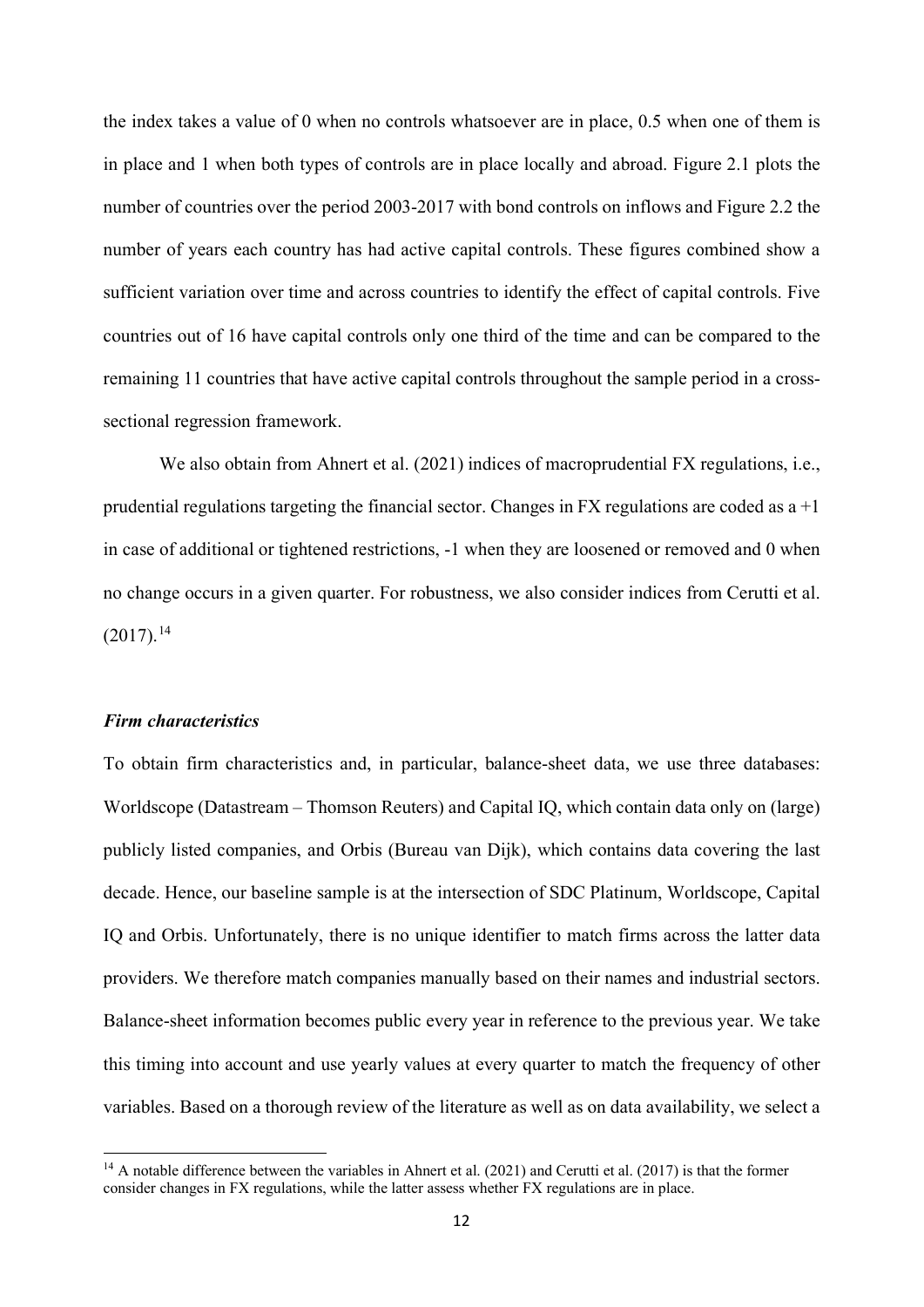range of firm characteristics to include as controls. First, we include firm size and book-to-market value as in Gozzi et al. (2015). Firm size is used to control for transparency and profitability and is measured as the log of total assets. The book-to-market value is defined as the difference in total assets and liabilities over market value and is used as a proxy for growth opportunities.

Following Demirguc-Kunt et al. (2015), we control for profitability using ROA, i.e., the ratio of profits before taxes and interest expenses over total assets and collateral measured by the share of tangible assets (PPE) over total assets. We also add cash measured by cash holdings and equivalents, as suggested in Bruno and Shin (2017). We expect healthier firms to have greater access to foreign investors who prefer to lend in foreign currency.

Another relevant characteristic is firm riskiness. We measure this with leverage, computed as the ratio of debt over total assets as in Becker and Ivashina (2014) and in Norden and van Kampen (2013). We also include a dummy indicating whether a firm is classified as high-yield in SDC Platinum. Jeanne (2000) shows that fragile entrepreneurs can borrow in foreign currency to signal that they are not fragile and obtain lower financing costs. In Aghion et al. (2004), riskier firms prefer to borrow in foreign currency due to moral hazard.<sup>[15](#page-12-0)</sup>

Last, we build a dummy variable based on the correlation of firm income and exchange rate changes as a measure of trade intensity. A value of 1 indicates that firm income is positively correlated with a nominal exchange rate depreciation (respectively negatively correlated with a nominal exchange rate appreciation). The descriptive statistics of firm characteristics are reported in Table 2 for the sample used in section 3 and in Appendix A Tables A.2 and A.3 for the samples used in section 4.

<span id="page-12-0"></span><sup>&</sup>lt;sup>15</sup> Foreign currency debt implies a lower interest rate in good times, but a much larger repayment in bad times; however, in bad times, firms default and only partially repay their debt.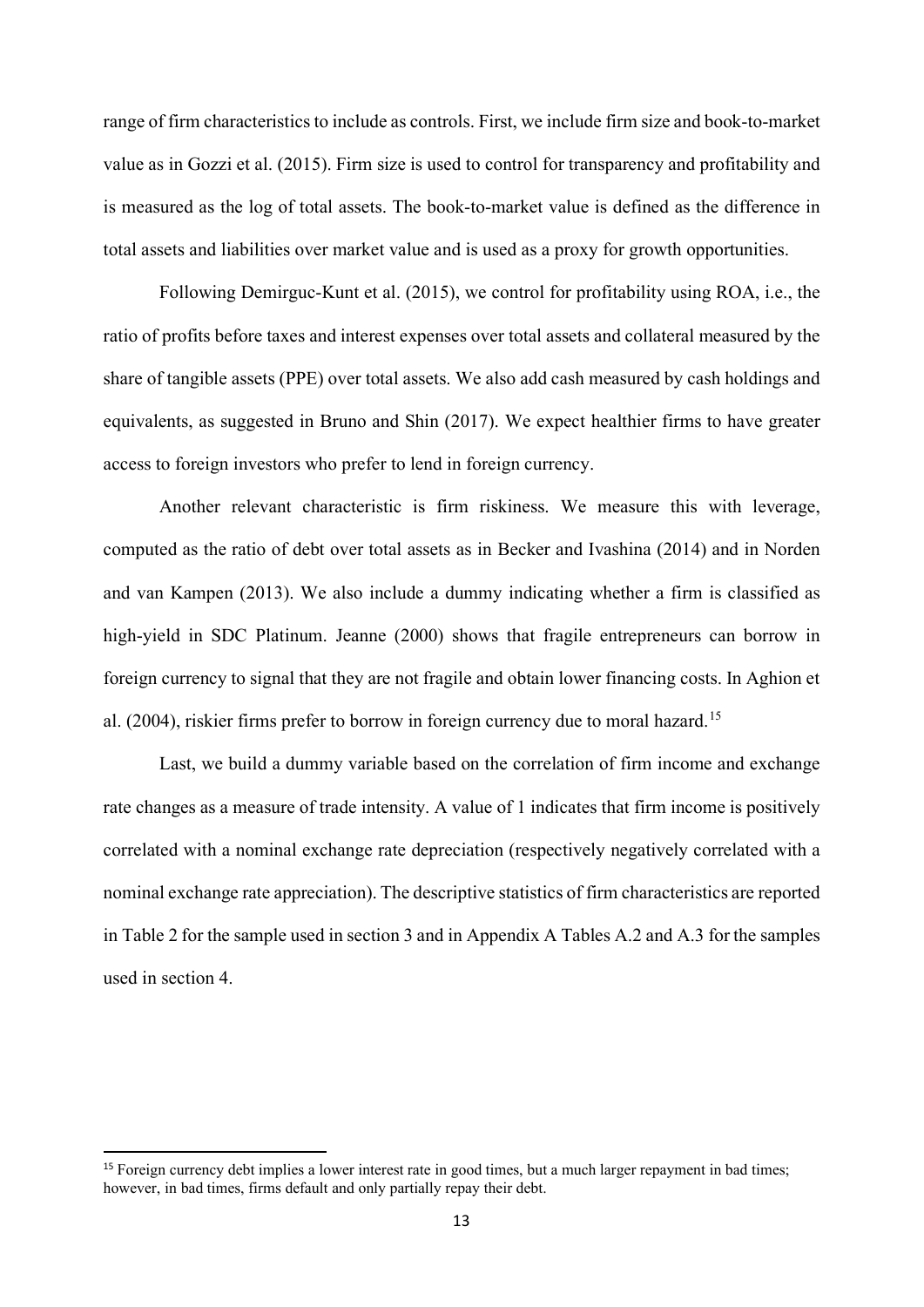# **3. Determinants of Foreign Currency Bond Issuance and the Role of Capital Controls**

This section describes the determinants of foreign currency borrowing based on the methodology described above. We start by analyzing the impact of global-, national-, industry- and firm-level variables. We document that the rise of foreign currency indebtedness is chiefly driven by the stance of US monetary policy among the standard measures of global liquidity. Capital controls on bond inflows also play a key role. In subsection 3.2, we examine in more details the role of capital controls. We show that capital controls can fully offset the impact of expansionary US monetary policy and their effect is strongest at low levels of the US rate. Finally, we show that FX macroprudential policies increase foreign currency bond issuance, hence the importance of implementing them alongside capital controls.

#### **3.1 The Role of Global Factors**

We start by estimating equation (1) using all controls described earlier. Table 3 reports our estimates. All country- and firm-specific controls are included in each column but not reported for the sake of conciseness. Our specification explains a significant part of the variation in the data with an  $\mathbb{R}^2$  of around 60%. Full tables are shown in Appendix A. Each of column (1) to (7) considers an alternative indicator of the US monetary policy stance or of global volatility.

The stance of US monetary policy is found to be a robust factor affecting the decision to issue debt in foreign currency. The statistically significant coefficient of -0.068 in column (1) indicates that a decrease in the shadow FFR by one standard deviation raises issuances in foreign currency by 12 percentage points (1,8975\*0,068). Figure A.1. in Appendix A shows that the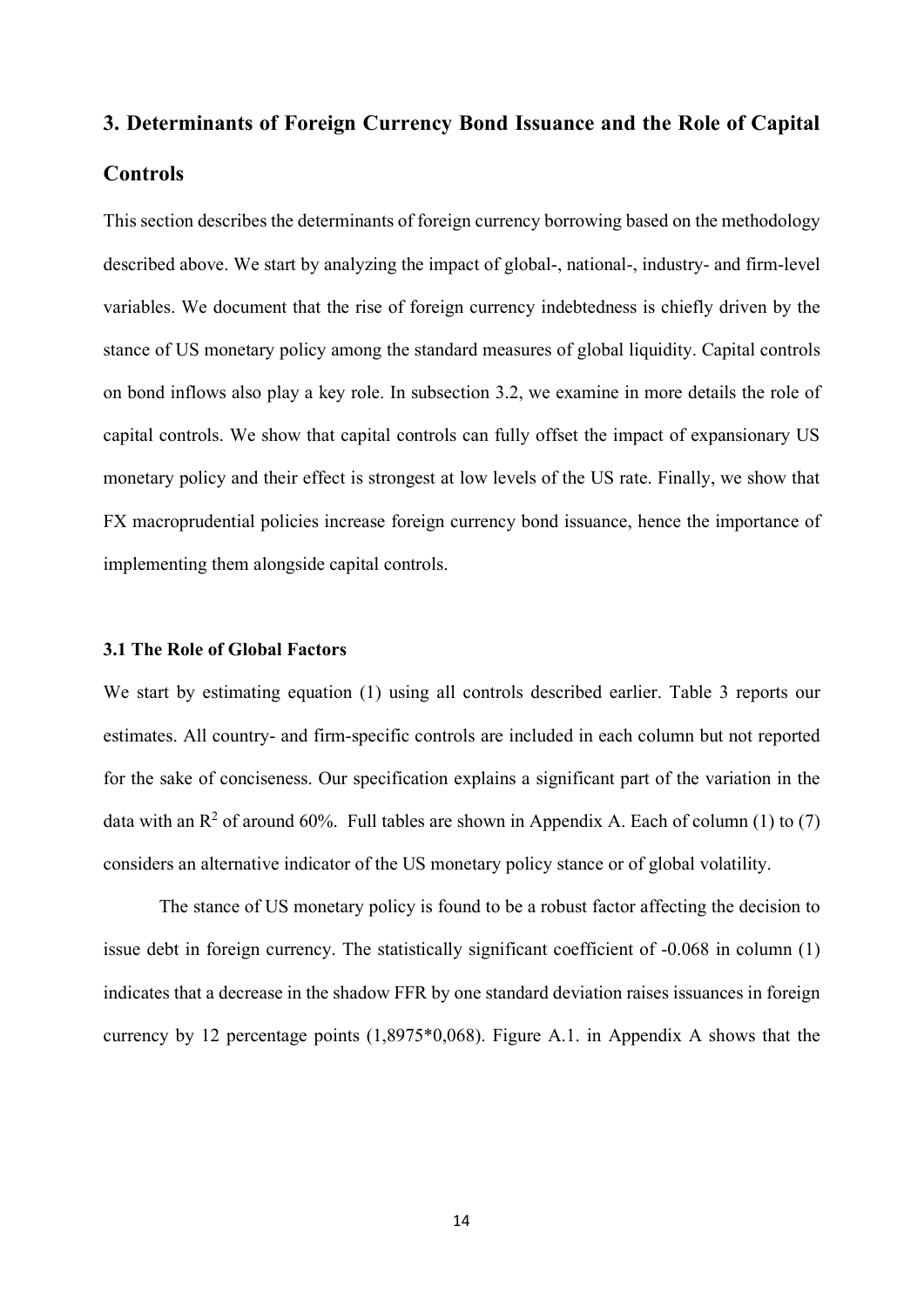marginal effects of a decrease in the shadow FFR by one percentage point is somewhat higher at lower values of the shadow FFR, although the differences are not statistically significant.<sup>[16](#page-14-0)</sup>

This finding is unaltered through the different specifications (columns (2) to (7)), where the shadow FFR is replaced by the 10-year Treasury constant maturity rate (2), the Treasury inflation-indexed long-term average yield (3) and the Fed funds rate (4). In column (5), the shadow FFR and VIX are replaced by a dummy taking the value of 1 from 2010 Q1 onwards and the conclusion is unchanged.

The effect of global uncertainty or risk aversion, as measured by VIX, is significant as well. An increase in the VIX by one standard deviation decreases the share of issuances in FX by 13,6 percentage point (7,4828\*0,018) and this effect is relatively stable over different VIX values (see Figure A.2. in Appendix A). However, since VIX started declining significantly after 2012, which is posterior to the timing of the rise in foreign currency bond issuances in our sample countries we can conclude that US monetary policy has played a more significant and growing role in driving bond inflows post 2009. CGFS (2021) arrive to the same conclusion.

In columns (6) and (7), the VIX is replaced by the MOVE,<sup>[17](#page-14-1)</sup> and a global uncertainty index taken from Baker et al. (2016). The coefficient on the MOVE variable is statistically significant, but the effect is smaller, while the coefficient on the global policy uncertainty index is marginally significant and small.

The other country characteristics included in the regressions that are statistically significant and robust across the different specifications are the local interest rate, derivatives market depth, real GDP per capita, regulatory quality, and financial market development (see Table A.4 in Appendix A). Overall, foreign currency indebtedness is less prevalent in more developed countries, in countries where borrowing in local currency is cheaper, and in countries

<span id="page-14-0"></span><sup>&</sup>lt;sup>16</sup> Hence, we can treat the relationship between the FFR and FX issuance as linear and correctly interpret the marginal effect as the effect of a 1-percentage-point rise in the FFR.

<span id="page-14-1"></span><sup>&</sup>lt;sup>17</sup> The 3-month MOVE index is based on the implied volatility for US Treasuries rather than that of US firm stocks.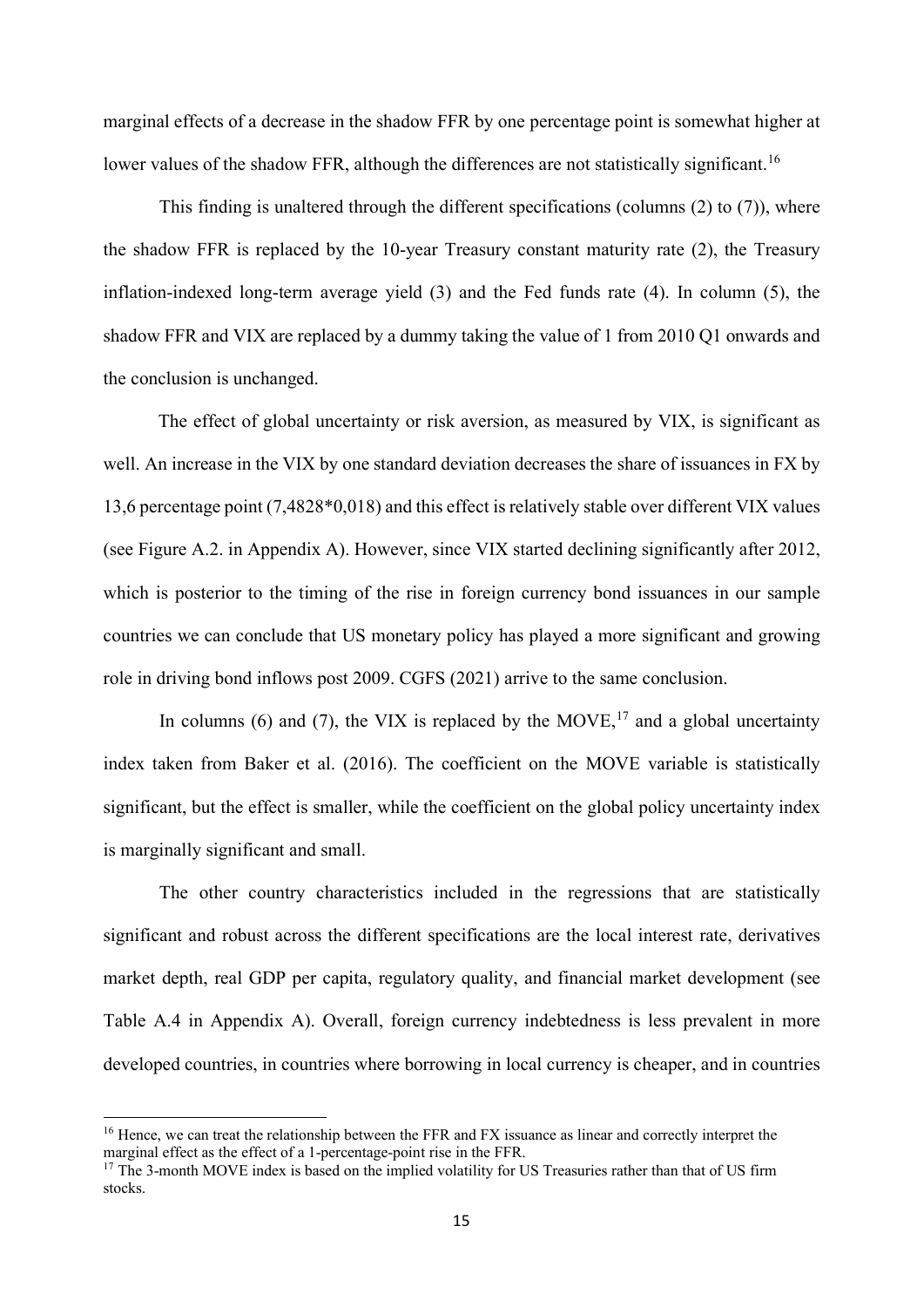where financial regulation is weak and currency hedging using financial instruments is less accessible. We find no robust effect of exchange rate instability or inflation.

As regards firm characteristics the significant variables are measures of firm profitability (return on assets), carry-trade incentives (cash holdings) and a measure of firm riskiness (high yield flag). All are positively associated with the share of foreign currency bonds as expected.

While the econometric specification focuses on the share of foreign currency debt, we can verify that increases in this share of foreign currency bonds come from increases in the amount in dollar bonds rather than from a decline in the amount domestic currency bonds. In Appendix B Table B.1, we show that changes in the US dollar rate also have a significant impact on the gross amount of foreign currency issuance. In Table B.2 we further assessed whether changes in US rates have any impact on the structure of firms' financing and find no significant shifts from loans to bonds or from debt to equity. Throughout our sample period the firms in our sample mainly finance themselves through bonds.

We ran several robustness checks. Our conclusions continue to hold if we cluster our standard errors by firm (Table B.3) if we exclude countries with less than 50 observations (Table B.4) and if we use yearly frequency data (Table B.5). Further, changes in other global currency rates (notably those of the euro and the Swiss franc) have effects comparable to changes in the US rate.<sup>[18](#page-15-0)</sup> This is not surprising given that monetary policies in these regions are highly correlated with US monetary policy. For the yen and the pound, the results are less stable.

All in all, the main factor behind the increase in foreign currency exposure is a searchfor-yield phenomenon. This is line with McCauley et al. (2015), who, using a different approach, argue that investors seeking higher-yield assets buy bonds in US dollars from non-US issuers. This can also be interpreted as evidence in favor of the gap-filling hypothesis proposed by Greenwood et al. (2010). This hypothesis is empirically tested in Lo Duca et al. (2016), who

<span id="page-15-0"></span><sup>18</sup> See Table A.5 in Appendix A.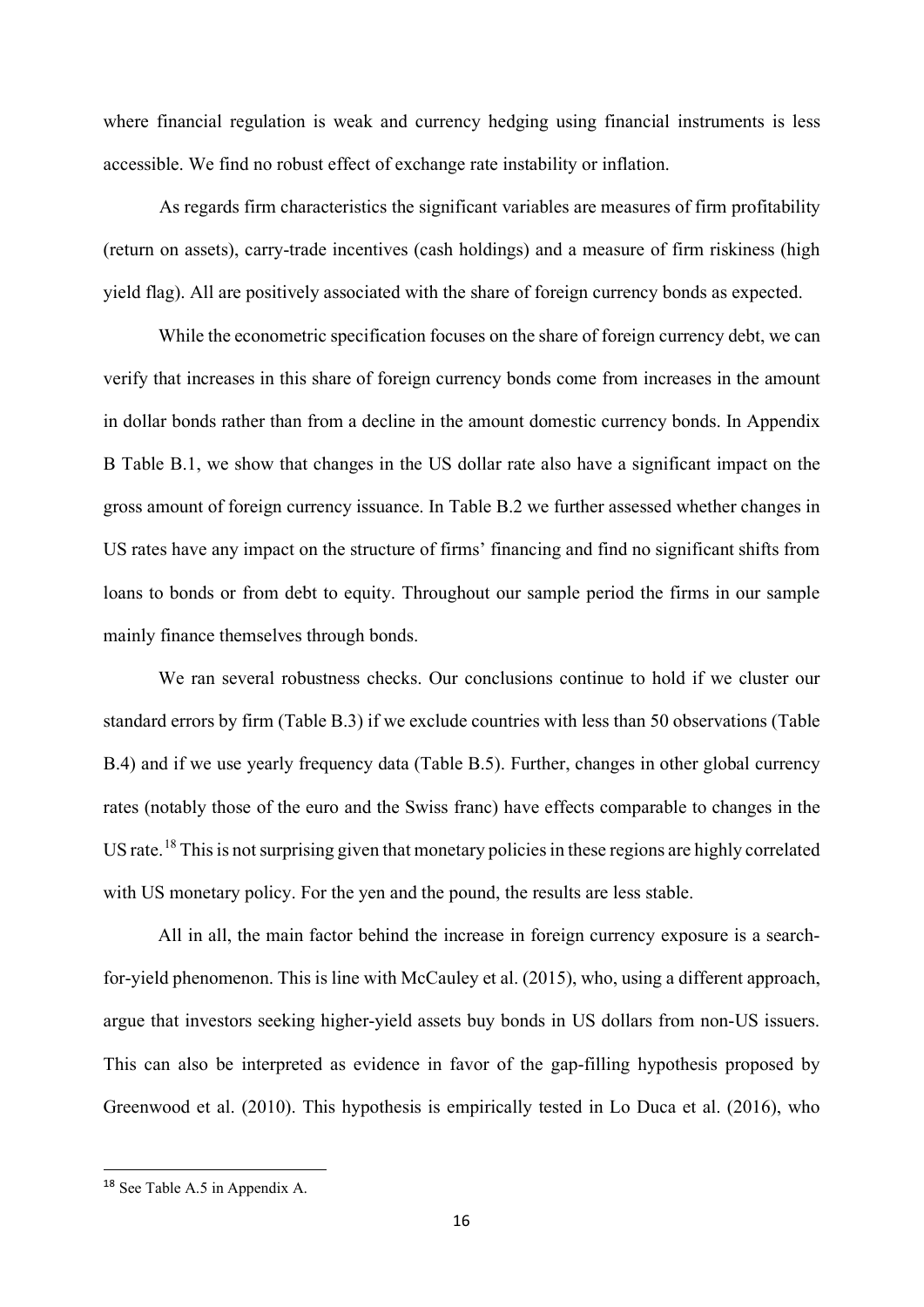analyze the relationship between corporate bond issuances in EMEs and Fed quantitative easing policies. They find that as the Fed removes assets from the markets, investors turn to EME companies to fill the gap.

#### **3.2 Financial Stability Implications**

Our findings hold for the average firm. To assess the financial stability implications of this result we refine our analysis by distinguishing firms based on three indicators of vulnerability to sudden stops: leverage, size, and trade intensity.<sup>[19](#page-16-0)</sup> The financial stability implications of a higher exposure to foreign currency risk<sup>[20](#page-16-1)</sup> will be less acute if foreign currency borrowing is concentrated among firms that are financially sound, firms with a natural hedge against currency risk, and larger firms that use derivatives instruments to hedge currency risk. Indeed, lower leverage, higher foreign currency revenues, and currency hedging using derivatives instruments allow firms to better withstand a sudden increase in the cost of borrowing in foreign currency if the domestic currency depreciates.

Therefore, we check how the marginal effects of the shadow FFR vary with firm leverage, firm size, and trade intensity. Figures 3 to 5 display our results. We find that the increase in foreign currency borrowing in response to a change in US monetary policy is driven by a wide range of firms along the leverage distribution. Indeed, in Figure 3 we see that firms with a leverage ratio as high as 1 standard deviation above the mean (35 percent) increase issuances of foreign currency bonds significantly in response to a decline in the shadow FFR. In Figure 4 we see that the effect of the shadow FFR is insignificant for firms with a size below the median. In Figure 5 changes in US monetary policy have a larger impact on domestic-oriented (low trade) firms which, by increasing foreign currency borrowing, increase their vulnerability to a possible

<span id="page-16-0"></span> $19$  Trade intensity is captured by a dummy variable taking the value of 1 indicating whether a firm has a positive correlation between its revenues and the nominal exchange rate.

<span id="page-16-1"></span><sup>&</sup>lt;sup>20</sup> Essentially the risk of bankruptcy if US rates go up or if the dollar appreciates.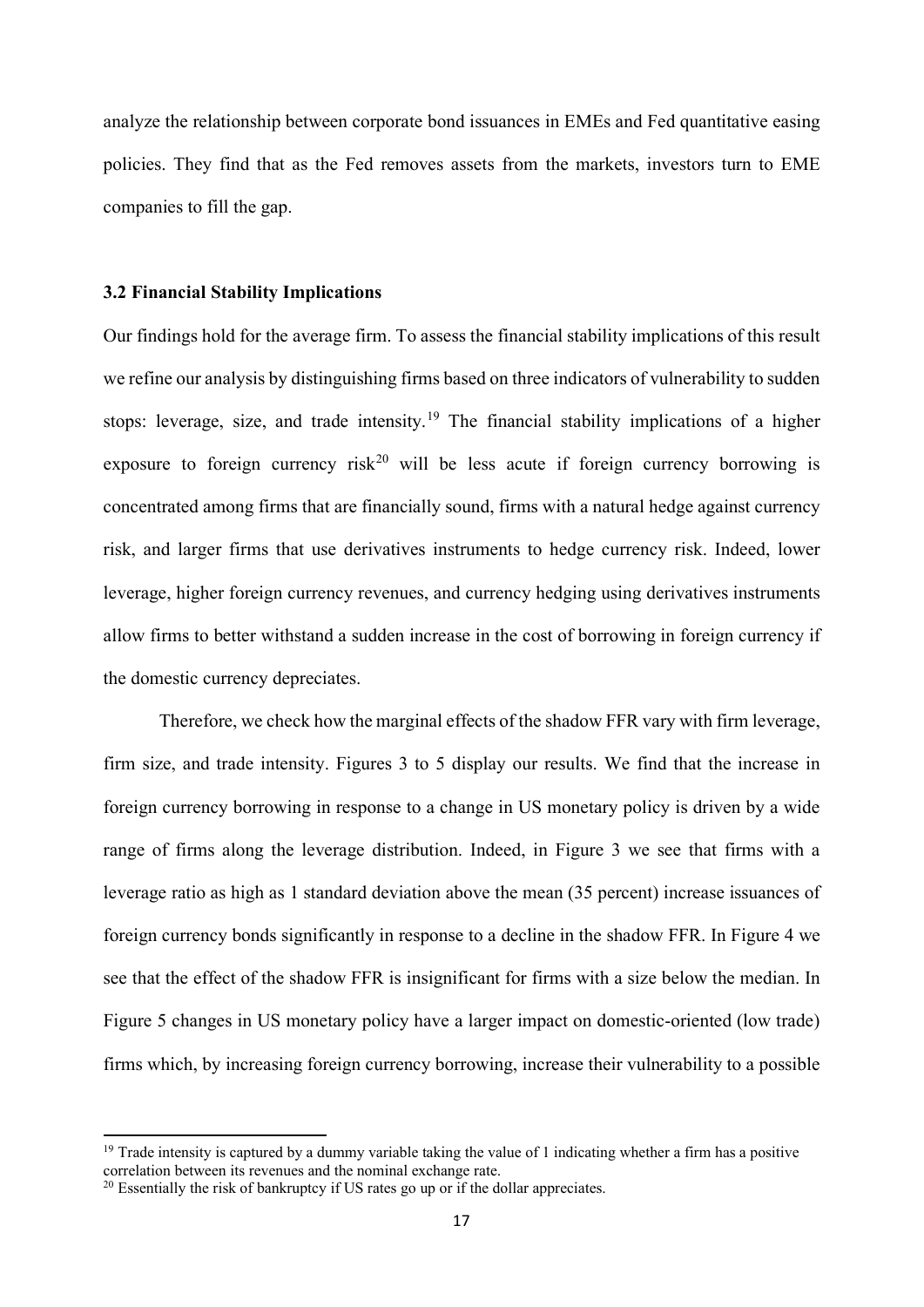depreciation of the local currency. Consistent with the fact that export-oriented (high trade) firms may choose to match their foreign currency revenues with their foreign currency liabilities their response to changes in US monetary policy is not statistically significant.

All in all, the systemic risk implications of rising foreign currency debt in a context of low US dollar rates are significant as this evolution concerns firms with high leverage and firms with no natural hedge against currency risk.

#### **3.3 The Role of Capital Controls**

The activation of capital controls (CCs) also significantly curbs the propensity to borrow in foreign currency by around 15 percentage points, and this effect is quite stable across the different specifications. And economically large given that the mean of the dependent variable is about 20%.

In Table 4 we compare this baseline estimate (reported in column 1) with the estimate when including a time fixed effect and removing country fixed effects (column 2) and estimates using the continuous measure of CCs (column 3) and the conclusion is unchanged.<sup>[21](#page-17-0)</sup> Comparing across countries yields higher points estimates (column 2). In column 3 an increase in the continuous index by 0.5 is associated with a 12% decrease in the share of foreign currency borrowing.

A follow-up and important question is whether beyond their direct effect, capital controls are effective in dampening the impact of a lower US interest rate. To address this question, we estimate the interaction effect between capital controls and the shadow FFR. Figure 6 plots the marginal effects of the shadow FFR with and without CCs on bond inflows. Clearly, the introduction of capital controls neutralizes the effect of US monetary policy.

<span id="page-17-0"></span><sup>&</sup>lt;sup>21</sup> Estimates of the control variables are reported in Table A.6.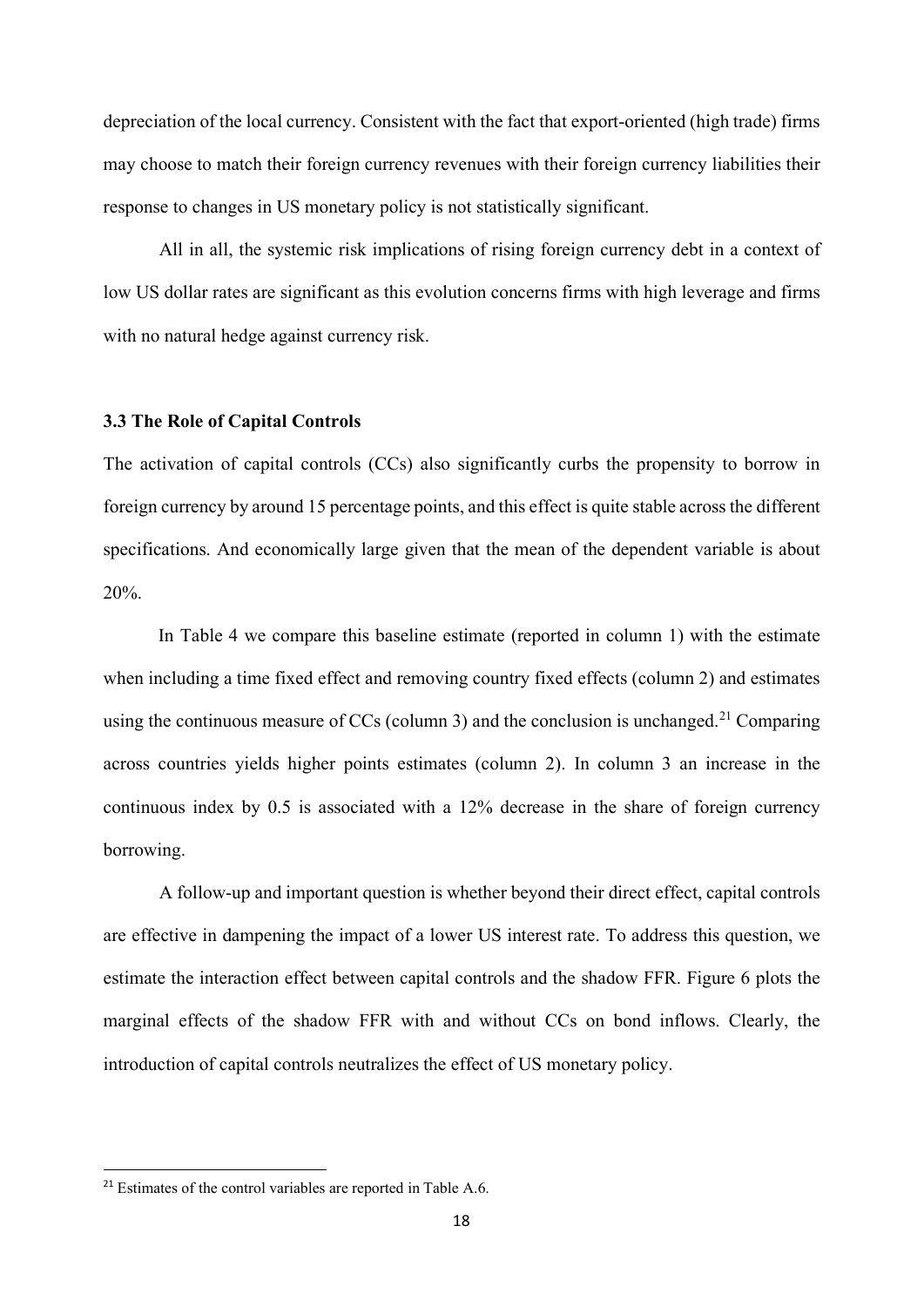One corollary question is whether CCs can be actively used as a prudential tool. If so, CCs ought to be activated at times when US policy is softened such that their effect is concentrated at low levels of the Fed funds rate. This is what we observe in Figure 7, which reports the marginal effects of CCs on bond inflows (dummy) on the predicted probability of issuing in foreign currency at various levels of the shadow Fed funds rate. The effect of CCs is significant only at low levels of the shadow FFR.

#### **3.4 Macroprudential Policies and Capital Controls**

Next, we examine the impact of macroprudential policies targeting the financial sector, as such policies may be implemented simultaneously and therefore confound the effect of capital controls. Indeed, the majority of our sample countries introduce capital controls following the activation of macroprudential policies.<sup>[22](#page-18-0)</sup> The results are reported in columns (4) to (6) of Table 4. As in Ahnert et al. (2021), we include the FX regulation variables for each quarter up to three quarters in the past (i.e., current and with up to three lags). We then compute the p-value of the joint significance F-test of the four estimates. The results are, however, similar when we directly pool the macroprudential variable over a year or use lagged macroprudential variables.

The positive marginal effects in column (4) confirm the findings of Ahnert et al. (2021) on the effect of macroprudential FX policies for the corporate sector. Controlling for these policies does not weaken the estimated effect of capital controls; on the contrary, the marginal effects associated with CCs are even larger. Further whether we control for time fixed effects only (column 5) or both time and country fixed effects the effect of CCs remains statistically and economically significant (column 6).

As a robustness check, in Table A.7 in Appendix A, we present the results using the macroprudential policies database of Cerutti et al. (2017) described earlier. Here the effect of

<span id="page-18-0"></span> $22$  Five countries only have capital controls (India, Malaysia, Mexico, Russia, and South Africa) and one country is only using macroprudential policies (Peru).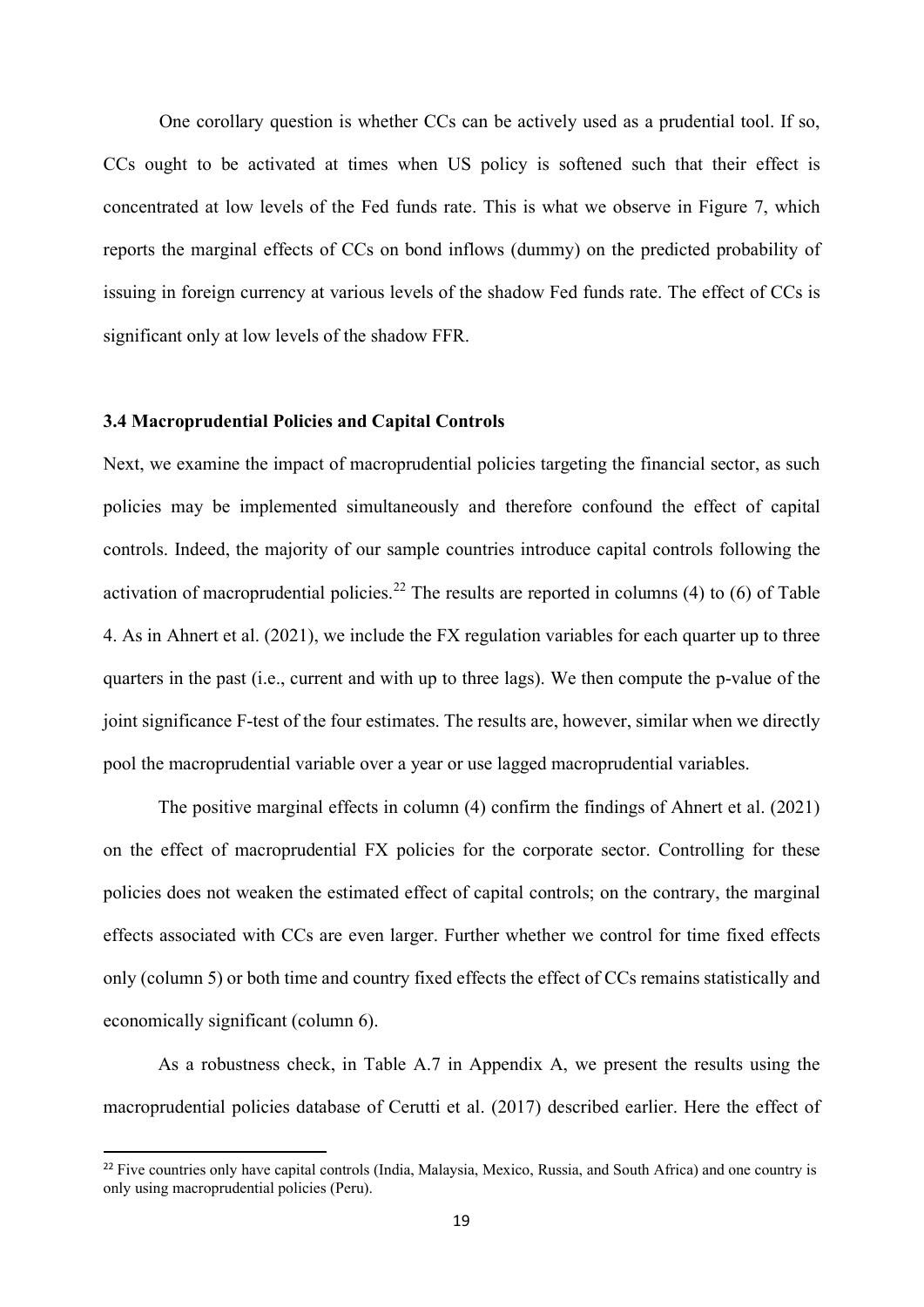capital controls remains negative and significant statistically and economically but the effect of macroprudential policies is insignificant.

### **4. Capital Controls and Firms' Performance**

While controls on capital inflows reduce foreign currency bond issuances, there are two broader policy questions. First, do capital controls strengthen the resilience of firms to currency movements? The impact of these controls could be limited if they are not sufficiently intense and broad based or if borrowers substitute bond finance with bank finance. The second issue is to weigh the costs and benefits of capital controls. Theory suggests that capital controls can drive up the cost of capital and curb investment by increasing uncertainty and reducing the availability of external finance.

In this section, we examine these two questions from two different perspectives. First, we analyze the impact of CCs on firms exchange rate risk, extending the framework of Adler and Dumas (1984). Second, we analyze the impact of CCs on real firm outcomes, including employment, capital expenditure, and sales.

#### **4.1 Capital Controls and Firms' Stock Market Performance**

Having documented the role of capital controls in shielding EM firms from excessive foreign currency borrowing in bond markets, we next assess their impact on firms' stock market valuations. Precisely, does the reduction in foreign currency borrowing translate into a significantly lower vulnerability of firms to exchange rate fluctuations? To measure the exchange rate vulnerability of firms, we use a two-step approach. We start by regressing the exchange rate on policy variables as well as other relevant country-specific controls and use the residual from this regression in the second-step regression. This two-step approach helps isolate the impact of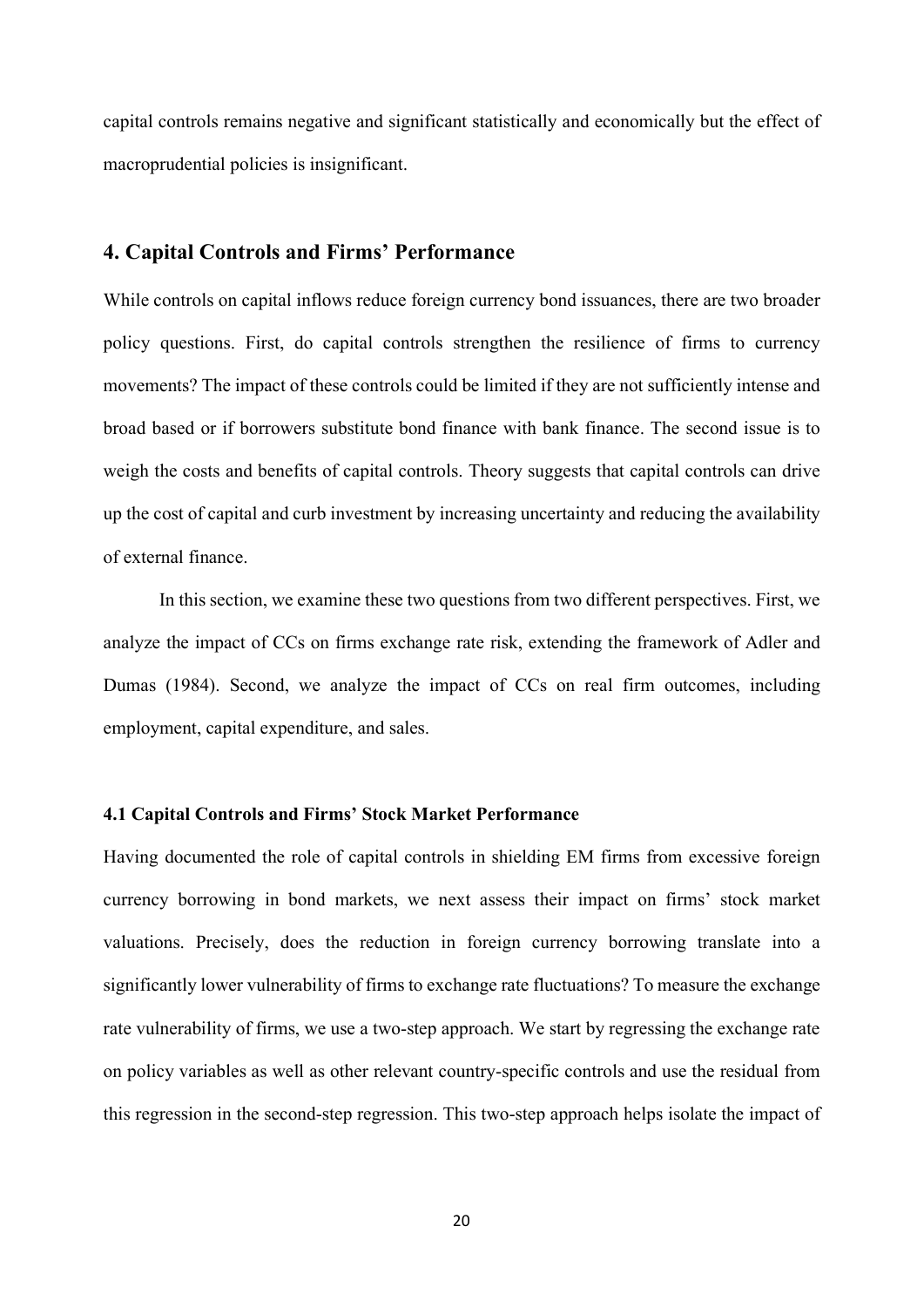the exchange rate from that of policy variables on stock returns.<sup>[23](#page-20-0)</sup> The estimates of the first-step OLS regression are presented in Table A.8 of Appendix A. We denote by  $\Delta E$  the residual variation of the nominal exchange rate against the USD (an increase is a depreciation of the local currency) cleansed of the potential effects of country-specific and policy variables. In a second step, we estimate the following equation:

$$
r_{fit} = \alpha + \gamma_f + \beta_1 \widetilde{\Delta E}_{it} + \beta_2 CC_{it-1} + \beta_3 \widetilde{\Delta E}_{it} * CC_{it-1} + X_{fit} \beta_4 + \varepsilon_{fit}
$$
 (2)

where  $r_{fit}$  is the stock return and  $CC_{it-1}$  represents lagged capital controls. The vector of control variables *X* includes relevant firm characteristics and macro factors, liquidity factors, and global volatility measures that affect firm value through channels other than the exchange rate. Finally,  $\gamma_f$  denotes firm fixed effects.

The sign of  $\beta_1$  is ambiguous. On the one hand an appreciation of the domestic currency could have a positive effect on the stock return of a domestic firm indebted in foreign currency through a reduction in its debt burden. This debt reduction implies a rise in ex post profits and net worth.[24](#page-20-1) On the other hand an appreciation of the domestic currency is detrimental for exporters as it curbs competitiveness vis à vis foreign firms and hence pushes down foreign currency revenues. The coefficient of interest is  $\beta_3$ . It should be positive if capital controls curb the currency risk exposure of firms through a reduction of foreign currency liabilities.

The results are reported in Table 5. Column 1 presents the results for the full sample and columns (2) to (5) replicate the analysis splitting the sample by firm size and trade intensity using medians as thresholds. Because stock returns are not available for all firms, our sample is reduced

<span id="page-20-0"></span><sup>&</sup>lt;sup>23</sup> Indeed, as documented in Ouyang and Guo (2019), capital controls and macroprudential policies can also affect the exchange rate itself.

<span id="page-20-1"></span><sup>&</sup>lt;sup>24</sup> An appreciation of the domestic currency can also increase the dollar value of companies' collateral. Indeed, Bruno and Shin (2015) show that most of the assets of EME companies are priced in local currency.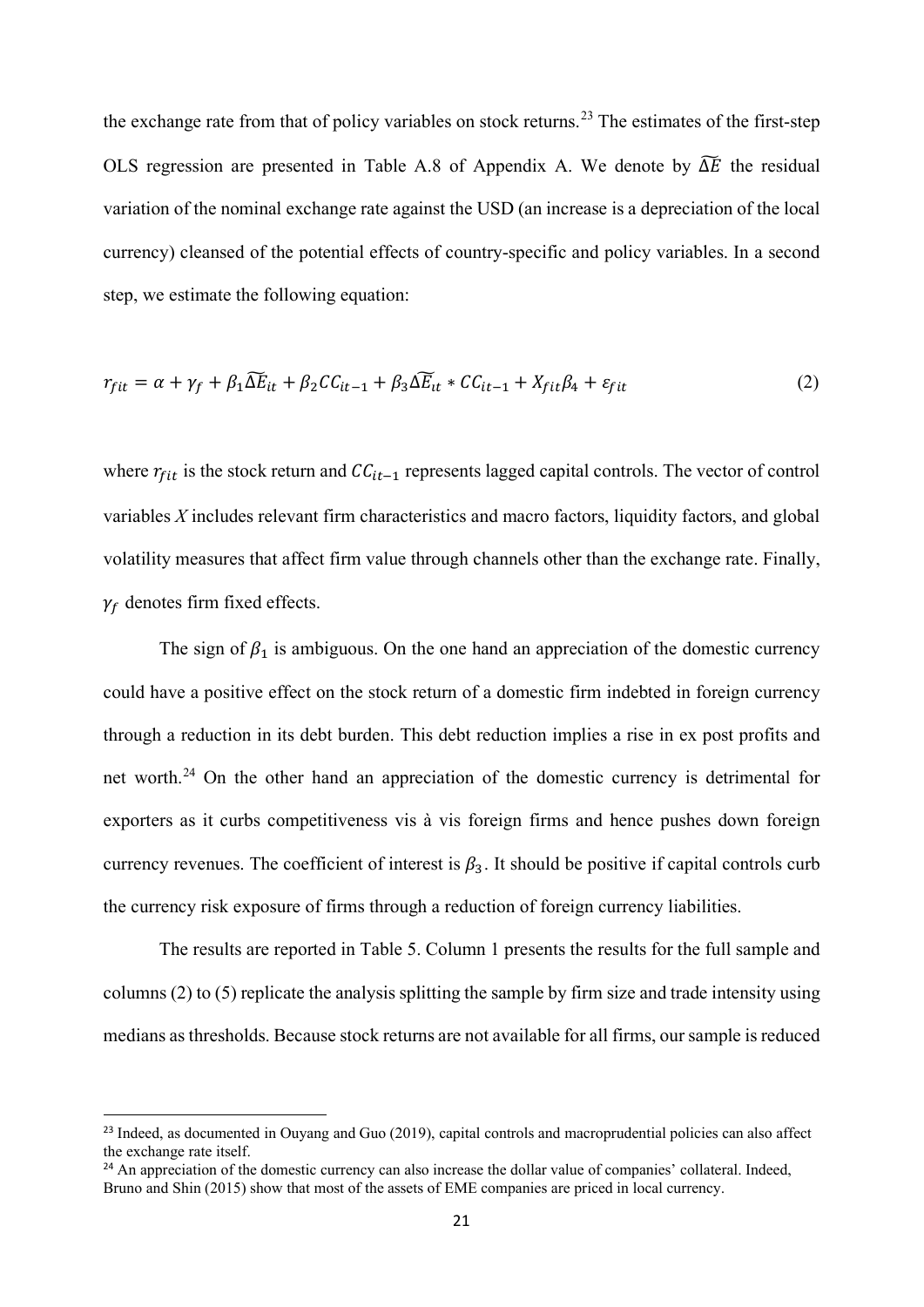to 696 firms and a total of 15918 quarterly observations. Descriptive statistics of the variables used are shown in Appendix A Table A.2 and estimates of the control variables are shown in Table A.9.

The results are broadly consistent with the hypothesis that a domestic currency depreciation heightens the debt burden of firms, as it hurts firm value: a currency 1 percent depreciation causes a 0.98 percent fall in stock returns (column 1). This effect is significant statistically and economically across firm size (columns 2 and 3).

The fact that exchange rate risk is lower for large firms is consistent with previous evidence that decisions to hedge currency risk using derivatives is positively related to firm size.<sup>[25](#page-21-0)</sup> Nonetheless the resilience of larger firms to a currency depreciation is only partial. In line with our results, Alfaro et al. (2019) find that a currency appreciation has a positive effect on the sales growth of the more highly levered large firms.

Exporters are more negatively impacted by a depreciation (column 4) than non-exporters (column 5). While perhaps counterintuitive this result is not surprising in this context for two reasons. First, between 2008 and 2019 the ratio of dollar denominated debt to exports in emerging markets has skyrocketed from 8 percent to 20 percent in China, from 24 percent to 70 percent in South Asia, and from 70 percent to 106 percent in Latin America.<sup>[26](#page-21-1)</sup> And second, exporters are more indebted than non-exporters, therefore their dollar revenues are insufficient to shield them from the negative effect of a depreciation.

 $\beta_3$  is positive and statistically significant: the presence of capital controls plays a role of dampening the vulnerability of firms to exchange rate fluctuations through reducing foreign currency liabilities. In contrast, we find that macroprudential FX policies exacerbate the negative

<span id="page-21-0"></span><sup>&</sup>lt;sup>25</sup> There is strong empirical evidence that larger firms are more likely to engage in hedging strategies than smaller ones due to the fixed costs of hedging and scale economies. There is also evidence that large firms pass through a portion of currency changes to customers and use both operational and financial hedges. According to Batram et al. (2010), financial hedging and FX derivatives decrease firm exposure by 40%.

<span id="page-21-1"></span><sup>&</sup>lt;sup>26</sup> These data are from Forni and Turner (2021).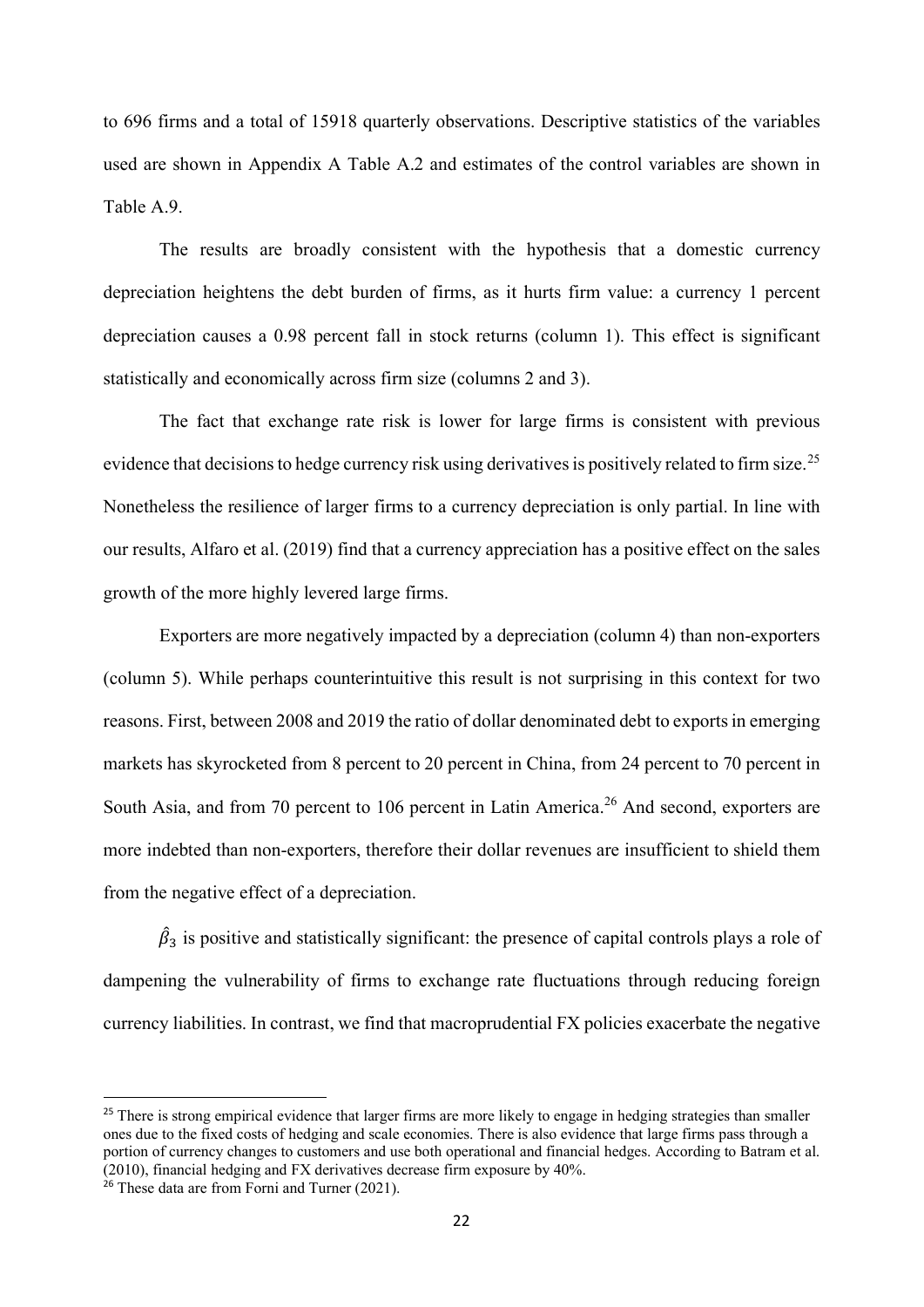effect of a currency depreciation consistent with the fact that they induce non-financial corporates to hold higher foreign currency liabilities.<sup>[27](#page-22-0)</sup> Last, given that several countries in our sample introduce both policies simultaneously, we ran a model not controlling for macroprudential policies and our results are unchanged (see Table B.7).

#### **4.2 Real Effects of Capital Controls**

The recent literature has provided evidence of adverse effects of capital controls. Andreasen (2017) finds that controls on bond inflows increase corporate bond spreads. Alfaro et al. (2017) document falling stock returns and investment expenditures of firms following capital control events in Brazil. Interestingly, they find that capital controls disproportionately affect small, nonexporting firms, especially those more dependent on external finance. We revisit this question with a larger sample of firms and countries. In addition to CAPX, we consider the impact of capital controls on net debt, the variation in cash holdings, the variation in the interest coverage ratio, employment growth, and sales growth. Appendix A Table A.3 reports descriptive statistics of the variables used in this section. Since real outcome variables are slow moving, we estimate the impact of cumulated capital controls over the past 3 years on these outcomes using the following regression:

$$
FV_{fit} = \alpha + \gamma_f + \delta_t + \beta_1 cum C C_{it-1} + X_{fit} \beta_2 + \varepsilon_{fit}
$$
\n(3)

 $FV_{fit}$  is one of six outcome variables considered, and the vector  $X_{fit}$  contains relevant country and firm time-varying characteristics based on our reading of the literature. The specification is estimated at annual frequency, and we include both firm and time fixed effects ( $\gamma_f$  and  $\delta_t$ ). Then,

<span id="page-22-0"></span> $27$  This result contrasts with that of Ahnert et al. (2021). However, their results are also not significant when they consider as their dependent variable a proxy for corporate stock returns, which we focus on in our paper.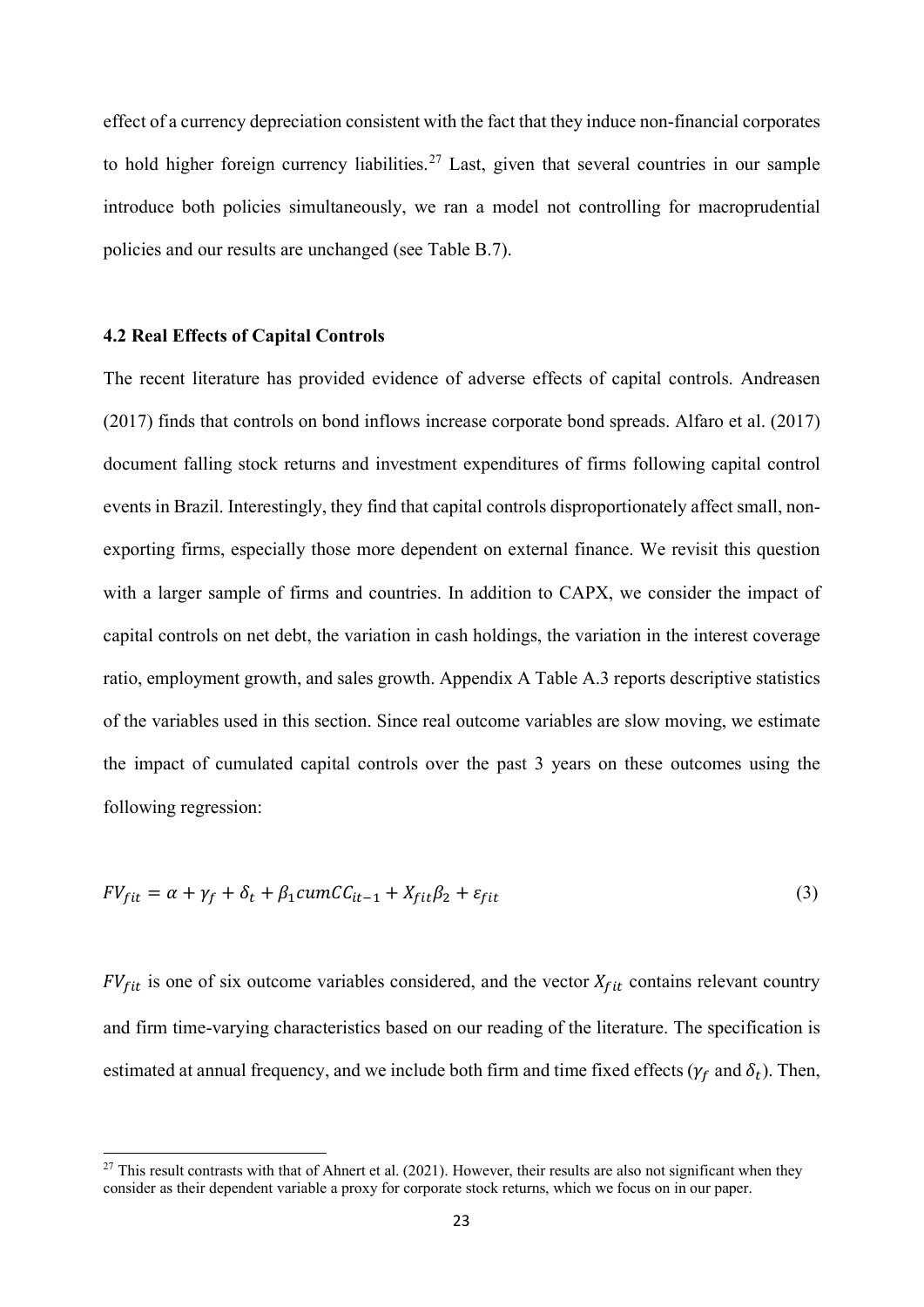we reestimate this equation by distinguishing between small and large firms, firms with high and low dependence on external finance and firms being exporters or not (high or low-trade firms).<sup>[28](#page-23-0)</sup>

Table 6 reports  $\hat{\beta}_1$  for all specifications.<sup>[29](#page-23-1)</sup> In the full sample, we find no economically or statistically significant effect of capital controls on net debt, cash growth, CAPX, sales growth, or the interest coverage ratio. In contrast, employment growth declines on average in the full sample by 1.456 percentage points with the activation of capital controls. This effect on employment growth is economically large and is chiefly driven by firms with a high dependence on external finance, firms belonging to the high end of the size distribution, and domesticoriented firms. Larger firms being more impacted by capital controls is consistent with the fact that they tap foreign capital more, as a result, they are more adversely affected by the erection of barriers to foreign capital inflows. During our sample period these firms also had a lower capacity to substitute toward other forms of funding, like syndicated loans, as foreign banks repatriated massively their credit activity to their domestic market (Giannetti and Laeven, 2012). In line with Alfaro et al. (2017), domestic-oriented firms are particularly adversely impacted as they also experience a decline in cash growth, an increase in debt, and a decline in investment and sales growth. A comparison with sample means shows that these effects are statistically and economically significant.

### **5. Conclusion**

The destabilizing role of foreign currency borrowing in EMEs has stimulated the growth of a large literature, with most of the empirical literature analyzing bank loans. Given the growing role of market financing in EMEs, this paper focuses on corporate bond borrowing. This is of

<span id="page-23-1"></span><span id="page-23-0"></span><sup>&</sup>lt;sup>28</sup> We define low-leverage companies as those in the first two quantiles of the distribution, while high-leverage firms are those in the last two quantiles. For size and dependence on external finance, we use the same approach based on the amount of total assets. We measure external dependence with the measure proposed in Rajan and Zingales (1998): capital expenditures minus cash flow from operations divided by capital expenditures.  $^{29}$  In the Appendix Tables A.10 to A.13, we also report the full specifications including the control variables.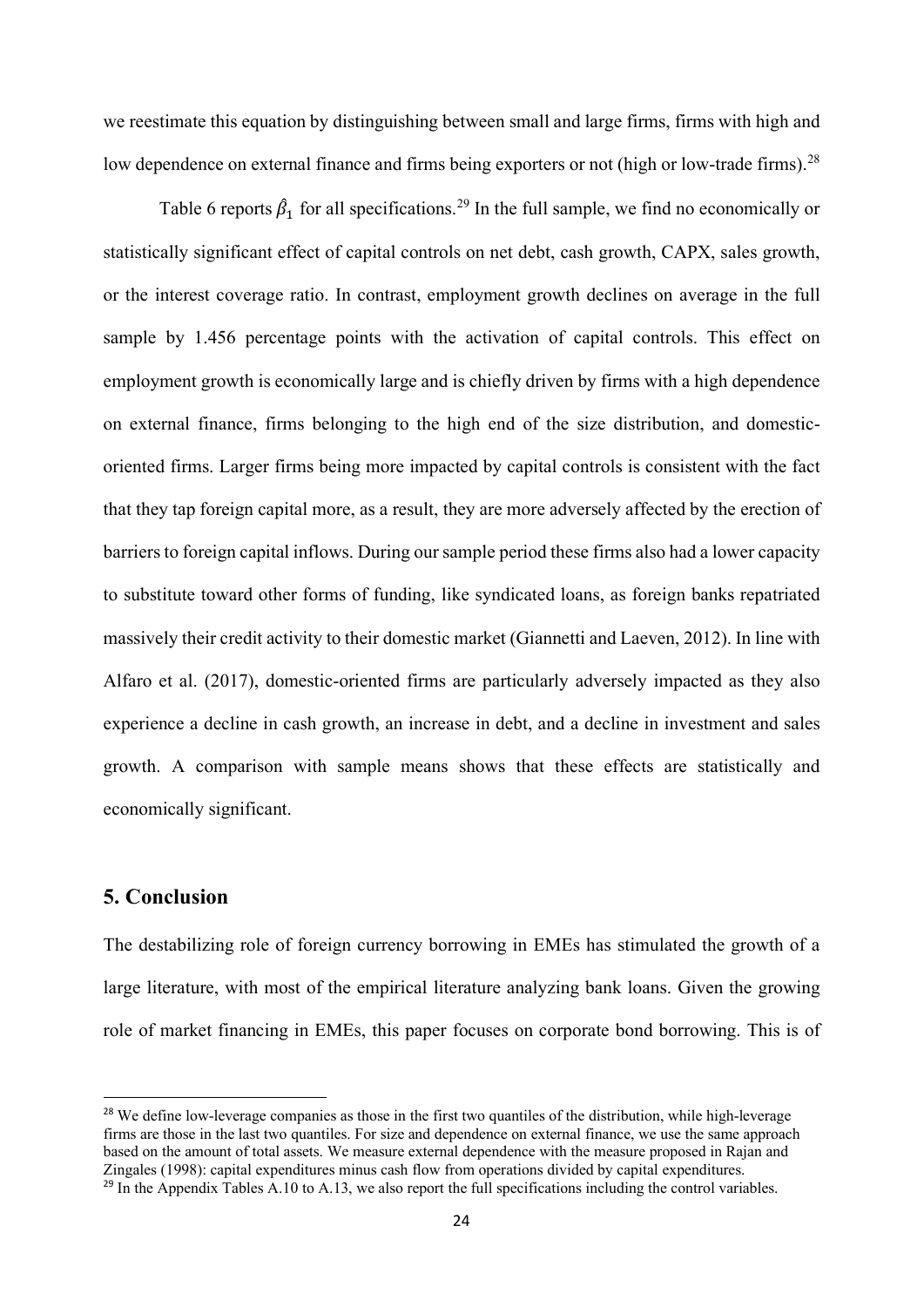interest because the incentives to borrow in foreign currency from bond markets may differ from the incentives to take out bank loans. Moreover, foreign bond flows appear more sensitive to changes in global risk appetite and financial conditions than foreign bank lending.<sup>[30](#page-24-0)</sup> The effects of policies may also differ for different types of borrowing. This paper emphasizes the latter policy dimension.

In this paper, we provide the first evidence that the currency composition of bond flows to EMEs is sensitive to changes in global interest rates. This result implies that if a US monetary tightening decreases capital flows to EMEs, this is amplified by a larger foreign currency exposure for firms. However, this effect can be dampened or eliminated by capital controls. We find that controls on bonds issued purchased by nonresidents are particularly effective in reducing foreign currency issuance. We also show that controls on bond inflows are effective in reducing the vulnerability of firms to exchange rate fluctuations.

With the growing popularity of EME corporate bonds, capital controls may also be used in combination with macroprudential policies. The results in this paper and in Ahnert et al. (2021) show that firms may circumvent tighter FX regulations for financial intermediaries by issuing more bonds. Our results show that controls on bond inflows help neutralize this effect.

Our results show that capital controls have more impact when US monetary policy is expansionary. However, is it desirable to actively use capital controls as prudential tools? This is not a conclusion that can be drawn from our analysis, and a welfare analysis of capital controls goes beyond the objectives of this paper. While capital controls can contribute to financial stability by reducing foreign currency exposure, they also have costs. In our sample, we show that they limit firm-level employment growth. Notice also that the available evidence is that capital controls are not countercyclical (Fernandez et al., 2016) and do not appear to influence financial variables or GDP growth (Klein, 2012), which suggests that policymakers have not

<span id="page-24-0"></span><sup>30</sup> See Carney (2019) for a recent discussion.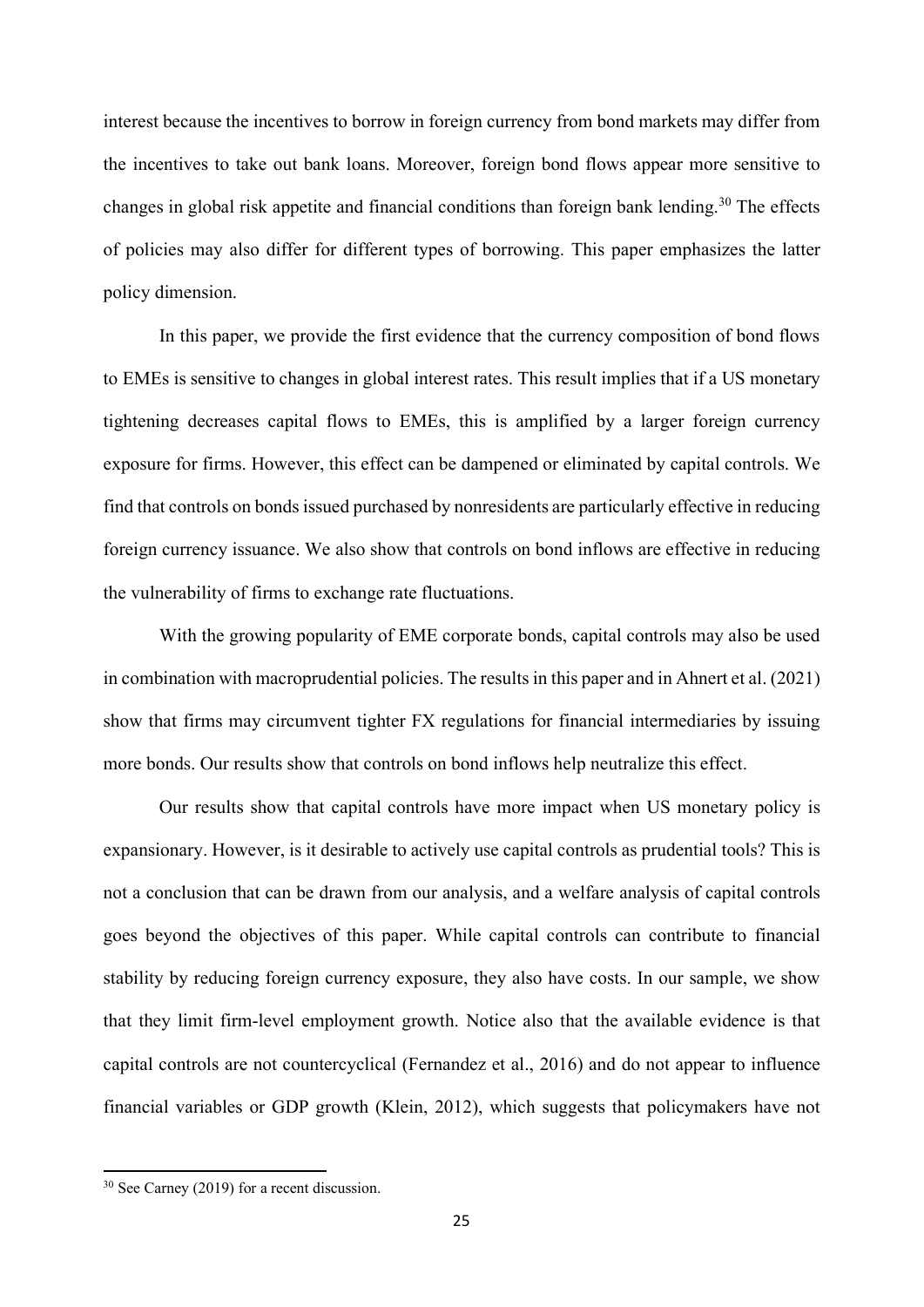systematically used capital controls on prudential grounds. This is an important issue for further research.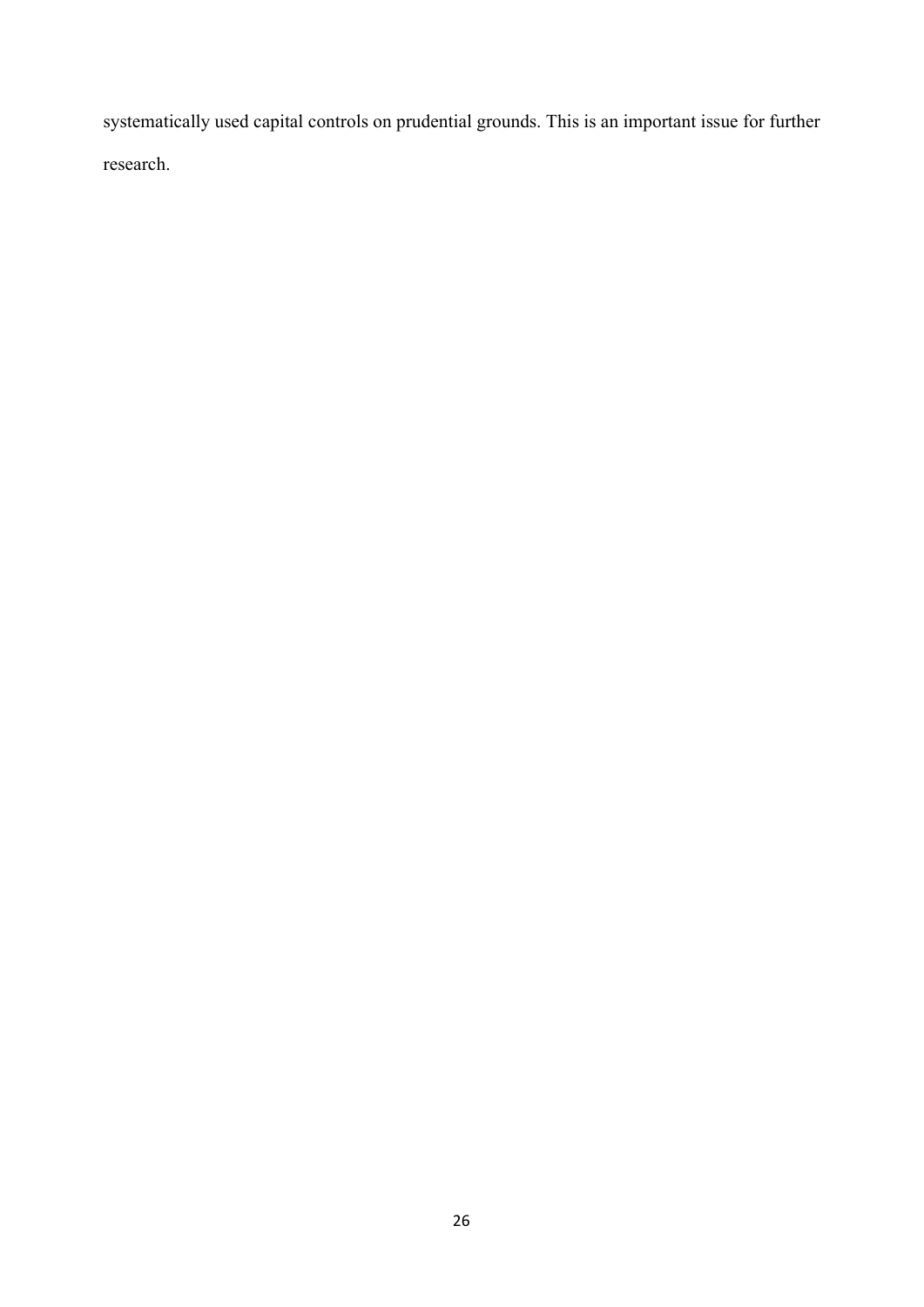# **References**

Acharya, Viral, Stephen G. Cecchetti, José De Gregorio, Sebnem Kalemli- Ozcan, Philip R. Lane, and Ugo Panizza (2015) "Corporate Debt in Emerging Economies: A Threat to Financial Stability?" Committee International Economic Policy and Reform, Brookings Institution.

Adler, Michael and Bernard Dumas (1984) "Exposure to Currency Risk: Definition and Measurement," *Financial Management*, Vol. 13, 41-50.

Aghion, Philippe, Philippe Bacchetta, and Abhijit Banerjee (2004) "A Corporate Balance-Sheet Approach to Currency Crises," *Journal of Economic Theory*, Vol. 119, 6-30.

Ahnert, Toni, Kristin Forbes, Christian Friedrich, and Dennis Reinhardt (2021) "Macroprudential-FX Regulations: Shifting the Snowbanks of FX Vulnerability?" *Journal of Financial Economics*, Vol. 140, 145-74.

Ai, Chunrong and Edward C. Norton (2003) "Interaction terms in logit and probit models," *Economics letters*, Vol. 80, 123-129.

Alfaro, Laura, Anusha Chari, and Fabio Kanczuk (2017) "The real effects of capital controls: Firm-level evidence from a policy experiment," *Journal of International Economics*, Vol. 108(C), 191-210.

Alfaro, Laura, Gonzalo Asis, Anusha Chari, and Ugo Panizza (2019), "Corporate Debt, Firm Size, and Financial Fragility in Emerging Markets," *Journal of International Economics*, Vol. 118, 1–19.

Allayannis, George, Gregory W. Brown, and Leora F. Klapper (2003) "Capital structure and financial risk: Evidence from foreign debt use in East Asia," *The Journal of Finance*, Vol. 58, 2667-2710.

Andreasen, Eugenia, Martin Schindler, and Patricio Valenzuela (2017) "Capital Controls and the Cost of Debt," IMF Working Paper WP/17/135.

Avdjiev, Stefan and Galina Hale (2018) "US Monetary Policy and Fluctuations in International Bank Lending," Federal Reserve Bank of San Francisco Working Paper 2018-02.

Ayala, Diana, Milan Nedeljkovic, and Christian Saborowski (2017) "What Slice of the Pie? The Corporate Bond Market Boom in Emerging Economies," *Journal of Financial Stability*, Vol. 30, 16-35.

Baker, Scott R, Nicholas Bloom, and Steven J Davis (2016) "Measuring Economic Policy Uncertainty," *The Quarterly Journal of Economics*, Vol. 131, 1593-1636.

Batram S., Brown G., and Mirton B (2010) "Resolving the Exposure Puzzle: The Many Facts of Echange Rate Exposure," *Journal of Financial Economics* 95, 148-173.

Becker, Bo and Victoria Ivashina (2014) "Cyclicality of Credit Supply: Firm Level Evidence," *Journal of Monetary Economics* 62, 76-93.

Bräuning, Falk and Victoria Ivashina (2020) "US Monetary Policy and Emerging Market Credit Cycles," *Journal of Monetary Economics* 112, 57-76.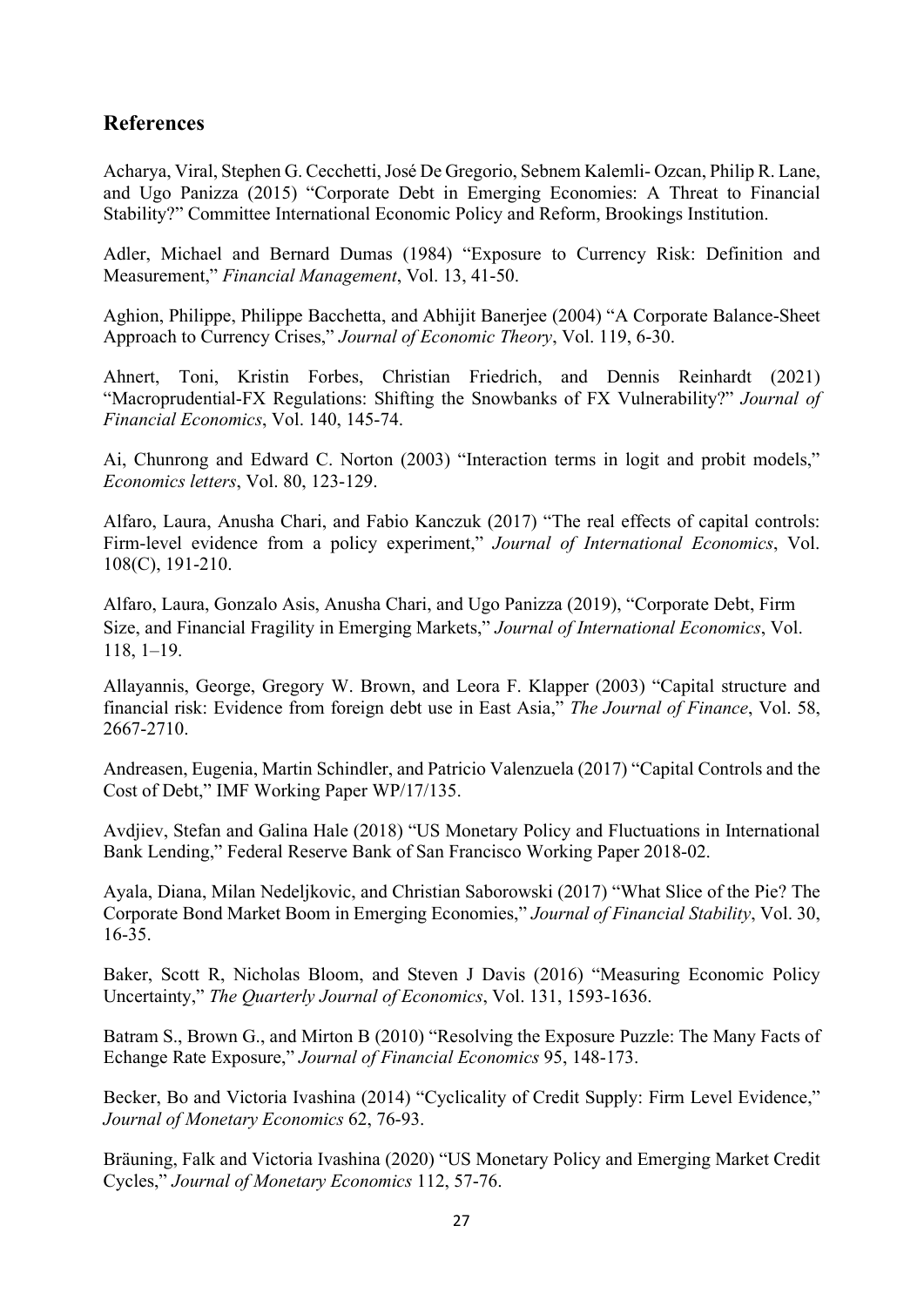Bruno, Valentina and Hyun Song Shin (2015) "Cross-Border Banking and Global Liquidity," *The Review of Financial Studies*, Vol. 82(2), 535-564.

Bruno, Valentina and Hyun Song Shin (2017) "Global Dollar Credit and Carry Trades: A Firmlevel Analysis," *The Review of Financial Studies*, Vol. 30, 703-749.

Caballero, Julian, Ugo Panizza, and Andrew Powell (2015) "The second wave of global liquidity: Why are firms acting like financial intermediaries?" CEPR Discussion Papers 10926.

Calomiris, Charles W., Mauricio Larrain, Sergio L. Schmuckler, and Tomas Williams (2019) "Search for Yield in Large International Corporate Bonds: Investor Behavior and Firm Responses," NBER Working Paper No. 25979.

Carney Mark (2019), "The Growing Challenges for Monetary Policy in the current International Monetary and Financial System," Speech given at the Jackson Hole Symposium, August.

Cerutti, Eugenio, Stijn Claessens, and Luc Laeven (2017) "The Use and Effectiveness of Macroprudential Policies: New Evidence," *Journal of Financial Stability*, Vol. 28, 203-224.

Cerutti, Eugenio and Gee Hee Hong (2018) "Portfolio Inflows Eclipsing Banking Inflows: Alternative Facts?" IMF Working Paper WP/18/29.

CGFS - Committee on the Global Financial System (2021), "Changing patterns of capital flows," CGFS Papers No.66, BIS.

Chang, Roberto, Andrés Fernández, and Adam Gulan (2017) "Bond Finance, Bank Credit, and Aggregate Fluctuations in an Open Economy," *Journal of Monetary Economics*, Vol. 85, 90-109.

Chow, Julian T.S. (2015) "Stress Testing Corporate Balance Sheets in Emerging Economies," IMF Working Paper WP/15/216.

Chui, Michael, Ingo Fender, and Vladyslav Sushko (2014) "Risks Related to EME Corporate Balance Sheets: The Role of Leverage and Currency Mismatch," *BIS Quarterly Review, September*, 35-47.

Chui, Michael, Emese Kuruc, and Philip Turner (2016) "A New Dimension to Currency Mismatches in the Emerging Markets: Non-financial Companies," BIS Working Paper 550.

Das, Mitali, Gita Gopinath, and Ṣebnem Kalemli-Özcan (2021) "Preemptive Policies and Risk-Off Shocks in Emerging Markets," NBER Working Paper No. 29615.

Demirguc-Kunt, Asli, Maria Soledad Martinez-Peria and Thierry Tressel (2015) "The Impact of the Global Financial Crisis on Firms Capital Structure," *Development Research.*

Dincer, Nergiz, Barry Eichengreen, and Petra Geraats (2022), "Trends in Monetary Policy Transparency: Further Updates," *International Journal of Central Banking*, forthcoming.

Erten, Bilge, Korinek, Anton, and José Antonio Ocampo (2021), "Capital Controls: Theory and Evidence," *Journal of Economic Literature,* Vol. 59, 45-89.

Fernández, Andrés, Michael W. Klein, Alessandro Rebucci, Martin Schindler, and Martín Uribe (2016) "Capital Control Measures: A New Dataset," *IMF Economic Review*, Vol. 64, 548-574.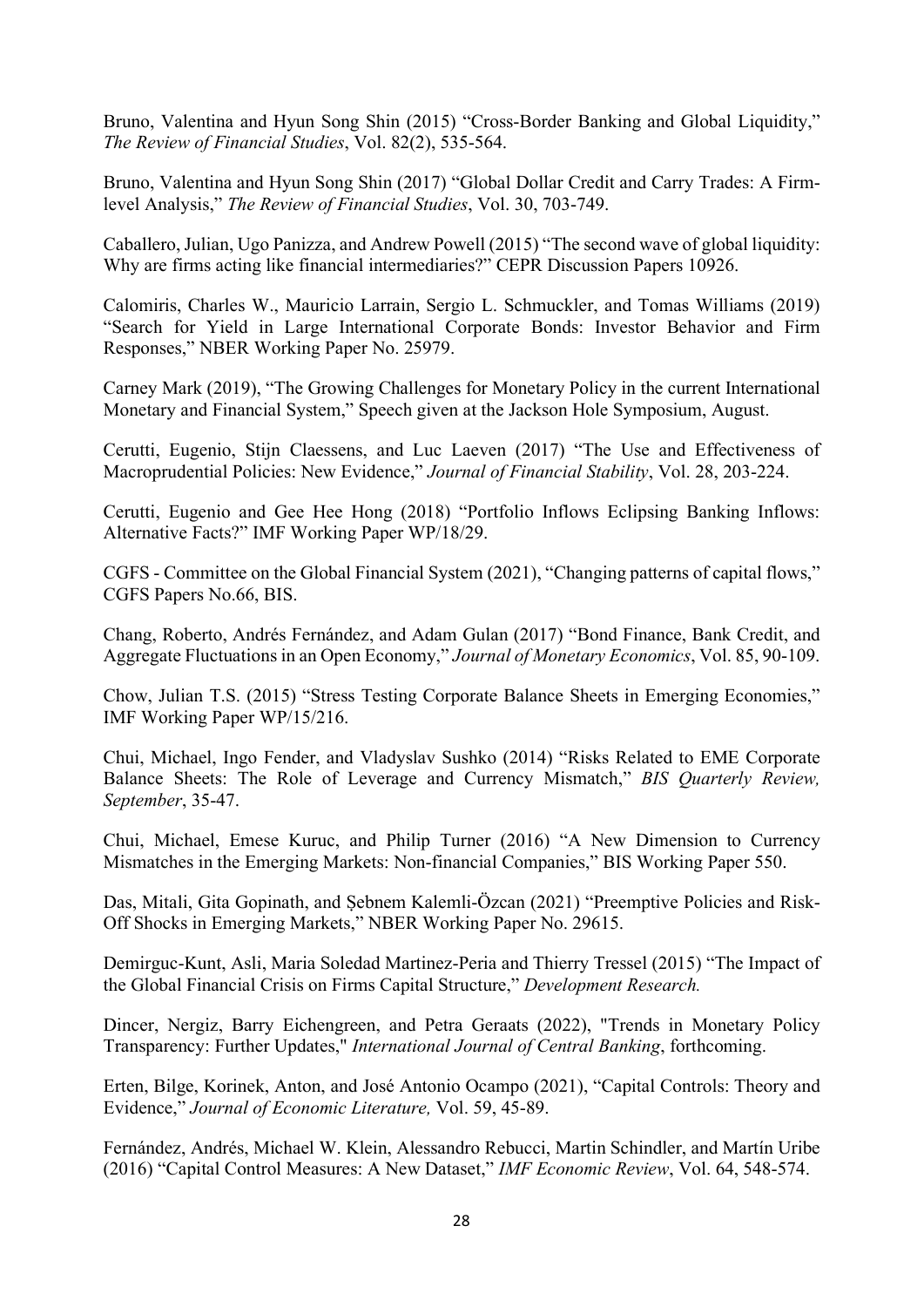Feyen, Erik, Swati Ghosh, Katie Kibuuka, and Subika Farazi (2015) "Global Liquidity and External Bond Issuance in Emerging Markets and Developing Economies," Policy Research Working Paper 7363, World Bank.

Forni, Lorenzo, and Turner, Philip (2021) "Global Liquidity and Dollar Debts of Emerging Market Corporates," VoX EU Column, 15 January.

Gambacorta, Leonardo, Sergio Mayordomo, and Jose-Maria Serena Garralda (2020), "Dollar Borrowing, Firm-Characteristics, and FX-Hedged Funding Opportunities," CEPR Discussion Paper No. 14419.

Giannetti, Mariassunta and Laeven, Luc (2012) "The flight home effect: Evidence from the syndicated loan market during financial crises," *Journal of Financial Economics*, vol. 104(1), 23- 43.

Gozzi, Juan Carlos, Ross Levine, Maria Soledad Martinez Peria, and Sergio L Schmukler (2015) "How Firms Use Corporate Bond Markets under Financial Globalization," *Journal of Banking and Finance*, Vol. 58, 532-551.

Greene, William (2010) "Testing hypotheses about interaction terms in nonlinear models," *Economics Letters*, Vol. 107, 291-296.

Greenwood, Robin, Samuel Hanson, and Jeremy C. Stein (2010) "A Gap-Filling Theory of Corporate Debt Maturity Choice," *The Journal of Finance*, Vol. 65, 993-1028.

Ilzetzki, Ethan, Carmen M. Reinhart, and Kenneth S. Rogoff (2017) "Exchange Arrangements Entering the 21st Century: Which Anchor Will Hold?" Technical report, National Bureau of Economic Research.

International Monetary Fund (2015) "Corporate Leverage in Emerging Markets-A Concern?" *Global Financial Stability Report*, Ch. 3, 83-114.

Jeanne Olivier (2000) "Foreign currency debt and the global financial architecture," *European Economic Review*, Vol. 44, 719-727.

Jiang, Zhengyang, Arvind Krishnamurthy, and Hanno Lustig (2019) "Dollar Safety and the Global Financial Cycle," Stanford GSB Working paper.

Klein, Michael W. (2012) "Capital Controls: Gates Versus Walls," NBER Working Paper No. 18526.

Krugman, Paul (1999) "Balance Sheets, the Transfer Problem, and Financial Crises," *International Tax and Public Finance*, Vol. 6, pp. 459-472.

Liao, Gordon Y. (2019) "Credit Migration and Covered Interest Rate Parity," Mimeo, Federal Reserve Board.

Lo Duca, Marco, Nicoletti, Giulio, and Vidal Martínez, Ariadna (2016) "Global corporate bond issuance: What role for US quantitative easing?" *Journal of International Money and Finance*, Vol. 60(C), 114-150.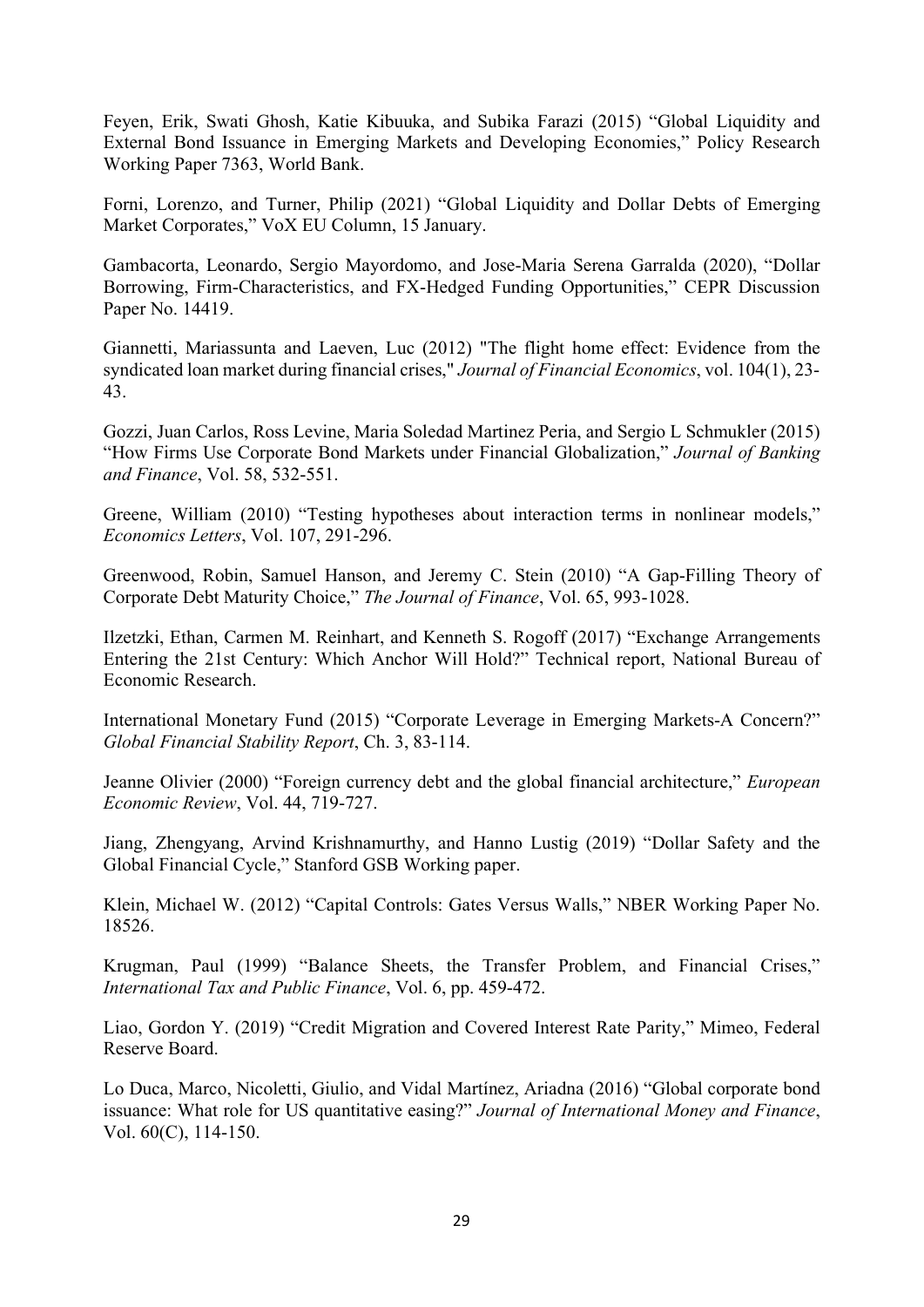Maggiori, Matteo, Brent Neiman, and Jesse Schreger (2018) "International Currencies and Capital Allocation," NBER Working Paper 24673.

McCauley, Robert N., Patrick McGuire, and Vladyslav Sushko (2015) "Global Dollar Credit: Links to US Monetary Policy and Leverage," *Economic Policy*, Vol. 30, 187-229.

Mizen, Paul, Franck Packer, Eli Remolona, and Serafeim Tsoukas (2012) "Why Do Firms Issue Abroad? Lessons from Onshore and Offshore Corporae Bond Finance in Asian Emerging Markets," BIS Working Paper 401.

Norden, Lars and Stefan van Kampen (2013) "Corporate Leverage and the Collateral Channel," *Journal of Banking & Finance*, Vol. 37, 5062-5072.

Ostry, Jonathan D., Atish R. Ghosh, Marcos Chamon, and Mahvash S. Qureshi (2012) "Tools for Managing Financial-Stability Risks from Capital Inflows," *Journal of International Economics*, Vol. 88, 407-421.

Ostry, Jonathan D., Atish R. Ghosh, Karl Habermeier, Luc Laeven, Marcos Chamon, Mahvash S. Qureshi, and Annamaria Kokenyne (2011) "Managing Capital Inflows: What Tools to Use?," IMF Staff Discussion Note SDN/11/06.

Ouyang, A. Y., & Guo, S. (2019). Macro-prudential policies, the global financial cycle and the real exchange rate. *Journal of International Money and Finance*, *96*, 147-167.

Papke, Leslie E. and Jeffrey M. Wooldridge (2008) "Panel Data Methods for Fractional Response Variables with an Application to Test Pass Rates," *Journal of Econometrics*, Vol. 145, 121-133.

Rajan, Raghuram G. and Luigi Zingales (1998) "Financial Dependence and Growth." *American Economic Review* 88(3). 559–586.

Ramalho, Esmeralda A., Joaquim J.S. Ramalho, and José M.R. Murteira (2011) "Alternative Estimating and Testing Empirical Strategies for Fractional Regression Models," *Journal of Economic Surveys*, Vol. 25, 19-68.

Rebucci, Alessandro, and Chang Ma (2019), "Capital Controls: A Survey of the New Literature," NBER Working Paper No. 26558.

Shin, Hyun Song (2014) "The Second Phase of Global Liquidity and Its Impact on Emerging Economies," in *Volatile Capital Flows in Korea*: Springer, 247-257.

Wu, Jing Cynthia and Fan Dora Xia (2016) "Measuring the Macroeconomic Impact of Monetary Policy at the Zero Lower Bound," *Journal of Money, Credit and Banking*, Vol. 48, 253-291.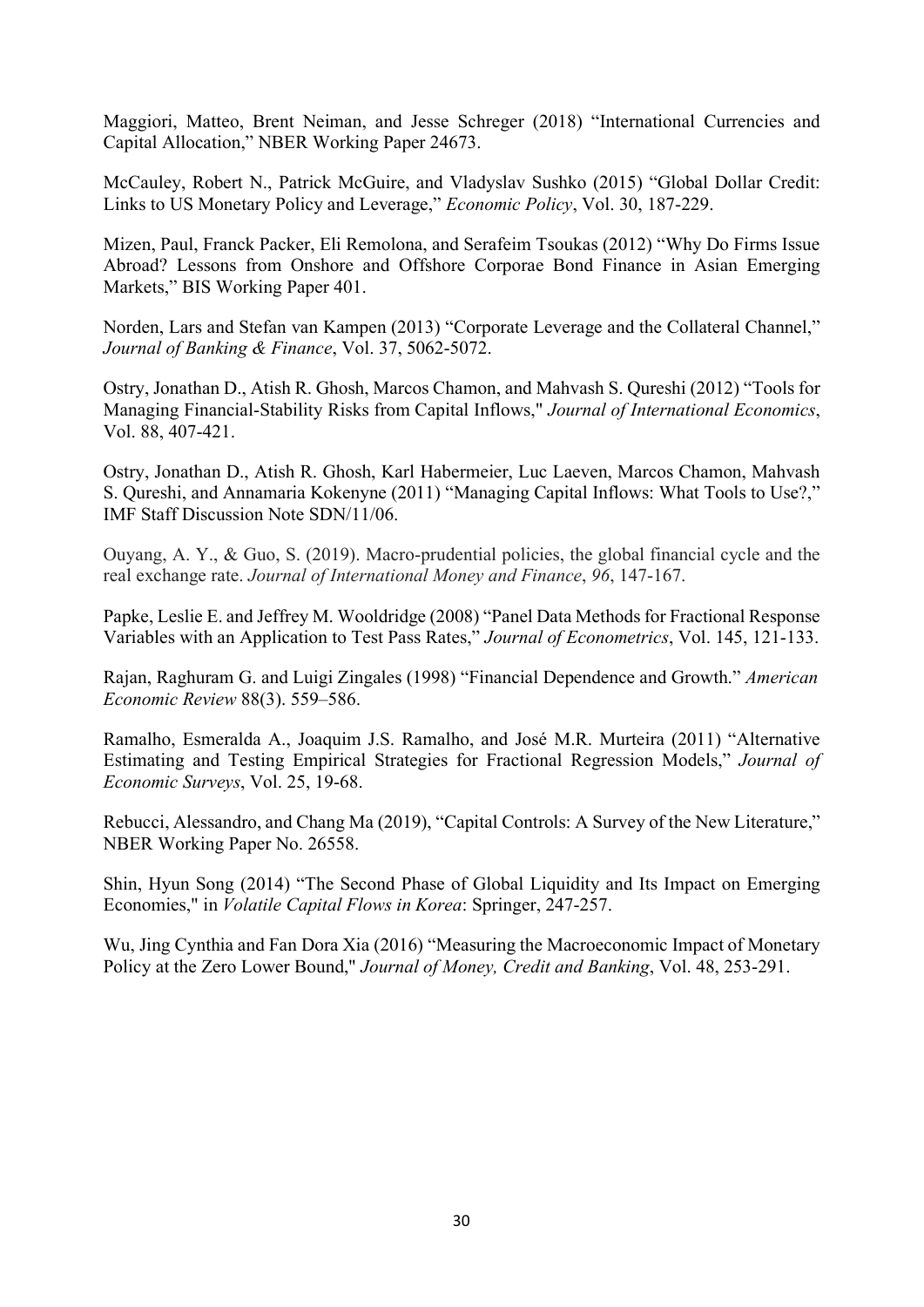| Country       | Issuances | Firms          | Period        |
|---------------|-----------|----------------|---------------|
| Argentina     | 27        | 13             | 2006Q4-2017Q2 |
| <b>Brazil</b> | 426       | 137            | 2008Q1-2017Q4 |
| Chile         | 115       | 34             | 2003Q1-2015Q2 |
| China         | 2004      | 771            | 2005Q1-2017Q4 |
| Colombia      | 11        | $\overline{4}$ | 2008Q1-2017Q1 |
| India         | 573       | 208            | 2003Q1-2017Q4 |
| Indonesia     | 94        | 56             | 2003Q2-2017Q4 |
| Malaysia      | 294       | 101            | 2003Q1-2017Q4 |
| Mexico        | 256       | 66             | 2003Q1-2017Q3 |
| Peru          | 32        | 13             | 2003Q1-2014Q4 |
| Philippines   | 112       | 22             | 2003Q1-2017Q4 |
| Poland        | 18        | 12             | 2005Q3-2017Q2 |
| Russia        | 159       | 53             | 2003Q4-2017Q4 |
| South Africa  | 40        | 25             | 2004Q1-2015Q4 |
| Thailand      | 534       | 123            | 2003Q1-2017Q4 |
| Turkey        | 14        | 9              | 2004Q3-2014Q4 |
| Total         | 4697      | 1647           | 2003Q1-2017Q4 |

Table 1: Final sample: Number of bond issuances and firms per country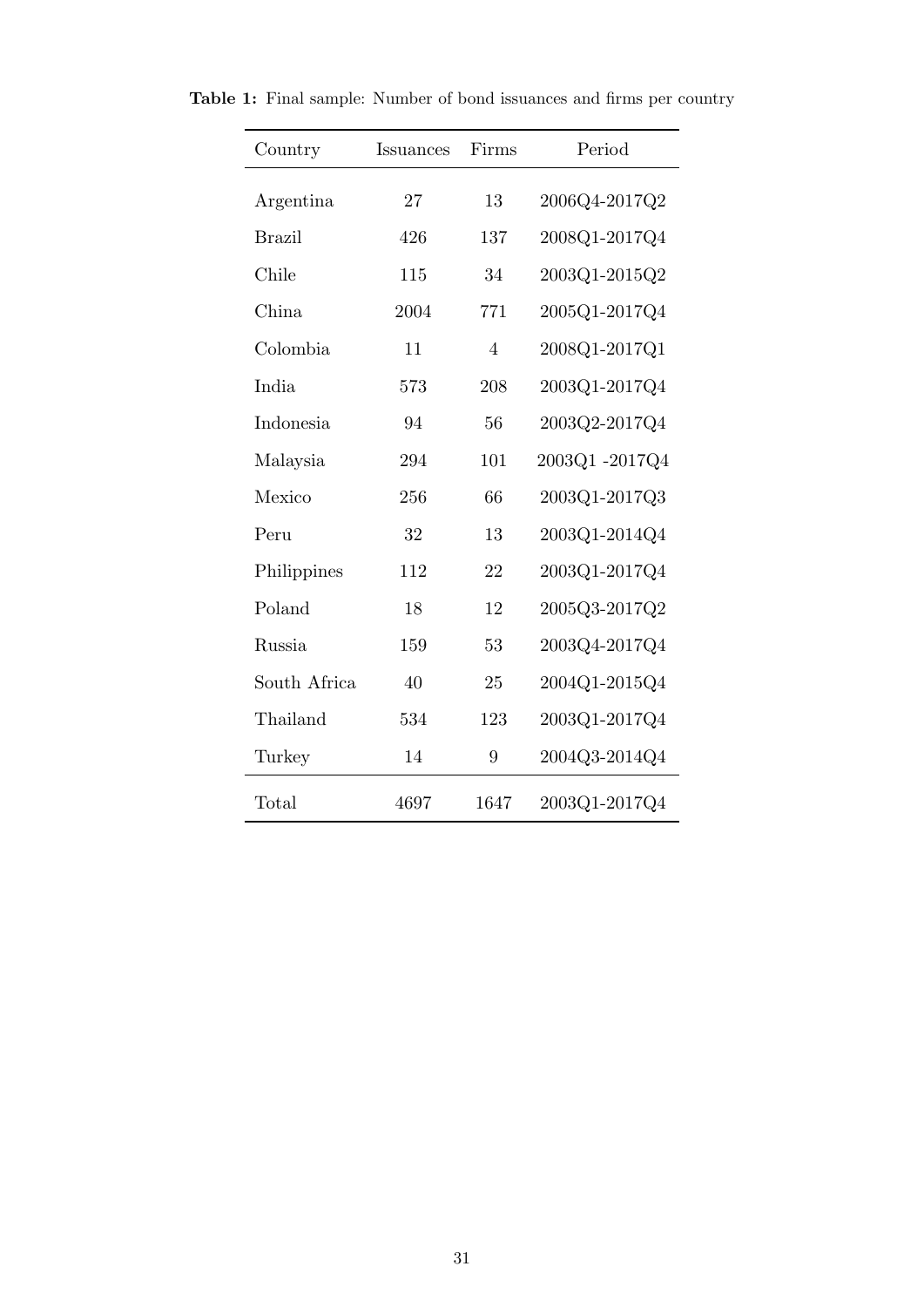| Variable                                         | Mean       | <b>SD</b> | Median           | Min              | Max          |
|--------------------------------------------------|------------|-----------|------------------|------------------|--------------|
| Dependent variable                               |            |           |                  |                  |              |
| Foreign currency issuances $(\%)$                | 0.1959     | 0.3932    | $\boldsymbol{0}$ | $\theta$         | $\mathbf{1}$ |
|                                                  |            |           |                  |                  |              |
| Firm-specific variables                          |            |           |                  |                  |              |
| High-yield flag                                  | 0.08814    | 0.2835    | $\boldsymbol{0}$ | $\overline{0}$   | $\mathbf{1}$ |
| Leverage: debt over total assets $(\%)$          | 20.780     | 14.088    | 19.924           | $\theta$         | 105.48       |
| Size: log of total assets                        | 1.9032     | 2.2416    | 1.6724           | $-6.0649$        | 11.147       |
| Cash: log of cash or equivalent                  | $-0.6310$  | 2.3568    | $-0.7100$        | $-11.870$        | 9.2714       |
| Book-to-market value                             | 0.9466     | 1.8521    | 0.6213           | $-77.746$        | 32.668       |
| Profitability: ROA                               | 1484.8     | 2177.5    | 16.540           | $-448.18$        | 8618         |
| Collaterals: Tangible assets/total assets $(\%)$ | 33.436     | 24.509    | 30.709           | $\theta$         | 98.048       |
| Income exchange rate correlation                 | 0.6566     | 0.4749    | $\mathbf{1}$     | $\boldsymbol{0}$ | $\mathbf{1}$ |
| Global variables                                 |            |           |                  |                  |              |
|                                                  |            |           |                  |                  |              |
| Shadow FED funds rate                            | $-0.3833$  | 1.8975    | $-0.9836$        | $-2.9220$        | 5.1945       |
| ${\rm VIX}$                                      | 18.491     | 7.4828    | 16.211           | 10.944           | 58.588       |
| World GDP growth rate                            | 1.4355     | 1.3760    | 1.6677           | $-2.8533$        | 3.1144       |
| Country-specific & policy variables              |            |           |                  |                  |              |
| Capital controls (CC) on bond inflows            | 0.8797     | 0.3253    | $1\,$            | $\theta$         | $\mathbf{1}$ |
| Real GDP growth $(\%)$                           | 5.7332     | 3.3222    | 6.8000           | $-10.934$        | 15.295       |
| Real Effective Exchange Rate volatility          | 0.05846    | 0.02723   | 0.05083          | 0.02005          | 0.2538       |
| Local interest rate                              | 4.9624     | 2.7767    | 4.5120           | 0.05342          | $27.343\,$   |
| Pegged exchange rate regime (dummy)              | 0.2627     | 0.4402    | $\boldsymbol{0}$ | $\theta$         | $\mathbf{1}$ |
| Inflation volatility                             | 1.5998     | 1.0639    | 1.4435           | 0.3164           | $21.036\,$   |
| CPI inflation (year-on-year)                     | 3.9081     | 3.7346    | 2.5178           | $-3.0292$        | 42.438       |
| Derivatives market depth (mios USD)              | 33.583     | 26.718    | 29.928           | 0.1962           | 101.53       |
| Real GDP per capita PPP (1000 USD)               | 12.723     | 5.2392    | 12.692           | 2.7128           | 28.683       |
| Regulatory quality index                         | $-0.05088$ | 0.3930    | $-0.2408$        | $-1.0743$        | 1.5385       |
| Reserves/GDP $(\%)$                              | 28.458     | 11.409    | 29.934           | 5.5432           | 53.067       |
| Stock market capitalisation to GDP $(\%)$        | 64.708     | 30.861    | 62.050           | 6.5320           | $256.20\,$   |

| Table 2: Descriptive statistics of key variables in baseline |  |  |  |
|--------------------------------------------------------------|--|--|--|
|                                                              |  |  |  |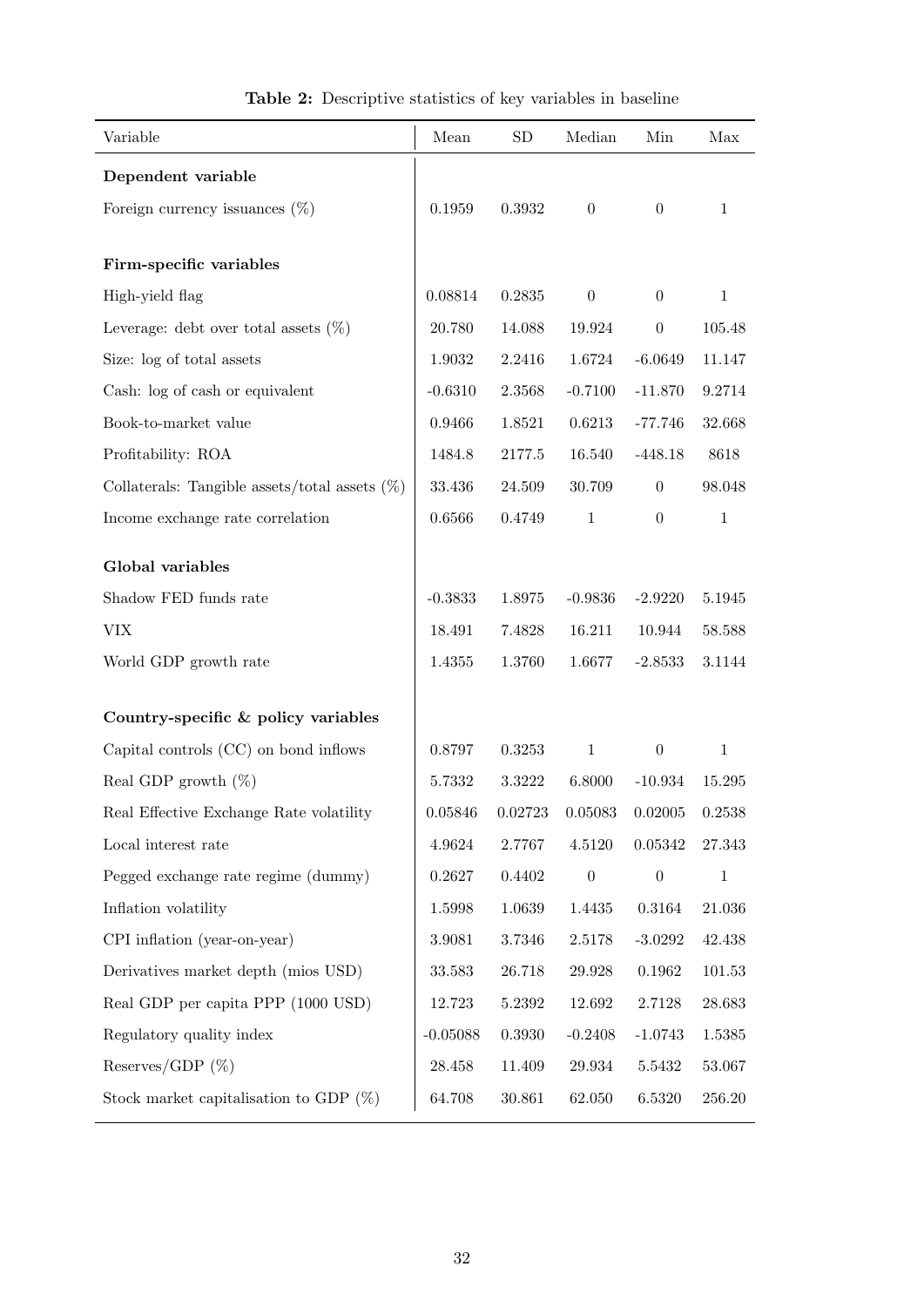| Share of FX bond issuances $(\%)$ | <b>Baseline</b> | $10Y$ gov.<br>yield | LT gov.<br>average yield | FED funds<br>rate | Post-crisis<br>dummy | <b>MOVE</b> | Global<br>uncertainty |
|-----------------------------------|-----------------|---------------------|--------------------------|-------------------|----------------------|-------------|-----------------------|
|                                   | (1)             | (2)                 | (3)                      | (4)               | (5)                  | (6)         | (7)                   |
| ShadowFFR/Alt variable            | $-0.068**$      | $-0.092$            | $-0.115*$                | $-0.074*$         | $0.244*$             | $-0.065**$  | $-0.076***$           |
|                                   | (0.027)         | (0.062)             | (0.059)                  | (0.039)           | (0.127)              | (0.028)     | (0.028)               |
| VIX/Alt variable                  | $-0.018**$      | $-0.019**$          | $-0.016**$               | $-0.020**$        |                      | $-0.006***$ | $-0.002*$             |
|                                   | (0.008)         | (0.008)             | (0.007)                  | (0.008)           |                      | (0.002)     | (0.001)               |
| CC on bond inflows (dummy)        | $-0.153***$     | $-0.149*$           | $-0.154**$               | $-0.147**$        | $-0.202**$           | $-0.147***$ | $-0.183**$            |
|                                   | (0.056)         | (0.079)             | (0.075)                  | (0.067)           | (0.092)              | (0.057)     | (0.075)               |
| Country FE                        | Yes             | Yes                 | Yes                      | Yes               | Yes                  | Yes         | Yes                   |
| Industry FE                       | Yes             | Yes                 | Yes                      | Yes               | Yes                  | Yes         | Yes                   |
| Country/Firms controls            | Yes             | Yes                 | Yes                      | Yes               | Yes                  | Yes         | Yes                   |
| Observations                      | 4697            | 4697                | 4697                     | 4697              | 4697                 | 4697        | 4697                  |
| Pseudo $R^2$                      | 0.581           | 0.578               | 0.578                    | 0.579             | 0.573                | 0.581       | 0.579                 |

Table 3: The impact of global financial conditions

Notes: The table shows the marginal effects (all variables evaluated at their means) obtained from a fractional logistic regression with robust standard errors clustered at the country level in parentheses. All variables are lagged. The stars indicate the statistical significance as follow: \*\*\*p < 0.01, \*\*p < 0.05, \*p < 0.1. The dependent variable is the share of issuances denominated in foreign currency (%). The shadow FED funds rate is from Wu and Xia (2016). VIX is an index of implied volatility of the U.S. S&P500. In columns (2) to (4), shadow FFR is replaced by, the 10-Year treasury constant maturity rate (2), the treasury inflation-indexed long-term average yield (3) and the FED funds rate (4). In (5), both shadow FFR and VIX are replaced by a dummy taking the value of 1 for 2010Q1 onwards. In columns (6) to (8), VIX is replaced by, respectively, the MOVE, a global uncertainty index and the VIX for emerging markets. Capital controls (CC) on bond inflows is a dummy variable taking the value 1 when any type of restrictions on bond inflows is in place. We also control for various country- and firm-specific variables described in the text. The full table with all controls is available in Appendix A, Table A.4.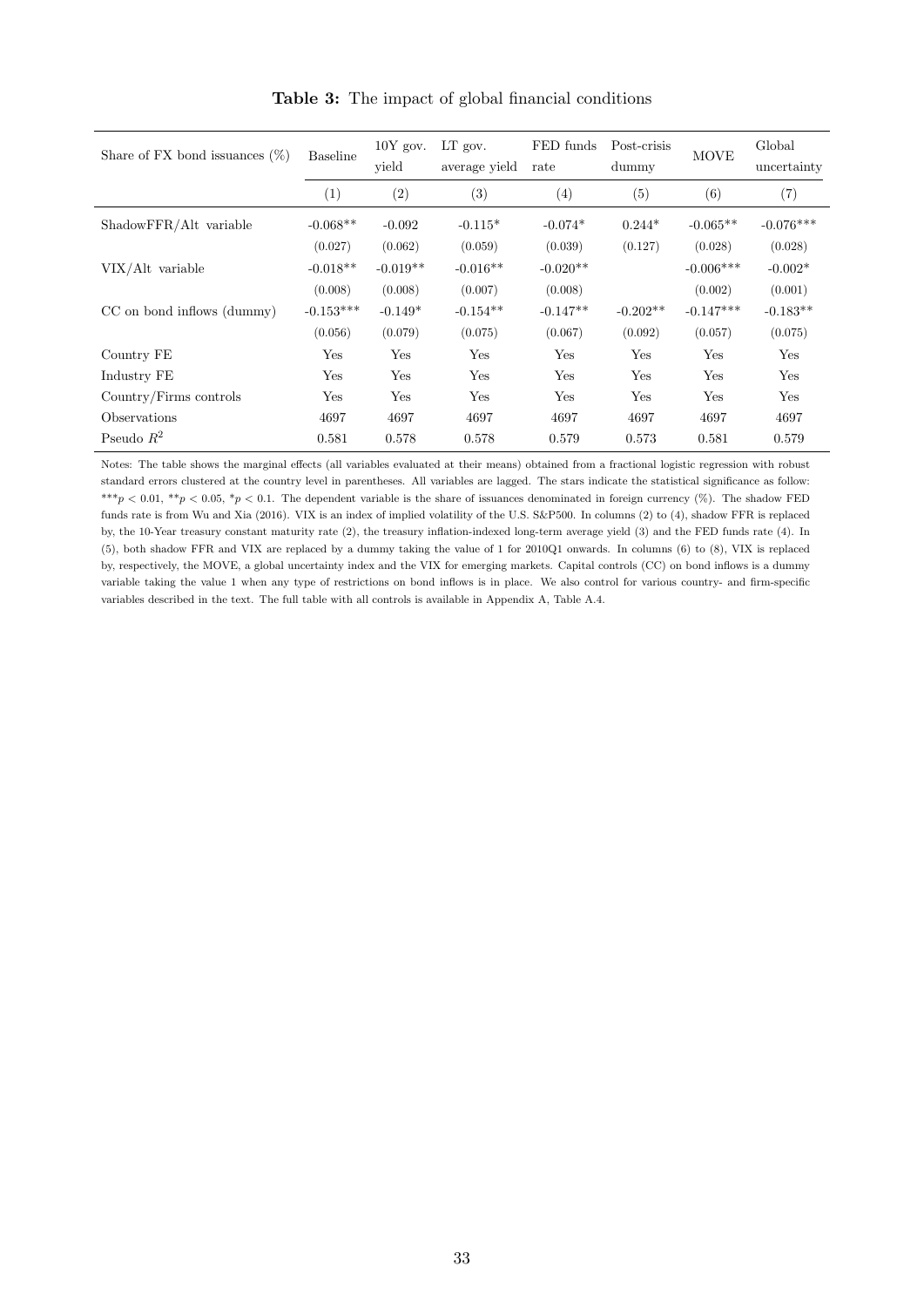| Share of FX bond issuances $(\%)$ |             | CC as dummy | CC as index  |             | Adding macroprudential policies |            |  |
|-----------------------------------|-------------|-------------|--------------|-------------|---------------------------------|------------|--|
|                                   | (1)         | (2)         | (3)          | (4)         | (5)                             | (6)        |  |
| Shadow FED funds rate             | $-0.068**$  |             | $-0.070***$  | $-0.067***$ |                                 |            |  |
|                                   | (0.027)     |             | (0.027)      | (0.015)     |                                 |            |  |
| <b>VIX</b>                        | $-0.018**$  |             | $-0.018**$   | $-0.012**$  |                                 |            |  |
|                                   | (0.008)     |             | (0.008)      | (0.006)     |                                 |            |  |
| Capital Controls                  | $-0.153***$ | $-0.368***$ | $-0.244**$   | $-0.201**$  | $-0.481***$                     | $-0.128**$ |  |
|                                   | (0.056)     | (0.141)     | (0.109)      | (0.081)     | (0.130)                         | (0.065)    |  |
| $FX$ regulations (t to t-3)       |             |             |              | $4.317**$   | $4.374$ **                      | 4.236      |  |
| p-value                           |             |             |              | 0.024       | 0.087                           | 0.317      |  |
| Country FE                        | Yes         | No          | Yes          | Yes         | No                              | Yes        |  |
| Industry FE                       | Yes         | Yes         | $_{\rm Yes}$ | Yes         | Yes                             | Yes        |  |
| Quarter FE                        | No          | Yes         | No           | No          | Yes                             | Yes        |  |
| Country/Firms controls            | Yes         | Yes         | Yes          | Yes         | Yes                             | Yes        |  |
| Observations                      | 4697        | 4697        | 4697         | 3194        | 3194                            | 3194       |  |
| Pseudo $R^2$                      | 0.581       | 0.506       | 0.582        | 0.582       | 0.474                           | 0.614      |  |

Table 4: The impact of capital controls and macroprudential policies

Notes: The table shows the marginal effects (all variables evaluated at their means) obtained from a fractional logistic regression with robust standard errors clustered at the country level in parentheses. All variables are lagged. The stars indicate the statistical significance as follow: \*\*\*p < 0.01, \*\*p < 0.05, \*p < 0.1. The dependent variable is the share of issuances denominated in foreign currency (%). The shadow FED funds rate is from Wu and Xia (2016). VIX is an index of implied volatility of the U.S. S&P500. Capital controls (CC) variables are from Fernandez et al. (2016). The dummy CC on bond inflows take the value 1 when there are CC on bond inflows. The continuous CC on bond inflows can take three values, 0 for no controls, 0.5 with controls either abroad or locally and 1 for both abroad and locally. It is entered as a continuous variable. FX regulation are macroprudential policy variables from Ahnert et al. (2021), taking the value of 1 in every quarter macroprudential policies increase, -1 when they decrease and 0 when they do not change. All baseline controls are included as well in the regressions. The full table with all controls is available in appendix A, Table A.6.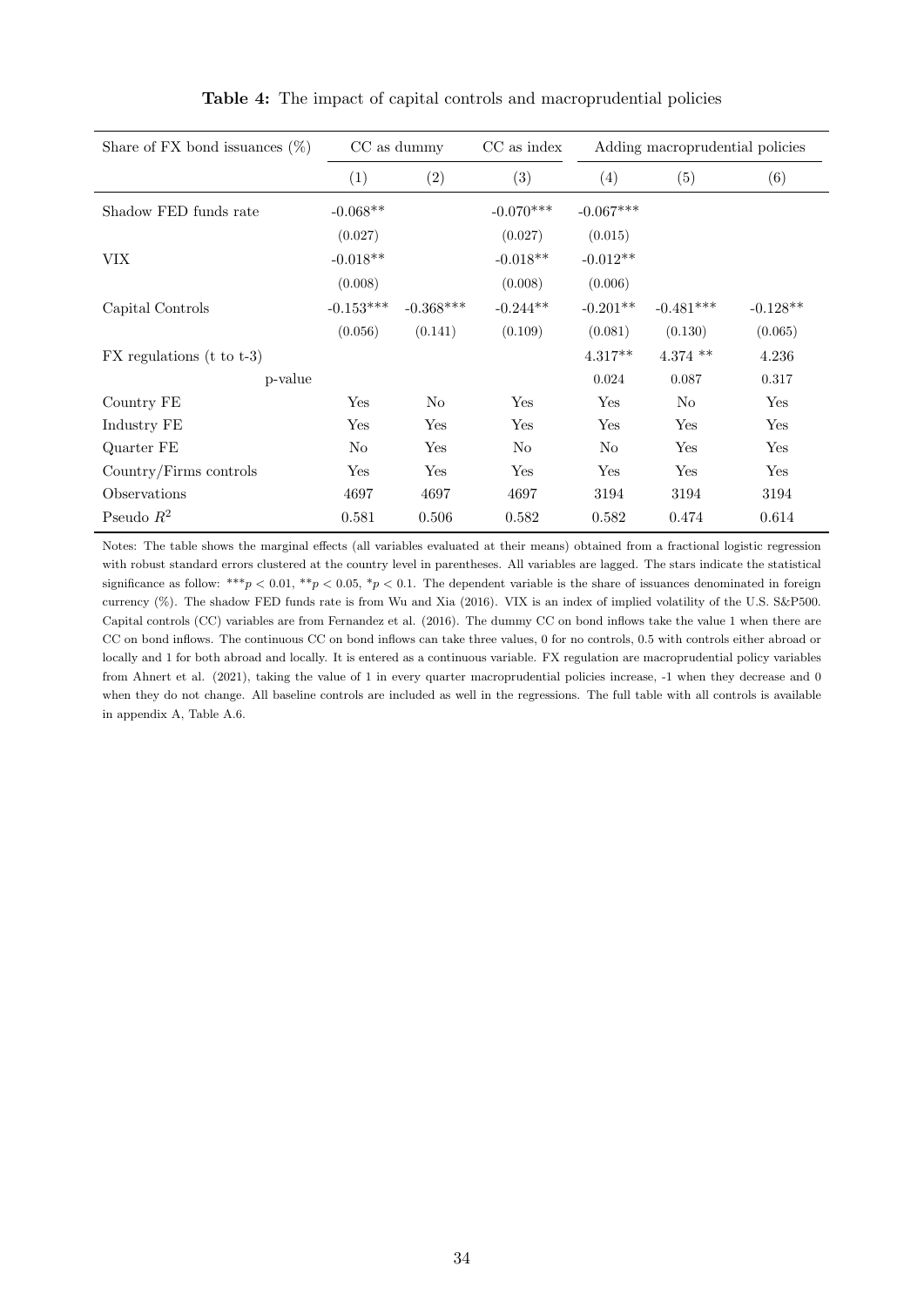| Stock returns                             | All         |             | $Firms > median$ $Firms < median$ $High-trade$ firms |              | Low-trade firms |
|-------------------------------------------|-------------|-------------|------------------------------------------------------|--------------|-----------------|
|                                           | (1)         | (2)         | (3)                                                  | (4)          | (5)             |
| $\widetilde{\Delta ER}$                   | $-98.512**$ | $-86.013**$ | $-142.084***$                                        | $-108.861**$ | $-68.840$       |
|                                           | (37.834)    | (33.113)    | (40.128)                                             | (37.342)     | (44.704)        |
| $CC(y-1)$                                 | $7.642*$    | 6.795       | 9.718                                                | $8.665*$     | 3.874           |
|                                           | (3.790)     | (4.339)     | (6.130)                                              | (4.407)      | (4.003)         |
| $CCx\Delta ER$                            | 175.801**   | 172.326**   | $192.136**$                                          | 159.767*     | 152.318***      |
|                                           | (64.261)    | (60.398)    | (72.164)                                             | (80.981)     | (49.831)        |
| Cum. FX regulations $(q \text{ to } q-3)$ | 0.787       | 0.482       | 0.036                                                | 1.237        | $-0.074$        |
|                                           | (1.528)     | (1.788)     | (1.167)                                              | (1.059)      | (2.326)         |
| Cum. FX reg $x \Delta ER$                 | $-79.398**$ | $-85.706**$ | $-35.453$                                            | $-47.231*$   | $-103.894**$    |
|                                           | (32.223)    | (33.790)    | (23.506)                                             | (25.725)     | (36.182)        |
| Constant                                  | 11.475      | 24.772      | 27.245                                               | 15.028       | 24.184          |
|                                           | (10.051)    | (14.559)    | (21.533)                                             | (11.210)     | (26.939)        |
| Firm FE                                   | Yes         | Yes         | Yes                                                  | Yes          | Yes             |
| Observations                              | 15551       | 11683       | 3868                                                 | 8784         | 6767            |
| Number of firms                           | 694         | 585         | 380                                                  | 452          | 309             |
| R-squared                                 | 0.074       | 0.087       | 0.059                                                | 0.056        | 0.141           |

Table 5: Stock returns, exchange rate fluctuations and capital controls - Two-step OLS approach

Notes: The table shows the estimates OLS regression with robust standard errors clustered at the country level in parentheses and all variables are lagged. \*\*\*p < 0.01, \*\*p < 0.05, \*p < 0.1. The dependent variable is either stock returns at country-level based on the MSCI index or stock returns at the firm level directly. Size of firms are defined regarding the median, where the size is measured with total assets. High and low trade firms are defined based on the correlation between income and exchange rate. ∆ ER is instrumented using the residuals from the first-step regression (Table A.8), where change in trade-weighted exchange rate is regressed on macroprudential policy and country variables. An increase in the ER is an appreciation of the local currency. Capital controls (CC) on bond inflows are from Fernandez et al. (2016), taking the value of 1 in case of controls both abroad and locally, 0.5 if one type of controls is in place, 0 otherwise. They are included as the sum of CC over the current and last three years or over the last three years. FX regulation are macroprudential policy variables from Ahnert et al. (2021), taking the value of 1 every quarter macroprudential policies increase, -1 when they decrease and 0 when they do not change. They are included as the sum of the variable over four quarters. Further controls are included as well in the regressions.The full table with all controls is available in appendix A, Table A.9.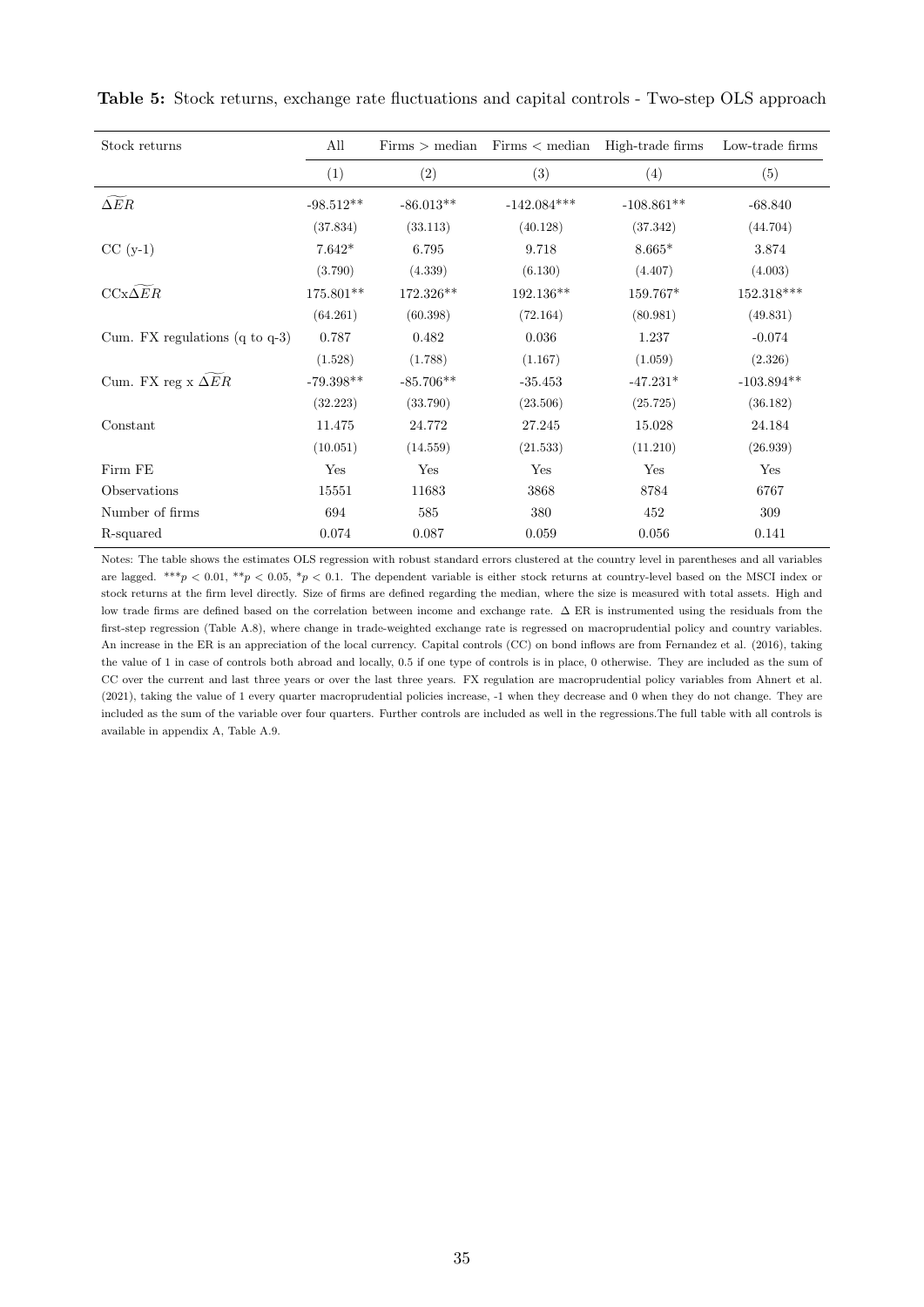|                                                                                                                                                                             | Net debt<br>(1) | Cash growth<br>(2) | $\Delta$ Int. cov.<br>(3) | Emp. growth<br>(4) | <b>CAPX</b><br>(5) | Sales growth<br>(6) |
|-----------------------------------------------------------------------------------------------------------------------------------------------------------------------------|-----------------|--------------------|---------------------------|--------------------|--------------------|---------------------|
| Full sample                                                                                                                                                                 | $-0.002$        | $-0.389$           | 0.415                     | $-1.393**$         | $-0.000$           | 0.005               |
|                                                                                                                                                                             | (0.004)         | (1.321)            | (0.854)                   | (0.675)            | (0.005)            | (0.005)             |
| High FinancialDep                                                                                                                                                           | 0.000           | 0.124              | $-0.234$                  | $-2.127**$         | $-0.003$           | 0.010               |
|                                                                                                                                                                             | (0.005)         | (1.848)            | (0.807)                   | (0.939)            | (0.006)            | (0.007)             |
| Low FinancialDep                                                                                                                                                            | 0.002           | $-2.282$           | $-0.327$                  | $-1.459$           | 0.001              | $-0.007$            |
|                                                                                                                                                                             | (0.007)         | (2.919)            | (2.934)                   | (1.359)            | (0.008)            | (0.011)             |
| Firms>median                                                                                                                                                                | 0.001           | $-3.511**$         | $-0.164$                  | $-2.501***$        | 0.007              | 0.006               |
|                                                                                                                                                                             | (0.006)         | (1.641)            | (0.948)                   | (0.936)            | (0.007)            | (0.007)             |
| Firms <median< td=""><td>0.008</td><td>2.098</td><td><math>3.212*</math></td><td><math>-0.975</math></td><td><math>-0.005</math></td><td><math>-0.004</math></td></median<> | 0.008           | 2.098              | $3.212*$                  | $-0.975$           | $-0.005$           | $-0.004$            |
|                                                                                                                                                                             | (0.006)         | (2.724)            | (1.850)                   | (1.398)            | (0.008)            | (0.009)             |
| High-trade firms                                                                                                                                                            | 0.001           | $-1.094$           | $-0.496$                  | $-0.684$           | 0.005              | 0.007               |
|                                                                                                                                                                             | (0.004)         | (2.024)            | (1.218)                   | (1.072)            | (0.007)            | (0.007)             |
| Low-trade firms                                                                                                                                                             | $0.016**$       | $-6.010**$         | 0.053                     | $-3.590***$        | $-0.016*$          | $-0.027**$          |
|                                                                                                                                                                             | (0.007)         | (2.342)            | (2.232)                   | (1.299)            | (0.009)            | (0.011)             |
| Year FE                                                                                                                                                                     | Yes             | Yes                | Yes                       | Yes                | Yes                | Yes                 |
| Firm FE                                                                                                                                                                     | Yes             | Yes                | Yes                       | Yes                | Yes                | Yes                 |

**Table 6:**  $\hat{\beta}_1$  of OLS regressions of various firm-level variables on cumulated capital controls

Notes: The table shows the estimates obtained from a linear regression with robust standard errors clustered at the firm level in parentheses and \*\*\*  $p < 0.01$ , \*\*  $p < 0.05$ , \*  $p < 0.11$ . The dependent variables are net debt  $(= (Current + Noncurrentliabilities - cash)/total assets)$ , growth in cash holdings, change in interest rate coverage (=  $EBIT/InterestExpenses$ ), the growth rate of the number of employees, CAPX (= (FixedAssetst –  $FixedAssets_{t-1} + Depreciation_t)/FixedAssets_t$ ) and sales growth. Other controls at the country and firm level are also included and full tables can be found in the Appendix (Tables A.10-A.13).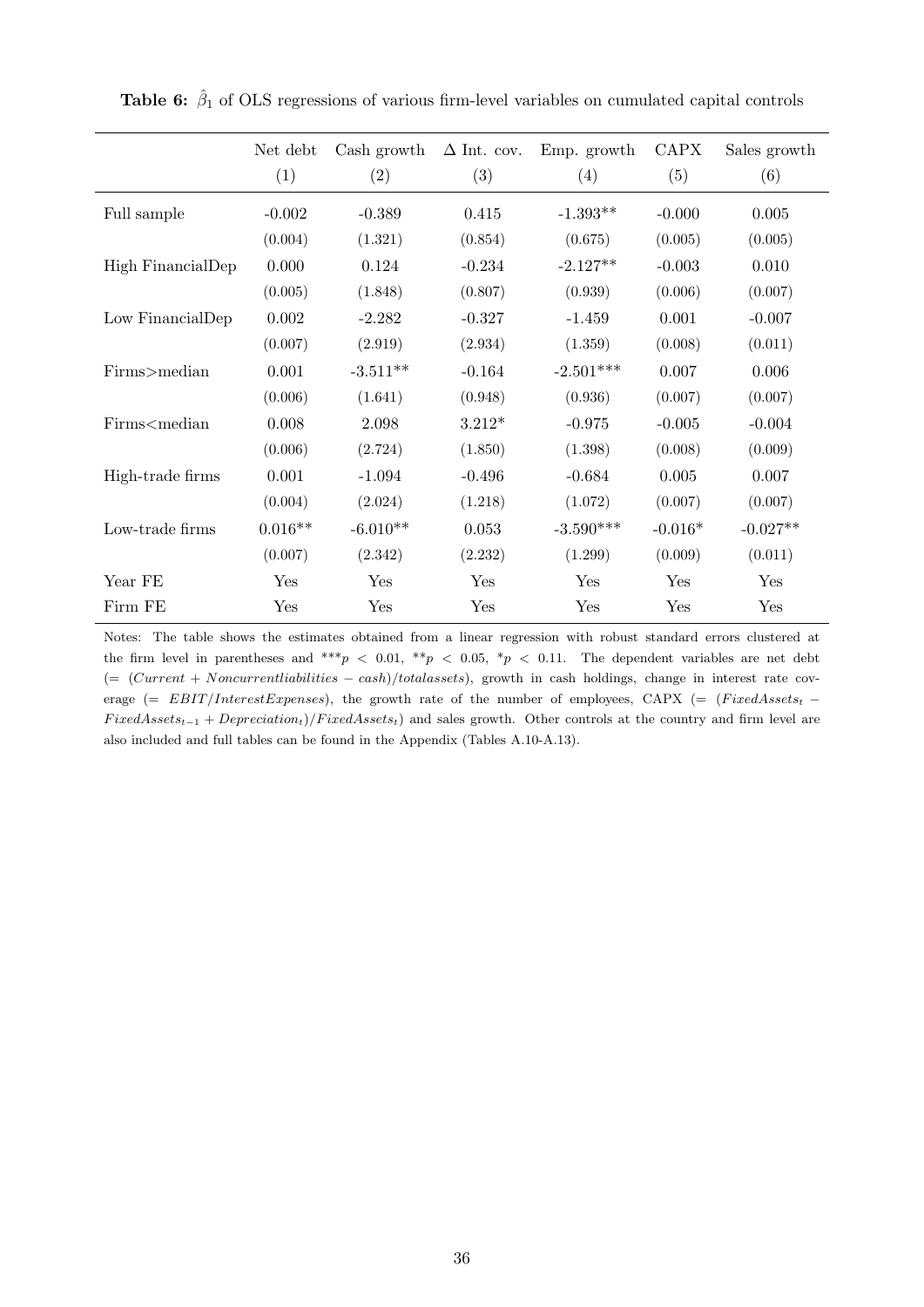



Figure 2: Number of countries with bond controls on inflows over time (left) and number of years with bond controls on inflows by country (right)

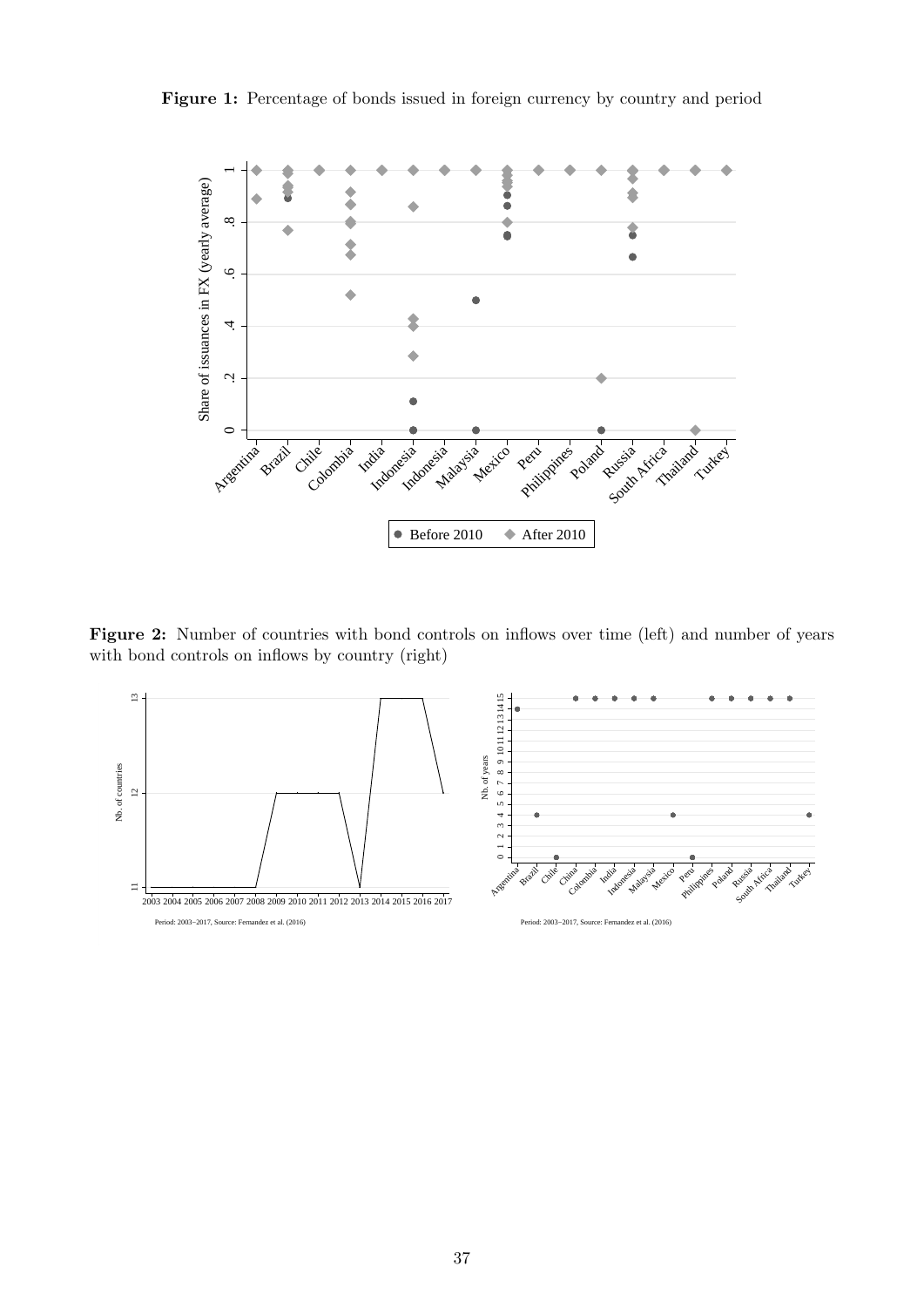Figure 3: Marginal effects of shadow FFR on probability of issuing in foreign currency across various leverage levels



Note: 95% confidence intervals, other control variables evaluated at their means

Figure 4: Marginal effects of shadow FFR on probability of issuing in foreign currency across firm size



Note: 95% confidence intervals, other control variables evaluated at their means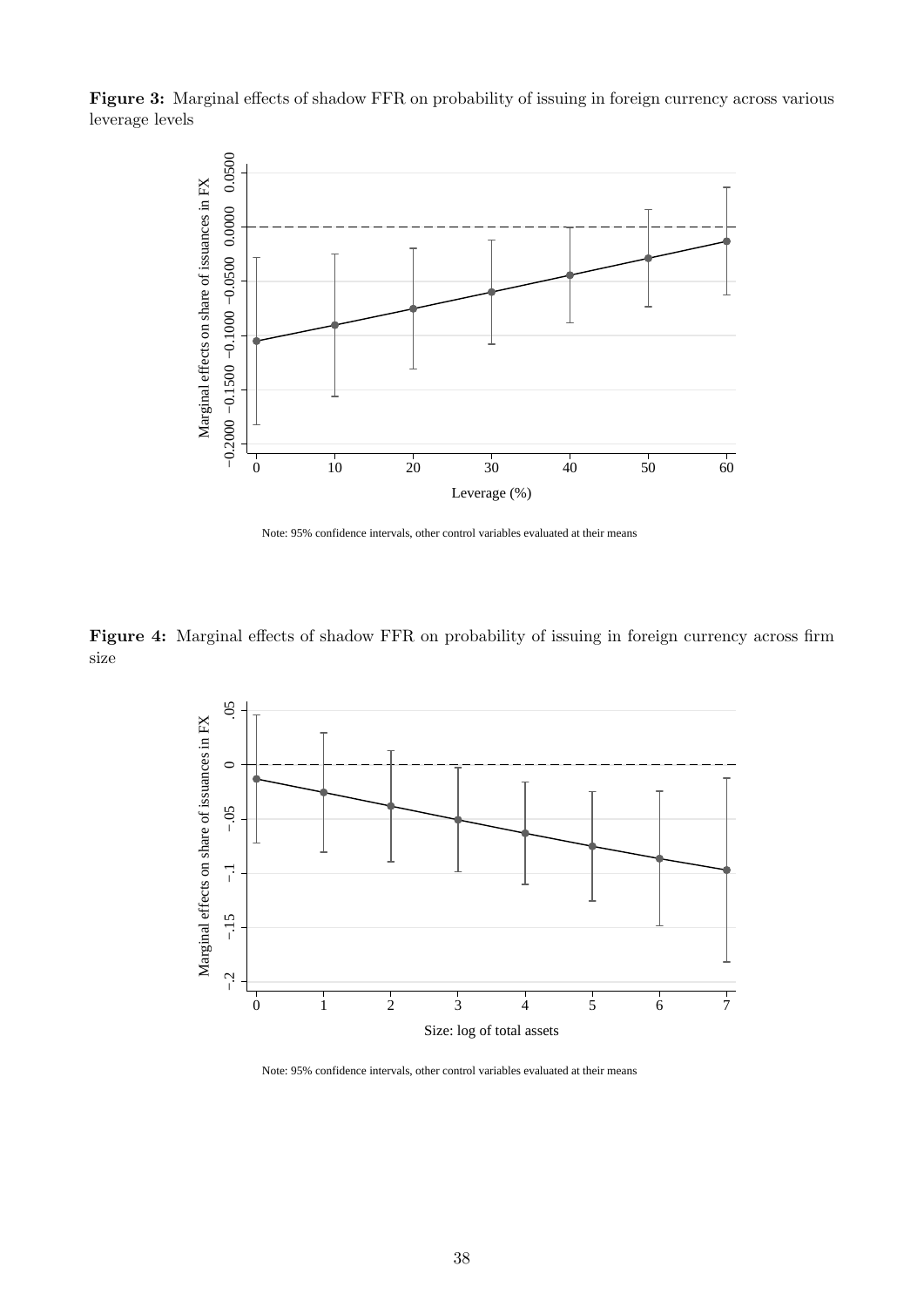Figure 5: Marginal effects of shadow FFR on probability of issuing in foreign currency at high or low trade intensity



Note: 95% confidence intervals, other control variables evaluated at their means







Note: 95% confidence intervals, other control variables evaluated at their means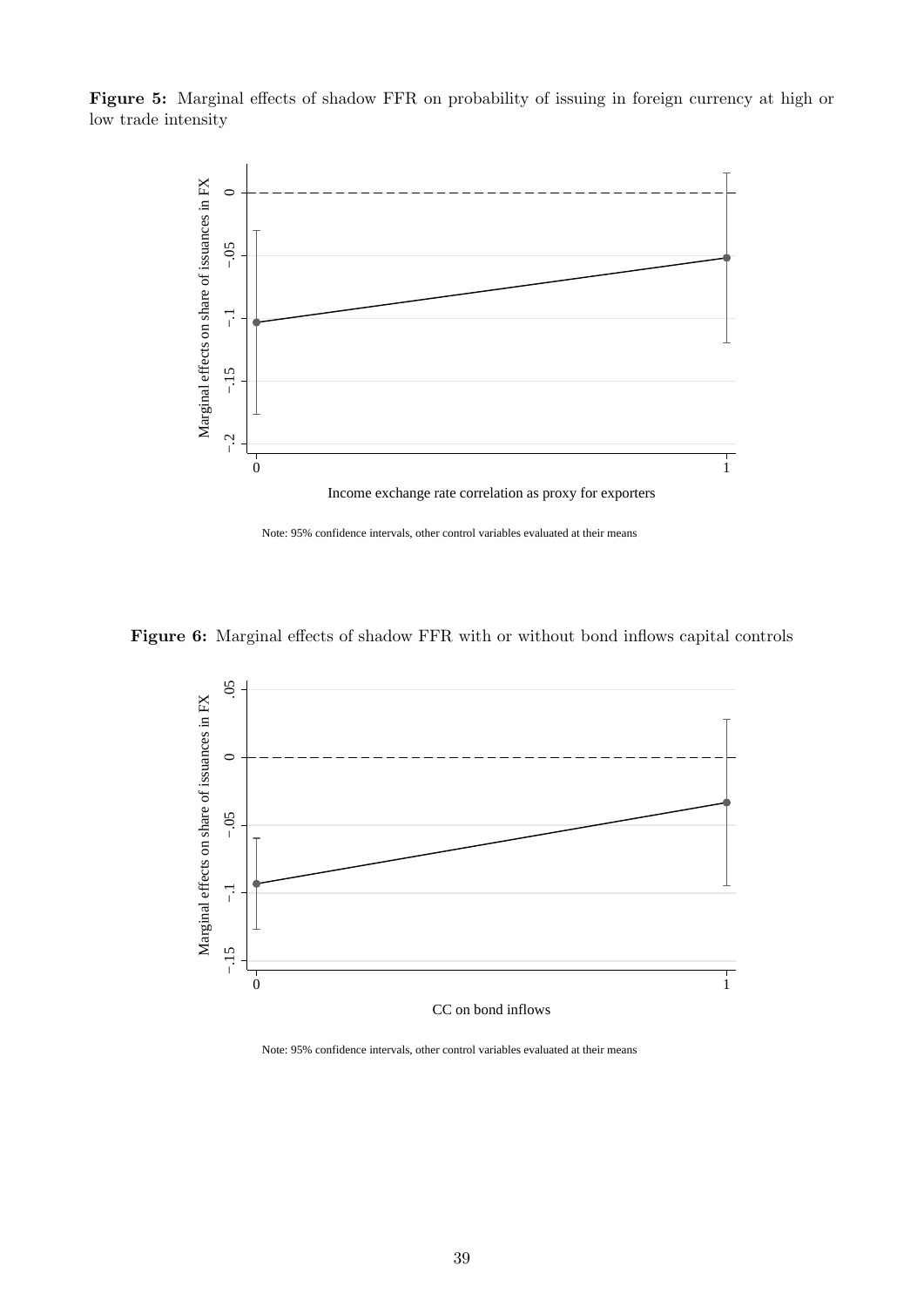Figure 7: Marginal effects of CC on bond inflows for various values of shadow FFR



Note: 95% confidence intervals, other control variables evaluated at their means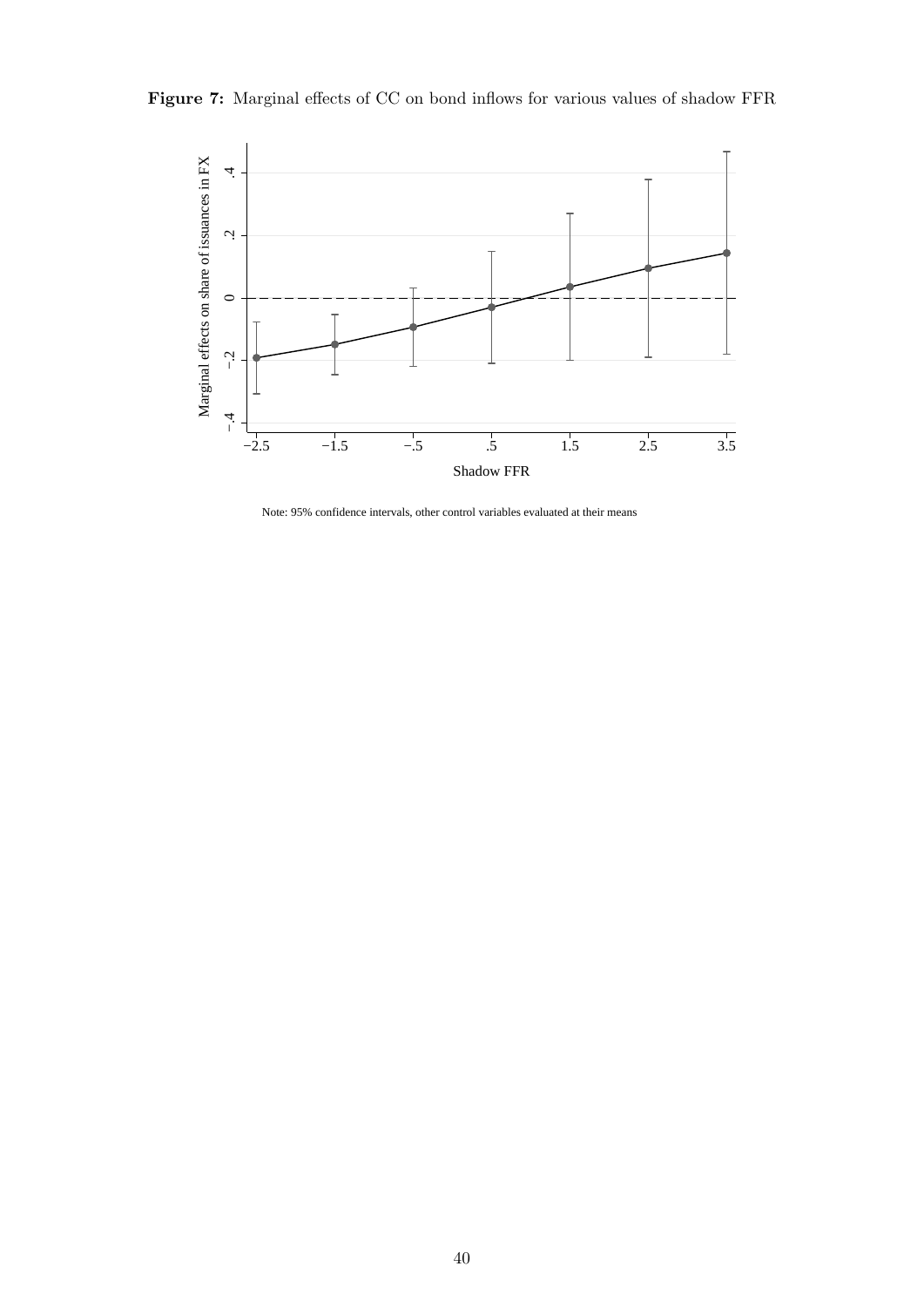# Appendix A: Additional Tables and Figures

| Variable                                                    | Mean        | ${\rm SD}$ | Median           | Min              | Max          |
|-------------------------------------------------------------|-------------|------------|------------------|------------------|--------------|
| Global variables                                            |             |            |                  |                  |              |
| FED funds rate $(\%)$                                       | 0.6677      | 1.2443     | $0.1543\,$       | 0.07222          | 5.2546       |
| 10-year government bond yield $(\%)$                        | 2.7071      | 0.8562     | 2.4967           | 1.5633           | 5.0700       |
| Inflation-index long-term ( $>10$ years) Treasury yield (%) | 1.1540      | 0.7577     | 0.9300           | $-0.09000$       | 2.8600       |
| MOVE: Volatility index based on 3M US Treas. options        | 84.552      | 24.232     | 79.215           | 54.220           | 182.01       |
| Glob econ. policy uncertainty index, PPP adj.               | 128.54      | 35.779     | 122.12           | 58.567           | 242.23       |
| Post-crisis dummy                                           | 0.7767      | 0.4165     | $\,1\,$          | $\boldsymbol{0}$ | $\,1\,$      |
| EA overnight index average rate $(\%)$                      | 0.6334      | 1.2303     | 0.1319           | $-0.3582$        | 4.2527       |
| UK sterling overnight index average rate $(\%)$             | 1.1275      | 1.6114     | 0.4560           | 0.2112           | 5.8614       |
| Japan unsecured interbank overnight interest rate $(\%)$    | 0.09293     | 0.1287     | 0.07400          | $-0.05433$       | 0.5140       |
| Swiss 3-Month London Interbank Offered Rate $(\%)$          | 0.1325      | 0.9077     | 0.02084          | $-0.7946$        | 2.8231       |
| Country-specific & policy variables                         |             |            |                  |                  |              |
| $\rm CC$ on bond inflows                                    | 0.7984      | 0.3469     | $\mathbf{1}$     | $\boldsymbol{0}$ | $\mathbf{1}$ |
| Log of bond principal amount in USD                         | 5.6334      | 1.3955     | $5.7038\,$       | $-0.6931$        | 10.463       |
| Log of bond principal amount all currencies                 | 4.7528      | 1.4609     | 4.7871           | $-5.8091$        | 11.227       |
| Dummy for bonds $(1)$ vs. loan $(0)$                        | 0.9338      | 0.2487     | $\mathbf{1}$     | $\boldsymbol{0}$ | $\mathbf{1}$ |
| Dummy for debt $(1)$ vs. equity $(0)$                       | 0.9187      | 0.2734     | $\,1\,$          | $\boldsymbol{0}$ | $\mathbf{1}$ |
| Transparency index (higher is more)                         | 6.0837      | 3.5257     | 6.5000           | 1.5000           | 13           |
| $FX$ regulation $(q)$                                       | $-0.008453$ | 0.1741     | $\boldsymbol{0}$ | $^{\rm -1}$      | $\mathbf{1}$ |
| $FX$ regulation $(q-1)$                                     | $-0.001879$ | 0.1734     | $\boldsymbol{0}$ | $-1$             | $\mathbf{1}$ |
| $FX$ regulation $(q-2)$                                     | $-0.005009$ | 0.2048     | $\boldsymbol{0}$ | $-1$             | $\mathbf{1}$ |
| $FX$ regulation $(q-3)$                                     | 0.004696    | 0.1830     | $\boldsymbol{0}$ | $^{\rm -1}$      | $\mathbf{1}$ |
| Macroprudential policy - liability side                     | 0.2585      | 0.4378     | $\boldsymbol{0}$ | $\overline{0}$   | $\mathbf 1$  |
| Macroprudential policy - asset side                         | 0.4105      | 0.4920     | $\boldsymbol{0}$ | $\boldsymbol{0}$ | $\mathbf{1}$ |

Table A.1: Descriptive statistics of others variables, in baseline sample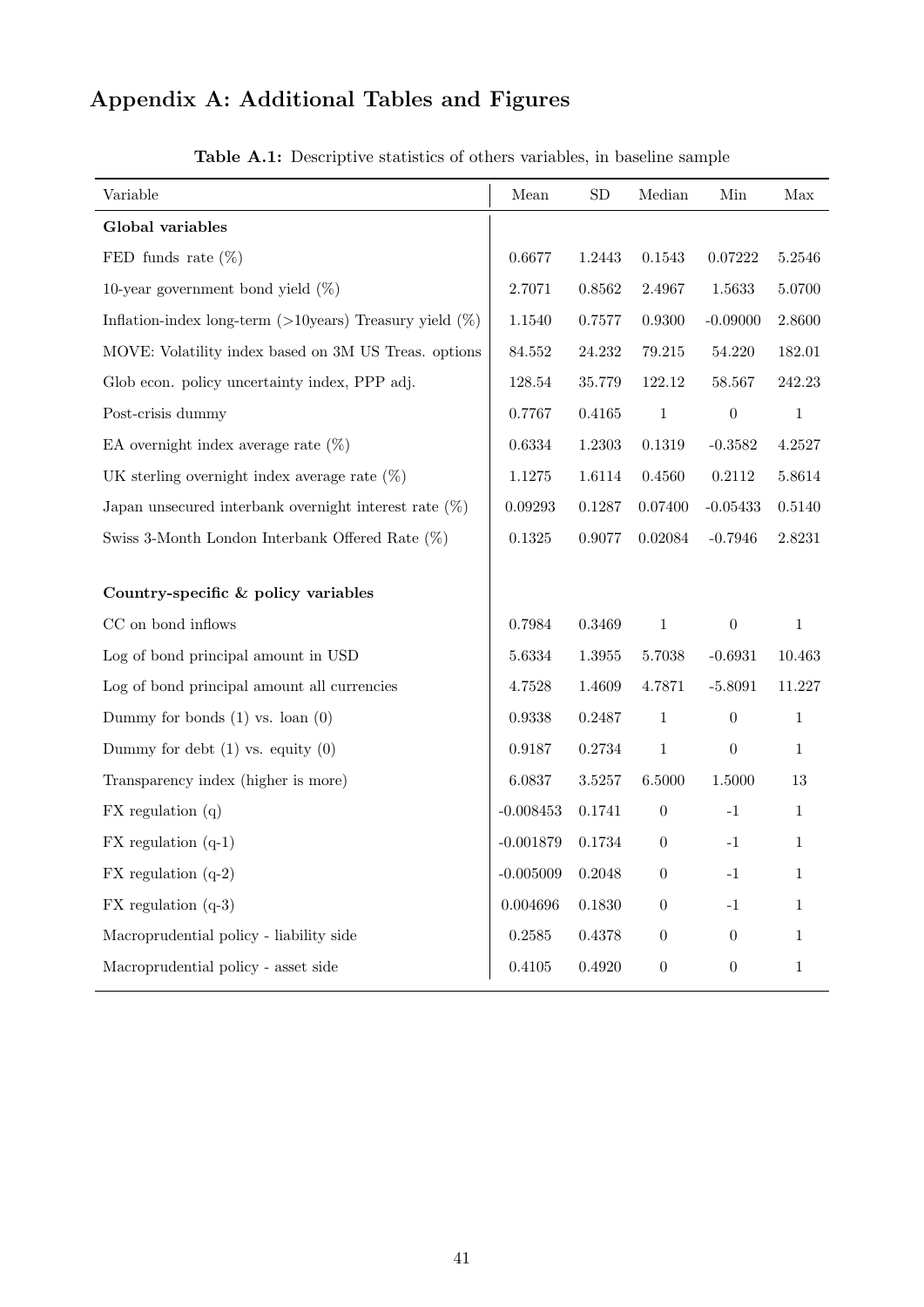| Global variables<br><b>VIX</b><br>20.198                   | 9.2283 | 17.482           |                  |                |
|------------------------------------------------------------|--------|------------------|------------------|----------------|
|                                                            |        |                  |                  |                |
|                                                            |        |                  | 11.035           | 58.588         |
|                                                            |        |                  |                  |                |
| Country-specific & policy variables                        |        |                  |                  |                |
| $\Delta$ trade-weighted ER<br>$-0.5223$                    | 3.8844 | $-0.1662$        | $-23.844$        | 13.361         |
| 1.7303<br>$CC (y-1 to y-3)$                                | 1.1940 | $\overline{2}$   | $\boldsymbol{0}$ | 3              |
| $CC$ (y to y-3)<br>2.3154                                  | 1.5640 | 2.5000           | $\overline{0}$   | $\overline{4}$ |
| Cum. FX regulations $(q \text{ to } q-3)$<br>0.09387       | 0.4981 | $\boldsymbol{0}$ | $-2$             | 3              |
| 6.7301<br>Short-term interest rate $(\%)$                  | 5.5122 | 5.4955           | 0.05342          | 52.265         |
| Real GDP growth $(\%)$<br>4.9090                           | 3.5090 | 5.0334           | $-13.936$        | 15.882         |
| CPI inflation $(y/y)$ (%)<br>5.9108                        | 5.7228 | 4.2871           | $-3.0292$        | 47.467         |
| Real GDP per capita<br>14.712                              | 7.6827 | 14.449           | 3.0564           | 48.024         |
| Rule of law<br>$-0.1167$                                   | 0.5730 | $-0.2302$        | $-1.1264$        | 1.4331         |
|                                                            |        |                  |                  |                |
| Firm-specific variables                                    |        |                  |                  |                |
| Stock returns<br>1.6909                                    | 18.851 | 1.1352           | $-63.258$        | 65.870         |
| Leverage: debt over total assets $(\%$<br>18.596           | 14.975 | 16.607           | $\boldsymbol{0}$ | 73.665         |
| Size: log of total assets<br>22.703                        | 2.4661 | 22.606           | 14.423           | 30.046         |
| Cash: log of cash or equivalent<br>20.006                  | 2.5985 | 19.930           | 9.9523           | 27.838         |
| 0.9040<br>Book-to-market value                             | 0.8070 | 0.6879           | $-0.8521$        | 8.0635         |
| Profitability: ROA<br>383.99                               | 1767.5 | 6.3600           | $-15365$         | 14336          |
| ROE using net income<br>35.228                             | 23.999 | 35.127           | $\boldsymbol{0}$ | 89.091         |
| Collaterals: Tangible assets/total assets $(\%)$<br>0.8920 | 4.6232 | 0.01280          | $-56.740$        | 32.061         |
| Firm Beta<br>$-0.05258$                                    | 3.0866 | $-0.07293$       | $-22.730$        | 70.379         |
| EBIT/Assets<br>144.54                                      | 2194.8 | 1.6469           | $-2127.4$        | 71070.5        |
| Sales growth<br>0.1471                                     | 0.6230 | 0.1309           | $-8.2064$        | 25.224         |

|  | Table A.2: Descriptive statistics of others variables, in exchange rate analysis |  |  |  |  |
|--|----------------------------------------------------------------------------------|--|--|--|--|
|  |                                                                                  |  |  |  |  |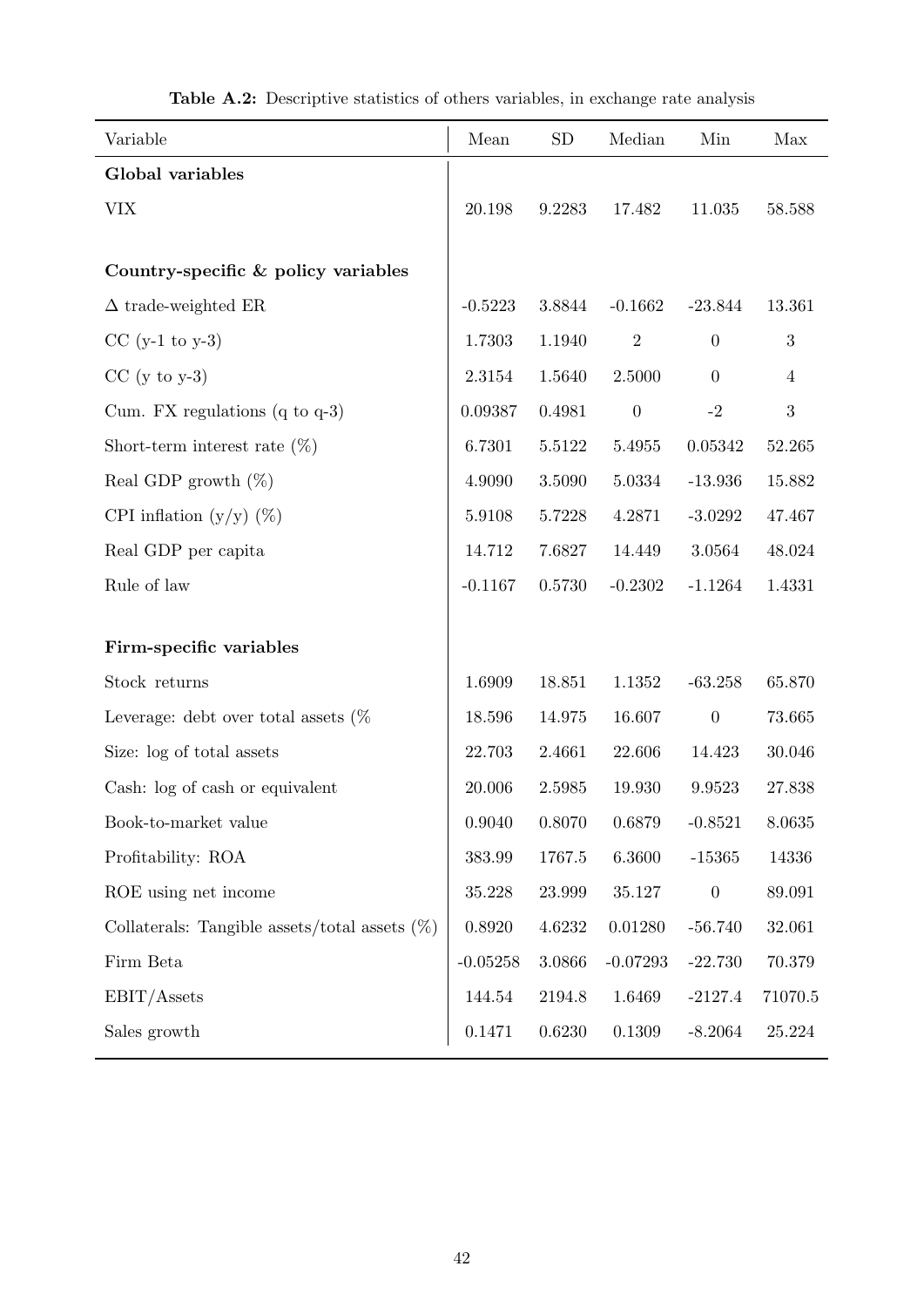| Variable                                    | Mean      | <b>SD</b>  | Median     | Min              | Max        |
|---------------------------------------------|-----------|------------|------------|------------------|------------|
| Firm-specific variables                     |           |            |            |                  |            |
| Interest rate coverage (scaled by 1000)     | 0.5678    | 37.171     | 0.003459   | $-11.758$        | 5335.4     |
| Interest rate coverage (change)             | $-0.9203$ | 46.280     | $-0.07372$ | $-767.09$        | 780.76     |
| Net worth (Total Assets/Total Liab.)        | 0.3575    | 0.2092     | 0.3557     | $-0.7632$        | 0.9669     |
| Tangibility (Tangible Assets/Total Assets.) | 0.5523    | 0.2317     | 0.5780     | 0.0000           | 0.9732     |
| <b>EBITDA</b> over assets                   | 0.09962   | 0.07556    | 0.09146    | $-0.2858$        | $0.3954\,$ |
| Cash: log of cash or equivalent             | 10.806    | 69.767     | 7.4621     | $-279.48$        | 343.81     |
| Employement growth $(\%)$                   | 6.2308    | 22.781     | 2.3366     | $-106.61$        | 152.90     |
| <b>CAPX</b>                                 | 0.1133    | 0.2352     | 0.1039     | $-1.1733$        | 1.1271     |
| Sales growth $(\%)$                         | 0.1184    | 0.3124     | 0.09390    | $-1.3747$        | 2.3468     |
| Net debt                                    | 0.4917    | 0.2192     | 0.4999     | $-0.1755$        | 1.7864     |
| Cash or equivalent growth                   | 10.806    | 69.767     | 7.4621     | $-279.48$        | 343.81     |
| Size: log of total assets                   | 22.322    | 2.5547     | 21.909     | 6.7412           | 32.578     |
| Leverage: debt over total assets $(\%)$     | 19.722    | 15.418     | 17.409     | $\boldsymbol{0}$ | 147.43     |
|                                             |           |            |            |                  |            |
| Country-specific & policy variables         |           |            |            |                  |            |
| Local interest rate                         | 5.5412    | 3.5798     | 4.7301     | 0.2074           | 58.467     |
| $CC (y-1 to y-3)$                           | 2.3158    | 1.0083     | 3          | $\boldsymbol{0}$ | 3          |
| Real GDP growth $(\%)$                      | 5.8411    | $3.3598\,$ | 6.3421     | $-7.8899$        | 22.928     |
| Real GDP per capital                        | 13.050    | 5.8038     | 13.271     | $2.9552\,$       | 49.958     |
| Inflation volatility                        | 1.8839    | 2.7714     | 1.4889     | 0.3347           | 55.022     |
| Real Effective Exchange Rate                | 4.6142    | 0.1385     | 4.5957     | 3.9404           | 4.8526     |

Table A.3: Descriptive statistics of others variables, in the analysis of real effects of CC on firms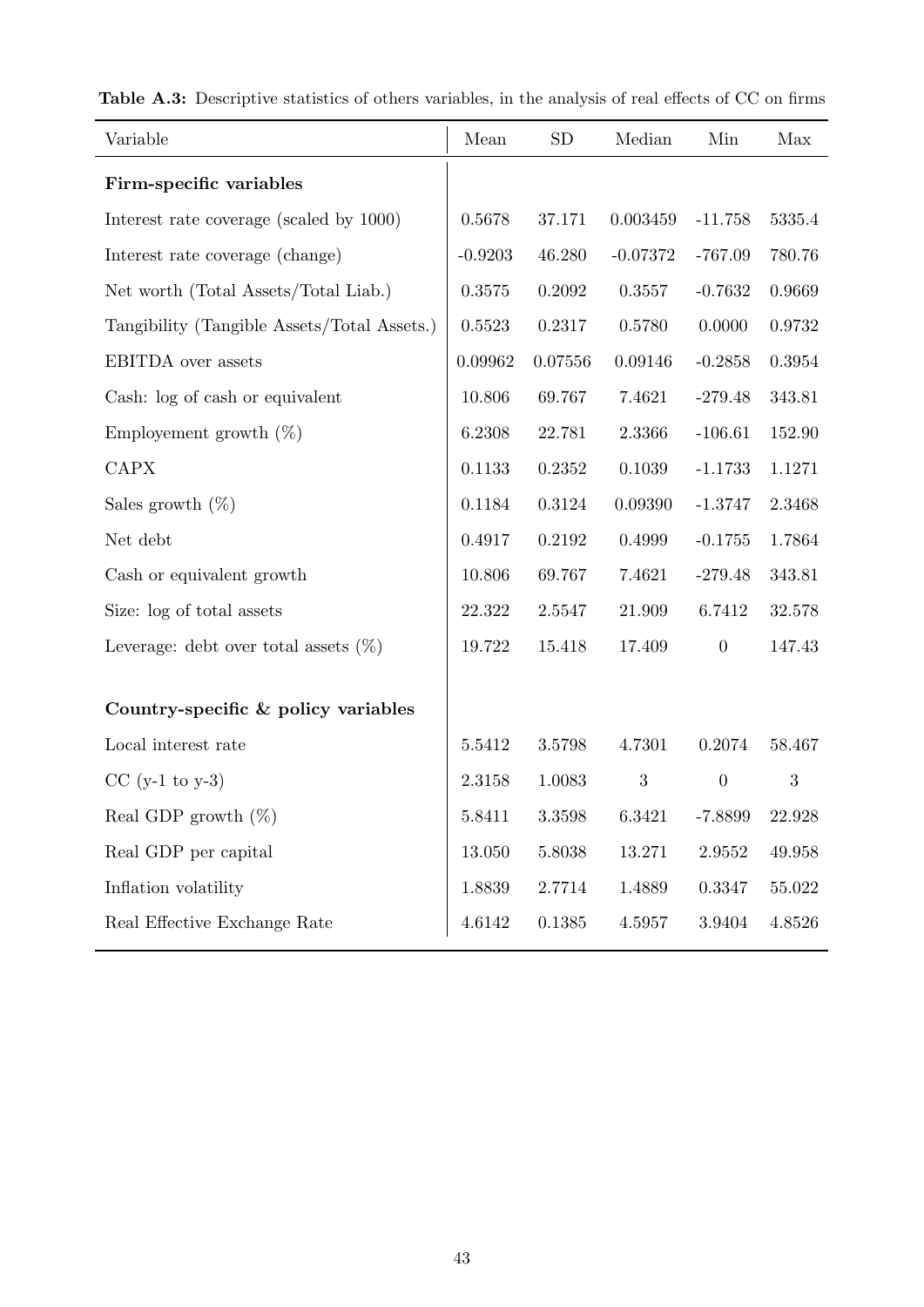| Share of FX bond issuances $(\%)$ | <b>Baseline</b> | $10Y$ gov.           | LT gov.       | FED funds   | Post-crisis | <b>MOVE</b> | Global      |
|-----------------------------------|-----------------|----------------------|---------------|-------------|-------------|-------------|-------------|
|                                   |                 | yield                | average yield | rate        | dummy       |             | uncertainty |
|                                   | (1)             | (2)                  | (3)           | (4)         | (5)         | (6)         | (7)         |
| ShadowFFR/Alt variable            | $-0.068**$      | $-0.092$             | $-0.115*$     | $-0.074*$   | $0.244*$    | $-0.065**$  | $-0.076***$ |
|                                   | (0.027)         | (0.062)              | (0.059)       | (0.039)     | (0.127)     | (0.028)     | (0.028)     |
| VIX/Alt variable                  | $-0.018**$      | $-0.019**$           | $-0.016**$    | $-0.020**$  |             | $-0.006***$ | $-0.002*$   |
|                                   | (0.008)         | (0.008)              | (0.007)       | (0.008)     |             | (0.002)     | (0.001)     |
| CC on bond inflows (dummy)        | $-0.153***$     | $-0.149*$            | $-0.154**$    | $-0.147**$  | $-0.202**$  | $-0.147***$ | $-0.183**$  |
|                                   | (0.056)         | (0.079)              | (0.075)       | (0.067)     | (0.092)     | (0.057)     | (0.075)     |
| Fixed ER dummy                    | $-0.142***$     | $-0.038$             | $-0.035$      | $-0.100**$  | $-0.105$    | $-0.094$    | $-0.243***$ |
|                                   | (0.050)         | (0.083)              | (0.079)       | (0.051)     | (0.067)     | (0.066)     | (0.065)     |
| Inflation volatility              | $-0.049$        | $-0.038$             | $-0.033$      | $-0.048$    | $-0.051$    | $-0.026$    | $-0.066$    |
|                                   | (0.046)         | (0.056)              | (0.058)       | (0.050)     | (0.048)     | (0.059)     | (0.048)     |
| $CPI$ inflation $(yoy)$           | $-0.026*$       | $-0.025$             | $-0.025$      | $-0.027*$   | $-0.030$    | $-0.023$    | $-0.026*$   |
|                                   | (0.015)         | (0.017)              | (0.017)       | (0.017)     | (0.019)     | (0.017)     | (0.015)     |
| Local interest rate               | $0.054**$       | $0.056**$            | $0.054**$     | $0.056**$   | $0.041*$    | $0.046**$   | $0.041**$   |
|                                   | (0.022)         | (0.025)              | (0.027)       | (0.023)     | (0.025)     | (0.022)     | (0.021)     |
| <b>REER</b> volatility            | $3.004*$        | 2.459                | 2.309         | 2.413       | 1.794       | 1.470       | $4.323**$   |
|                                   | (1.583)         | (1.830)              | (1.887)       | (1.669)     | (1.446)     | (1.578)     | (1.809)     |
| Real GDP growth                   | $-0.003$        | $-0.007$             | $-0.009*$     | $-0.003$    | $-0.005$    | $-0.008$    | 0.011       |
|                                   | (0.006)         | (0.005)              | (0.005)       | (0.007)     | (0.008)     | (0.006)     | (0.011)     |
| Real GDP/capita                   | $-0.103**$      | $-0.083*$            | $-0.080*$     | $-0.083**$  | $-0.085*$   | $-0.120**$  | $-0.069$    |
|                                   | (0.044)         | (0.046)              | (0.042)       | (0.039)     | (0.049)     | (0.051)     | (0.043)     |
| Derivatives market depth          | $0.006*$        | $0.005*$             | $0.005*$      | $0.006*$    | $0.008***$  | 0.005       | $0.009***$  |
|                                   | (0.003)         | (0.003)              | (0.003)       | (0.003)     | (0.003)     | (0.003)     | (0.003)     |
| Regulatory quality                | $0.755**$       | $0.783*$             | $0.781*$      | $0.801**$   | $0.863*$    | $0.654*$    | $0.778**$   |
|                                   | (0.353)         | (0.409)              | (0.415)       | (0.377)     | (0.493)     | (0.397)     | (0.357)     |
| FX reserves/GDP                   | $-0.002$        | 0.007                | 0.005         | 0.006       | 0.007       | $-0.011$    | 0.005       |
|                                   | (0.008)         | (0.008)              | (0.008)       | (0.007)     | (0.008)     | (0.009)     | (0.008)     |
| Stock market cap. to GDP          | $-0.006**$      | $-0.006**$           | $-0.005*$     | $-0.008***$ | $-0.010***$ | $-0.004$    | $-0.010***$ |
|                                   | (0.003)         | (0.003)              | (0.003)       | (0.002)     | (0.002)     | (0.003)     | (0.002)     |
| World GDP growth                  | $-0.027$        | $-0.043$             | $-0.049*$     | $-0.021$    | $-0.008$    | $-0.028$    | $-0.004$    |
|                                   | (0.021)         | (0.026)              | (0.027)       | (0.020)     | (0.017)     | (0.021)     | (0.016)     |
| Trade dummy                       | 0.077           | 0.065                | 0.065         | 0.070       | 0.067       | 0.079       | 0.078       |
|                                   | (0.049)         | (0.050)              | (0.050)       | (0.050)     | (0.049)     | (0.050)     | (0.049)     |
| High-yield flag                   | $0.596***$      | $0.593***$           | $0.595***$    | $0.593***$  | $0.588***$  | $0.592***$  | $0.593***$  |
|                                   | (0.027)         | (0.026)              | (0.026)       | (0.028)     | (0.027)     | (0.027)     | (0.026)     |
| Leverage                          | $-0.002$        | $-0.001$             | $-0.001$      | $-0.002$    | $-0.001$    | $-0.002$    | $-0.002$    |
|                                   | (0.004)         | (0.004)              | (0.004)       | (0.004)     | (0.004)     | (0.004)     | (0.004)     |
| Size                              | $-0.027$        | $-0.033$             | $-0.035$      | $-0.029$    | $-0.031$    | $-0.035$    | $-0.022$    |
|                                   | (0.076)         | (0.075)              | (0.074)       | (0.078)     | (0.074)     | (0.076)     | (0.076)     |
| Cash                              | $0.147*$        | $0.148*$             | $0.148*$      | $0.148*$    | $0.141*$    | $0.148*$    | $0.139*$    |
|                                   | (0.080)         | (0.078)              | (0.078)       | (0.080)     | (0.078)     | (0.079)     | (0.078)     |
| Book-to-market                    | $-0.004$        | $-0.001$             | $-0.001$      | $-0.004$    | $-0.002$    | $-0.002$    | $-0.004$    |
|                                   | (0.006)         | (0.004)              | (0.005)       | (0.006)     | (0.005)     | (0.005)     | (0.006)     |
| ROA (scaled by 1000)              | $0.000*$        | $0.000**$            | $0.000***$    | $0.000**$   | $0.000***$  | $0.000**$   | $0.000**$   |
|                                   | (0.000)         | (0.000)              | (0.000)       | (0.000)     | (0.000)     | (0.000)     | (0.000)     |
| Collaterals                       | $-0.001$        | $-0.001$             | $-0.001$      | $-0.001$    | $-0.001$    | $-0.001$    | $-0.001$    |
|                                   | (0.003)         | (0.003)              | (0.003)       | (0.003)     | (0.003)     | (0.003)     | (0.003)     |
| Country FE                        | Yes             | Yes                  | Yes           | Yes         | Yes         | Yes         | Yes         |
| Industry FE                       | Yes             | $\operatorname{Yes}$ | Yes           | Yes         | Yes         | Yes         | Yes         |
| Observations                      | 4697            | 4697                 | 4697          | 4697        | 4697        | 4697        | 4697        |
| Pseudo $R^2$                      | 0.581           | 0.578                | 0.578         | 0.579       | 0.573       | 0.581       | 0.579       |

Table A.4: The impact of global financial conditions

Notes: The table shows the marginal effects (all variables evaluated at their means) obtained from a fractional logistic regression with robust standard errors clustered at the country level in parentheses. All variables are lagged. The stars indicate the statistical significance as follow: \*\*\*p < <sup>0</sup>.01, \*\*p < 0.05, \*p < 0.1. The dependent variable is the share of issuances denominated in foreign currency (%). The shadow FED funds rate is from Wu and Xia (2016). VIX is an index of implied volatility of the U.S. S&P500. In columns (2) to (4), shadow FFR is replaced by, the 10-Year treasury constant maturity rate (2), the treasury inflation-indexed long-term average yield (3) and the FED funds rate (4). In (5), both shadow FFR and VIX are replaced by a dummy taking the value of 1 for 2010Q1 onwards. In columns (6) to (7), VIX is replaced by, respectively, the MOVE and a global uncertainty index. Capital controls (CC) on bond inflows is a dummy variable taking the value 1 when any type of restrictions on bond inflows is in place. Other control variables are: a fixed exchange rate dummy (de facto classification) taking the value of 1 for pegged exchange rate; inflation volatility which is the standard deviation of CPI inflation over a 16-quarter rolling window; CPI inflation in year-on-year growth; the local money market rate (or T-bill); real effective exchange rate (REER) volatility as its standard deviation over a 16-quarter rolling average; real GDP year-on-year growth; real GDP per capita that is adjusted for PPP and scaled by 1000; derivatives market depth to proxy for the derivatives market liquidity; regulatory quality index; the ratio of a country's foreign currency reserves over GDP; stock market capitalization to GDP; world GDP year-on-year growth; a trade dummy taking value one if a company's income is correlated with exchange rate; a high yield flag dummy for issuances considered highly leveraged; debt over assets (leverage); log total assets (size); the log of cash and equivalent; return on assets (profitability); book to market value; collateral measured as the share of tangible assets over total assets; ROA using net income. Descriptive statistics can be found in Table 1 and detailed descriptions of all variables are available in Appendix C.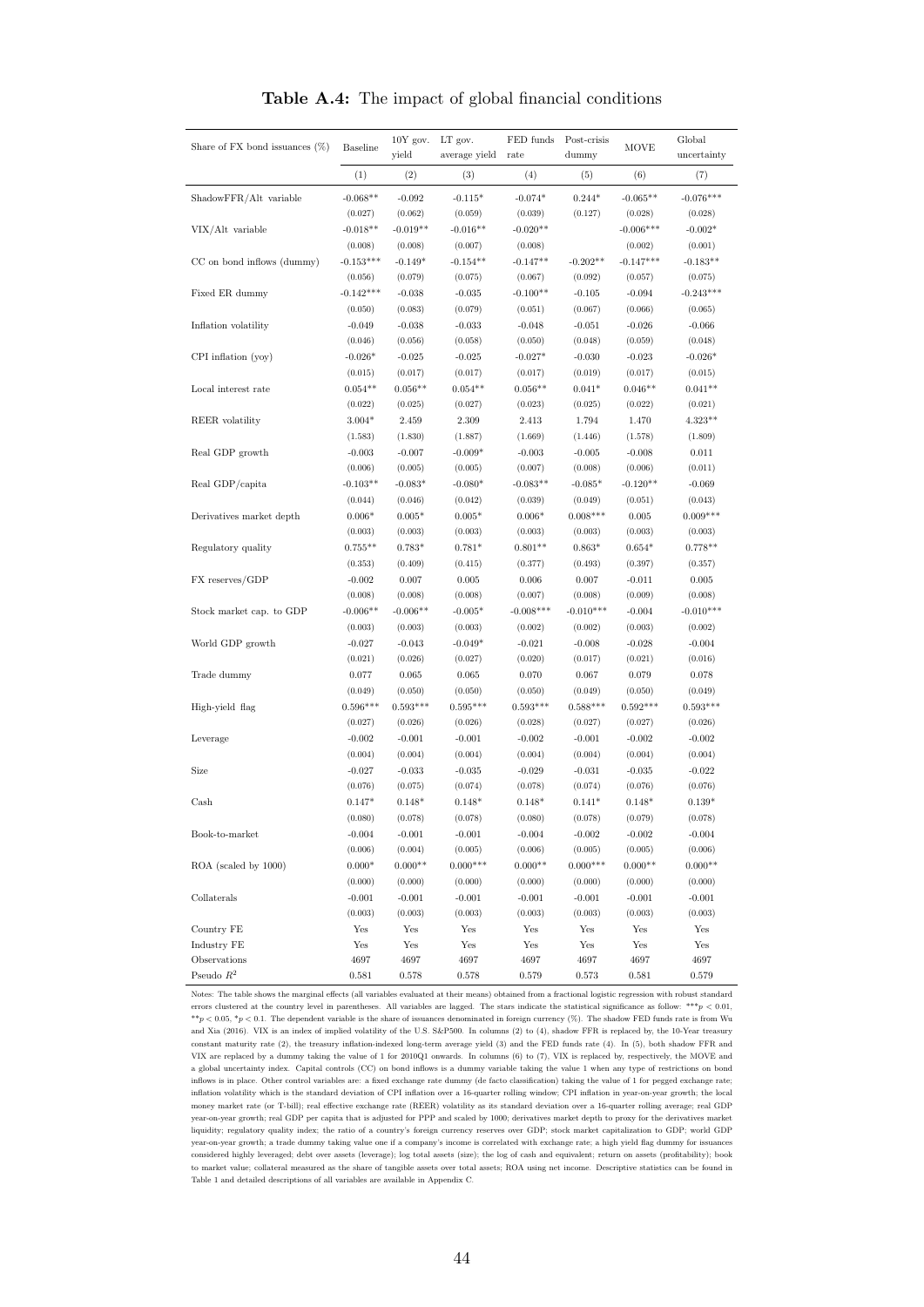|                        | Shadow FFR | <b>FFR</b> | EONIA (EU) | SONIA (UK) | TONAR (JP) | 3M LIBOR (CH) |
|------------------------|------------|------------|------------|------------|------------|---------------|
|                        | (1)        | (2)        | (3)        | (4)        | (5)        | (6)           |
| Int. rate= $-0.5$      | $0.510***$ | $0.595***$ | $0.656***$ | $0.611***$ | $0.885***$ | $0.577***$    |
|                        | (0.030)    | (0.057)    | (0.067)    | (0.043)    | (0.073)    | (0.068)       |
| Int. rate= $0$         | $0.477***$ | $0.559***$ | $0.596***$ | $0.656***$ | $0.605***$ | $0.531***$    |
|                        | (0.031)    | (0.043)    | (0.047)    | (0.052)    | (0.038)    | (0.035)       |
| Int. rate $=1$         | $0.410***$ | $0.485***$ | $0.470***$ | $0.516***$ | 0.058      | $0.437***$    |
|                        | (0.044)    | (0.030)    | (0.038)    | (0.032)    | (0.061)    | (0.078)       |
| Int. rate $=2$         | $0.346***$ | $0.412***$ | $0.348***$ | $0.420***$ | 0.002      | $0.348**$     |
|                        | (0.062)    | (0.053)    | (0.079)    | (0.046)    | (0.006)    | (0.152)       |
| Country FE             | Yes        | Yes        | Yes        | Yes        | Yes        | Yes           |
| Industry FE            | Yes        | Yes        | Yes        | Yes        | Yes        | Yes           |
| Country/Firms controls | Yes        | Yes        | Yes        | Yes        | Yes        | Yes           |
| Observations           | 4697       | 4697       | 4697       | 4697       | 4697       | 4697          |
| Pseudo $R^2$           | 0.581      | 0.579      | 0.580      | 0.581      | 0.579      | 0.577         |

Table A.5: Impact of other interest rates - Predicted probabilities

Notes: The table shows the predicted probabilities of issuing bonds in foreign currency for different values of interest rates and with all variables evaluated at their means. There are obtained from a fractional logistic regression with robust standard errors clustered at the country level in parentheses. All variables are lagged. The stars indicate the statistical significance as follow: \*\*\*p < 0.01, \*\*p < 0.05, \*p < 0.1. The dependent variable is the share of issuances denominated in foreign currency (%).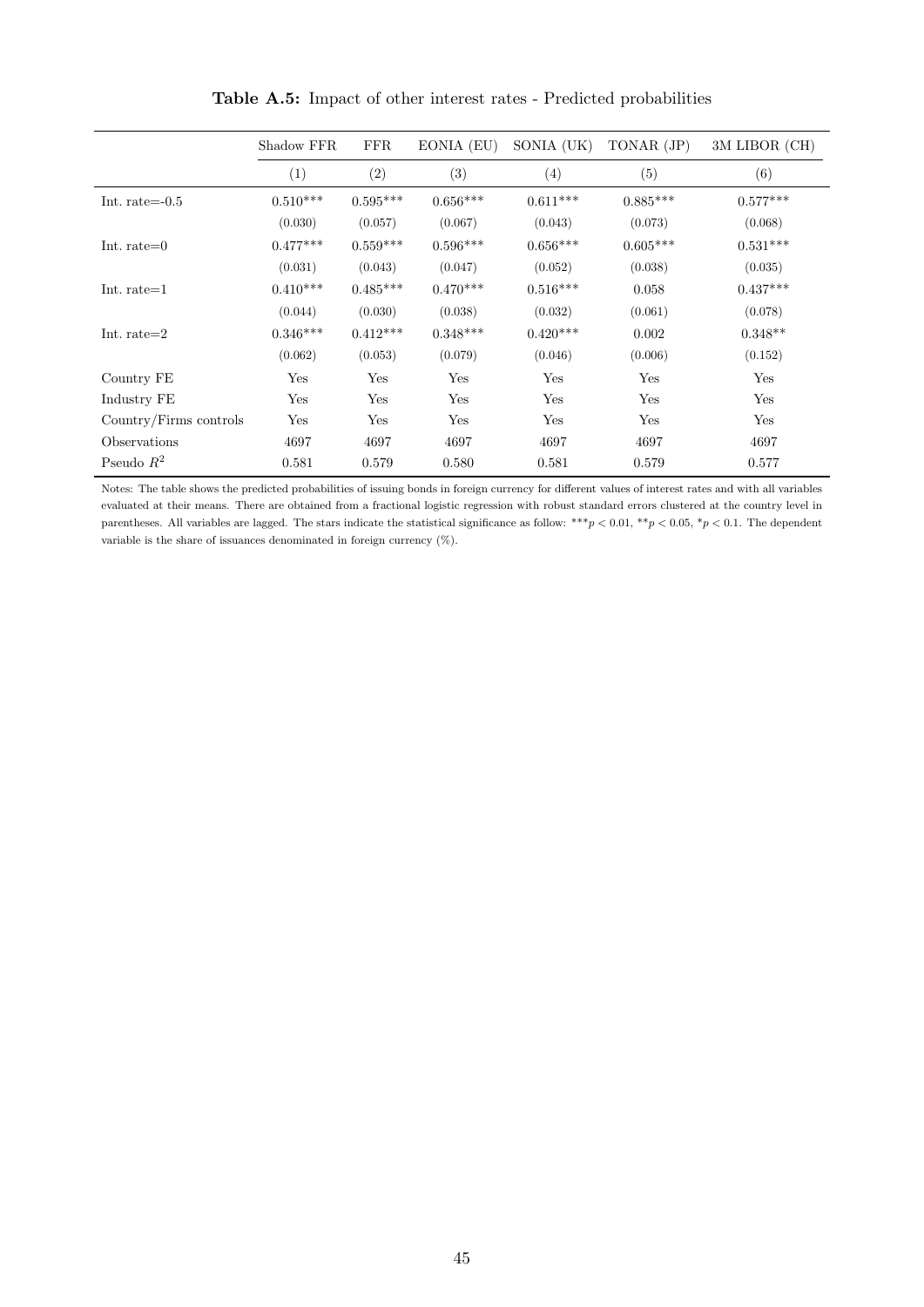| Share of FX bond issuances $(\%)$ |             | CC as dummy | CC as index |             | Adding macroprudential policies |            |
|-----------------------------------|-------------|-------------|-------------|-------------|---------------------------------|------------|
|                                   | (1)         | (2)         | (3)         | (4)         | (5)                             | (6)        |
| Shadow FED funds rate             | $-0.068**$  |             | $-0.070***$ | $-0.067***$ |                                 |            |
|                                   | (0.027)     |             | (0.027)     | (0.015)     |                                 |            |
| VIX                               | $-0.018**$  |             | $-0.018**$  | $-0.012**$  |                                 |            |
|                                   | (0.008)     |             | (0.008)     | (0.006)     |                                 |            |
| Capital Controls                  | $-0.153***$ | $-0.368***$ | $-0.244**$  | $-0.201**$  | $-0.481***$                     | $-0.128**$ |
|                                   | (0.056)     | (0.141)     | (0.109)     | (0.081)     | (0.130)                         | (0.065)    |
| $FX$ regulations (t to t-3)       |             |             |             | $4.317**$   | $4.374*$                        | 4.236      |
| p-value                           |             |             |             | (0.024)     | (0.087)                         | (0.317)    |
| Real GDP growth                   | $-0.003$    | 0.001       | 0.001       | 0.005       | $-0.003$                        | 0.006      |
|                                   |             | (0.012)     | (0.006)     |             |                                 |            |
|                                   | (0.006)     |             |             | (0.005)     | (0.016)                         | (0.011)    |
| REER volatility                   | $3.004*$    | 0.815       | $2.936*$    | 2.513       | 1.396                           | $-1.232$   |
|                                   | (1.583)     | (1.978)     | (1.647)     | (1.893)     | (2.736)                         | (2.741)    |
| Local interest rate               | $0.054**$   | $-0.015$    | $0.059***$  | $0.033**$   | $-0.026$                        | $0.031**$  |
|                                   | (0.022)     | (0.025)     | (0.022)     | (0.015)     | (0.030)                         | (0.015)    |
| Fixed ER dummy                    | $-0.142***$ | $-0.146**$  | $-0.139***$ | $-0.141***$ | $-0.213***$                     | $-0.022$   |
|                                   | (0.050)     | (0.063)     | (0.049)     | (0.046)     | (0.082)                         | (0.087)    |
| Inflation volatility              | $-0.049$    | $0.110**$   | $-0.053$    | $-0.073**$  | $0.133**$                       | $-0.004$   |
|                                   | (0.046)     | (0.044)     | (0.046)     | (0.031)     | (0.058)                         | (0.048)    |
| $CPI$ inflation $(yoy)$           | $-0.026*$   | 0.016       | $-0.028*$   | $-0.013$    | 0.021                           | $-0.015$   |
|                                   | (0.015)     | (0.017)     | (0.016)     | (0.016)     | (0.022)                         | (0.015)    |
| Derivatives market depth          | $0.006*$    | 0.004       | $0.006*$    | $-0.000$    | 0.005                           | $-0.005*$  |
|                                   | (0.003)     | (0.003)     | (0.003)     | (0.003)     | (0.004)                         | (0.003)    |
| Real GDP/capita                   | $-0.103**$  | $-0.016*$   | $-0.111**$  | $-0.061$    | $-0.021*$                       | $-0.080$   |
|                                   | (0.044)     | (0.010)     | (0.043)     | (0.044)     | (0.011)                         | (0.056)    |
| Regulatory quality                | $0.755**$   | $0.403*$    | $0.747**$   | 0.420       | 0.405                           | $-0.231$   |
|                                   | (0.353)     | (0.241)     | (0.380)     | (0.292)     | (0.301)                         | (0.373)    |
| FX reserves                       | $-0.002$    | $-0.007$    | $-0.003$    | 0.003       | $-0.008$                        | 0.001      |
|                                   | (0.008)     | (0.005)     | (0.008)     | (0.012)     | (0.007)                         | (0.011)    |
| High-yield flag                   | $0.596***$  | $0.806***$  | $0.596***$  | $0.407***$  | $0.733***$                      | $0.387***$ |
|                                   | (0.027)     | (0.032)     | (0.027)     | (0.027)     | (0.045)                         | (0.025)    |
| Leverage                          | $-0.002$    | $-0.004$    | $-0.002$    | $-0.006**$  | $-0.008***$                     | $-0.006**$ |
|                                   | (0.004)     | (0.002)     | (0.004)     | (0.002)     | (0.003)                         | (0.002)    |
| Size                              | $-0.027$    | 0.022       | $-0.029$    | 0.003       | 0.046                           | $-0.022$   |
|                                   | (0.076)     | (0.040)     | (0.076)     | (0.050)     | (0.042)                         | (0.055)    |
| $\operatorname{Cash}$             | $0.147*$    | 0.045       | $0.149*$    | 0.054       | 0.018                           | 0.077      |
|                                   | (0.080)     | (0.040)     | (0.079)     | (0.043)     | (0.037)                         | (0.054)    |
| Book-to-market                    | $-0.004$    | 0.011       | $-0.004$    | $0.026**$   | $0.034**$                       | $0.021**$  |
|                                   | (0.006)     | (0.010)     | (0.006)     | (0.010)     | (0.014)                         | (0.008)    |
| <b>ROA</b>                        | $0.020*$    | $-0.005$    | $0.021*$    | $-0.015$    | $-0.022*$                       | $-0.027**$ |
|                                   | (0.011)     | (0.011)     | (0.011)     | (0.011)     | (0.012)                         | (0.011)    |
| Collaterals                       | $-0.001$    | $-0.001$    | $-0.001$    | 0.001       | $-0.001$                        | 0.002      |
|                                   | (0.003)     | (0.001)     | (0.003)     | (0.002)     | (0.002)                         | (0.002)    |
| Stock market cap. to GDP          | $-0.006**$  | $-0.001$    | $-0.006*$   | $-0.006**$  | 0.000                           | $-0.000$   |
|                                   | (0.003)     | (0.002)     | (0.003)     | (0.003)     | (0.002)                         | (0.004)    |
| Trade dummy                       | 0.077       | $0.070**$   | 0.073       | $-0.007$    | 0.041                           | $-0.029$   |
|                                   | (0.049)     | (0.032)     | (0.049)     | (0.039)     | (0.050)                         | (0.052)    |
| Country FE                        | Yes         | $\rm No$    | Yes         | Yes         | No                              | Yes        |
| Industry FE                       | Yes         | Yes         | Yes         | Yes         | Yes                             | Yes        |
| Quarter FE                        | $\rm No$    | Yes         | No          | No          | Yes                             | Yes        |
| Observations                      | 4697        | 4697        | 4697        | 3194        | 3194                            | 3194       |
| Pseudo $R^2$                      | 0.581       | 0.506       | 0.582       | 0.582       | 0.474                           | 0.614      |
|                                   |             |             |             |             |                                 |            |

#### Table A.6: The impact of capital controls and macroprudential policies

Notes: The table shows the marginal effects (all variables evaluated at their means) obtained from a fractional logistic regression with robust standard errors clustered at the country level in parentheses. All variables are lagged. The stars indicate the statistical significance as follow: \*\*\* $p < 0.01$ , \*\* $p < 0.05$ , \* $p < 0.1$ . The dependent variable is the share of issuances denominated in foreign currency (%). The shadow FED funds rate is from Wu and Xia (2016). VIX is an index of implied volatility of the U.S. S&P500. The dummy for capital controls (CC) on bond inflows is from Fernandez et al. (2016) and takes the value 1 when there are any type of CC on bond inflows. FX regulation are macroprudential policy variables from Ahnert et al. (2021), taking the value of 1 in every quarter macroprudential policies increase, -1 when they decrease and 0 when they do not change. Descriptive statistics are available in Table 1 and A.1 and detailed descriptions can be found in Appendix C.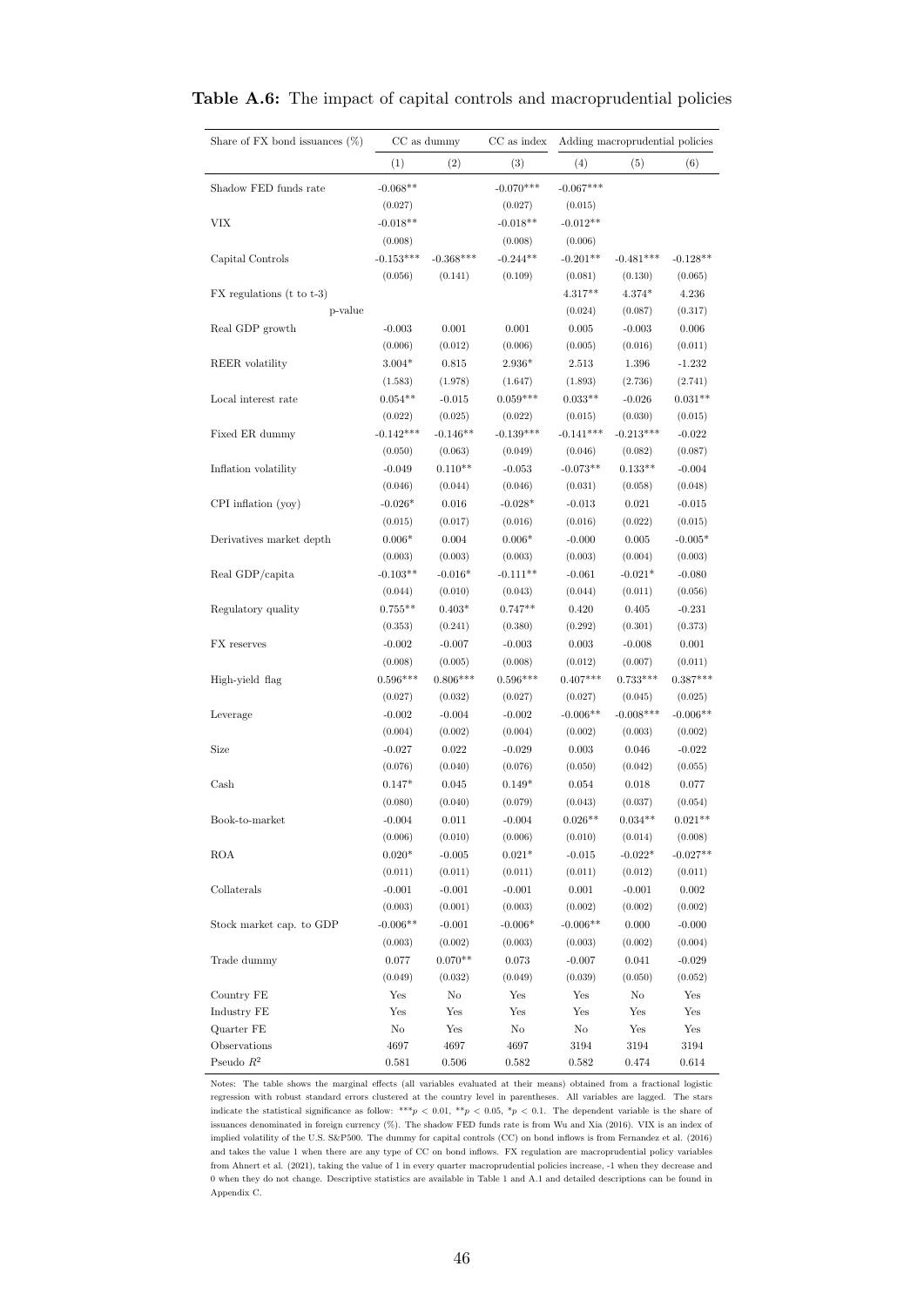| Share of FX bond issuances $(\%)$ |               | Liability side  |                 |               | Asset side    |               |
|-----------------------------------|---------------|-----------------|-----------------|---------------|---------------|---------------|
|                                   |               |                 |                 |               |               |               |
|                                   | (1)           | (2)             | (3)             | (4)           | (5)           | (6)           |
| Shadow FED funds rate             | $-0.064**$    |                 |                 | $-0.069**$    |               |               |
|                                   | (0.027)       |                 |                 | (0.028)       |               |               |
| VIX                               | $-0.018**$    |                 |                 | $-0.017**$    |               |               |
|                                   | (0.008)       |                 |                 | (0.008)       |               |               |
| CC on bond inflows (dummy)        | $-0.162***$   | $-0.104$        | $-0.341**$      | $-0.132*$     | $-0.098$      | $-0.330**$    |
|                                   | (0.054)       | (0.082)         | (0.143)         | (0.071)       | (0.083)       | (0.147)       |
| Macroprudential policy            | $-0.151$      | $-0.098$        | $-0.153$        | $-0.240**$    | 0.079         | $-0.124$      |
|                                   | (0.144)       | (0.176)         | (0.096)         | (0.095)       | (0.153)       | (0.078)       |
| Fixed ER dummy                    | $-0.191***$   | $-0.054$        | $-0.153**$      | $-0.079$      | $-0.052$      | $-0.105$      |
|                                   | (0.049)       | (0.116)         | (0.063)         | (0.063)       | (0.120)       | (0.084)       |
| Inflation volatility              | $-0.054$      | 0.013           | $0.077*$        | $-0.052$      | 0.021         | $0.082*$      |
|                                   | (0.044)       | (0.067)         | (0.045)         | (0.046)       | (0.072)       | (0.044)       |
| CPI inflation (yoy)               | $-0.026*$     | $-0.007$        | 0.016           | $-0.028*$     | $-0.006$      | 0.013         |
|                                   | (0.014)       | (0.014)         | (0.016)         | (0.016)       | (0.015)       | (0.017)       |
| Local interest rate               | $0.051***$    | $0.030*$        | $-0.005$        | $0.052***$    | $0.031*$      | $-0.007$      |
|                                   | (0.019)       | (0.016)         | (0.029)         | (0.020)       | (0.016)       | (0.029)       |
| <b>REER</b> volatility            | $3.162**$     | 0.013           | 1.996           | 1.866         | $-0.005$      | 1.673         |
|                                   | (1.514)       | (2.784)         | (2.354)         | (2.023)       | (2.770)       | (2.321)       |
| Real GDP growth                   | $-0.003$      | 0.010           | 0.005           | $-0.003$      | 0.010         | 0.004         |
|                                   | (0.006)       | (0.014)         | (0.011)         | (0.006)       | (0.015)       | (0.011)       |
| Real GDP/capita                   | $-0.100**$    | $-0.081$        | $-0.014$        | $-0.100**$    | $-0.082$      | $-0.014$      |
|                                   | (0.048)       | (0.080)         | (0.010)         | (0.043)       | (0.081)       | (0.010)       |
| Derivatives market depth          | $0.007**$     | $-0.003$        | 0.003           | $0.008***$    | $-0.005$      | 0.004         |
|                                   | (0.003)       | (0.004)         | (0.003)         | (0.003)       | (0.006)       | (0.003)       |
| Regulatory quality                | $0.729**$     | 0.204           | $0.401*$        | $0.628*$      | 0.202         | $0.400*$      |
|                                   | (0.342)       | (0.513)         | (0.238)         | (0.359)       | (0.493)       | (0.236)       |
| FX reserves                       | $-0.004$      | $-0.015$        | $-0.005$        | $-0.006$      | $-0.014$      | $-0.007$      |
|                                   | (0.008)       | (0.013)         | (0.006)         | (0.009)       | (0.013)       | (0.005)       |
| Stock market cap. to GDP          | $-0.006*$     | $-0.001$        | $-0.001$        | $-0.006**$    | $-0.001$      | $-0.001$      |
|                                   | (0.003)       | (0.006)         | (0.002)         | (0.003)       | (0.006)       | (0.002)       |
| World GDP growth                  | $-0.029$      | 3.990***        | 1.600*          | $-0.029$      | $4.093***$    | 1.439*        |
|                                   | (0.022)       | (0.768)         | (0.825)         | (0.020)       | (0.930)       | (0.850)       |
| Trade dummy                       | 0.079         | 0.057           | $0.070**$       | $0.084*$      | 0.055         | $0.072**$     |
|                                   | (0.049)       | (0.049)         | (0.032)         | (0.049)       | (0.050)       | (0.031)       |
| High-yield flag                   | $0.597***$    | $0.618***$      | $0.805***$      | $0.597***$    | $0.619***$    | $0.804***$    |
|                                   | (0.029)       | (0.021)         | (0.032)         | (0.027)       | (0.022)       | (0.032)       |
| Leverage                          | $-0.002$      | $\text{-}0.003$ | $\mbox{-}0.003$ | $-0.001$      | $-0.003$      | $-0.003$      |
|                                   | (0.004)       | (0.003)         | (0.002)         | (0.004)       | (0.003)       | (0.002)       |
| Size                              | $-0.028$      | $-0.043$        | 0.015           | $-0.023$      | $-0.044$      | 0.016         |
|                                   | (0.077)       | (0.075)         | (0.041)         | (0.075)       | (0.075)       | (0.041)       |
| Cash                              | $0.146*$      | $0.152*$        | 0.048           | $0.143*$      | $0.152*$      | 0.049         |
|                                   | (0.079)       | (0.080)         | (0.041)         | (0.079)       | (0.080)       | (0.040)       |
| Book-to-market                    | $-0.003$      | 0.004           | 0.012           | $-0.004$      | 0.004         | 0.012         |
|                                   | (0.006)       | (0.009)         | (0.010)         | (0.005)       | (0.009)       | (0.010)       |
| ROA (scaled by 1000)              | $0.021*$      | 0.003           | $-0.005$        | $0.020*$      | 0.003         | $-0.007$      |
|                                   | (0.011)       | (0.013)         | (0.011)         | (0.010)       | (0.013)       | (0.011)       |
| Collaterals                       | $-0.001$      | 0.001           | $-0.001$        | $-0.001$      | 0.001         | $-0.001$      |
|                                   | (0.003)       | (0.003)         | (0.001)         | (0.003)       | (0.003)       | (0.001)       |
| Country FE                        | Yes           | Yes             | No              | Yes           | Yes           | No            |
| Industry FE                       | Yes           | Yes             | Yes             | Yes           | Yes           | Yes           |
| Quarter FE                        | No            | Yes             | Yes             | No            | Yes           | Yes           |
| Country/Firms controls            | Yes           | Yes             | Yes             | Yes           | Yes           | Yes           |
| Observations<br>Pseudo $R^2$      | 4697<br>0.581 | 4697<br>0.624   | 4697<br>0.508   | 4697<br>0.582 | 4697<br>0.624 | 4697<br>0.508 |
|                                   |               |                 |                 |               |               |               |

#### Table A.7: Impact of macroprudential policies from Cerutti et al. (2017)

Notes: The table shows the marginal effects (all variables evaluated at their means) obtained from a fractional logistic regression with robust standard errors clustered at the country level in parentheses. All variables are lagged. The stars indicate the statistical significance as follow: \*\*\*p < 0.01, \*\*p < 0.05, \*p < 0.1. The dependent variable is the share of issuances denominated in foreign currency (%). The shadow FED funds rate is from Wu and Xia (2016). VIX is an index of implied volatility of the U.S. S&P500. The dummy for capital controls (CC) on bond inflows is from Fernandez et al. (2016) and take the value 1 when there are any types of CC. Macroprudential policy variables from Cerutti et al. (2017); asset side macroprudential policy is a dummy variable taking the value 1 if limits on FX currency loans are in place in a given year and liability side policy is a dummy variable taking the value 1 if FX or/and countercyclical reserve requirements are in place in a given year. Descriptive statistics are available in Table 1 and A.1. and detailed descriptions of all variables can be found in Appendix C.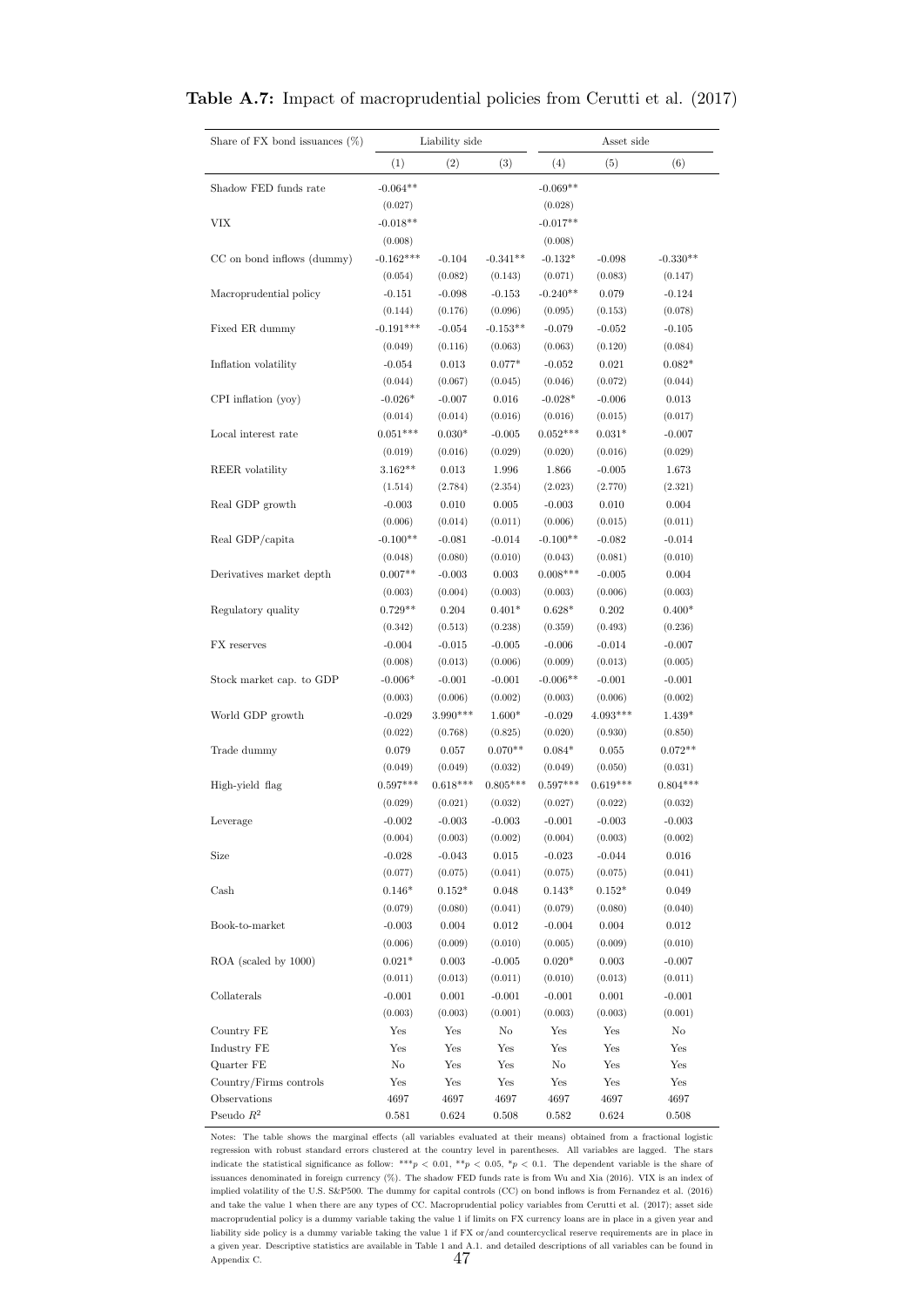| $\Delta$ ER                               | (1)         |
|-------------------------------------------|-------------|
| $CC$ (y-1 to y-3)                         | 0.002       |
|                                           | (0.003)     |
| Cum. FX regulations $(q \text{ to } q-3)$ | $-0.006*$   |
|                                           | (0.003)     |
| Short-term int. rate                      | $-0.001**$  |
|                                           | (0.001)     |
| Real GDP growth                           | $-0.001$    |
|                                           | (0.001)     |
| Inflation $(y/y)$                         | $-0.001$    |
|                                           | (0.001)     |
| Real GDP/capita                           | $0.004**$   |
|                                           | (0.002)     |
| Rule of law                               | 0.008       |
|                                           | (0.019)     |
| FX Reserves/GDP                           | $-0.140***$ |
|                                           | (0.037)     |
| Regulatory quality                        | $-0.046***$ |
|                                           | (0.015)     |
| Stock market cap. to GDP                  | $0.000***$  |
|                                           | (0.000)     |
| Constant                                  | $-0.043$    |
|                                           | (0.028)     |
| Quarter FE                                | Yes         |
| Country FE                                | Yes         |
| Observations                              | 717         |
| Number of countries                       | 17          |
| R-squared                                 | 0.476       |

Table A.8: First-step: Linear regressions of  $\Delta$  exchange rate on various country variables, including capital controls and macroprudential policy variables

> Notes: The table shows the estimates obtained from a linear regression with robust standard errors clustered at the country level in parentheses and \*\*\*p < 0.01, \*\*p < 0.05,  $*p < 0.1$ . As dependent variable, we use  $\Delta$ , i.e. a (log) change in the nominal exchange rate against USD with an increase being a depreciation. CC (y-1 to y-3) stands for cumulated capital controls over the years, with CC being a dummy for the presence of CC. Cum. FX regulations represent the cumulated FX regulations between current and 3 quarters in the past. Short-term interest is the 3-month interest rate. Real GDP growth is the change in real GDP relative to the same period the previous year. Inflation is the year-on-year growth rate of the quarterly CPI. Real GDP per capita are adjusted for PPP and rescaled by 1000 and rule of law is an index of institution's quality (higher value for greater quality). RX reserves/GDP are the share of foreign reserves over GDP, regulatory quality is a index with higher value for better quality and stock market capitalisation to GDP. Descriptive statistics are available in table A.2. and detailed descriptions of all variables can be found in Appendix C.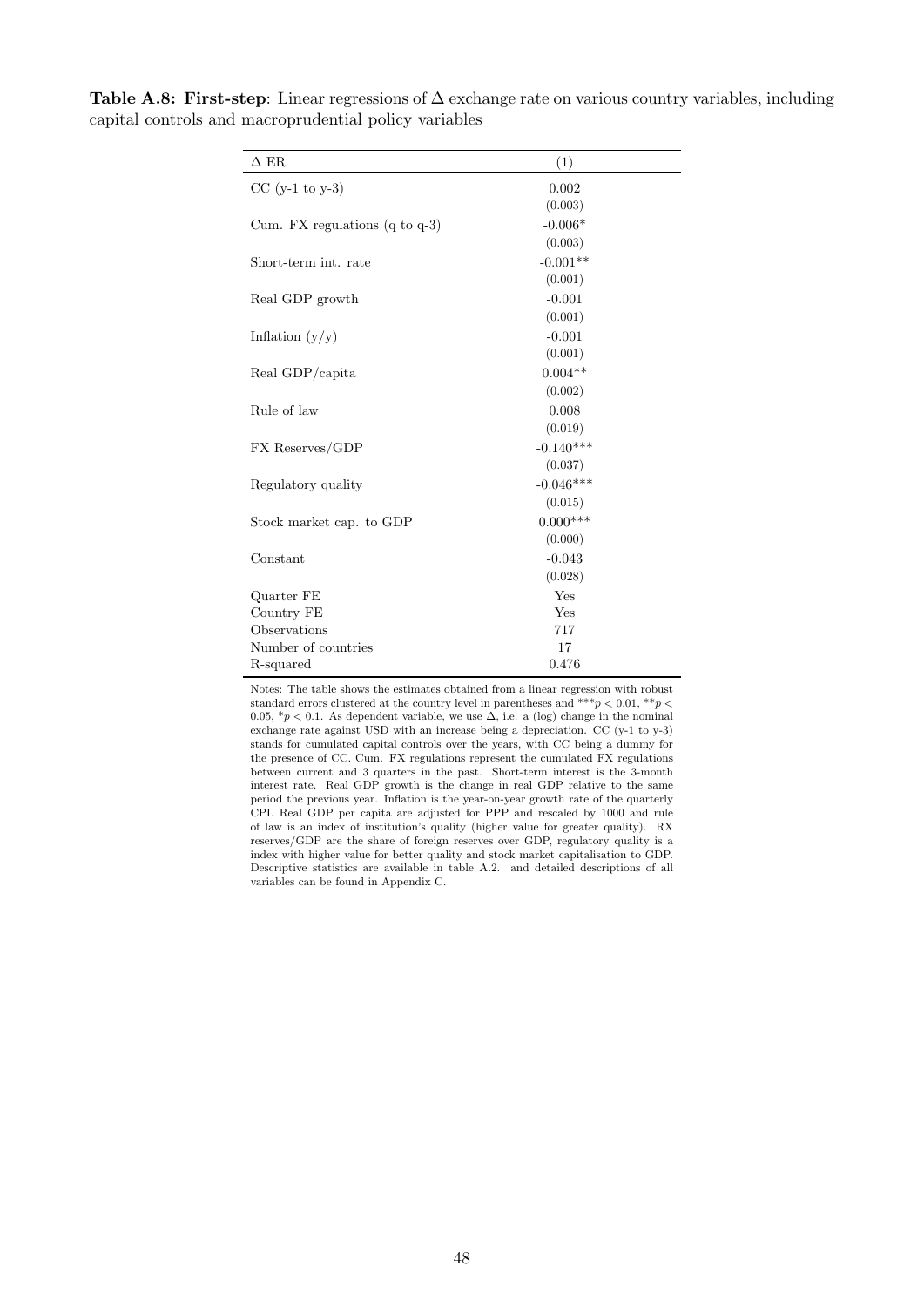#### Table A.9: Second-step: Stock returns, exchange rate fluctuations and capital controls

| Stock returns                             | All         | Firms > median | Firms < median | High-trade firms | Low-trade firms |
|-------------------------------------------|-------------|----------------|----------------|------------------|-----------------|
|                                           | (1)         | (2)            | (3)            | (4)              | (5)             |
| $\Delta ER$                               | $-98.512**$ | $-86.013**$    | $-142.084***$  | $-108.861**$     | $-68.840$       |
|                                           | (37.834)    | (33.113)       | (40.128)       | (37.342)         | (44.704)        |
| $CC(y-1)$                                 | $7.642*$    | 6.795          | 9.718          | $8.665*$         | 3.874           |
|                                           | (3.790)     | (4.339)        | (6.130)        | (4.407)          | (4.003)         |
| $CCx\Delta ER$                            | 175.801**   | 172.326**      | 192.136**      | 159.767*         | 152.318***      |
|                                           | (64.261)    | (60.398)       | (72.164)       | (80.981)         | (49.831)        |
| Cum. FX regulations $(q \text{ to } q-3)$ | 0.787       | 0.482          | 0.036          | 1.237            | $-0.074$        |
|                                           | (1.528)     | (1.788)        | (1.167)        | (1.059)          | (2.326)         |
| Cum. FX reg x $\overline{\Delta}ER$       | $-79.398**$ | $-85.706**$    | $-35.453$      | $-47.231*$       | $-103.894**$    |
|                                           | (32.223)    | (33.790)       | (23.506)       | (25.725)         | (36.182)        |
| VIX                                       | 0.021       | 0.014          | 0.040          | $-0.106$         | $0.188***$      |
|                                           | (0.085)     | (0.103)        | (0.087)        | (0.070)          | (0.062)         |
| Short-term int. rate                      | $-0.824$    | $-1.091$       | $-0.008$       | $-0.926$         | $-0.674$        |
|                                           | (0.856)     | (0.882)        | (0.820)        | (0.812)          | (0.930)         |
| Real GDP growth                           | $-0.632*$   | $-0.719**$     | $-0.105$       | $-0.974***$      | $-0.044$        |
|                                           | (0.311)     | (0.308)        | (0.577)        | (0.166)          | (0.466)         |
| Inflation $(y/y)$                         | $-0.944$    | $-0.854$       | $-1.435$       | $-0.271$         | $-2.370***$     |
|                                           | (0.775)     | (0.717)        | (0.971)        | (0.581)          | (0.754)         |
| Real GDP/capita                           | $-0.452$    | $-0.513$       | 0.452          | $-1.043*$        | 0.027           |
|                                           | (0.542)     | (0.534)        | (0.768)        | (0.551)          | (0.473)         |
| Rule of law                               | $-1.343$    | $-2.042$       | 0.197          | 2.347            | $-3.531$        |
|                                           | (6.159)     | (7.596)        | (8.269)        | (6.351)          | (6.125)         |
| Leverage                                  | $-0.040$    | $-0.014$       | $-0.058$       | $-0.032$         | $-0.023$        |
|                                           | (0.024)     | (0.018)        | (0.070)        | (0.030)          | (0.042)         |
| Size                                      | 0.111       | $-0.448$       | $-1.678$       | 0.314            | $-1.054$        |
|                                           | (0.395)     | (0.496)        | (1.098)        | (0.416)          | (1.338)         |
| Cash                                      | $-0.174$    | $-0.039$       | $-0.207$       | $-0.117$         | 0.136           |
|                                           | (0.207)     | (0.252)        | (0.390)        | (0.193)          | (0.467)         |
| Book-to-market                            | $2.977***$  | $3.356***$     | $3.359***$     | $3.054***$       | $2.812***$      |
|                                           | (0.235)     | (0.530)        | (0.484)        | (0.570)          | (0.639)         |
| ROA (scaled by 1000)                      | $-0.000$    | $-0.001***$    | $-0.001**$     | 0.000            | $-0.001$        |
|                                           | (0.000)     | (0.000)        | (0.000)        | (0.000)          | (0.001)         |
| Collaterals                               | 0.012       | $-0.002$       | 0.048          | 0.019            | 0.004           |
|                                           | (0.026)     | (0.033)        | (0.060)        | (0.030)          | (0.045)         |
| ROE (scaled by 1000)                      | 0.132       | 0.042          | $0.258*$       | $-0.090$         | 0.268           |
|                                           | (0.138)     | (0.160)        | (0.146)        | (0.072)          | (0.214)         |
| Beta                                      | 0.057       | $-0.009$       | 0.323          | 0.104            | 0.174           |
|                                           | (0.176)     | (0.240)        | (0.192)        | (0.242)          | (0.147)         |
| EBIT/Total assets                         | 0.000       | 0.000          | 1.464          | $-0.000$         | 0.003           |
|                                           | (0.000)     | (0.000)        | (1.918)        | (0.000)          | (0.002)         |
| Sales growth                              | 0.845       | 1.185          | 1.642          | 0.504            | 2.114           |
|                                           | (0.707)     | (1.155)        | (1.258)        | (0.309)          | (1.340)         |
| Constant                                  | 11.475      | 24.772         | 27.245         | 15.028           | 24.184          |
|                                           | (10.051)    | (14.559)       | (21.533)       | (11.210)         | (26.939)        |
| Firm FE                                   | Yes         | Yes            | Yes            | Yes              | Yes             |
| Observations                              | 15551       | 11683          | 3868           | 8784             | 6767            |
| Number of firms                           | 694         | 585            | 380            | 452              | 309             |
| R-squared                                 | 0.074       | 0.087          | 0.059          | 0.056            | 0.141           |

Notes: The table shows the estimates OLS regression with robust standard errors clustered at the country level in parentheses and all variables are lagged. \*\*\*p < 0.01, \*\*p < 0.05, \*p < 0.1. The dependent variable is stock returns at the firm level. Size of firms are defined regarding the median, where the size is measured with total assets. High and low trade firms are defined based on the correlation between income and exchange rate. ∆ ER is instrumented using the residuals from the first-step regression (Table A.5), where change in exchange rate is regressed on macroprudential policy and country variables. An increase in the ER is a depreciation of the local currency. Capital controls (CC) on bond inflows are from Fernandez et al. (2016), taking the value of 1 in case of controls both abroad and locally, 0.5 if one type of controls is in place, 0 otherwise. They are included as the sum of CC over the current and last three years or over the last three years. FX regulation are macroprudential policy variables from Ahnert et al. (2021), taking the value of 1 every quarter macroprudential policies increase, -1 when they decrease and 0 when they do not change. They are included as the sum of the variable over four quarters. Further controls are included as well in the regressions. Descriptive statistics are available in table A.8. and detailed descriptions of all variables can be found in Appendix C.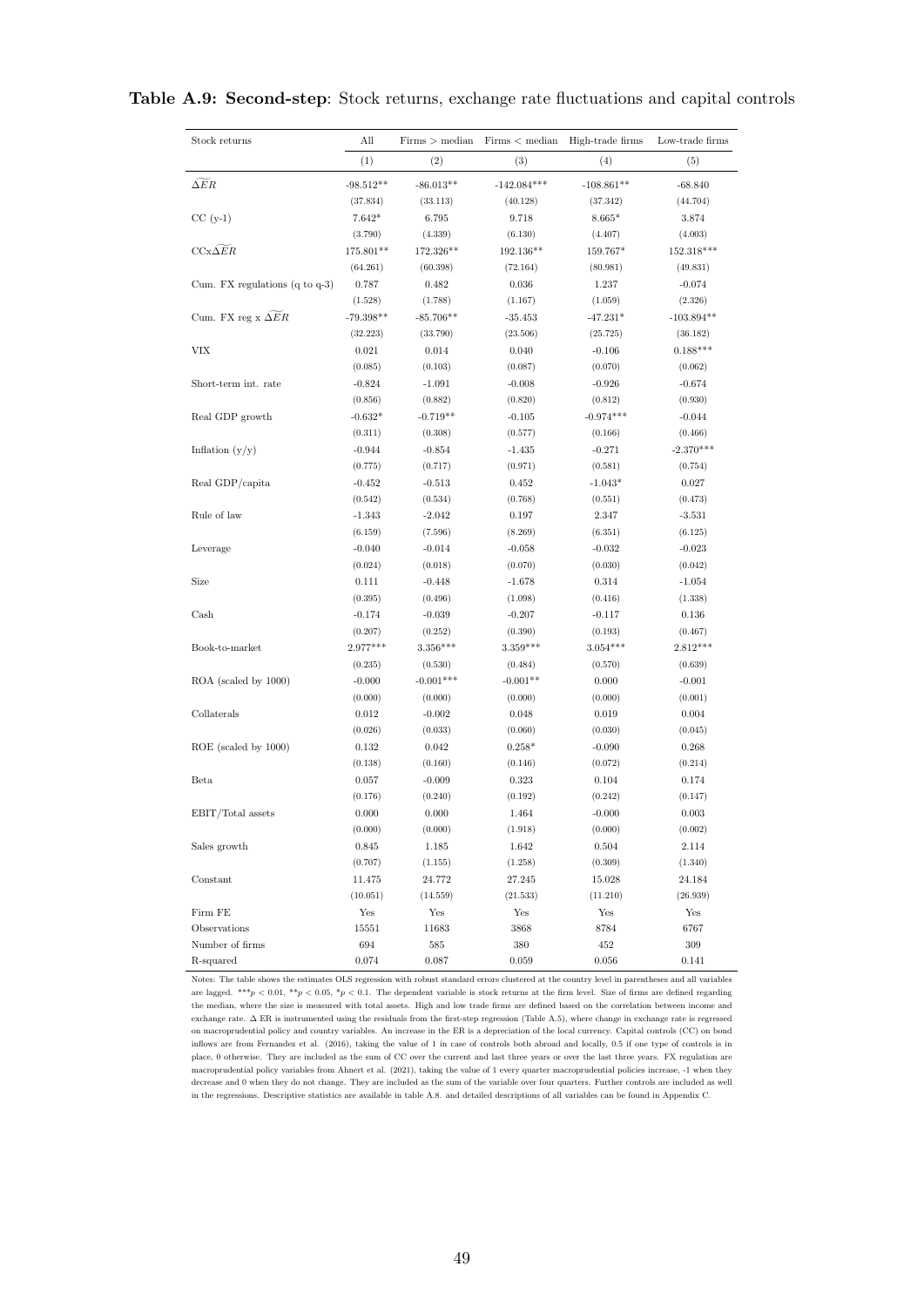|                                    | $\hbox{Net debt}$    | Cash growth | $\Delta$ Int. cov.   | Emp. growth                         | $\mathrm{CAPX}$      | Sales growth         |
|------------------------------------|----------------------|-------------|----------------------|-------------------------------------|----------------------|----------------------|
|                                    | (1)                  | (2)         | (3)                  | (4)                                 | (5)                  | (6)                  |
| $CC(y-1toy-3)$                     | $-0.002$             | $-0.389$    | 0.415                | $-1.393**$                          | $-0.000$             | 0.005                |
|                                    | (0.004)              | (1.321)     | (0.854)              | (0.675)                             | (0.005)              | (0.005)              |
| Real annual GDP growth             | $-0.002***$          | 0.321       | $-0.878***$          | $0.214\,$                           | $-0.001$             | $-0.001$             |
|                                    | (0.001)              | (0.303)     | (0.291)              | (0.146)                             | (0.001)              | (0.001)              |
| Real GDP/capita                    | $-0.003***$          | $-0.656**$  | $-0.300*$            | $-0.214$                            | $-0.003**$           | $-0.004***$          |
|                                    | (0.001)              | (0.294)     | (0.155)              | (0.147)                             | (0.001)              | (0.001)              |
| Inflation volatility               | $-0.001*$            | 0.544       | 0.099                | 0.128                               | $0.002**$            | 0.002                |
|                                    | (0.001)              | (0.349)     | (0.156)              | (0.167)                             | (0.001)              | (0.002)              |
| REER annual average                | $-0.078***$          | $19.609***$ | $-4.297$             | 2.553                               | $-0.106***$          | $-0.097***$          |
|                                    | (0.021)              | (7.589)     | (4.462)              | (3.467)                             | (0.026)              | (0.033)              |
| ST int. rate annual average        | $0.003***$           | $-0.235$    | $-0.089$             | $-0.423***$                         | $-0.003***$          | $-0.005***$          |
|                                    | (0.001)              | (0.302)     | (0.211)              | (0.145)                             | (0.001)              | (0.001)              |
| Size                               | $0.007***$           | $-5.293***$ | $-0.032$             | $-1.107***$                         | 0.001                | $-0.014***$          |
|                                    | (0.002)              | (0.599)     | (0.296)              | (0.240)                             | (0.002)              | (0.003)              |
| Leverage                           | $0.002***$           | $-0.416***$ | $-0.043$             | 0.002                               | 0.000                | 0.000                |
|                                    | (0.000)              | (0.074)     | (0.042)              | (0.026)                             | (0.000)              | (0.000)              |
| Interest coverage (scaled by 1000) | $-0.000$             | $0.004\,$   |                      | $0.004***$                          | 0.000                | $0.000***$           |
|                                    | (0.000)              | (0.002)     |                      | (0.001)                             | (0.000)              | (0.000)              |
| Net worth                          | $-0.458***$          | $-13.372**$ | $-9.155**$           | 2.709                               | $0.088***$           | 0.027                |
|                                    | (0.018)              | (6.187)     | (3.918)              | (2.282)                             | (0.019)              | (0.025)              |
| Tangibility                        | $0.152***$           | $31.081***$ | $7.142*$             | $-9.574***$                         | $-0.463***$          | $-0.058**$           |
|                                    | (0.017)              | (6.468)     | (3.737)              | (2.291)                             | (0.023)              | (0.027)              |
| EBITDA/Assets                      | $-0.328***$          | $71.506***$ | $-45.761***$         | 22.638***                           | $0.504***$           | $-0.223***$          |
|                                    | (0.027)              | (11.725)    | (8.188)              | (4.729)                             | (0.039)              | (0.057)              |
| Cash flow                          |                      | $-2.952***$ |                      |                                     |                      |                      |
|                                    |                      | (0.144)     |                      |                                     |                      |                      |
| $\rm CAPX$                         |                      | 4.994       |                      |                                     |                      |                      |
|                                    |                      | (3.037)     |                      |                                     |                      |                      |
| Constant                           | $0.820***$           | $55.844\,$  | 30.832               | $33.522^{\ast\ast}$                 | $0.830***$           | $1.089***$           |
|                                    | (0.098)              | (38.414)    | (23.366)             | (16.872)                            | (0.127)              | (0.164)              |
| Year FE                            | Yes                  | Yes         | Yes                  | Yes                                 | Yes                  | Yes                  |
| Firm FE                            | $\operatorname{Yes}$ | Yes         | $\operatorname{Yes}$ | Yes                                 | $\operatorname{Yes}$ | $\operatorname{Yes}$ |
| Observations                       | 22376                | 20278       | 21877                | 14358                               | 22389                | 22373                |
| Number of firms                    | $3394\,$             | $3323\,$    | 3350                 | $\begin{array}{c} 2744 \end{array}$ | $3401\,$             | $3405\,$             |
| R-squared                          | $0.304\,$            | $0.070\,$   | 0.006                | 0.028                               | 0.145                | $0.067\,$            |

Table A.10: Linear regressions of various firm-level variables on cumulated capital controls

Notes: The table shows the estimates obtained from a linear regression with robust standard errors clustered at the firm level in parentheses and \*\*\*p < 0.01, \*\*p < 0.05, \*p < 0.11. The dependent variables are net debt (=  $(Current + Noncurrentliabilities - cash)/total assets$ ), growth in cash holdings, change in interest rate coverage  $(=EBIT/InterestExpress)$ , the growth rate of the number of employees,  $CAPX$  (= (FixedAssets<sub>t</sub> − FixedAssets<sub>t-1</sub> + Depreciation<sub>t</sub>)/FixedAssets<sub>t</sub>) and sales growth. Descriptive statistics are available in table A.3. and detailed descriptions of all variables can be found in Appendix C.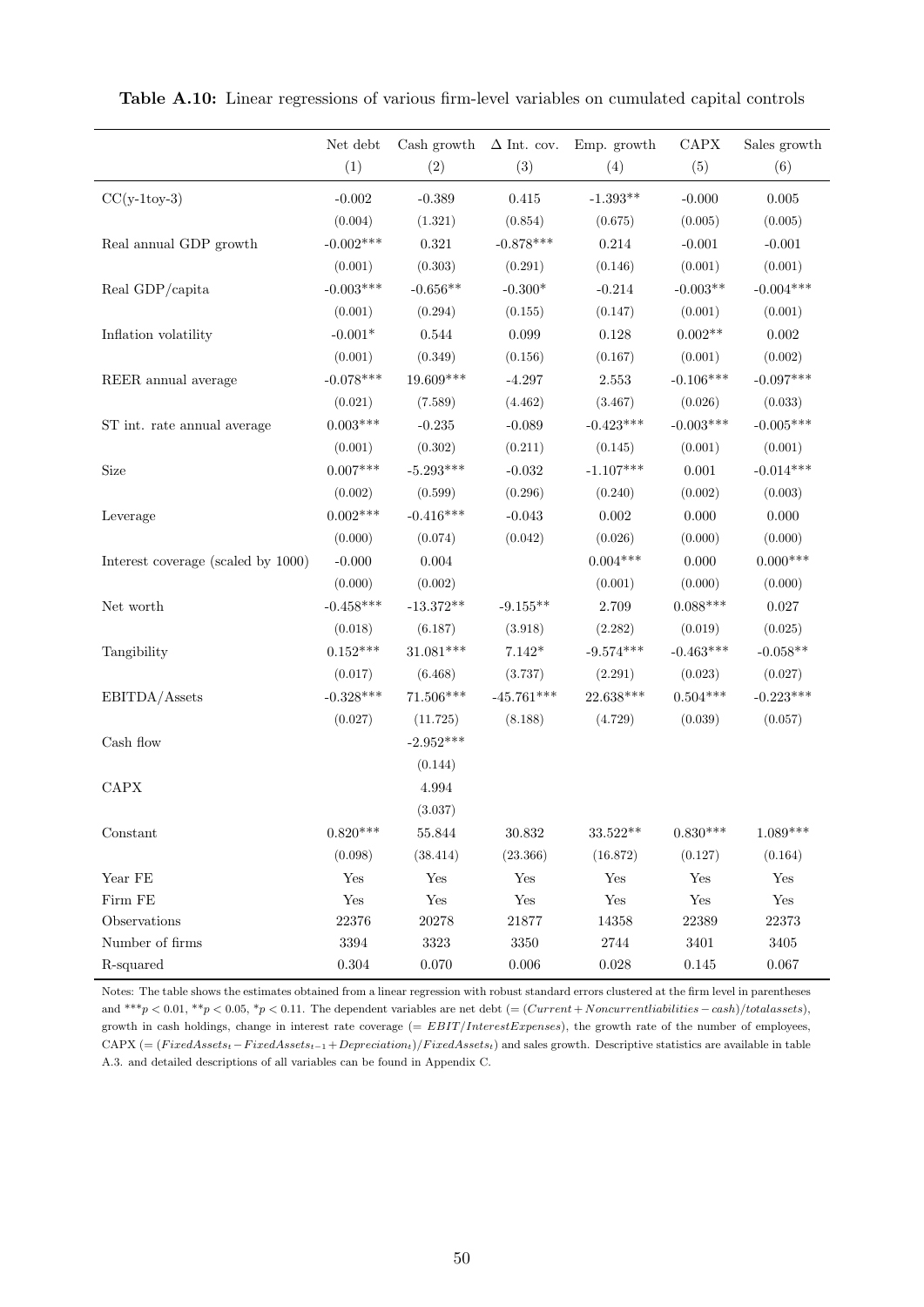|                                    |                             |                              | Firms with high external fin.                | ancial dependency                                                                                                  |                                |                                   |                           |                              |                                     | Firms with low external financial dependency |                     |                        |
|------------------------------------|-----------------------------|------------------------------|----------------------------------------------|--------------------------------------------------------------------------------------------------------------------|--------------------------------|-----------------------------------|---------------------------|------------------------------|-------------------------------------|----------------------------------------------|---------------------|------------------------|
|                                    | Net debt<br>$\widehat{\Xi}$ | Cash growth<br>$\widehat{c}$ | $\Delta$ Int. cov.<br>$\widehat{\mathbf{c}}$ | $\operatorname*{growth}% \left( \mathcal{N}\right) \equiv\operatorname*{grad}\mathcal{N}$<br>$\widehat{E}$<br>Emp. | <b>CAPX</b><br>$\widetilde{5}$ | Sales growth<br>$\widehat{\circ}$ | Net debt<br>$\widehat{C}$ | Cash growth<br>$\circledast$ | $\Delta$ Int. cov.<br>$\widehat{e}$ | Emp. growth<br>(10)                          | <b>CAPX</b><br>(11) | Sales growth<br>$(12)$ |
| $CC(y-11cy-3)$                     | 0.000                       | 0.124                        | $-0.234$                                     |                                                                                                                    | $-0.003$                       | 0.010                             | 0.002                     | $-2.282$                     | 0.327                               | $-1.459$                                     | 0.001               | $-0.007$               |
|                                    | (0.005)                     | (1.848)                      | (0.807)                                      |                                                                                                                    | (0.006)                        | (0.007)                           | (0.007)                   | (2.919)                      | (2.934)                             | (1.359)                                      | (0.008)             | (0.011)                |
| Real annual GDP growth             | $-0.002**$                  | 0.196                        | $-0.336$                                     | $\begin{array}{l} -2.127^{**} \\ (0.939) \\ 0.451^{**} \\ (0.192) \end{array}$                                     | $-0.002$                       | $-0.002$                          | 0.000                     | $-0.163$                     | $-1.136$                            | $-0.028$                                     | 0.002               | $-0.002$               |
|                                    | $(0.001)$                   | (0.395)                      | (0.291)                                      |                                                                                                                    | (0.001)                        | (0.002)                           | (0.001)                   | (0.663)                      | (0.811)                             | (0.278)                                      | (0.002)             | (0.002)                |
| Real GDP/capita                    | $-0.003**$                  | $-0.801**$                   | $-0.145$                                     | $-0.183$                                                                                                           | $-0.004***$                    | $-0.004***$                       | $-0.005$                  | $\,0.618$                    | $-0.980$                            | 0.384                                        | $-0.004$            | $-0.003$               |
|                                    | $(0.001)$                   | (0.373)                      | (0.162)                                      | (0.186)                                                                                                            | $(0.001)$                      | $\left(0.002\right)$              | (0.004)                   | (1.543)                      | (0.848)                             | (0.693)                                      | (0.005)             | (0.005)                |
| Inflation volatility               | $-0.003***$                 | $1.059**$                    | $0.388*$                                     | 030                                                                                                                | $0.006***$                     | $0.007***$                        | $-0.000$                  | 0.187                        | $-0.099$                            | 0.132                                        | $-0.000$            | $-0.002$               |
|                                    | (0.001)                     | $\left( 0.511\right)$        | (0.203)                                      | 0.218<br>$\in$                                                                                                     | (0.002)                        | (0.002)                           | (0.001)                   | (0.511)                      | (0.384)                             | (0.301)                                      | $(0.001)$           | (0.002)                |
| REER annual average                | $-0.091***$                 | 22.639**                     | $-3.225$                                     | 4.476                                                                                                              | $0.118***$                     | $-0.113***$                       | $-0.037$                  | 15.505                       | $-24.216$                           | 6.287                                        | 0.043               | $-0.016$               |
|                                    | (0.023)                     | (9.244)                      | (4.563)                                      | 1.282)<br>$\widehat{a}$                                                                                            | (0.031)                        | (0.041)                           | (0.040)                   | (19.005)                     | (15.573)                            | (8.419)                                      | (0.051)             | (0.067)                |
| ST int. rate annual average        | $0.003***$                  | $-0.554$                     | $-0.083$                                     | $-0.501***$                                                                                                        | $-0.000$                       | $-0.006***$                       | 0.000                     | 0.638                        | 0.024                               | $-0.354$                                     | $-0.002$            | $-0.001$               |
|                                    | (0.001)                     | (0.382)                      | (0.186)                                      | $(0.177)$                                                                                                          | (0.001)                        | (0.002)                           | (0.001)                   | (0.650)                      | (0.618)                             | (0.252)                                      | (0.002)             | (0.002)                |
| <b>Size</b>                        | $0.008***$                  | $-6.073***$                  | $-0.031$                                     | $-0.893***$                                                                                                        | $\!0.001$                      | $0.014***$                        | $0.005\,$                 | $-19.251***$                 | $-2.617$                            | $-3.233*$                                    | $0.029**$           | $-0.060**$             |
|                                    | (0.002)                     | (0.700)                      | (0.299)                                      | (0.264)                                                                                                            | (0.002)                        | (0.003)                           | (0.006)                   | (4.140)                      | (1.959)                             | (1.814)                                      | (0.013)             | (0.016)                |
| Leverage                           | $0.002***$                  | $-0.445***$                  | $-0.040$                                     | $\,0.001\,$                                                                                                        | 0.000                          | 0.000                             | $0.002***$                | $-0.365*$                    | $-0.191$                            | $-0.096$                                     | 0.000               | $\!0.001$              |
|                                    | (0.000)                     | (0.087)                      | (0.048)                                      |                                                                                                                    | (0.000)                        | (0.000)                           | (0.000)                   | (0.200)                      | (0.173)                             | (0.059)                                      | (0.000)             | (0.001)                |
| Interest coverage (scaled by 1000) | $-0.000$                    | $0.005***$                   |                                              | $(0.031)$<br>$0.001***$                                                                                            | 0.000                          | $0.000**$                         | $-0.000$                  | $-0.010$                     |                                     | 0.078                                        | $-0.000$            | 0.000                  |
|                                    | (0.000)                     | (0.002)                      |                                              | $(0.000)$                                                                                                          | (0.000)                        | (0.000)                           | (0.000)                   | (0.033)                      |                                     | (0.076)                                      | (0.000)             | (0.000)                |
| Net worth                          | $-0.443***$                 | $-11.990*$                   | $-8.566**$                                   | $-0.374$                                                                                                           | $0.080***$                     | 0.032                             | $0.396***$                | $-21.446$                    | $-17.708$                           | 4.936                                        | $0.113***$          | $-0.002$               |
|                                    | (0.020)                     | (7.264)                      | (4.329)                                      | $\left( 2.798\right)$                                                                                              | (0.022)                        | (0.031)                           | (0.036)                   | (17.637)                     | (17.512)                            | (4.557)                                      | (0.038)             | (0.059)                |
| Tangibility                        | $0.153***$                  | $25.907***$                  | 3.054                                        |                                                                                                                    | $0.481***$                     | $0.080**$                         | $0.208***$                | 113.685***                   | 25.880                              | $-13.536**$                                  | $0.678***$          | 0.122                  |
|                                    | (0.019)                     | (8.196)                      | (3.379)                                      | $-11.639***$<br>(3.000)                                                                                            | (0.027)                        | (0.033)                           | (0.040)                   | (19.522)                     | (17.898)                            | (6.198)                                      | (0.068)             | (0.089)                |
| EBITDA/Assets                      | $0.358***$                  | 83.576***                    | 45.396***                                    | $30.050***$                                                                                                        | $0.585***$                     | $0.191***$                        | $0.148***$                | 56.540**                     | $79.479***$                         | 7.407                                        | $0.270***$          | $0.258**$              |
|                                    | (0.033)                     | (14.718)                     | (8.030)                                      | (6.061)                                                                                                            | (0.046)                        | (0.073)                           | (0.049)                   | (28.673)                     | (23.821)                            | (9.682)                                      | (0.094)             | (0.120)                |
| Cash flow                          |                             | $3.385***$                   |                                              |                                                                                                                    |                                |                                   |                           | $2.369***$                   |                                     |                                              |                     |                        |
|                                    |                             | (0.168)                      |                                              |                                                                                                                    |                                |                                   |                           | (0.317)                      |                                     |                                              |                     |                        |
| CAPX                               |                             | 3.253                        |                                              |                                                                                                                    |                                |                                   |                           | $-2.469$                     |                                     |                                              |                     |                        |
|                                    |                             | (3.472)                      |                                              |                                                                                                                    |                                |                                   |                           | $\left( 7.961\right)$        |                                     |                                              |                     |                        |
| Constant                           | $0.838***$                  | 66.437                       | 27.240                                       | 26.689                                                                                                             | $0.916***$                     | $.214***$                         | $0.598***$                | 339.961***                   | $187.527**$                         | 60.783                                       | $0.943***$          | $1.661***$             |
|                                    | (0.107)                     | (46.576)                     | (23.113)                                     | (20.700)                                                                                                           | (0.153)                        | (0.199)                           | (0.224)                   | (123.916)                    | (73.449)                            | (52.980)                                     | (0.358)             | (0.478)                |
| Year FE                            | ${\rm Yes}$                 | Yes                          | Yes                                          | ${\rm Yes}$                                                                                                        | Yes                            | Yes                               | $Y$ es                    | Yes                          | Yes                                 | Yes                                          | Yes                 | Yes                    |
| Firm FE                            | $\rm Yes$                   | Yes                          | $Y$ es                                       | Yes                                                                                                                | Yes                            | $Y$ es                            | $Y_{\text{CS}}$           | $Y$ es                       | Yes                                 | Yes                                          | Yes                 | Yes                    |
| Observations                       | 17819                       | 16028                        | 17471                                        | 11564                                                                                                              | 17819                          | 17751                             | 4557                      | 4250                         | 4406                                | 2794                                         | 4570                | 4622                   |
| Number of firms                    | 3221                        | 3139                         | 3174                                         | 2508                                                                                                               | 3223                           | 3223                              | 1320                      | 1264                         | 1306                                | 989                                          | 1329                | 1335                   |
| R-squared                          | 0.288                       | 0.087                        | 0.005                                        | 0.033                                                                                                              | 0.158                          | 0.075                             | 0.266                     | 0.062                        | 0.010                               | 0.025                                        | 0.134               | 0.055                  |

Table A.11: Linear regressions of various firm-level variables on cumulated capital controls Table A.11: Linear regressions of various firm-level variables on cumulated capital controls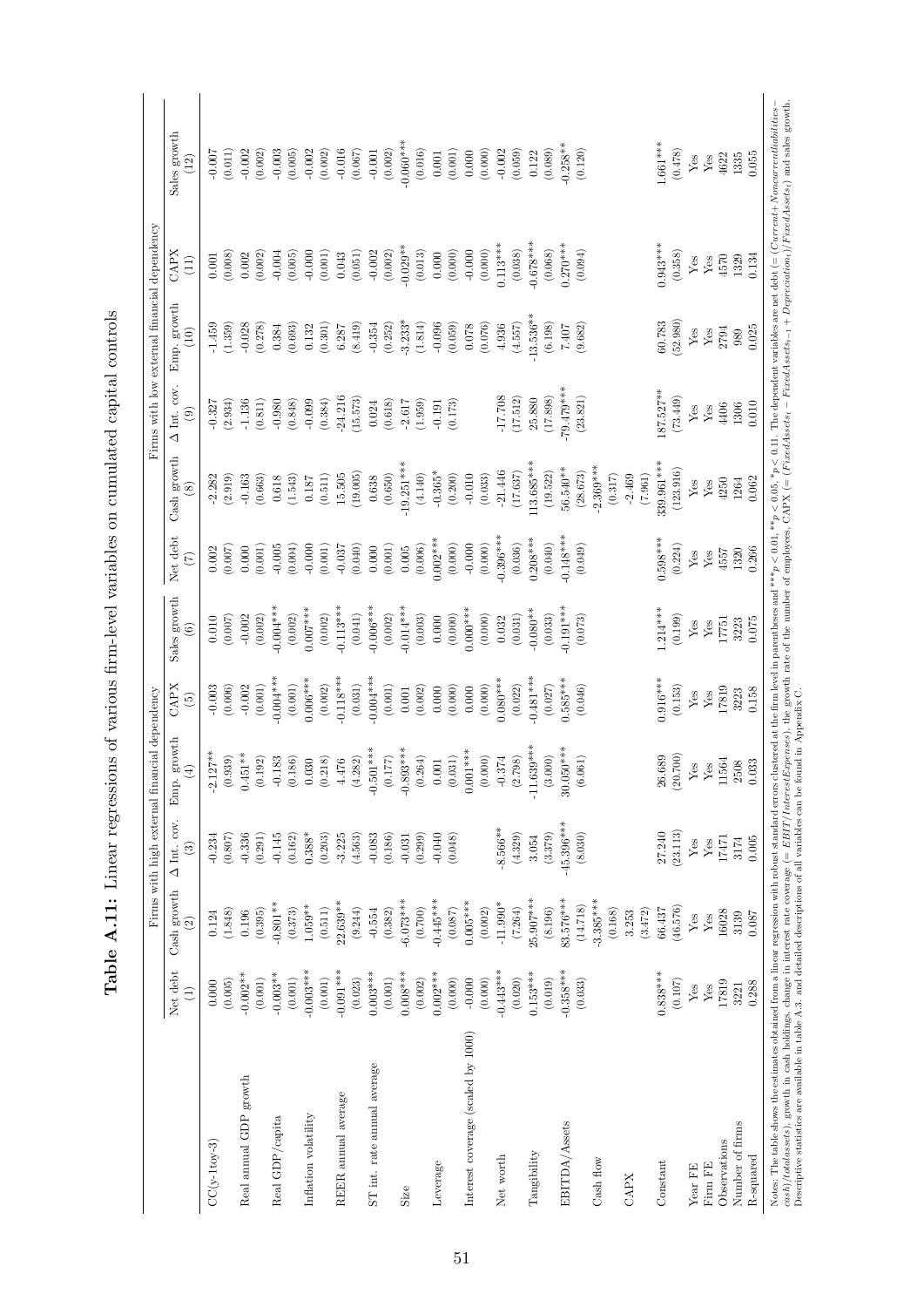|                                    |             |                       | Firms larger than median size |                                                                                                                        |                         |                                        |                                      |                              |                                      | Firms smaller than median size |              |                      |
|------------------------------------|-------------|-----------------------|-------------------------------|------------------------------------------------------------------------------------------------------------------------|-------------------------|----------------------------------------|--------------------------------------|------------------------------|--------------------------------------|--------------------------------|--------------|----------------------|
|                                    | Net debt    | Cash growth           | $\Delta$ Int. cov.<br>ව       | $\operatorname*{growth}% \left( \mathcal{N}\right) \equiv\operatorname*{grad}\mathcal{N}$<br>$\left( 4\right)$<br>Emp. | CAPX<br>$\widetilde{E}$ | Sales growth<br>$\widehat{\mathbf{e}}$ | Net debt<br>$\widehat{(\mathbb{Z})}$ | Cash growth<br>$\circledast$ | $\Delta$ Int. cov.<br>$\circledcirc$ | Emp. growth                    | CAPX<br>(11) | Sales growth<br>(12) |
| $CC(y-1 toy-3)$                    | $0.001\,$   | $-3.511***$           | $-0.164$                      | $-2.501***$                                                                                                            | $0.007$                 | 0.006                                  | $0.008\,$                            | 2.098                        | $3.212*$                             | $-0.975$                       | $-0.005$     | $-0.004$             |
|                                    | (0.006)     | (1.641)               | (0.948)                       | (0.936)                                                                                                                | (0.007)                 | (0.007)                                | (0.006)                              | (2.724)                      | (1.850)                              | (1.398)                        | (0.008)      | (0.009)              |
| Real annual GDP growth             | 0.000       | 0.054                 | $+*277.0$                     | 0.014                                                                                                                  | $-0.000$                | $0.003**$                              | $0.003***$                           | 0.659                        | $-1.080*$                            | $0.555*$                       | 0.002        | 0.000                |
|                                    | (0.001)     | (0.375)               | (0.320)                       | $\left(0.172\right)$                                                                                                   | (0.001)                 | (0.002)                                | $\left( 0.001\right)$                | (0.577)                      | (0.592)                              | (0.300)                        | (0.002)      | (0.002)              |
| Real GDP/capita                    | $-0.003*$   | $-0.864**$            | $-0.174$                      | $-0.473**$                                                                                                             | $-0.002$                | $-0.004**$                             | $-0.003$                             | $-1.372**$                   | $-0.418$                             | $-0.098$                       | $-0.001$     | $-0.004$             |
|                                    | (0.002)     | (0.390)               | (0.176)                       | $\left( 0.231\right)$                                                                                                  | (0.002)                 | (0.002)                                | (0.002)                              | (0.680)                      | (0.388)                              | (0.341)                        | (0.003)      | (0.003)              |
| Inflation volatility               | $-0.001$    | $0.854*$              | 0.161                         | $-0.063$                                                                                                               | $0.002\,$               | $0.005**$                              | $-0.000$                             | $-0.457$                     | $-0.127$                             | 0.166                          | 0.002        | $-0.002$             |
|                                    | (0.001)     | (0.479)               | (0.182)                       | (0.194)                                                                                                                | (0.002)                 | (0.002)                                | $(0.001)$                            | (0.510)                      | (0.274)                              | (0.300)                        | (0.002)      | (0.002)              |
| REER annual average                | $-0.028$    | 24.538***             | $-4.992$                      | 4.065                                                                                                                  | $-0.124***$             | $-0.146***$                            | $-0.138***$                          | $26.899*$                    | $-0.491$                             | 11.337                         | $-0.070$     | $-0.050$             |
|                                    | (0.028)     | (9.110)               | (4.568)                       | (3.909)                                                                                                                | (0.033)                 | (0.042)                                | (0.035)                              | (15.031)                     | (10.055)                             | (8.040)                        | (0.044)      | (0.061)              |
| ST int. rate annual average        | $0.002**$   | $-0.161$              | $-0.140$                      | $-0.467***$                                                                                                            | $-0.002$                | $0.006$ ***                            | $0.001\,$                            | 0.122                        | 740.0                                | 0.032                          | $-0.003*$    | $-0.003$             |
|                                    | $(0.001)$   | (0.379)               | (0.320)                       | (0.163)                                                                                                                | (0.001)                 | (0.002)                                | $(0.001)$                            | (0.597)                      | (0.390)                              | (0.322)                        | (0.002)      | (0.002)              |
| <b>Size</b>                        | $0.009***$  | $-3.374***$           | $-0.276$                      | $-0.878**$                                                                                                             | 0.006                   | $-0.007*$                              | $0.017***$                           | $20.454***$                  | $-0.923$                             | $5.541***$                     | $-0.054***$  | $-0.066***$          |
|                                    | (0.003)     | (0.869)               | (0.437)                       | (0.394)                                                                                                                | (0.004)                 | (0.004)                                | (0.005)                              | (2.424)                      | (1.347)                              | (1.112)                        | (0.008)      | (0.011)              |
| Leverage                           | $0.001***$  | $-0.290***$           | $-0.107*$                     | $-0.002$                                                                                                               | $0.000\,$               | $0.000\,$                              | $0.001***$                           | $-0.376***$                  | $0.011\,$                            | 0.011                          | $0.000\,$    | $0.001*$             |
|                                    | (0.000)     | (0.100)               | (0.059)                       | $\left( 0.035\right)$                                                                                                  | (0.000)                 | (0.000)                                | (0.000)                              | (0.120)                      | (0.074)                              | (0.052)                        | (0.000)      | (0.001)              |
| Interest coverage (scaled by 1000) | $-0.000$    | $0.005**$             |                               | $0.001***$                                                                                                             | $0.000$                 | 0.000                                  | $0.000\,$                            | $-0.087$                     |                                      | $0.122*$                       | $-0.000$     | $0.000\,$            |
|                                    | (0.000)     | (0.002)               |                               | (0.000)                                                                                                                | (0.000)                 | (0.000)                                | (0.000)                              | (0.058)                      |                                      | (0.067)                        | (0.000)      | (0.000)              |
| Net worth                          | $-0.464***$ | $-0.450$              | $-9.992$                      | 2.965                                                                                                                  | $0.100***$              | 0.021                                  | $-0.421***$                          | $-14.779$                    | $-6.862$                             | $5.958$                        | $0.081***$   | 0.027                |
|                                    | (0.026)     | (9.037)               | (6.492)                       | (3.143)                                                                                                                | (0.029)                 | (0.032)                                | (0.030)                              | (10.148)                     | (6.302)                              | (3.821)                        | (0.028)      | (0.044)              |
| Tangibility                        | $0.184***$  | 38.123***             | 6.763                         | $-5.195$                                                                                                               | $0.497***$              | $-0.073*$                              | $0.180***$                           | $30.573**$                   | 11.388                               | $10.321**$                     | $0.612***$   | $-0.070$             |
|                                    | (0.028)     | (9.518)               | (5.017)                       | (3.163)                                                                                                                | (0.037)                 | (0.038)                                | (0.022)                              | (11.936)                     | (7.738)                              | (4.873)                        | (0.037)      | (0.050)              |
| EBITDA/Assets                      | $-0.305***$ | 47.003***             | $-45.583***$                  | $10.449*$                                                                                                              | $0.429***$              | $0.387***$                             | $0.292***$                           | $$1.300***$                  | 58.498***                            | 8.589***                       | $0.482***$   | $-0.235***$          |
|                                    | (0.036)     | (15.565)              | (10.373)                      | (5.774)                                                                                                                | (0.055)                 | (0.071)                                | (0.039)                              | (20.090)                     | (15.154)                             | (8.470)                        | (0.060)      | (0.095)              |
| Cash flow                          |             | $2.505***$<br>(0.211) |                               |                                                                                                                        |                         |                                        |                                      | $4.194***$<br>(0.235)        |                                      |                                |              |                      |
| CAPX                               |             | $-0.579$              |                               |                                                                                                                        |                         |                                        |                                      | 7.736                        |                                      |                                |              |                      |
|                                    |             | (4.093)               |                               |                                                                                                                        |                         |                                        |                                      | (4.879)                      |                                      |                                |              |                      |
| Constant                           | $0.512***$  | $-12.868$             | $40.915\,$                    | $25.356$<br>$(20.263)$                                                                                                 | $0.746***$              | $1.178***$                             | $0.884***$                           | 319.962***                   | 23.058                               | 74.148*                        | $1.817***$   | $1.947***$           |
|                                    | (0.124)     | (47.798)              | (25.661)                      |                                                                                                                        | (0.178)                 | (0.220)                                | (0.181)                              | (87.127)                     | (53.513)                             | (38.464)                       | (0.254)      | (0.348)              |
| Year FE                            | ${\rm Yes}$ | Yes                   | ${\rm Yes}$                   | $\mathbf{Yes}$                                                                                                         | ${\it Yes}$             | ${\rm Yes}$                            | ${\rm Yes}$                          | ${\rm Yes}$                  | Yes                                  | ${\rm Yes}$                    | ${\rm Yes}$  | ${\it Yes}$          |
| Firm FE                            | ${\rm Yes}$ | Yes                   | ${\rm Yes}$                   | ${\rm Yes}$                                                                                                            | Yes                     | ${\rm Yes}$                            | ${\rm Yes}$                          | $Y$ es                       | ${\rm Yes}$                          | Yes                            | ${\rm Yes}$  | Yes                  |
| Observations                       | 12296       | 11420                 | 11948                         | 8551                                                                                                                   | 12202                   | 12272                                  | 10080                                | 8858                         | 9929                                 | 5807                           | 10187        | 10101                |
| Number of firms                    | 2322        | 2259                  | 2280                          | 1886                                                                                                                   | 2311                    | 2323                                   | 2069                                 | 1959                         | $\sqrt{2051}$                        | 1496                           | 2086         | 2071                 |
| R-squared                          | 0.305       | 0.057                 | 0.008                         | 0.020                                                                                                                  | 0.145                   | 0.085                                  | 0.251                                | 0.108                        | 0.006                                | 0.041                          | 0.155        | 0.057                |

Table A.12: Linear regressions of various firm-level variables on cumulated capital controls Table A.12: Linear regressions of various firm-level variables on cumulated capital controls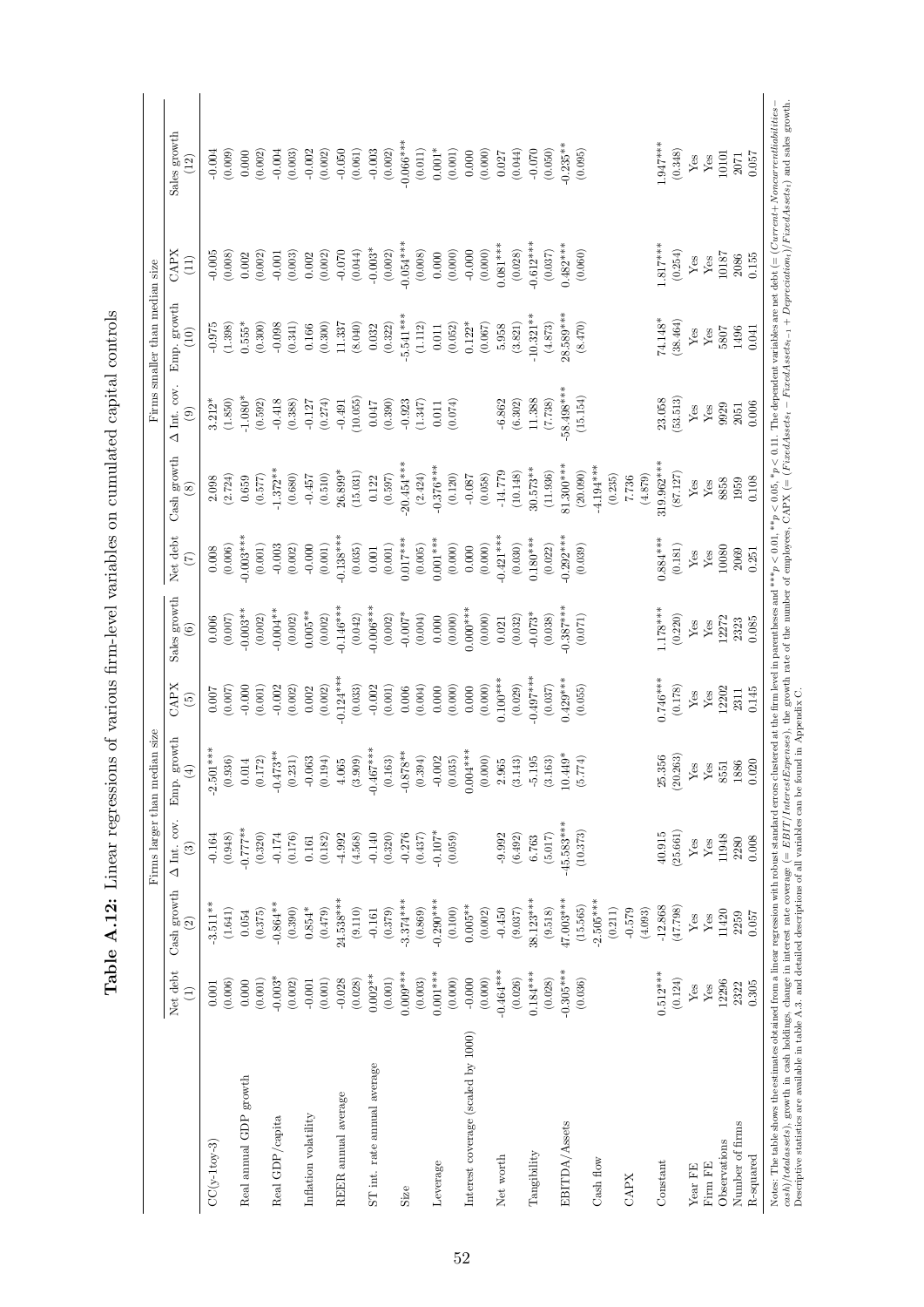|                                    |                     |                       | High-trade firms        |                                                                                                                        |                         |                                        |                                     |                              |                                     | Low-trade firms       |                        |                        |
|------------------------------------|---------------------|-----------------------|-------------------------|------------------------------------------------------------------------------------------------------------------------|-------------------------|----------------------------------------|-------------------------------------|------------------------------|-------------------------------------|-----------------------|------------------------|------------------------|
|                                    | Net debt            | $\mbox{Cash growth}$  | $\Delta$ Int. cov.<br>ි | $\operatorname*{growth}% \left( \mathcal{N}\right) \equiv\operatorname*{grad}\mathcal{N}$<br>$\left( 4\right)$<br>Emp. | CAPX<br>$\widetilde{5}$ | Sales growth<br>$\widehat{\mathbf{e}}$ | Net debt<br>$\widetilde{C}$         | Cash growth<br>$\circledast$ | $\Delta$ Int. cov.<br>$\widehat{e}$ | Emp. growth<br>(10)   | CAPX<br>(11)           | Sales growth<br>(12)   |
| $CC(y-1 toy-3)$                    | $0.001\,$           | $-1.094$              | $-0.496$                | $-0.684$                                                                                                               | 0.005                   | $0.007$                                | $0.016**$                           | $6.010**$                    | 0.053                               | $3.590***$            | $0.016*$               | $0.027**$              |
| Real annual GDP growth             | (0.004)<br>$-0.001$ | (2.024)<br>0.616      | $-0.514$<br>(1.218)     | 1.072<br>$-0.011$                                                                                                      | (0.007)<br>$-0.001$     | $-0.003*$<br>$(0.007)$                 | $-0.000$<br>(0.007)                 | $-0.376$<br>(2.342)          | $1.500***$<br>(2.232)               | (1.299)<br>0.267      | (0.009)<br>$\rm 0.001$ | (0.011)<br>$-0.003$    |
|                                    | $(0.001)$           | (0.406)               | (0.406)                 | (0.197)                                                                                                                | (0.001)                 | (0.002)                                | (0.001)                             | (0.548)                      | (0.575)                             | (0.243)               | (0.002)                | (0.002)                |
| Real GDP/capita                    | $-0.006***$         | $-0.930**$            | $-0.075$                | 0.003                                                                                                                  | $-0.000$                | $-0.002$                               | $-0.002$                            | $-0.054$                     | $-0.527$                            | $-0.657$              | $0.006**$              | 0.001                  |
|                                    | $(0.001)$           | (0.445)               | (0.243)                 | 0.217)                                                                                                                 | (0.002)                 | (0.002)                                | (0.003)                             | (0.756)                      | (0.460)                             | (0.502)               | (0.003)                | (0.004)                |
| Inflation volatility               | $-0.001$            | $-0.466$              | $-0.174$                | 1.246                                                                                                                  | $0.001\,$               | $-0.001$                               | $-0.002$                            | $1.648**$                    | $0.556**$                           | $-0.317$              | $\!0.001$              | 0.005                  |
|                                    | (0.001)             | (0.406)               | (0.194)                 | (0.231)                                                                                                                | (0.001)                 | (0.002)                                | $\left( 0.001\right)$               | (0.751)                      | (0.259)                             | (0.256)               | (0.002)                | (0.003)                |
| REER annual average                | 0.003               | 7.819                 | $-12.544***$            | 3.678                                                                                                                  | $-0.134***$             | $-0.205***$                            | $-0.124***$                         | 23.953                       | 6.289                               | 6.194                 | $-0.019$               | $-0.059$               |
|                                    | (0.027)             | (10.426)              | (6.375)                 | (5.122)                                                                                                                | (0.035)                 | (0.046)                                | (0.046)                             | (15.047)                     | (9.775)                             | (7.052)               | (0.058)                | (0.074)                |
| ST int. rate annual average        | $0.001\,$           | $-0.042$              | 0.022                   | $-0.709***$                                                                                                            | $-0.003**$              | $0.006***$                             | $0.003**$                           | (0.699)<br>$-0.677$          | $-0.528$                            | 0.351                 | $-0.002$<br>(0.002)    | $-0.003$               |
|                                    | $0.005*$<br>(0.001) | $-6.090**$<br>(0.422) | (0.275)                 | (0.193)                                                                                                                | (0.001)                 | $-0.012***$<br>(0.002)                 | $0.013***$<br>$\left( 0.001\right)$ | $9.414***$                   | $-2.019*$<br>(0.508)                | $2.016***$<br>(0.248) | $-0.011*$              | $-0.031***$<br>(0.003) |
| <b>Size</b>                        | (0.002)             | (1.079)               | (0.453)<br>0.303        | $-1.436***$<br>(0.419)                                                                                                 | $-0.000$<br>(0.003)     | (0.004)                                | (0.004)                             | (1.525)                      | (1.086)                             | (0.552)               | (0.006)                | (0.007)                |
| Leverage                           | $0.001***$          | $-0.557***$           | $-0.131*$               | $-0.013$                                                                                                               | $0.000\,$               | 0.000                                  | $0.001***$                          | $-0.183$                     | 0.015                               | $-0.026$              | $-0.000$               | $0.000\,$              |
|                                    | (0.000)             | (0.115)               | (0.070)                 | (0.038)                                                                                                                | (0.000)                 | (0.000)                                | (0.000)                             | (0.131)                      | (0.073)                             | (0.055)               | (0.000)                | (0.001)                |
| Interest coverage (scaled by 1000) | $-0.000$            | $-0.092$              |                         | 0.048                                                                                                                  | $-0.000*$               | $-0.000$                               | $-0.000$                            | $0.006***$                   |                                     | $0.004***$            | 0.000                  | $0.000$ ***            |
|                                    | (0.000)             | (0.087)               |                         | (0.048)                                                                                                                | (0.000)                 | (0.000)                                | (0.000)                             | (0.001)                      |                                     | (0.001)               | (0.000)                | (0.000)                |
| Net worth                          | $-0.437***$         | $-18.927*$            | $-9.354$                | 3.145                                                                                                                  | $0.073**$               | 0.054                                  | $-0.447***$                         | $-1.901$                     | $-8.265$                            | 6.206                 | $0.110***$             | 0.029                  |
|                                    | (0.022)             | (10.202)              | (7.114)                 | (3.578)                                                                                                                | (0.028)                 | (0.037)                                | (0.038)                             | (9.997)                      | (6.701)                             | (4.543)               | (0.031)                | (0.045)                |
| Tangibility                        | $0.161***$          | 52.768***             | 6.054                   | $-9.411**$                                                                                                             | $0.514***$              | $0.075*$                               | $0.168***$                          | $8.373***$                   | 8.455                               | $11.615**$            | $0.576***$             | $-0.007$               |
|                                    | (0.026)             | (11.926)              | (5.419)                 | (3.888)                                                                                                                | (0.039)                 | (0.045)                                | (0.034)                             | (13.290)                     | (10.747)                            | (5.368)               | (0.041)                | (0.059)                |
| EBITDA/Assets                      | $-0.296***$         | 57.592***             | $-58.878***$            | $23.255***$                                                                                                            | $0.489***$              | $-0.139*$                              | $0.339***$                          | $-8.883***$                  | 47.191***                           | 8.425                 | $0.449***$             | $-0.268**$             |
|                                    | (0.035)             | (16.721)              | (11.187)                | (6.514)                                                                                                                | (0.057)                 | (0.075)                                | (0.048)                             | (20.246)                     | (16.056)                            | (8.921)               | (0.066)                | (0.113)                |
| Cash flow                          |                     | $3.208***$<br>(0.205) |                         |                                                                                                                        |                         |                                        |                                     | $2.670***$<br>(0.276)        |                                     |                       |                        |                        |
| CAPX                               |                     | (4.628)<br>2.993      |                         |                                                                                                                        |                         |                                        |                                     | (5.449)<br>$-0.596$          |                                     |                       |                        |                        |
| Constant                           | $0.520***$          | 132.182**             | 64.089**                | $67.292***$                                                                                                            | $0.980***$              | $1.557***$                             | $0.851***$                          | 119.560                      | 32.261                              | 46.125                | $0.817***$             | $1.282***$             |
|                                    | (0.127)             | (55.017)              | (31.519)                | (25.472)                                                                                                               | (0.179)                 | (0.229)                                | (0.191)                             | 75.172                       | (60.545)                            | (34.554)              | (0.272)                | (0.351)                |
| Year FE                            | ${\rm Yes}$         | Yes                   | ${\rm Yes}$             | ${\rm Yes}$                                                                                                            | Yes                     | ${\rm Yes}$                            | ${\rm Yes}$                         | ${\rm Yes}$                  | Yes                                 | ${\rm Yes}$           | ${\rm Yes}$            | Yes                    |
| Firm FE                            | ${\rm Yes}$         | Yes                   | ${\rm Yes}$             | ${\rm Yes}$                                                                                                            | Yes                     | ${\rm Yes}$                            | ${\rm Yes}$                         | $Y$ es                       | ${\rm Yes}$                         | ${\rm Yes}$           | Yes                    | Yes                    |
| Observations                       | 10807               | 9944                  | 10573                   | 6631                                                                                                                   | 10824                   | 10854                                  | 7186                                | 6768                         | 7003                                | 4698                  | 7167                   | 7157                   |
| Number of firms                    | 1836                | 1786                  | 1819                    | 1400                                                                                                                   | 1846                    | 1847                                   | 1102                                | 1083                         | 1082                                | 943                   | 1102                   | 1105                   |
| R-squared                          | 0.298               | 0.069                 | 700.0                   | 0.035                                                                                                                  | 0.161                   | 0.086                                  | 0.275                               | 0.068                        | 0.005                               | 0.030                 | 0.154                  | 0.070                  |

Table A.13: Linear regressions of various firm-level variables on cumulated capital controls Table A.13: Linear regressions of various firm-level variables on cumulated capital controls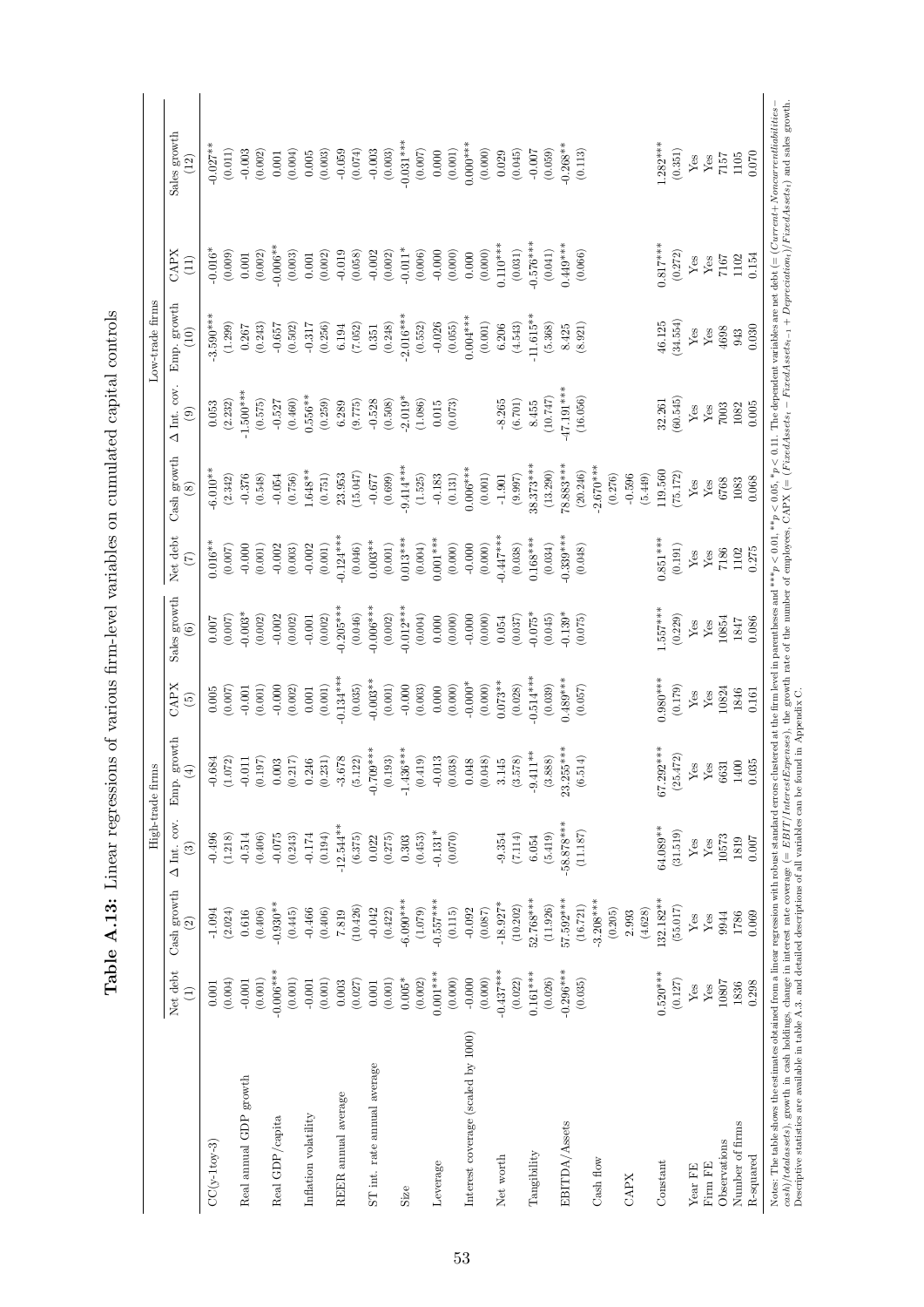



Note: 95% confidence intervals, other control variables evaluated at their means





Note: 95% confidence intervals, other control variables evaluated at their means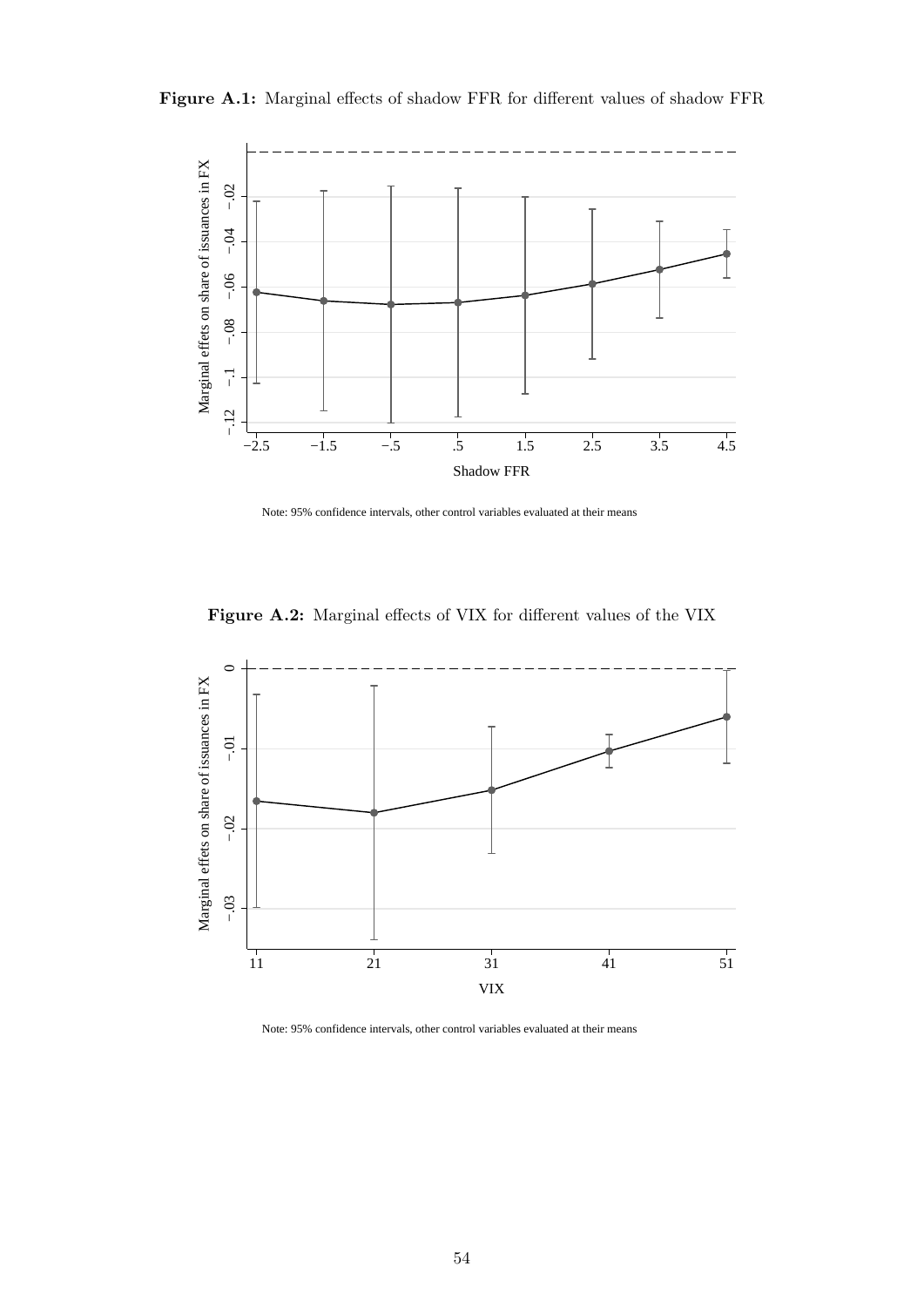# Appendix B: Additional results requested for revision

|                            | Amounts of foreign currency issuances Total amounts of issuances |             |
|----------------------------|------------------------------------------------------------------|-------------|
|                            | (1)                                                              | (2)         |
| Shadow FED funds rate      | $-0.070**$                                                       | $-0.028$    |
|                            | (0.031)                                                          | (0.019)     |
| VIX.                       | $-0.022*$                                                        | $-0.015***$ |
|                            | (0.011)                                                          | (0.005)     |
| CC on bond inflows (dummy) | $-0.202$                                                         | 0.035       |
|                            | (0.143)                                                          | (0.125)     |
| Country FE                 | Yes                                                              | Yes         |
| Industry FE                | Yes                                                              | Yes         |
| Country/Firms controls     | Yes                                                              | Yes         |
| Observations               | 674                                                              | 4697        |
| Pseudo $R^2$               |                                                                  |             |

Table B.1: Using amounts of bonds issuances as dependent variables - OLS regressions

Notes: The table shows the estimates obtained from a linear regression with robust standard errors clustered at the country level in parentheses and \*\*\*p < 0.01, \*\*p < 0.05, \*p < 0.1. As dependent variables we use the logarithm of the total amount of corporate bonds issuances in foreign currency (column (1)) and in all currencies (column (2)). The shadow FED funds rate is from Wu and Xia (2016). VIX is an index of implied volatility of the U.S. S&P500. Capital controls (CC) on bond inflows is a dummy variable taking the value 1 when any type of restrictions on bond inflows is in place. We also control for various country- and firm-specific variables as in the baseline.

Table B.2: Dummies for bonds vs. loans and debt vs. equity as dependent variables - Logisitic regressions

|                            | Dummy bonds vs. loans<br>(1) | Dummy debt vs equity<br>(2) |
|----------------------------|------------------------------|-----------------------------|
| Shadow FED funds rate      | $-0.003$                     | $-0.010$                    |
|                            | (0.003)                      | (0.008)                     |
| <b>VIX</b>                 | 0.000                        | 0.002                       |
|                            | (0.001)                      | (0.003)                     |
| CC on bond inflows (dummy) | $0.037**$                    | $0.068***$                  |
|                            | (0.017)                      | (0.024)                     |
| Country FE                 | Yes                          | Yes                         |
| Industry FE                | Yes                          | Yes                         |
| Country/Firms controls     | Yes                          | Yes                         |
| Observations               | 4697                         | 4609                        |
| Pseudo $R^2$               | 0.266                        | 0.207                       |

Notes: The table shows the marginal effects (all variables evaluated at their means) obtained from a logistic regression with robust standard errors clustered at the country level in parentheses. All variables are lagged. The stars indicate the statistical significance as follow: \*\*\*  $p < 0.01$ , \*\*  $p < 0.05$ , \*  $p < 0.1$ . The dependent variable, bonds vs. loans (column (1)), is a dummy taking the value 1 when a bond issuance is taking place and 0 when a loan is contracted. The dependent variable, debt vs. equity (column (2)), is a dummy taking the value 1 when a bond issuance or a loan is taking place and 0 when an equity is issued. Capital controls (CC) on bond inflows is a dummy variable taking the value 1 when any type of restrictions on bond inflows is in place. We also control for various countryand firm-specific variables as in the baseline.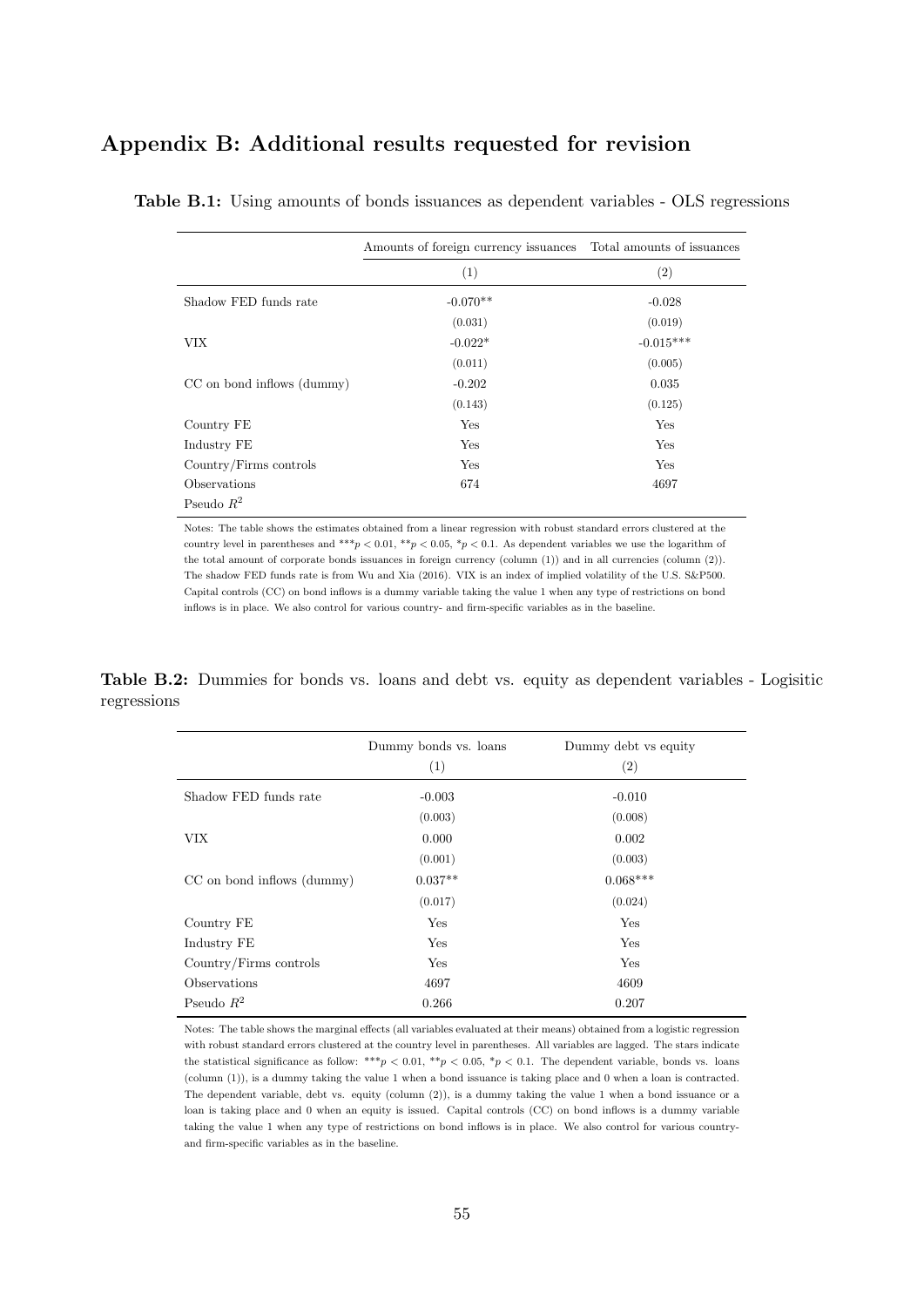| Share of FX bond issuances $(\%)$ | Global factors<br>(1) | With CC<br>(2) |
|-----------------------------------|-----------------------|----------------|
| ShadowFFR/Alt variable            | $-0.068**$            | $-0.037**$     |
|                                   | (0.027)               | (0.016)        |
| VIX/Alt variable                  | $-0.019***$           | $-0.013***$    |
|                                   | (0.006)               | (0.004)        |
| CC on bond inflows (dummy)        |                       | $-0.287***$    |
|                                   |                       | (0.092)        |
| Country FE                        | Yes                   | N <sub>0</sub> |
| Industry FE                       | Yes                   | N <sub>0</sub> |
| Country/Firms controls            | Yes                   | Yes            |
| Observations                      | 4697                  | 4697           |
| Pseudo $R^2$                      | 0.580                 | 0.424          |

Table B.3: Clustering by firm instead of country - The impact of global financial conditions

Notes: The table shows the marginal effects (all variables evaluated at their means) obtained from a fractional logistic regression with robust standard errors clustered at the firm level in parentheses. All variables are lagged. The stars indicate the statistical significance as follow: \*\*\* $p < 0.01$ , \*\* $p < 0.05$ , \* $p < 0.1$ . The dependent variable is the share of issuances denominated in foreign currency  $(\%)$ . The shadow FED funds rate is from Wu and Xia (2016). VIX is an index of implied volatility of the U.S. S&P500. Capital controls (CC) on bond inflows is a dummy variable taking the value 1 when any type of restrictions on bond inflows is in place. We also control for various country- and firm-specific variables as in the baseline.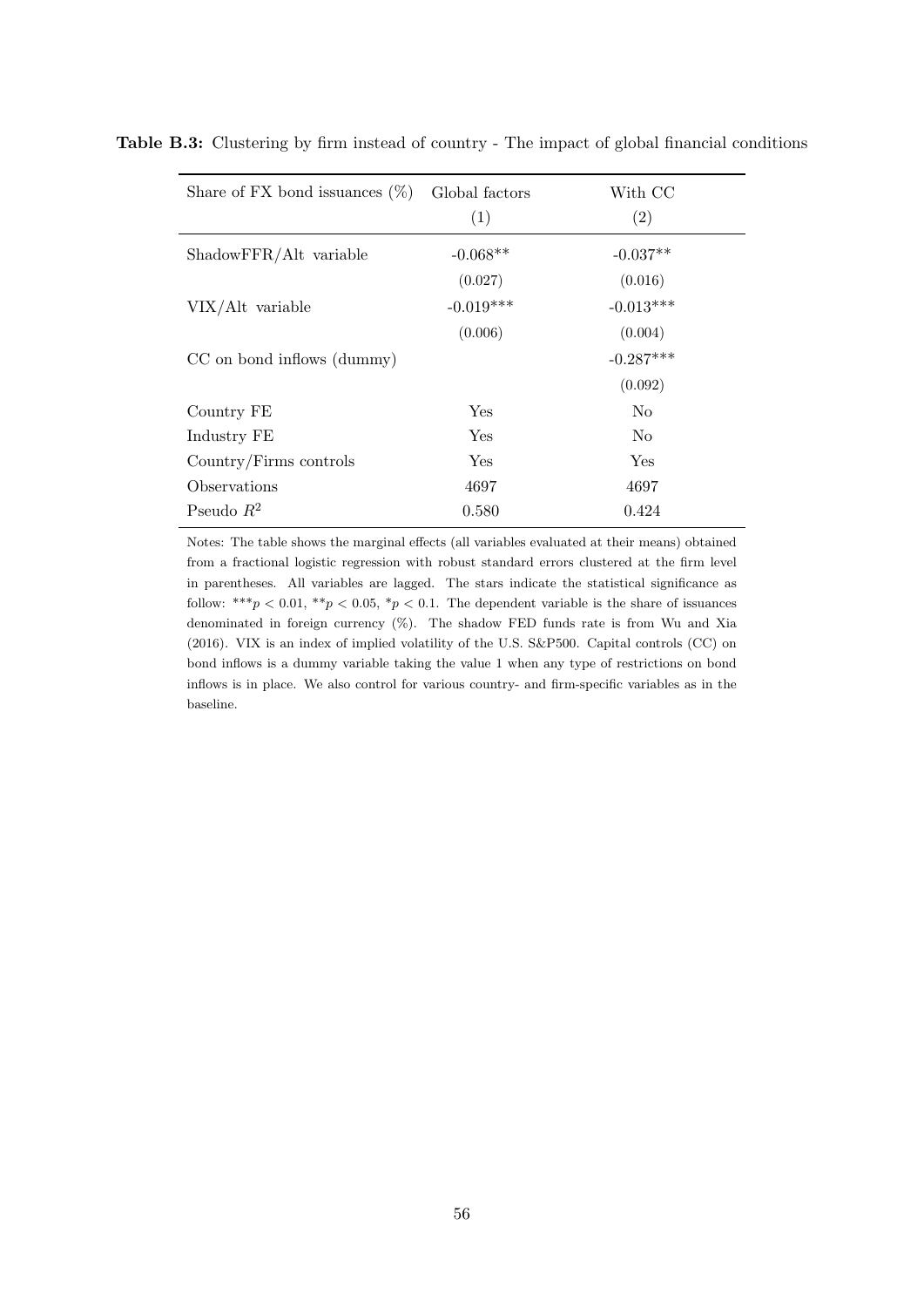Table B.4: Dropping countries with less than 50 observations - The impact of global financial conditions

| Share of FX bond issuances $(\%)$ | <b>Baseline</b> | $10Y$ gov.<br>vield | $LT$ gov.<br>average yield | FED funds<br>rate | Post-crisis<br>dummy | <b>MOVE</b> | Global<br>uncertainty |
|-----------------------------------|-----------------|---------------------|----------------------------|-------------------|----------------------|-------------|-----------------------|
|                                   | (1)             | (2)                 | (3)                        | (4)               | (5)                  | (6)         | (7)                   |
| ShadowFFR/Alt variable            | $-0.073***$     | $-0.106*$           | $-0.129**$                 | $-0.078**$        | $0.246**$            | $-0.072**$  | $-0.083***$           |
|                                   | (0.028)         | (0.064)             | (0.062)                    | (0.039)           | (0.122)              | (0.029)     | (0.029)               |
| VIX/Alt variable                  | $-0.019**$      | $-0.020**$          | $-0.016**$                 | $-0.020**$        |                      | $-0.007***$ | $-0.003**$            |
|                                   | (0.008)         | (0.008)             | (0.008)                    | (0.008)           |                      | (0.002)     | (0.001)               |
| CC on bond inflows (dummy)        | $-0.144**$      | $-0.139$            | $-0.145*$                  | $-0.139*$         | $-0.202**$           | $-0.134**$  | $-0.181**$            |
|                                   | (0.062)         | (0.087)             | (0.083)                    | (0.076)           | (0.101)              | (0.064)     | (0.077)               |
| Country FE                        | Yes             | Yes                 | Yes                        | Yes               | Yes                  | Yes         | Yes                   |
| Industry FE                       | Yes             | Yes                 | Yes                        | Yes               | Yes                  | Yes         | Yes                   |
| Country/Firms controls            | Yes             | Yes                 | Yes                        | Yes               | Yes                  | Yes         | Yes                   |
| Observations                      | 4555            | 4555                | 4555                       | 4555              | 4555                 | 4555        | 4555                  |
| Pseudo $R^2$                      | 0.572           | 0.568               | 0.568                      | 0.569             | 0.563                | 0.572       | 0.569                 |

Notes: The table shows the marginal effects (all variables evaluated at their means) obtained from a fractional logistic regression with robust standard errors clustered at the firm level in parentheses. All variables are lagged. The stars indicate the statistical significance as follow: \*\*\*p < 0.01, \*\*p < 0.05, \*p < 0.1. The dependent variable is the share of issuances denominated in foreign currency (%) but we excluded countries that have less then 50 bond issuances over the sample. These are Argentina, Colombia, Peru, Poland, South Africa and Turkey. The shadow FED funds rate is from Wu and Xia (2016). VIX is an index of implied volatility of the U.S. S&P500. In columns (2) to (4), shadow FFR is replaced by, the 10-Year treasury constant maturity rate (2), the treasury inflation-indexed long-term average yield (3) and the FED funds rate (4). In (5), both shadow FFR and VIX are replaced by a dummy taking the value of 1 for 2010Q1 onwards. In columns (6) to (7), VIX is replaced by, respectively, the MOVE and a global uncertainty index. Capital controls (CC) on bond inflows is a dummy variable taking the value 1 when any type of restrictions on bond inflows is in place. We also control for various country- and firm-specific variables as in the baseline.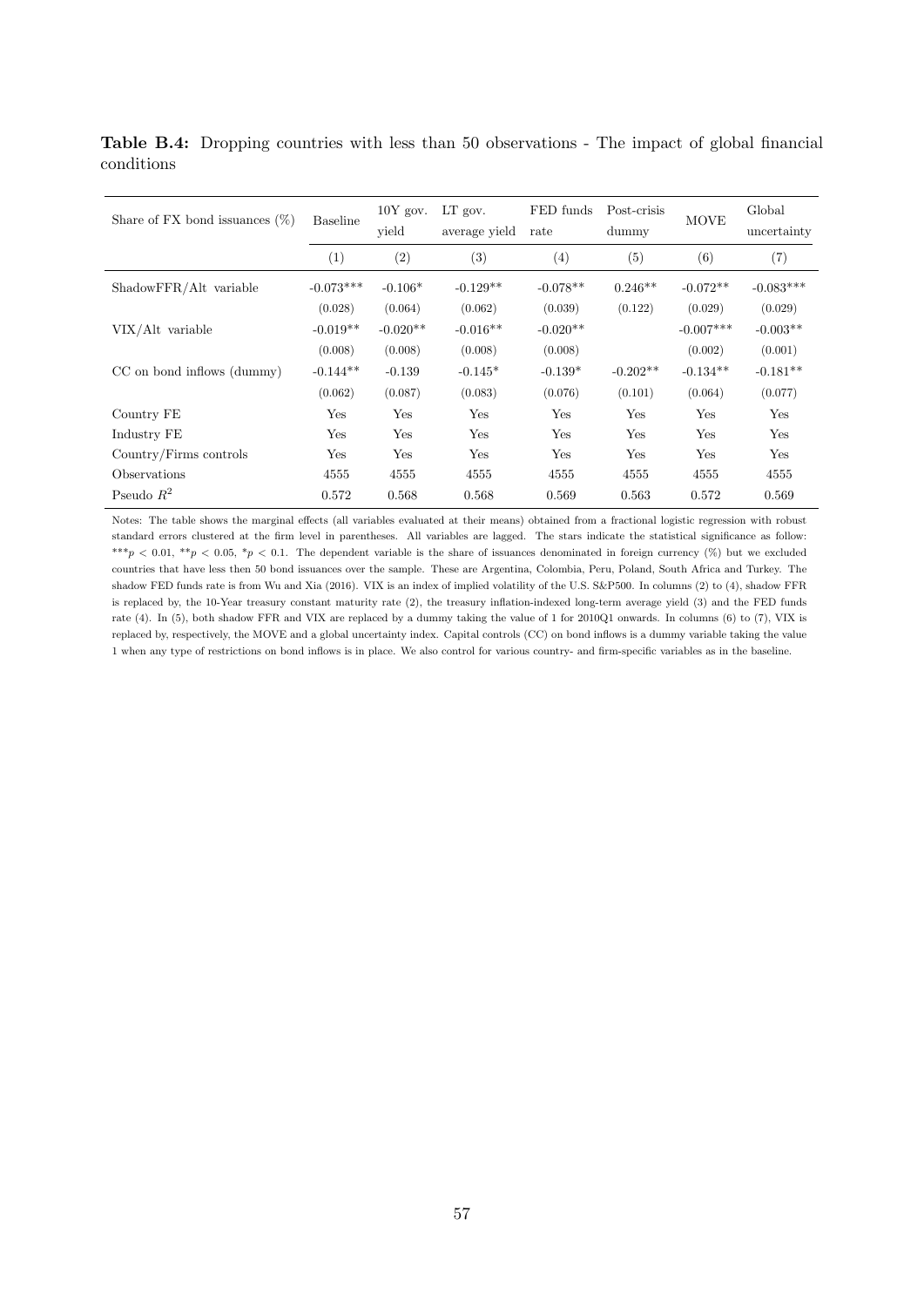| Share of FX bond issuances $(\%)$ | <b>Baseline</b> | $10Y$ gov.<br>yield | $LT$ gov.<br>average yield | FED funds<br>rate | Post-crisis<br>dummy | <b>MOVE</b> | Global<br>uncertainty |
|-----------------------------------|-----------------|---------------------|----------------------------|-------------------|----------------------|-------------|-----------------------|
|                                   | (1)             | (2)                 | $\left(3\right)$           | (4)               | (5)                  | (6)         | (7)                   |
| ShadowFFR/Alt variable            | $-0.026$        | $-0.199***$         | $-0.174**$                 | $-0.080$          | 0.197                | $-0.026$    | $-0.023$              |
|                                   | (0.044)         | (0.073)             | (0.071)                    | (0.053)           | (0.153)              | (0.044)     | (0.030)               |
| VIX/Alt variable                  | $-0.005$        | $-0.003$            | $-0.001$                   | $-0.005$          |                      | $-0.002$    | $0.005***$            |
|                                   | (0.005)         | (0.005)             | (0.005)                    | (0.006)           |                      | (0.002)     | (0.002)               |
| CC on bond inflows (dummy)        | $-0.148*$       | $-0.139**$          | $-0.130**$                 | $-0.164***$       | $-0.156**$           | $-0.148**$  | $-0.118**$            |
|                                   | (0.079)         | (0.054)             | (0.057)                    | (0.060)           | (0.072)              | (0.075)     | (0.048)               |
| Country FE                        | Yes             | Yes                 | Yes                        | Yes               | Yes                  | Yes         | Yes                   |
| Industry FE                       | Yes             | Yes                 | Yes                        | Yes               | Yes                  | Yes         | Yes                   |
| Country/Firms controls            | Yes             | Yes                 | Yes                        | Yes               | Yes                  | Yes         | Yes                   |
| Observations                      | 3310            | 3310                | 3310                       | 3310              | 3310                 | 3310        | 3310                  |
| Pseudo $R^2$                      | 0.556           | 0.560               | 0.560                      | 0.558             | 0.556                | 0.555       | 0.561                 |

Table B.5: Yearly frequency - The impact of global financial conditions

Notes: The table shows the marginal effects (all variables evaluated at their means) obtained from a fractional logistic regression with robust standard errors clustered at the firm level in parentheses. All variables are lagged. The stars indicate the statistical significance as follow: \*\*\*p < 0.01, \*\*p < 0.05, \*p < 0.1. The dependent variable is the share of issuances denominated in foreign currency (%). The frequency is annual. The shadow FED funds rate is from Wu and Xia (2016). VIX is an index of implied volatility of the U.S. S&P500. In columns (2) to (4), shadow FFR is replaced by, the 10-Year treasury constant maturity rate (2), the treasury inflation-indexed long-term average yield (3) and the FED funds rate (4). In (5), both shadow FFR and VIX are replaced by a dummy taking the value of 1 for 2010Q1 onwards. In columns (6) to (7), VIX is replaced by, respectively, the MOVE and a global uncertainty index. Capital controls (CC) on bond inflows is a dummy variable taking the value 1 when any type of restrictions on bond inflows is in place. We also control for various country- and firm-specific variables as in the baseline.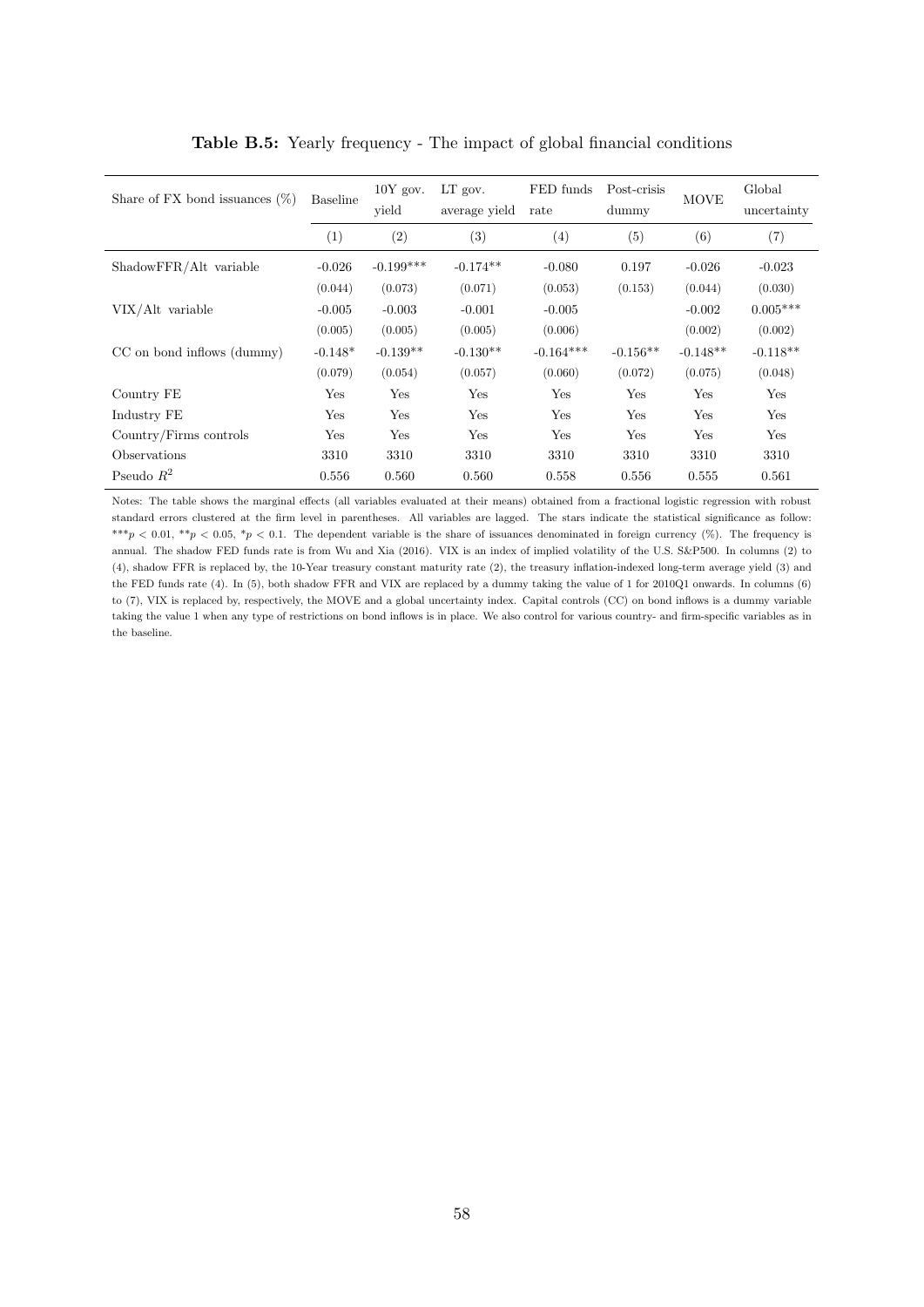| Stock returns                             | All         | Firms > median | Firms < median | High-trade firms | Low-trade firms |
|-------------------------------------------|-------------|----------------|----------------|------------------|-----------------|
|                                           | (1)         | (2)            | (3)            | (4)              | (5)             |
| $\Delta ER$                               | $-19.251$   | $-10.634$      | $-61.226***$   | $-26.676$        | 11.234          |
|                                           | (27.233)    | (31.442)       | (20.564)       | (24.492)         | (31.487)        |
| $CC$ (y-1 to y-3)                         | 1.146       | 1.335          | 2.254          | $2.331*$         | $-1.026$        |
|                                           | (1.266)     | (1.483)        | (2.355)        | (1.320)          | (1.201)         |
| $CCx\triangle ER$                         | $-4.785$    | $-2.166$       | $-5.099$       | $-3.090$         | $-14.394$       |
|                                           | (13.602)    | (14.914)       | (11.473)       | (13.253)         | (14.397)        |
| Cum. FX regulations $(q \text{ to } q-3)$ | 1.220       | 0.466          | $2.729**$      | $1.654**$        | 0.392           |
|                                           | (1.054)     | (1.101)        | (0.982)        | (0.766)          | (1.480)         |
| Cum. FX reg $x \Delta ER$                 | $-73.196**$ | $-73.550**$    | $-44.807*$     | $-46.991**$      | $-90.047***$    |
|                                           | (27.052)    | (28.812)       | (23.934)       | (18.482)         | (29.813)        |
| Constant                                  | 6.047       | 16.404         | 11.496         | 11.399*          | 0.095           |
|                                           | (6.974)     | (9.745)        | (19.257)       | (5.756)          | (19.523)        |
| Quarter FE                                | Yes         | Yes            | Yes            | Yes              | Yes             |
| Firm FE                                   | Yes         | Yes            | Yes            | Yes              | Yes             |
| Observations                              | 15551       | 11683          | 3868           | 8784             | 6767            |
| Number of firms                           | 694         | 585            | 380            | 452              | $309\,$         |
| R-squared                                 | 0.293       | $0.310\,$      | 0.264          | 0.286            | 0.337           |

#### Table B.6: Second-step: Adding cumulative capital controls

Notes: The table shows the estimates OLS regression with robust standard errors clustered at the country level in parentheses and all variables are lagged. \*\*\*p < 0.01, \*\*p < 0.05, \*p < 0.1. The dependent variable is either stock returns at country-level based on the MSCI index or stock returns at the firm level directly. Size of firms are defined regarding the median, where the size is measured with total assets. High and low trade firms are defined based on the correlation between income and exchange rate. $\tilde{\Delta}ER$  is instrumented using the residuals from the first-step regression (Table A.8), where change in exchange rate is regressed on macroprudential policy and country variables. An increase in the ER is an depreciation of the local currency. Capital controls (CC) on bond inflows are from Fernandez et al. (2016), taking the value of 1 in case of controls both abroad and locally, 0.5 if one type of controls is in place, 0 otherwise. They are included as the sum of CC over the current and last three years or over the last three years. FX regulation are macroprudential policy variables from Ahnert et al. (2021), taking the value of 1 every quarter macroprudential policies increase, -1 when they decrease and 0 when they do not change. They are included as the sum of the variable over four quarters. We also control for various country- and firm-specific variables as in the baseline.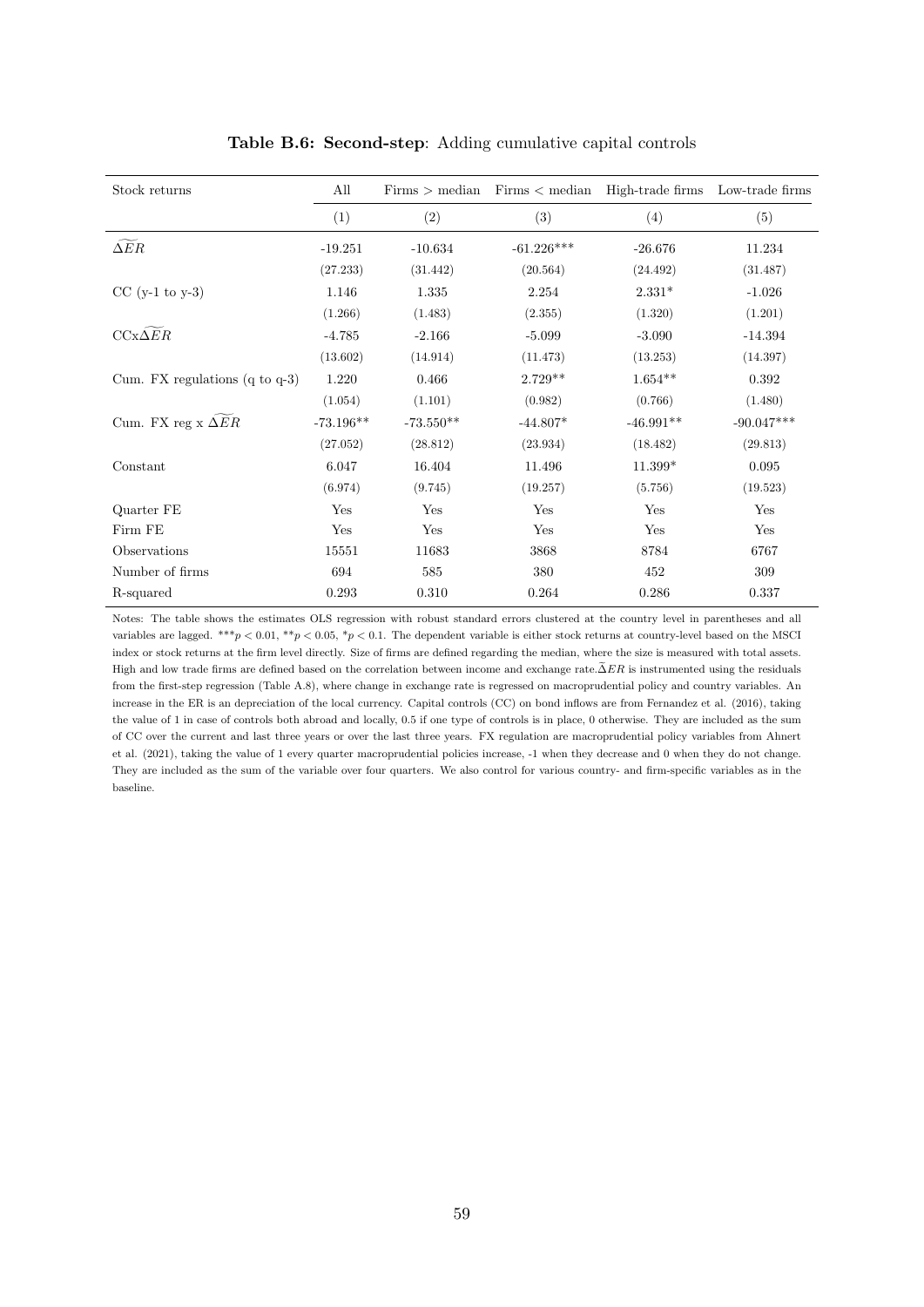| Stock returns   | All          |             | $Firms > median$ $Firms < median$ | High-trade firms | Low-trade firms |
|-----------------|--------------|-------------|-----------------------------------|------------------|-----------------|
|                 | (1)          | (2)         | (3)                               | (4)              | (5)             |
| $\Delta ER$     | $-101.342**$ | $-89.364**$ | $-143.535***$                     | $-110.188***$    | $-71.641$       |
|                 | (39.375)     | (35.759)    | (39.944)                          | (37.127)         | (49.726)        |
| $CC(y-1)$       | $7.000*$     | 6.121       | 9.487                             | $8.039*$         | 3.361           |
|                 | (3.628)      | (4.173)     | (6.123)                           | (4.187)          | (3.955)         |
| $CCx\Delta ER$  | 178.974**    | 176.597**   | $193.146**$                       | 161.733*         | 154.791**       |
|                 | (65.383)     | (62.049)    | (72.603)                          | (81.117)         | (54.030)        |
| Constant        | 10.241       | 22.717      | 26.700                            | 15.591           | 18.705          |
|                 | (10.327)     | (14.491)    | (21.079)                          | (10.934)         | (24.592)        |
| Country FE      | Yes          | Yes         | Yes                               | Yes              | Yes             |
| Observations    | 15551        | 11683       | 3868                              | 8784             | 6767            |
| Number of firms | 694          | 585         | 380                               | 452              | 309             |
| R-squared       | 0.071        | 0.082       | 0.059                             | 0.054            | 0.134           |

Table B.7: Second-step: Removing both cumulative capital controls and cumulative macroprudential policy variables

Notes: The table shows the estimates OLS regression with robust standard errors clustered at the country level in parentheses and all variables are lagged. \*\*\*p < 0.01, \*\*p < 0.05, \*p < 0.1. The dependent variable is either stock returns at country-level based on the MSCI index or stock returns at the firm level directly. Size of firms are defined regarding the median, where the size is measured with total assets. High and low trade firms are defined based on the correlation between income and exchange rate.  $\Delta$  ER is instrumented using the residuals from the first-step regression (Table A.8), where change in trade-weighted exchange rate is regressed on macroprudential policy and country variables. An increase in the ER is an appreciation of the local currency. Capital controls (CC) on bond inflows are from Fernandez et al. (2016), taking the value of 1 in case of controls both abroad and locally, 0.5 if one type of controls is in place, 0 otherwise. They are included as the sum of CC over the current and last three years or over the last three years. FX regulation are macroprudential policy variables from Ahnert et al. (2021), taking the value of 1 every quarter macroprudential policies increase, -1 when they decrease and 0 when they do not change. They are included as the sum of the variable over four quarters. We also control for various country- and firm-specific variables as in the baseline.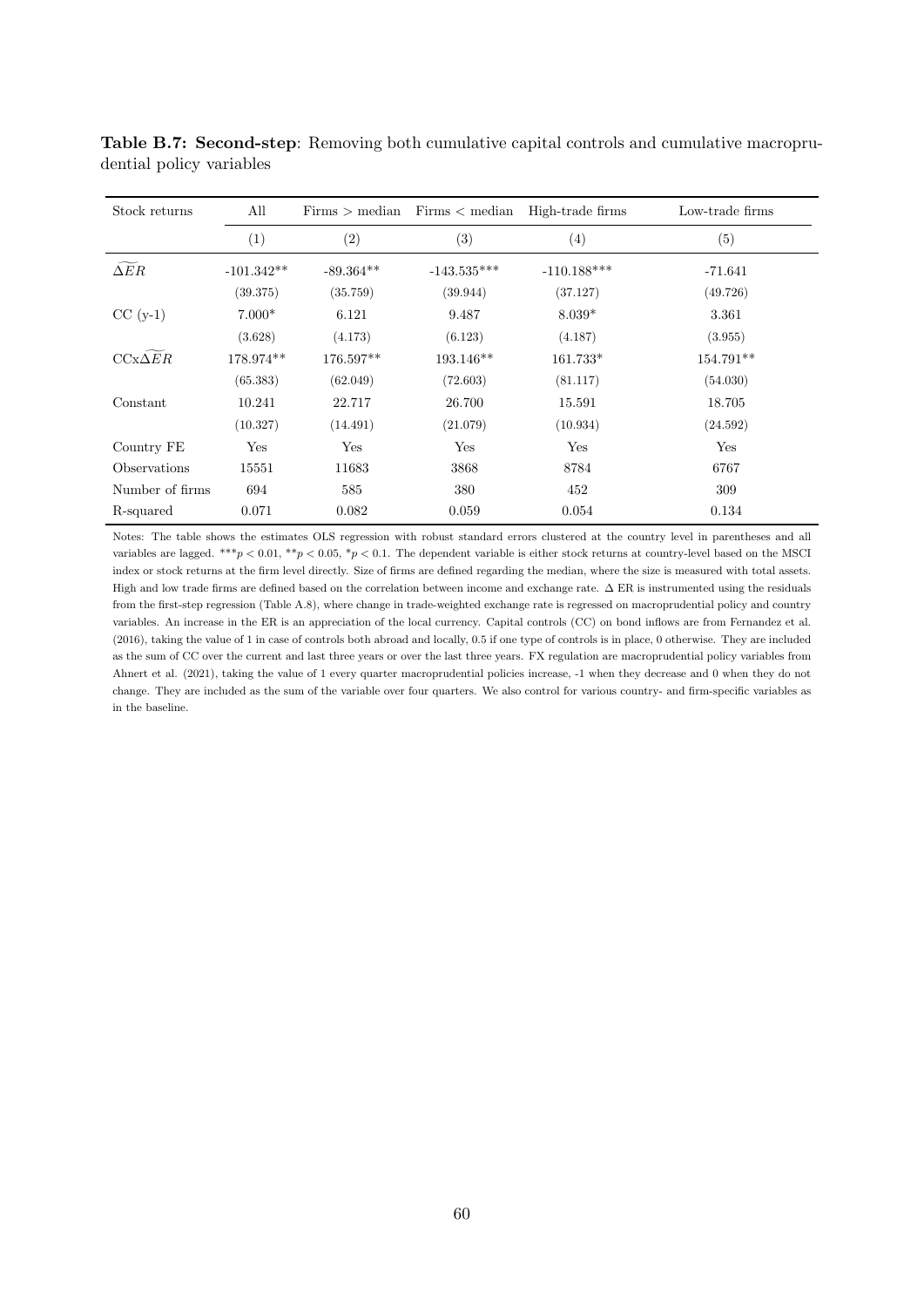# Appendix C: Description of variables

## Firm variables

| Variable         | Description                                                | <b>Source</b>        |
|------------------|------------------------------------------------------------|----------------------|
| Share of         | Use corporate bond issuances data to compute the           | SDC (Thomson         |
| foreign          | share of issuances denominated in foreign currency         | Reuters)             |
| currency         | by taking the ratio of issuances in foreign currency       |                      |
| issuances $(\%)$ | over issuances in domestic currency, given a company       |                      |
|                  | is issuing. Quarterly average of daily date of             |                      |
|                  | issuances: if a company issues more than once in a         |                      |
|                  | given quarter, we use principal amounts as weights.        |                      |
| High-yield flag  | Dummy variable provided together with other                | SDC (Thomson         |
|                  | information on bond issuances: take the value of 1 if      | Reuters)             |
|                  | the deal is indicated as highly leveraged. Quarterly       |                      |
|                  | average of daily date of issuances: if a company           |                      |
|                  | issues more than once in a given quarter, we use           |                      |
|                  | principal amounts as weights and round it to the           |                      |
|                  | closest integer $(0 \text{ or } 1)$ .                      |                      |
| Trade dummy      | Dummy variable built on the correlation between            | Orbis/Worldscope and |
|                  | income (EBIT) and nominal exchange rate against            | own computations.    |
|                  | USD. A correlation coefficient is computed over 10         |                      |
|                  | years. If the correlation is positive, it means that       |                      |
|                  | there is a positive correlation between income and a       |                      |
|                  | depreciation or between lower income and an                |                      |
|                  | appreciation. This is flagged a value of 1                 |                      |
|                  | (high-trade). If the correlation is $0$ or negative, it is |                      |
|                  | flagged as a value of $0$ (low-trade).                     |                      |
| Leverage         | Ratio of long-term debt over total assets. Long-term       | Orbis/Worldscope     |
|                  | debt is defined as the sum of bank loans, debentures       |                      |
|                  | & convertible debt, lease liabilities, and other           |                      |
|                  | long-term interest bearing debt, yearly frequency.         |                      |
| Size             | Log of total assets, the sum of total current assets       | Orbis/Worldscope     |
|                  | and fixed assets, yearly frequency.                        |                      |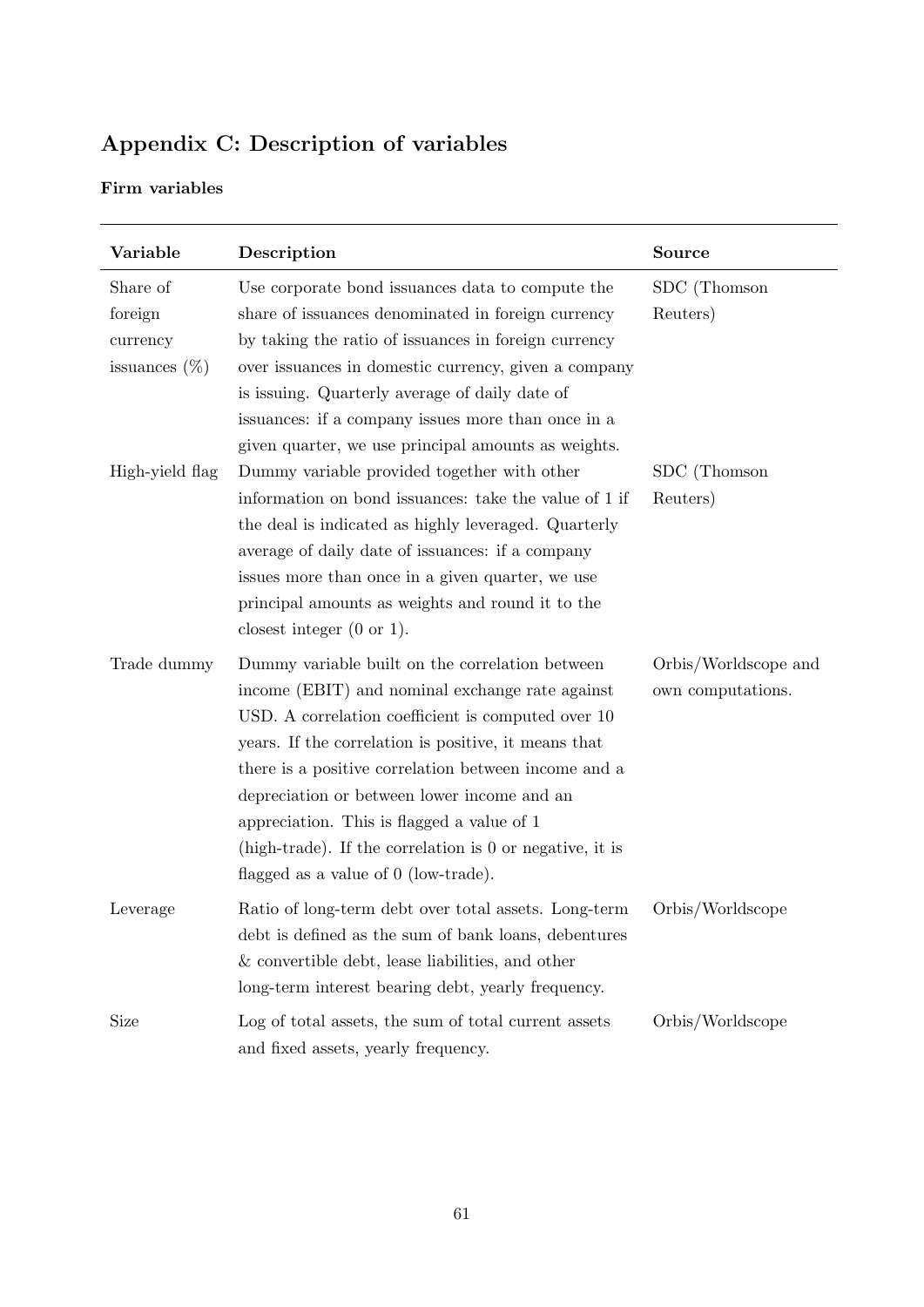| Cash or<br>equivalent /<br>cash growth                             | Regroup all immediate negotiable medium of<br>exchange or instrument normally accepted by banks<br>for deposits and immediate credit to a customer<br>account - it also represents funds that can be used to<br>pays current invoices - plus short term investments<br>that can be realized on short notice, take the<br>logarithm, yearly frequency. Cash growth is<br>computed as the log difference of the cash or<br>equivalent variable. | Orbis/Worldscope                         |
|--------------------------------------------------------------------|-----------------------------------------------------------------------------------------------------------------------------------------------------------------------------------------------------------------------------------------------------------------------------------------------------------------------------------------------------------------------------------------------------------------------------------------------|------------------------------------------|
| Book-to-<br>market<br>value                                        | Ratio of book equity (the difference between total<br>assets and total liabilities) over the market<br>capitalization of the company, yearly frequency.                                                                                                                                                                                                                                                                                       | Orbis/Worldscope                         |
| Return on<br>assets $(ROA)$                                        | Ratio of net income after preferred dividend<br>requirement over total assets, yearly frequency.                                                                                                                                                                                                                                                                                                                                              | Orbis/Worldscope                         |
| Collateral:<br>Ratio of<br>tangible assets<br>over total<br>assets | Used as proxy for the companies capital structure or<br>collaterals. Computed as the ratio of tangible assets -<br>also called net property, plant and equipment, which<br>is obtained after having deducted the historical cost<br>and revaluation of properties, the accumulated<br>depreciation, amortization and depletion over total<br>assets, yearly frequency.                                                                        | Orbis/Worldscope                         |
| Firms stock<br>returns                                             | Quarterly average of firm daily stock returns.                                                                                                                                                                                                                                                                                                                                                                                                | Datastream                               |
| Return on<br>equity (ROE)                                          | Net income per equity (obtained by dividing net<br>income by shareholders equity). Yearly frequency.                                                                                                                                                                                                                                                                                                                                          | Orbis/Worldscope                         |
| Firm beta                                                          | Obtained from averaging at quarterly frequency the<br>estimated $\beta$ of a CAPM model regression at daily<br>frequency. Formally, we estimate the following:<br>$\Delta S_i = \alpha + \beta_i * \Delta M + \epsilon$ , with $\Delta S_i$ the change in the<br>firm stock price and $\Delta M$ the change in the market<br>price.                                                                                                           | Orbis/Worldscope and<br>own computations |
| Net debt                                                           | $=$ Current Assets $+$ Non-Current Liabilities<br>Cash)/Total Assets. Annual frequency.                                                                                                                                                                                                                                                                                                                                                       | Orbis/Worldscope and<br>own computations |
| External<br>financial<br>dependency                                | $=$ (Capital Expenditures Operating Cash<br>Flow)/Capital Expenditures, with Capital<br>$Expenditures = Net Acquisition of Tangible Assets$<br>+ Depreciation. Annual frequency                                                                                                                                                                                                                                                               | Orbis/Worldscope and<br>own computations |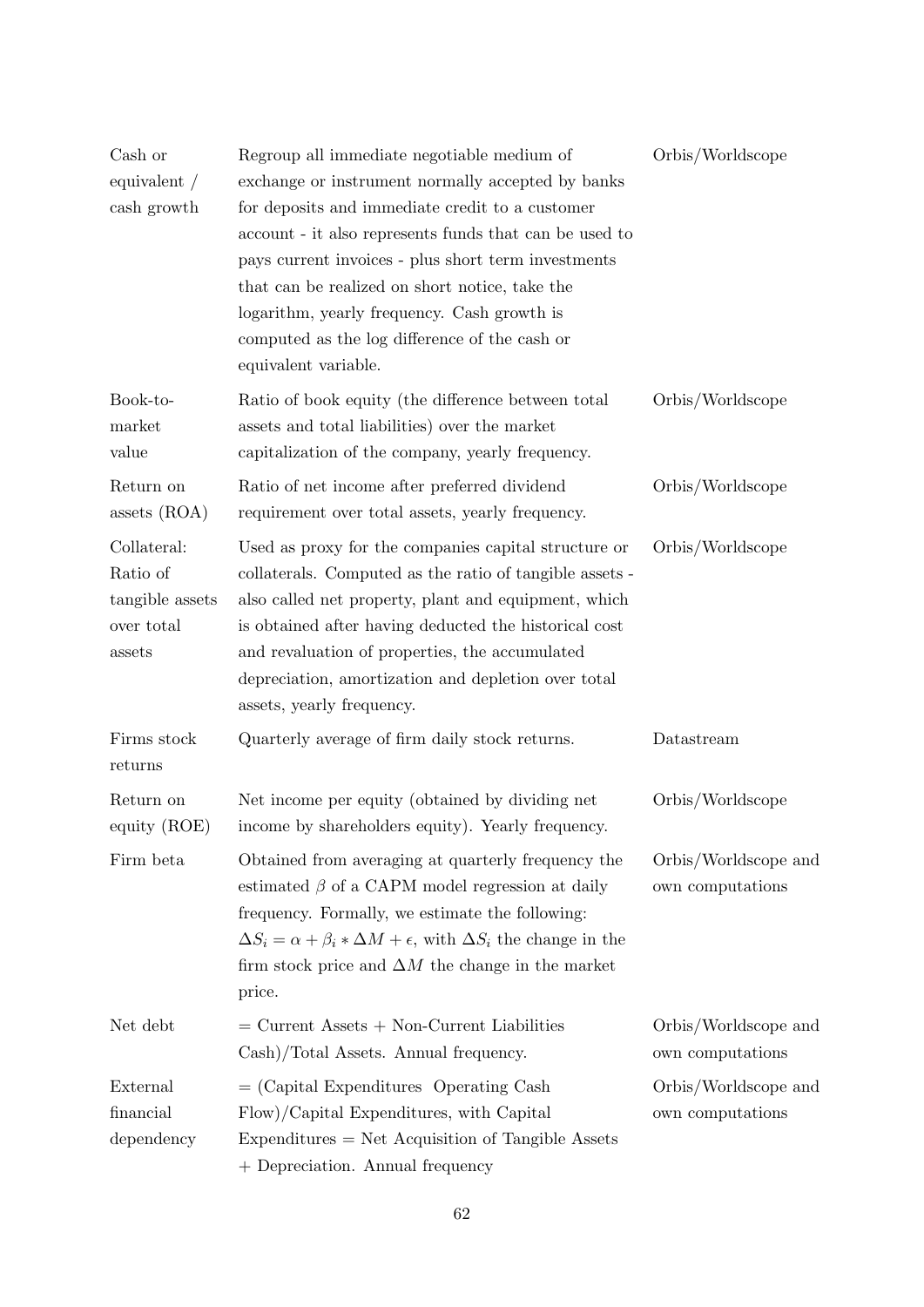| Interest rate<br>coverage    | $=$ EBIT/Interest Expenses. The change in interest<br>coverage is computed as the difference between two<br>years. Annual frequency.          | Orbis/Worldscope and<br>own computations |
|------------------------------|-----------------------------------------------------------------------------------------------------------------------------------------------|------------------------------------------|
| Employment<br>growth         | Computed as the growth in the number of employees<br>in a company between two years. Annual frequency.                                        | Orbis/Worldscope and<br>own computations |
| <b>CAPX</b>                  | $=$ (Fixed Assets at t Fixed Assets at t-1 +<br>Depreciation at $t$ )/Fixed Assets at t. Annual<br>frequency                                  | Orbis/Worldscope and<br>own computations |
| Sales or sales<br>growth     | Total amount of sales with growth being computed<br>as the growth in the amount of sales in a company<br>between two years. Annual frequency. | Orbis/Worldscope and<br>own computations |
| Net worth                    | = Total Assets Total Liabilities. Annual frequency.                                                                                           | Orbis/Worldscope and<br>own computations |
| Tangibility                  | $=$ Tangible Assets/Total Assets. Annual frequency.                                                                                           | Orbis/Worldscope and<br>own computations |
| <b>EBITDA</b> over<br>Assets | $=$ EBITDA/Total Assets. Annual frequency.                                                                                                    | Orbis/Worldscope and<br>own computations |
| <b>EBIT</b>                  | Earning Before Interest and Taxes in USD. Annual<br>frequency.                                                                                | Orbis/Worldscope and<br>own computations |
| Cash flow                    | Operating cash flow. Annual frequency.                                                                                                        | Orbis/Worldscope and<br>own computations |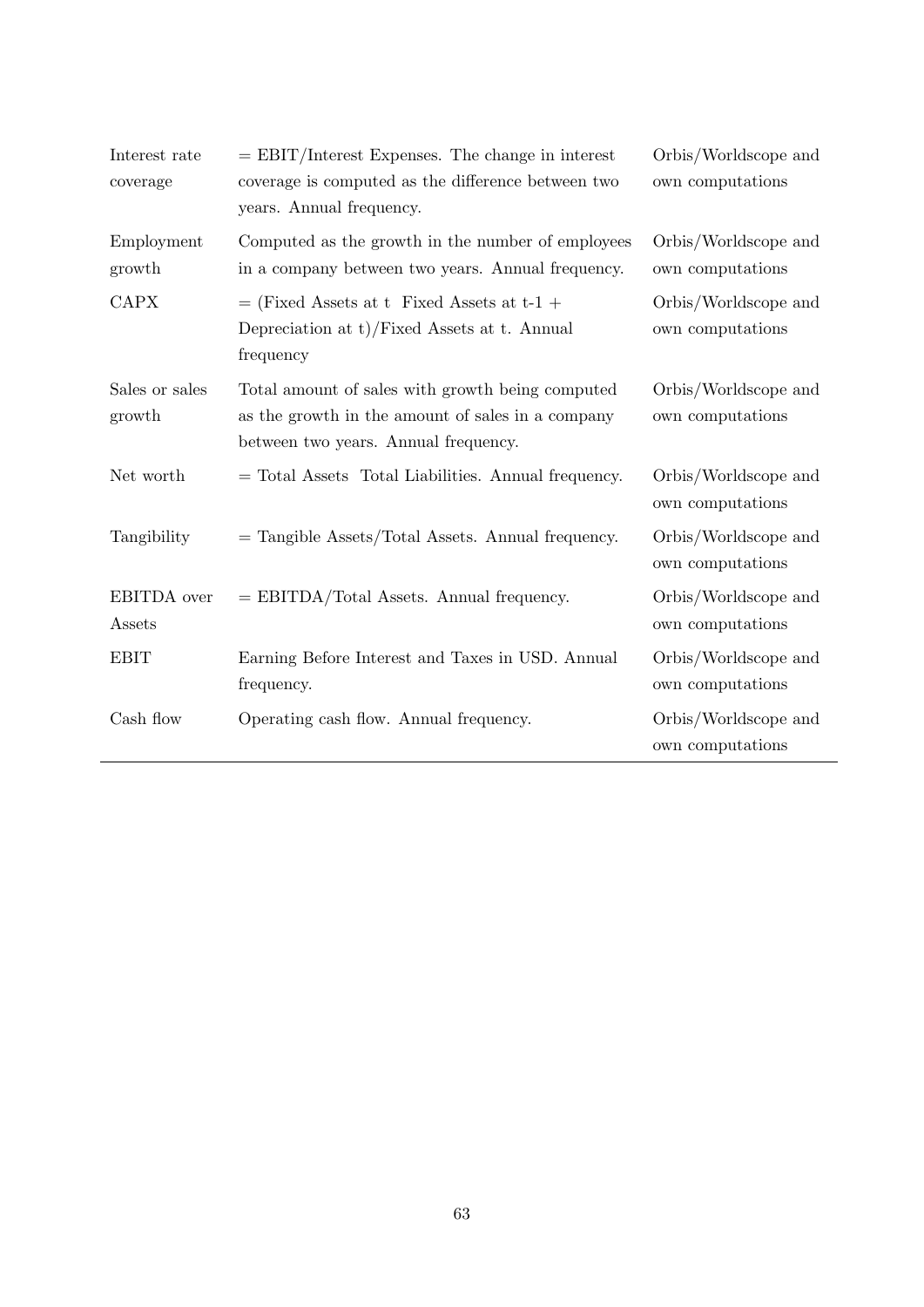## Country variables

| Variable       | Description                                                | Source                  |
|----------------|------------------------------------------------------------|-------------------------|
| Controls on    | Index variable: takes values $0, 0.5$ or 1, with 1         | Fernandez et al. (2016) |
| bond inflows   | meaning a higher degree of controls. It is based on        |                         |
| (continuous or | two dummy variables described below: local controls        |                         |
| dummy)         | and controls abroad. As a dummy, it takes only two         |                         |
|                | values: 0 when no controls at all (value $= 0$ ), 1        |                         |
|                | otherwise (values $= 0.5$ or 1). At annual frequency.      |                         |
| Controls on    | Dummy variable: it takes the value of 1 when               | Fernandez et al. (2016) |
| local bond     | controls on bonds purchased locally by non-residents       |                         |
| inflows        | are in place, 0 otherwise. At annual frequency             |                         |
| Controls on    | Dummy variable: it takes the value of 1 when               | Fernandez et al. (2016) |
| bond inflows   | controls on bonds sold or issued abroad by residents       |                         |
| abroad         | are in place, 0 otherwise. At annual frequency.            |                         |
| Controls on    | Index variable: takes values $0, 0.25, 0.5, 0.75$ and $1,$ | Fernandez et al. (2016) |
| total bond     | with high meaning a higher degree of CC. The index         |                         |
| flows          | is built based on indices for CC on bond inflows and       |                         |
|                | outflows. As a dummy, takes value 0, when no               |                         |
|                | controls at all (value $= 0$ ) and 1 otherwise (values     |                         |
|                | $>0$ ). At annual frequency.                               |                         |
| Controls on    | Index variable: it takes value $0, 0.5$ or 1, with 1       | Fernandez et al. (2016) |
| bond outflows  | meaning higher degree of controls. Build similarly to      |                         |
|                | controls on bond inflows. As a dummy, it takes only        |                         |
|                | two values: 0 when no controls at all (value $= 0$ ), 1    |                         |
|                | otherwise. At annual frequency.                            |                         |
| Exchange rate  | Based on Shambaugh (2015) methodology: the                 | Shambaughs website      |
| pegged         | variable takes the value 1 if the exchange rate is         |                         |
| dummy          | pegged, 0 otherwise.                                       |                         |
| Trade-         | Trade-weighted nominal exchange rate, quarterly            | <b>BIS</b>              |
| weighted       | average from daily frequency. Change is computed as        |                         |
| ER             | the log-difference.                                        |                         |
| REER annual    | Broad real effective exchange rate index from the          | BIS and own             |
| average and    | BIS averaged at annual frequency. REER volatility is       | calculations            |
| volatility     | the standard error of REER over a 16 quarter rolling       |                         |
|                | window, quarterly frequency.                               |                         |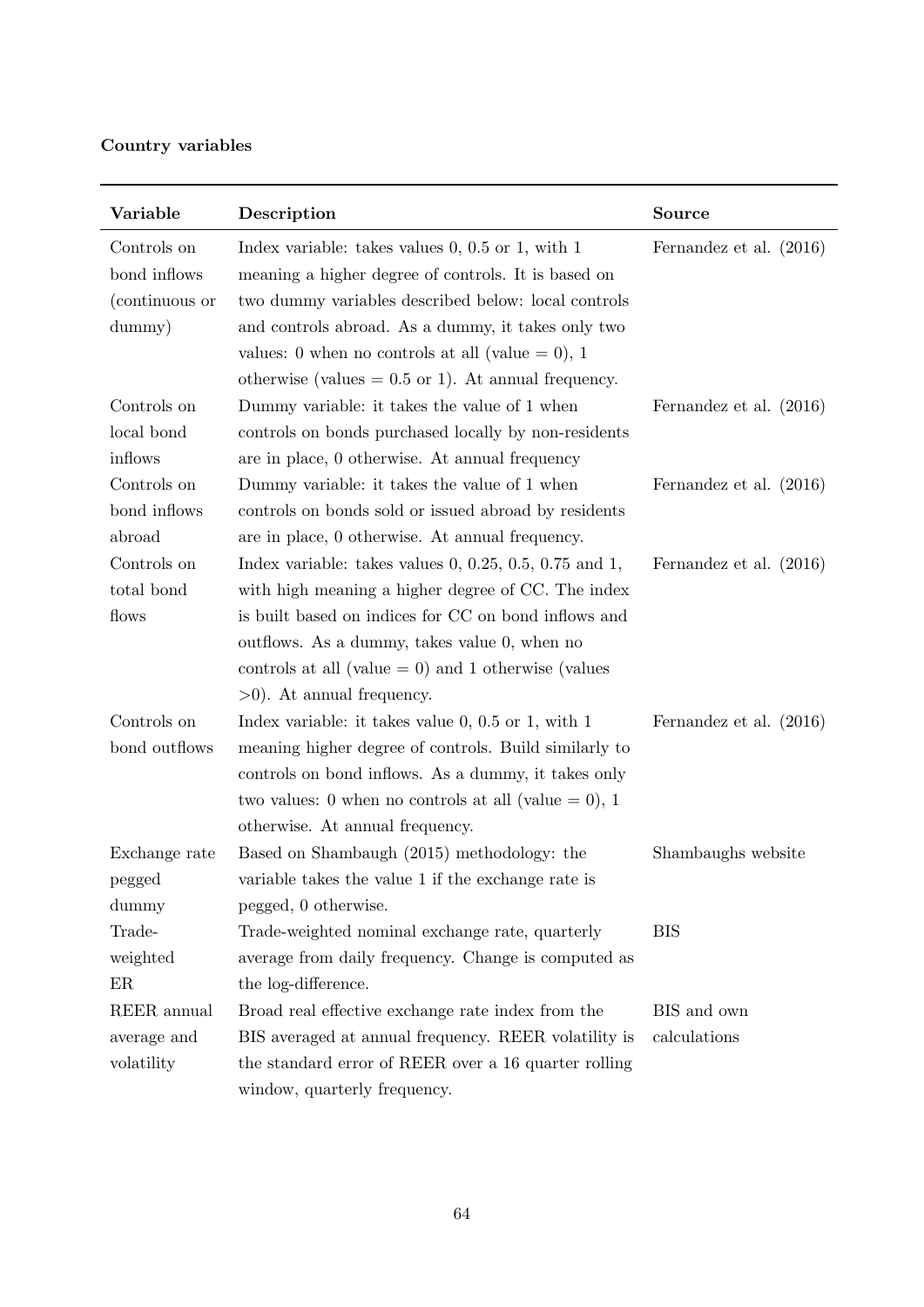| Short-term      | Difference between domestic 3-month money market       | Datastream |
|-----------------|--------------------------------------------------------|------------|
| interest rates  | interest rate or equivalent and the U.S. 3-month       |            |
| /Interest rates | LIBOR interest rate. Quarterly average of business     |            |
| differential    | day differences. Description of each countrys interest |            |
| /Annual         | rate:                                                  |            |
| average of ST   |                                                        |            |
| interest rate   |                                                        |            |
|                 | · Argentina: LEBAC 3-month interest rate               |            |
|                 | · Brazil: 3-month implied interest rate based on       |            |
|                 | government bonds computed by Thomson Reuters           |            |
|                 | China: 3-month interbank rate                          |            |
|                 | Colombia: 90-day colombian certificate of deposit      |            |
|                 | rate.                                                  |            |
|                 | · India: 3-month MIBOR                                 |            |
|                 | · Indonesia: 3-month interbank rate                    |            |
|                 | · Malaysia: 3-month interbank rate, KLIBOR -           |            |
|                 | Kuala Lumpur Interbank Offered Rate                    |            |
|                 | · Mexico: Cetes 91-day rate                            |            |
|                 | · Philippines: 91-day treasury bill rate               |            |
|                 | · Peru: 3-month interbank offered interest rate        |            |
|                 | · Poland: Warswaw 3-month interbank rate               |            |
|                 | (WIBOR)                                                |            |
|                 | · Russian Federation: 3-month interbank rate, 31 to    |            |
|                 | 90 days.                                               |            |
|                 | · Saudi Arabia: 3-month interbank rate                 |            |
|                 | · South Africa: 3-month interbank rate - Jibar         |            |
|                 | Thailand: 3-month interbank rate (BIBOR)               |            |
|                 | · Turkey - 3-month interbank rate                      |            |
| Real GDP        | Growth of real GDP based on expenditures               | IMF/IFS    |
| growth          | approach, not seasonally adjusted for most countries,  |            |
|                 | quarterly and annual frequency.                        |            |
| CPI inflation   | Inflation is computed as the year-on-year change in    | IMF/IFS    |
| and volatility  | the country CPI. percentage of inflation relative to   |            |
|                 | the same period the year before. Inflation volatility  |            |
|                 | is the standard error of CPI inflation over a 16       |            |
|                 | quarter rolling window, quarterly frequency.           |            |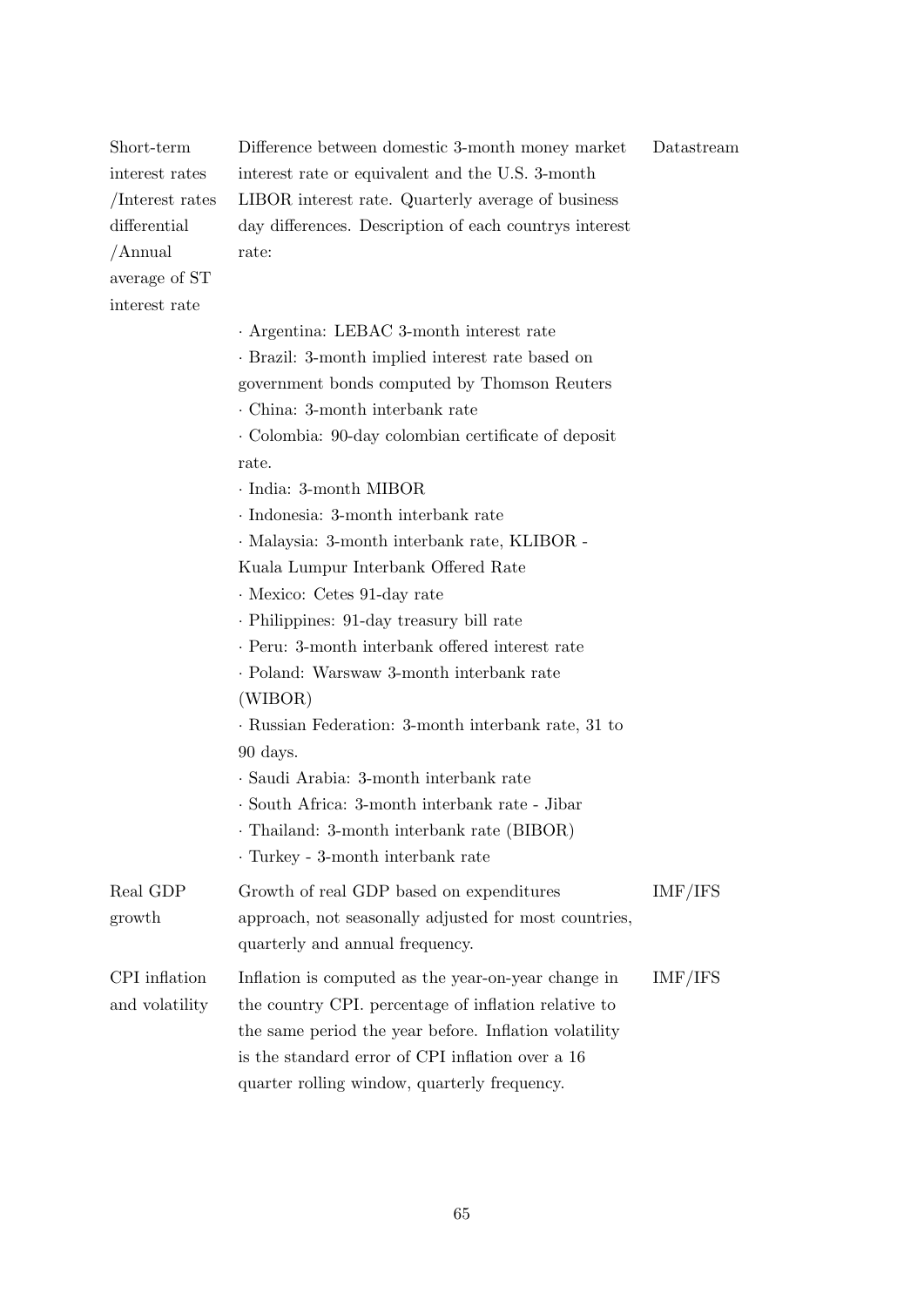| Derivatives<br>market depth<br>(in bios USD) | Use of BIS Triennal Survey to obtain a countrys total<br>amounts of foreign exchange derivatives, including<br>currency swaps, FX swaps, options, outright<br>forwards and other derivatives. Missing quarters are<br>interpolated using the BIS semi-annual Survey and<br>the amounts of foreign exchange derivatives in other<br>currency (all except five biggest) as weights.                                                                                                                                                                                                                                                                   | <b>BIS</b>                                 |
|----------------------------------------------|-----------------------------------------------------------------------------------------------------------------------------------------------------------------------------------------------------------------------------------------------------------------------------------------------------------------------------------------------------------------------------------------------------------------------------------------------------------------------------------------------------------------------------------------------------------------------------------------------------------------------------------------------------|--------------------------------------------|
| Real GDP per<br>capita PPP<br>( / 1000 )     | PPP adjusted GDP is GDP converted to<br>international dollars using purchasing power parity<br>rates. An international dollar has the same<br>purchasing power over GDP as the U.S. dollar has in<br>the United States. GDP at purchasers prices is the<br>sum of gross value added by all resident producers in<br>the economy plus any product taxes and minus any<br>subsidies not included in the value of the products.<br>It is calculated without making deductions for<br>depreciation of fabricated assets or for depletion and<br>degradation of natural resources. Data are in<br>constant 2011 international dollars, annual frequency. | World Bank                                 |
| Regulatory<br>quality index                  | Regulatory quality captures perceptions of the ability<br>of the government to formulate and implement sound<br>policies and regulations that permit and promote<br>private sector development. Estimate gives the<br>countrys score on the aggregate indicator, in units of<br>a standard normal distribution, i.e. ranging from<br>approximately -2.5 to 2.5. Annual frequency.                                                                                                                                                                                                                                                                   | World bank: World<br>governance indicators |
| Rule of law<br>index                         | Rule of Law captures perceptions of the extent to<br>which agents have confidence in and abide by the<br>rules of society, and in particular the quality of<br>contract enforcement, property rights, the police, and<br>the courts, as well as the likelihood of crime and<br>violence. Estimate gives the country's score on the<br>aggregate indicator, in units of a standard normal<br>distribution, i.e. ranging from approximately -2.5 to<br>2.5. Annual frequency.                                                                                                                                                                         | World bank: World<br>governance indicators |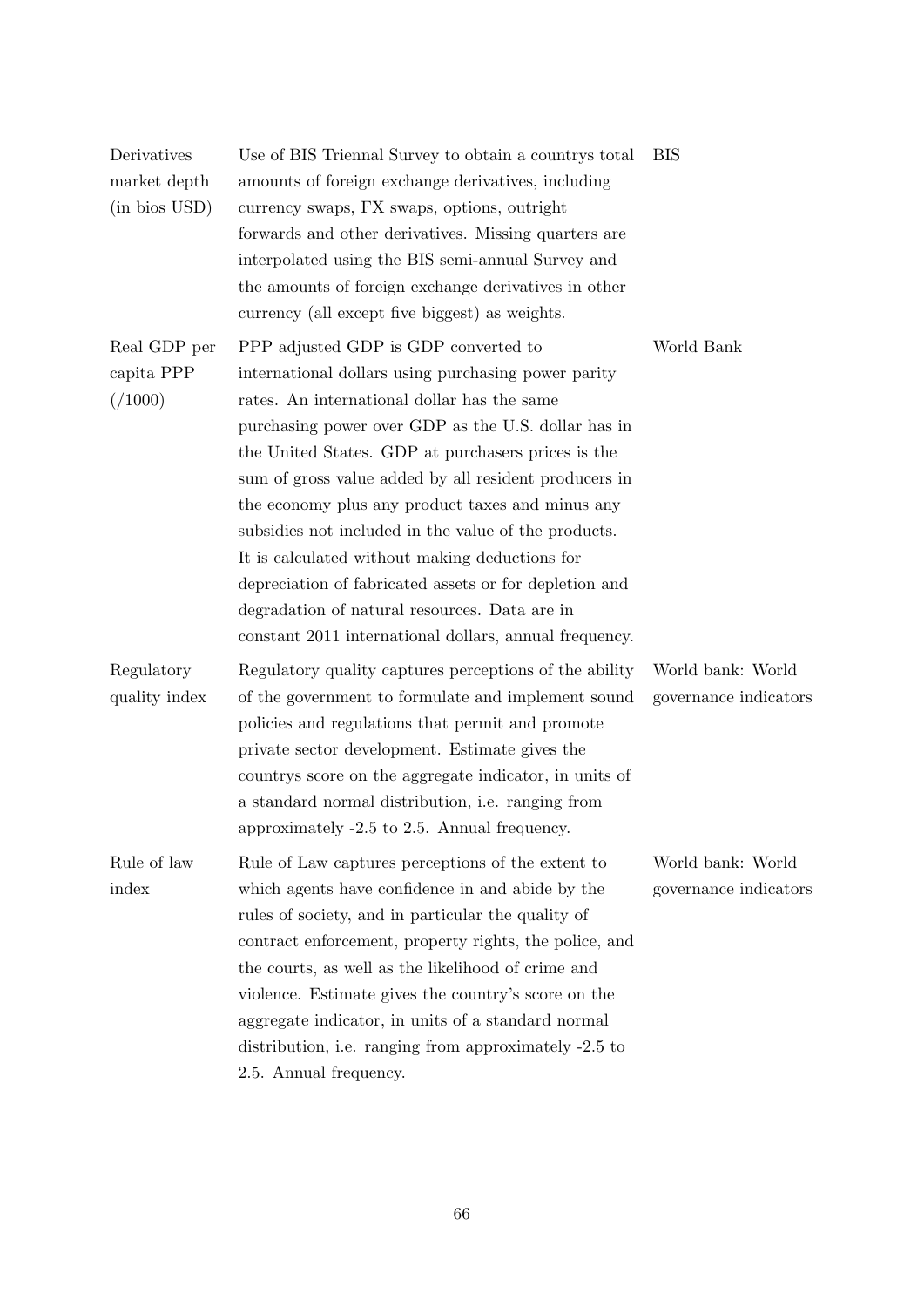|                  | Variable measuring a tightening as $a + 1$ and a<br>Macroprudential reduction or removal as a -1 of macroprudential FX | Ahnert et al. $(2021)$  |
|------------------|------------------------------------------------------------------------------------------------------------------------|-------------------------|
| FX regulations   | regulations. A quarter with no change in FX                                                                            |                         |
| total            | regulations is entered as a 0. It is based on two                                                                      |                         |
|                  | sub-variables, distinguishing between the asset and                                                                    |                         |
|                  | liability side described below. At quarterly frequency.                                                                |                         |
|                  | The cumulated measure is built as the sum of the                                                                       |                         |
|                  | index over the current and last three quarters.                                                                        |                         |
|                  | Variable measuring a tightening as $a + 1$ and a                                                                       | Ahnert et al. $(2018)$  |
|                  | Macroprudential reduction or removal as a -1 of macroprudential FX                                                     |                         |
| FX regulation    | regulations targeting the FX assets of domestic                                                                        |                         |
| asset side       | banks. These could be broadly defined as restricting                                                                   |                         |
|                  | FX lending to domestic firms and households. A                                                                         |                         |
|                  | quarter with no change is entered as a 0. At                                                                           |                         |
|                  | quarterly frequency. The cumulated measure is built                                                                    |                         |
|                  | as the sum of the index over the current and last                                                                      |                         |
|                  | three quarters.                                                                                                        |                         |
|                  | Variable measuring a tightening as $a + 1$ and a                                                                       | Ahnert et al. $(2018)$  |
|                  | Macroprudential reduction or removal as a -1 of macroprudential FX                                                     |                         |
| FX regulation    | regulations targeting the FX liabilities of domestic                                                                   |                         |
| liability side   | banks. These could be broadly defined as focusing on                                                                   |                         |
|                  | the funding decisions of banks (FX reserves                                                                            |                         |
|                  | requirements and FX liquidity requirements). A                                                                         |                         |
|                  | quarter with no change is entered as a 0. At                                                                           |                         |
|                  | quarterly frequency. The cumulated measure is built                                                                    |                         |
|                  | as the sum of the index over the current and last                                                                      |                         |
|                  | three quarters.                                                                                                        |                         |
| Limits on        | Macroprudential variable defined as limits on FX                                                                       | Cerutti et al. $(2017)$ |
| foreign          | currency loans being in place in a given year.                                                                         |                         |
| currency loans   | Dummy variable taking the value of 1 when the tool                                                                     |                         |
| (asset-side)     | is enforced, 0 otherwise. Annual frequency.                                                                            |                         |
| FX reserves      | Macroprudential variable defined as FX or/and                                                                          | Cerutti et al. $(2017)$ |
| requirements     | countercyclical reserve requirements being in place in                                                                 |                         |
| (liability-side) | a given year. Dummy variable taking the value of 1                                                                     |                         |
|                  | when the tool is enforced. Annual frequency.                                                                           |                         |
|                  |                                                                                                                        |                         |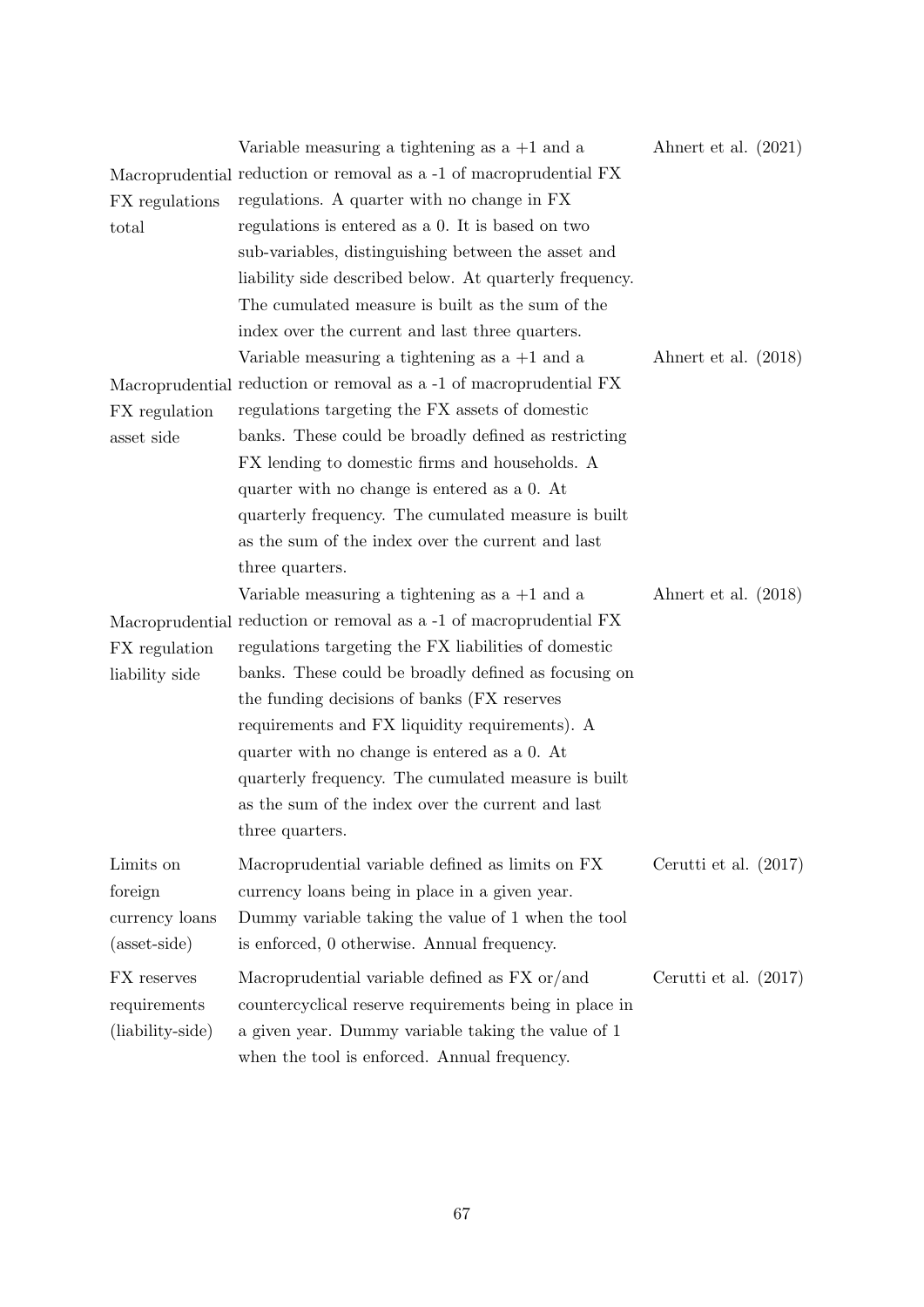| Country stock  | Based on MSCI index computed using various             | Datastream.         |
|----------------|--------------------------------------------------------|---------------------|
| returns        | constituents lists covering generally approximately    |                     |
|                | 85\% of the free float-adjusted market capitalization  |                     |
|                | in each country, available at daily frequency. Returns |                     |
|                | computed as the log change in the quarterly average    |                     |
|                | of the index.                                          |                     |
| Stock market   | Market capitalization of listed domestic companies as  | World Federation of |
| capitalization | a percentage of GDP. The market capitalization is      | Exchanges databases |
| to GDP         | coumputed as the share price times the numer of        | (World Bank)        |
|                | shares outstanding (including their several classes)   |                     |
|                | for listed domestic companies. Investment funds,       |                     |
|                | unit trusts and companies whose only business goal     |                     |
|                | is to hold shares of other listed companies are        |                     |
|                | excluded. Data are end of year values                  |                     |

## Global variables

| Variable                                     | Description                                                                                                                                                                                                                                 | <b>Source</b>                              |
|----------------------------------------------|---------------------------------------------------------------------------------------------------------------------------------------------------------------------------------------------------------------------------------------------|--------------------------------------------|
| Shadow FED<br>funds rate                     | Official FED funds rate when above zero and interest<br>rate reflecting the FED monetary policy based on<br>Wu and Xia (2016) methodology, quarterly average.                                                                               | Wu and Xia $(2016)$                        |
| VIX                                          | Chicago Board Options Exchange (CBOE) index of<br>the S&P500 implied volatility: measures market<br>expectation of near term volatility conveyed by stock<br>index option prices, quarterly average of business<br>days.                    | FRED, Federal Reserve<br>Bank of St. Louis |
| $10$ -year U.S.<br>government<br>bond yields | 10-year treasury constant maturity rate for the U.S.,<br>quarterly average of business days                                                                                                                                                 | FRED, Federal Reserve<br>Bank of St. Louis |
| LT gov.<br>average yield                     | Treasury inflation-indexed long-term average yield:<br>Averages of business days. Based on the unweighted<br>average bid yields for all treasury inflation-indexed<br>securities with remaining terms to maturity of more<br>than 10 years. | FRED, Federal Reserve<br>Bank of St. Louis |
| FED funds<br>rate                            | Effective Federal funds rate: interest rate at which<br>depository institutions trade federal funds with each<br>other overnight, quarterly average of business days                                                                        | FRED, Federal Reserve<br>Bank of St. Louis |